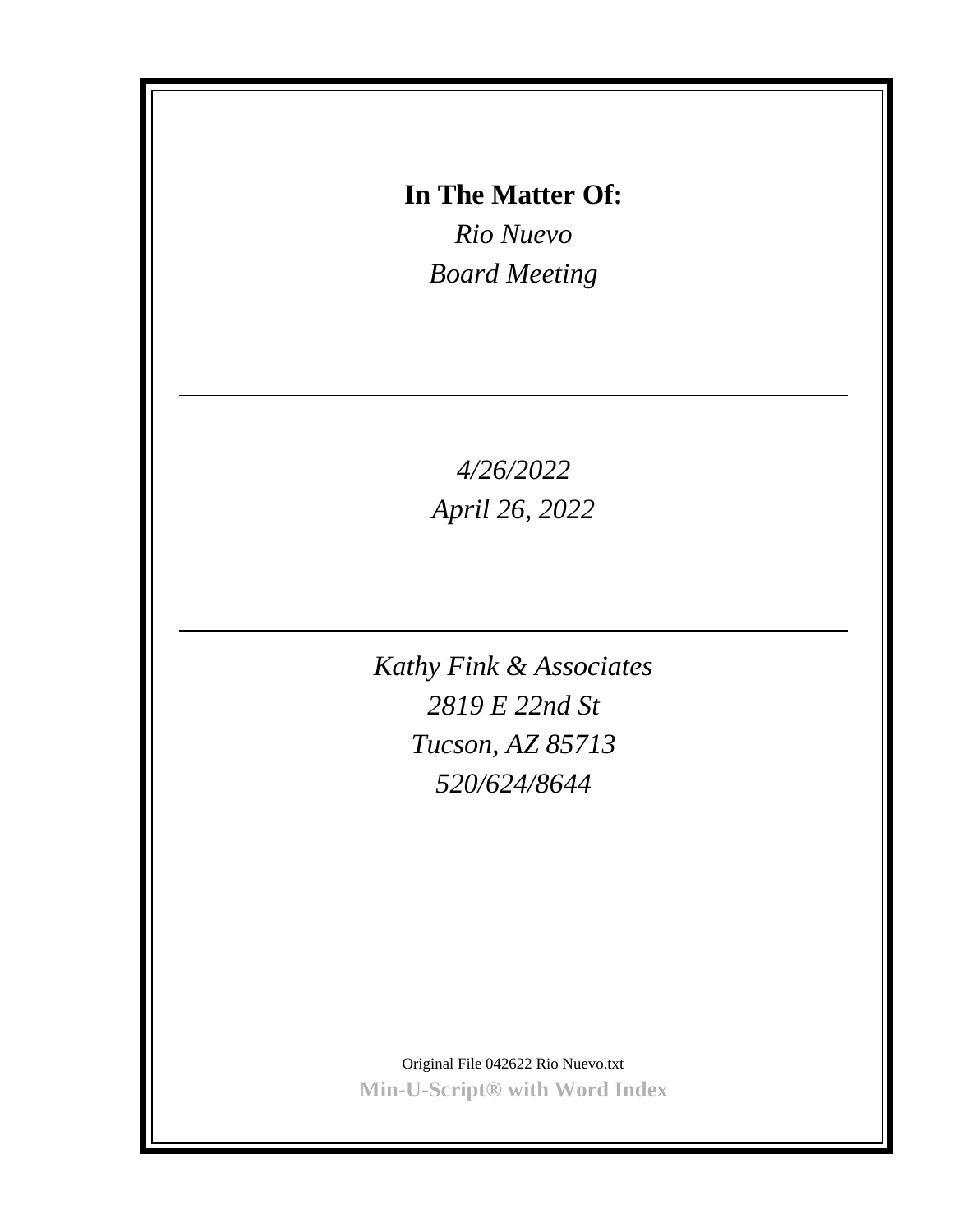|                      |                                                             |                         | Page 3                                                                                                                  |  |
|----------------------|-------------------------------------------------------------|-------------------------|-------------------------------------------------------------------------------------------------------------------------|--|
| 1                    | RIO NUEVO MULTIPURPOSE FACILITIES DISTRICT                  |                         |                                                                                                                         |  |
| 2                    |                                                             | 1                       | <b>CHAIRMAN McCUSKER:</b> We're going to call this                                                                      |  |
| з                    |                                                             | 2                       | meeting to order.                                                                                                       |  |
| 4                    |                                                             | 3                       | And, Brandi, if you have our virtual flag                                                                               |  |
| 5                    |                                                             | 4                       | handy, we'll do the virtual pledge of allegiance.                                                                       |  |
| 6                    |                                                             | 5                       | There you go.                                                                                                           |  |
| 7                    |                                                             | 6                       | (Pledge of Allegiance).                                                                                                 |  |
| 8                    |                                                             | 7                       | <b>CHAIRMAN McCUSKER:</b> Brandi, will you call the                                                                     |  |
| 9                    |                                                             | 8                       | roll? Mr. Hill is excused.                                                                                              |  |
| 10                   | BOARD MEETING VIA ZOOM                                      | 9                       | MS. HAGA-BLACKMAN: Chris Sheafe is here.                                                                                |  |
| 11                   | Tucson, Arizona                                             | 10                      | Fletcher McCusker.                                                                                                      |  |
| 12                   | April 26, 2022                                              | 11                      | <b>CHAIRMAN McCUSKER:</b> I'm here.                                                                                     |  |
| 13                   |                                                             | 12                      | MS. HAGA-BLACKMAN: Ross McCallister.                                                                                    |  |
| 14                   | $1:03$ p.m.                                                 | 13                      | MR. McCALLISTER: Here.                                                                                                  |  |
|                      |                                                             | 14                      | MS. HAGA-BLACKMAN: Jannie Cox.<br>MS. COX: Here.                                                                        |  |
| 15                   |                                                             | 15                      | MS. HAGA-BLACKMAN: Mike Levin.                                                                                          |  |
| 16                   |                                                             | 16                      | MR. LEVIN: Here.                                                                                                        |  |
| 17                   |                                                             | 17                      | MS. HAGA-BLACKMAN: Edmund Marquez?                                                                                      |  |
| 18                   |                                                             | 18                      | MR. MARQUEZ: Here.                                                                                                      |  |
| 19                   |                                                             | 19                      | <b>CHAIRMAN McCUSKER:</b> Thank you, everyone. In                                                                       |  |
| 20                   |                                                             | 20<br>21                | our packet, you have the transcribed minutes from the                                                                   |  |
| 21                   | REPORTED BY:<br>Thomas A. Woppert, RPR                      |                         | 22 April 23rd meeting. They are verbatim. Unless you have a                                                             |  |
| 22                   | AZ CCR No. 50476                                            | 23                      | change or comment, I just need a motion to approve.                                                                     |  |
| 23                   | KATHY FINK & ASSOCIATES                                     | 24                      | MS. COX: So moved.                                                                                                      |  |
| 24                   | 2819 East 22nd Street<br>Tucson, Arizona 85713              | 25                      | MR. MARQUEZ: Second.                                                                                                    |  |
| 25                   | (520)624-8644                                               |                         |                                                                                                                         |  |
|                      |                                                             |                         |                                                                                                                         |  |
|                      | Page 2                                                      |                         | Page 4                                                                                                                  |  |
|                      | <b>1 BOARD MEMBERS PRESENT:</b>                             | 1                       |                                                                                                                         |  |
| 2                    |                                                             | $\overline{\mathbf{2}}$ | <b>CHAIRMAN McCUSKER:</b> All in favor say aye.                                                                         |  |
| з                    | Fletcher McCusker, Chair<br>Chris Sheafe, Treasurer         | 3                       | (Motion made, seconded and passed unanimously)<br><b>CHAIRMAN McCUSKER:</b> This is the time we set                     |  |
| 4                    |                                                             | 4                       | aside for executive session. I would need a motion to                                                                   |  |
| 5                    | <b>Edmund Marquez, Secretary</b><br>Jannie Cox              | 5                       | recess to exec.                                                                                                         |  |
| 6                    | <b>Ross McCallister</b>                                     | 6                       | MS. COX: So moved.                                                                                                      |  |
| 7                    | Michael Levin                                               | 7                       | MR. LEVIN: Second.                                                                                                      |  |
| 8                    |                                                             | 8                       | <b>CHAIRMAN McCUSKER:</b> All in favor say aye.                                                                         |  |
| 9                    | <b>ALSO PRESENT:</b>                                        | 9                       | (Motion made, seconded and passed unanimously)                                                                          |  |
|                      | Brandi Haga-Blackman, Operations Administrator              | 10                      | <b>CHAIRMAN McCUSKER:</b> Okay. So for our public                                                                       |  |
|                      | Mark Collins, Board Counsel                                 | 11                      | participants, we'll be off line for about an hour. You                                                                  |  |
|                      | Mr. Daniel Meyers, CFO                                      |                         | 12 can come back to this link or you can stay here and chill                                                            |  |
|                      | $\ast$<br>$\ast$<br>∗<br>$\ast$                             | 13                      | and we'll see you about 2:00 o'clock.                                                                                   |  |
|                      |                                                             | 14                      | (Recess)                                                                                                                |  |
| 10                   | BE IT REMEMBERED that a meeting of the Board of             | 15                      | <b>CHAIRMAN McCUSKER:</b> I need a motion to                                                                            |  |
|                      | 16 Directors of the Rio Nuevo Multipurpose Facilities       |                         | 16 reconvene.                                                                                                           |  |
|                      | 17 District was held via ZOOM, in the City of Tucson, State | 17                      | MR. LEVIN: So moved.                                                                                                    |  |
|                      | 18 of Arizona, before THOMAS A. WOPPERT, RPR, Certified     | 18                      | MR. MARQUEZ: Second.                                                                                                    |  |
|                      | 19 Reporter No. 50476, on the 26th day of April 2022,       | 19                      | <b>CHAIRMAN McCUSKER:</b> All in favor say aye.                                                                         |  |
|                      | 20 commencing at the hour of 1:03 p.m.                      | 20                      | (Motion made, seconded and passed unanimously)                                                                          |  |
| 11<br>12<br>13<br>14 |                                                             | 21                      | <b>CHAIRMAN McCUSKER:</b> Thank you.                                                                                    |  |
| 22                   |                                                             | 22                      | And good afternoon, everyone. Welcome to Rio                                                                            |  |
| 15<br>21<br>23       |                                                             |                         | 23 Nuevo April. You can see from our agenda a lot of                                                                    |  |
| 24                   |                                                             |                         | 24 exciting, very iconic projects. May is our official<br>25 budget month, so we will actually have a budget hearing in |  |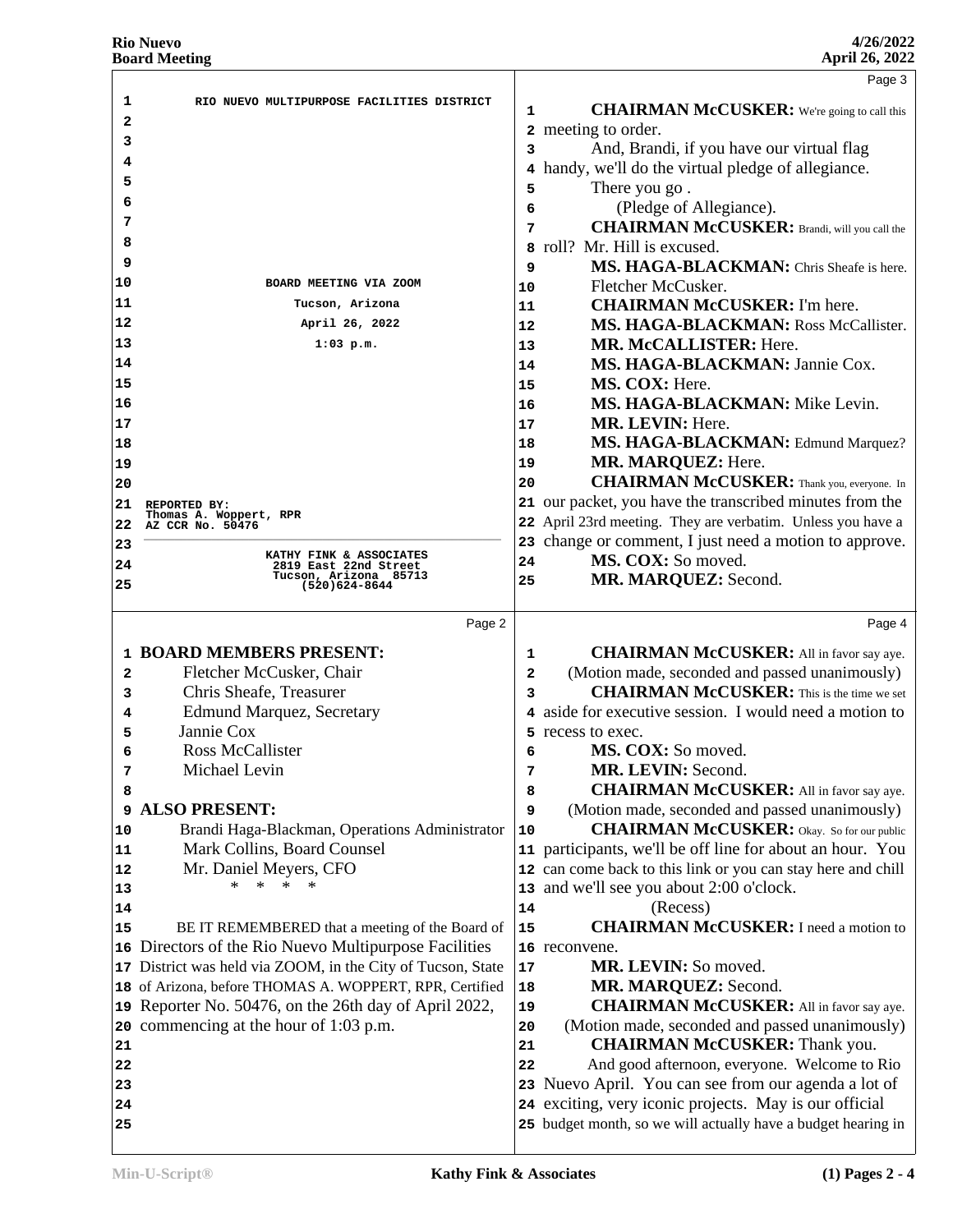| Page 5                                                                                                                                                                                                                                                                                                                                                                                                                                                                                                                                                                                                                                                                                                                                                                                                                                                                                                                                                                                                                                                                                                                                                                                                                                                                                                                                                                                                                                 | Page 7                                                                                                                                                                                                                                                                                                                                                                                                                                                                                                                                                                                                                                                                                                                                                                                                                                                                                                                                                                                                                                                                                                                                                                                                                                                                                                                                                                                                                                                                                                                            |
|----------------------------------------------------------------------------------------------------------------------------------------------------------------------------------------------------------------------------------------------------------------------------------------------------------------------------------------------------------------------------------------------------------------------------------------------------------------------------------------------------------------------------------------------------------------------------------------------------------------------------------------------------------------------------------------------------------------------------------------------------------------------------------------------------------------------------------------------------------------------------------------------------------------------------------------------------------------------------------------------------------------------------------------------------------------------------------------------------------------------------------------------------------------------------------------------------------------------------------------------------------------------------------------------------------------------------------------------------------------------------------------------------------------------------------------|-----------------------------------------------------------------------------------------------------------------------------------------------------------------------------------------------------------------------------------------------------------------------------------------------------------------------------------------------------------------------------------------------------------------------------------------------------------------------------------------------------------------------------------------------------------------------------------------------------------------------------------------------------------------------------------------------------------------------------------------------------------------------------------------------------------------------------------------------------------------------------------------------------------------------------------------------------------------------------------------------------------------------------------------------------------------------------------------------------------------------------------------------------------------------------------------------------------------------------------------------------------------------------------------------------------------------------------------------------------------------------------------------------------------------------------------------------------------------------------------------------------------------------------|
| 1 May. You'll hear from Dan here in a minute, but I think<br>2 almost all of the news on the financial side is good.<br>3 Revenue is back to where it was pre COVID. We're seeing a<br>4 lot of inbound activity that creates construction sales<br>5 tax opportunities, and every week we meet with a<br>6 multi-family developer or hotel developer or restaurant<br>7 developer. And I think, you know, downtown Tucson is<br>8 really going to show that activity over the next couple of<br>9 years.<br>A number of big items today we're going to go<br>10<br>11 through, some of them just in the very northern side of<br>12 Rio Nuevo's district, Scott's project at 340 North 6th<br>13 Avenue, a new bar on Congress, some possibilities for some<br>14 retail. We're going to consider activating some valet<br>15 parking downtown for the benefit of our patrons. We're<br>16 going to talk to Page a little bit about Dusk and talk to<br>17 Zach a little bit about Riley's Rooftop.<br>So in the order of the agenda, Dan, are you<br>18<br>19 ready for your financial report?<br>MR. MEYERS: All right. This is Dan Meyers.<br>20<br>21 I'm the CFO at Rio Nuevo.<br>I want to dig into this schedule just a little<br>22<br>23 deeper than we normally do, but I think Fletcher's point<br>24 was spot on. It appears that we're back on track. As we<br>25 told you about many times, Brandi, especially with my  | 1 on the books now for the next year is about \$3.3 million,<br>2 so as we sit here today with today's balances and then<br>3 commitments we know of in the next year, we should have<br>4 about \$5.3 million in cash.<br>I know there's several things on our agenda<br>5<br>6 today that will attempt to spend some of that money, but I<br>7 think we're in really good shape right now.<br>I just started working on the budget, so I will<br>8<br><b>9</b> have something to present at our next meeting in May.<br>And then frequently we talk about having<br>10<br>11 projects that are not eligible for TIF dollars, and we've<br>12 been keeping track of that. Mark Collins and I have gone<br>13 through that list, and I think we had about \$4 million<br>14 before this month, and then with the television revenue<br>15 freed up, I think we're close to \$5 million funds<br>16 available to assist in projects that are not TIF related.<br>Anybody have any questions?<br>17<br><b>CHAIRMAN McCUSKER:</b> We should mention, I think<br>18<br>19 it's public information, but you'll notice our commitment<br>20 to film has been reduced dramatically. If you follow big<br>21 media mergers, you probably know that HBO was sold to the<br>22 Discovery Channel. That literally closed a couple weeks<br>23 ago. And HBO is the one that committed to film the series<br>24 in Tucson that we had committed to help fund along with<br>25 the state, the county and the city. The new management at        |
|                                                                                                                                                                                                                                                                                                                                                                                                                                                                                                                                                                                                                                                                                                                                                                                                                                                                                                                                                                                                                                                                                                                                                                                                                                                                                                                                                                                                                                        |                                                                                                                                                                                                                                                                                                                                                                                                                                                                                                                                                                                                                                                                                                                                                                                                                                                                                                                                                                                                                                                                                                                                                                                                                                                                                                                                                                                                                                                                                                                                   |
| Page 6<br>1 help, we go back and try to find people that don't file<br>2 properly, and I think we've done almost all the<br>3 amendments. It has all come in and we've got it in our<br>4 converse.<br>It looks like we've settled in at about<br>5<br>6 \$1.2 million a month from just purely current TIF revenue.<br>7 So we just got the numbers for February today, and it was<br>8 just at 1.25 million, so I think that's great news.<br>As far as our cash balances at the end of<br>9<br>10 March, we've got about \$8.6 million dollars in the bank.<br>11 And as we go down this list of commitments here, some of<br>12 these things have been on for quite a while. You see the<br>13 ones in red. Those are either new or have been modified.<br>14 The Citizen Hotel last month, we committed \$300,000.<br>15 That's been paid. And also there was a rental assistance<br>16 with them. Well start paying that here when we cut the<br>17 first check today.<br>The television assistance has been dropped back<br>18<br>19 significantly. That was \$1.1 million. I think we're<br>20 going to just end up paying $1,00,000$ on that, so I've<br>21 freed up a million dollars. And then the additional film<br>22 assistance we had in our budget, \$500,000, we've cut that<br>23 back to 200. So those two things alone freed up about<br>24 \$1.3 million.<br>The total commitments that we expect that are<br>25 | Page 8<br>1 Discovery Channel pulled that show. And, you know, I<br>2 guess there's some good news. We will save the million<br>3 dollars we had committed to them, but the bad news is they<br>4 won't spend the \$60 million that they planned to spend<br>5 filming that series in Tucson, so that's a real blow to<br>6 our film industry.<br>There is a bill at the legislature, Senate Bill<br>7<br>1708, the got through the Senate, it's currently at the<br>8<br>9 House, that would provide for the first time in Arizona's<br>10 history a film subsidy. The people at Discovery told me<br>11 had that bill been in place, they probably would have<br>12 stayed here. But the economics of filming in New Mexico<br>13 are so compelling that the new management was much more<br>14 eager to enjoy the benefits over there than the benefits<br>15 we had rounded up here, so that drops that number<br>16 dramatically. That will also drop that to the bottom.<br>The good news about being, you know, 300 grand<br>17<br>18 or so a month in the good is that creates about \$4 million<br>19 a year that we can reinvest. Remember, the legislature<br>20 extended us a couple of sessions ago to 2035, so that's<br>21 almost \$60 million of money that will be available for us<br>22 to reinvest over the life of Rio Nuevo.<br>So we take this seriously, but we really do<br>23<br>24 have some opportunities now, and we are seeing a lot of<br>25 activity and interest in downtown, and we feel really |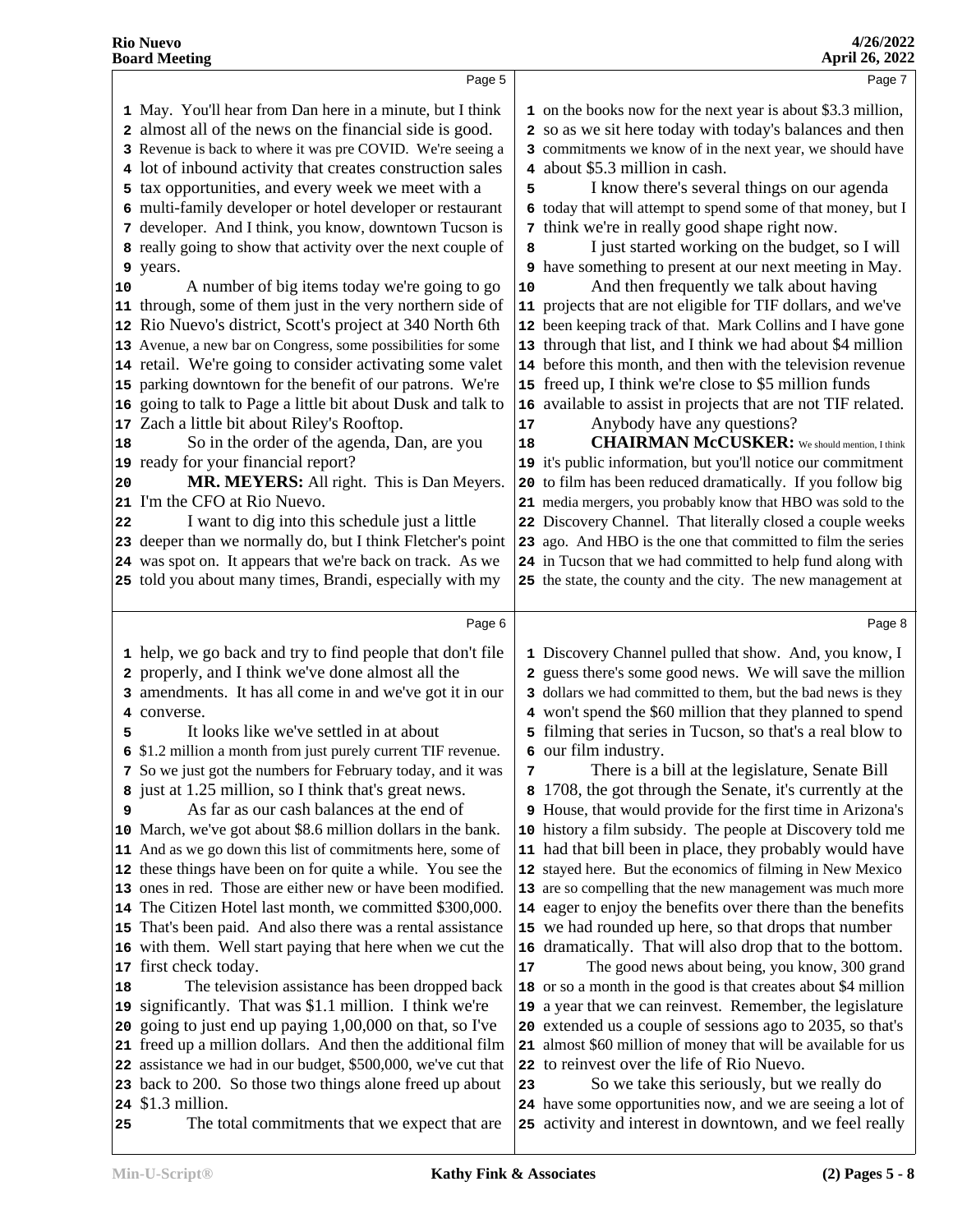|          | Page 9                                                                                                        |                         | Page 11                                                                                                                     |  |
|----------|---------------------------------------------------------------------------------------------------------------|-------------------------|-----------------------------------------------------------------------------------------------------------------------------|--|
|          | 1 obliged to help things like Dusk and Jazz and El Tour and                                                   |                         | 1 friends in the past. I'm not sure. Sorry about that.                                                                      |  |
| 2        | things that continue to attract people downtown.                                                              | $\overline{\mathbf{2}}$ | And, Mike, I don't believe we've met, but nice                                                                              |  |
| 3        | So are there any questions for Dan?                                                                           |                         | 3 to see you all.                                                                                                           |  |
| 4        | (No oral response)                                                                                            | 4                       | Our past, three blocks at the intersection of                                                                               |  |
| 5        | <b>CHAIRMAN McCUSKER:</b> Okay. Very good job as                                                              |                         | 5 5th and Congress. The first block was actually the 340                                                                    |  |
| 6        | usual. Thank you.                                                                                             |                         | 6 North 6th Avenue block we're going to be talking about in                                                                 |  |
| 7        | We'll move to item number seven on the agenda.                                                                |                         | 7 a moment. That was purchased in 1999 from the Corbett                                                                     |  |
| 8        | I think I saw Scott on the Zoom. We're really thrilled to                                                     |                         | 8 family, and then 2003 became active at 5th and Congress                                                                   |  |
|          | 9 see you back. I know we had a conversation pre pandemic                                                     |                         | 9 and purchased the better part of three blocks, the 1 North                                                                |  |
| 10       | with you on this project. The good news is I think it                                                         |                         | 10 5th block, Depot Plaza block, that's A block, the AC Hotel                                                               |  |
| 11       | evolved, and I really like where it's headed.                                                                 |                         | 11 200 block where the Hub Restaurant is, that's a second                                                                   |  |
| 12       | So you should have screen sharing capability.                                                                 |                         | 12 block, and then the rialto block the third block. And                                                                    |  |
| 13       | And if you identify yourself when you start for Tom, who's                                                    |                         | 13 we've spent the better part now of 18 years and definitely                                                               |  |
| 14       | transcribing this, go ahead and launch.                                                                       |                         | 14 the last 12 years working daily on -- on those blocks with                                                               |  |
| 15       | MR. STITELER: All right. Hello, Rio Nuevo                                                                     |                         | 15 restaurants and a hotel, a second hotel coming soon we                                                                   |  |
|          | 16 board.                                                                                                     |                         | 16 hope, apartments, parking, and what we think is a positive                                                               |  |
| 17       | Fletcher, thank you.                                                                                          |                         | 17 experience for downtown and a catalyst for downtown.                                                                     |  |
| 18       | Fletcher, can you see the screen in front of                                                                  | 18                      | Moving forward, our focus is always to stay                                                                                 |  |
| 20       | 19 you?<br><b>CHAIRMAN McCUSKER: Yes.</b>                                                                     | 19<br>20                | close to what we've started, you know, the Hub being a<br>real highlight even though we've grown from other -- into         |  |
| 21       | MR. STITELER: Okay. Great.                                                                                    |                         | 21 other projects. We don't want to lose sight of what we                                                                   |  |
| 22       | And hi, everyone, on the call.                                                                                |                         | 22 started with. But the know projects will be about a                                                                      |  |
| 23       | I'll start with Darnet (ph), Fletcher, on the                                                                 |                         | 23 three-acre parcel at 340 North 6th Avenue. I'll show you                                                                 |  |
| 24       | HBO Max show. I followed that so closely. I was really                                                        |                         | 24 some slides here in a moment. And then we will be in                                                                     |  |
|          | 25 excited about it like a lot of other people. And I know                                                    |                         | 25 front of the board at some point in the future for Depot                                                                 |  |
|          |                                                                                                               |                         |                                                                                                                             |  |
|          | Page 10                                                                                                       |                         | Page 12                                                                                                                     |  |
|          | 1 how hard you worked on it, the board and, again, a lot of                                                   |                         | 1 Plaza, where we would like to build a hotel, but today                                                                    |  |
| 2        | other people to attract that to Tucson. Thanks for the                                                        |                         | 2 we'll talk about 6th Avenue.                                                                                              |  |
| 3        | effort on that. I'm an HBO Max junky.                                                                         | 3                       | And, Mia, thank you for helping me with this                                                                                |  |
| 4        | And then a quick intro of my partners, I can't                                                                |                         | 4 PowerPoint this morning.                                                                                                  |  |
|          | 5 do this alone, who are for the most part on the call, my                                                    | 5                       | All right. The site that we're talking about                                                                                |  |
|          | 6 in-laws, Paul and Matthew Chilgren (ph), and then Rudy,                                                     |                         | 6 is highlighted in the middle, 6th Avenue, where my cursor                                                                 |  |
|          | 7 Christina, Omar, Nick and Rudy's daughter, Mia, who                                                         |                         | 7 is, 5th Avenue, Links project, Orange, the AC Hotel here,                                                                 |  |
|          | 8 started with us about three years ago. And other than                                                       |                         | 8 Rialto Theater, Hotel Congress. The vacant side is where                                                                  |  |
|          | <b>9</b> Mia, you know, the rookie in our group, it has been                                                  |                         | 9 we'd like to build a hotel in the near future, 1 North 5th                                                                |  |
| 10       | together for 17 years. And then Chris, who I didn't<br>mention, I've been with her closing on 30 years, so we |                         | 10 Apartments, so one, two, three blocks at the corner of 5th<br>11 and Congress, fourth block, which we call 340 North 6th |  |
| 11<br>12 | can't do what we do downtown alone.                                                                           |                         | 12 Avenue or the Corbett block.                                                                                             |  |
| 13       | And, Rio Nuevo, you're a partner for us also                                                                  | 13                      | And on the Corbett block, it will be two                                                                                    |  |
| 14       | along with the city. It's a great partnership. We've                                                          |                         | 14 phases. Phase one, we began construction in September of                                                                 |  |
| 15       | been doing it now for quite a while and look forward to                                                       |                         | 15 last year. It's a little over an eight million-dollar                                                                    |  |
| 16       | doing more together.                                                                                          |                         | 16 build not including land, 188 surface parking spots on the                                                               |  |
| 17       | Krystal Popov is going to present a little bit                                                                |                         | 17 south side of the property and then a -- we'll call it a                                                                 |  |
| 18       | later. That's a new relationship on what we're trying to                                                      |                         | 18 retail or restaurant row on the north side of the property                                                               |  |
| 19       | do with her in the Rialto Building and have started off                                                       |                         | 19 along 7th Street.                                                                                                        |  |
| 20       | strong with Krystal. And she's behind the L Offices                                                           | 20                      | So for reference, Tap & Bottle and Excel are                                                                                |  |
| 21       | co-working in the Chicago Music Store and a few other                                                         |                         | 21 over on this corner, and then as you walk easterly to 4th                                                                |  |
| 22       | things.                                                                                                       |                         | 22 Avenue and the streetcar, you end up at Shea's and so on                                                                 |  |
| 23       | Our past quickly. I don't know everyone on                                                                    |                         | 23 and so forth, and O'Malley's. And what's happening on                                                                    |  |
|          |                                                                                                               |                         |                                                                                                                             |  |
| 24<br>25 | board, but welcome Mike and Ross to the board.<br>Ross, I think we may have met through mutual                |                         | 24 this block now, the Opus project, where they're going to<br>25 go up about 14 stories.                                   |  |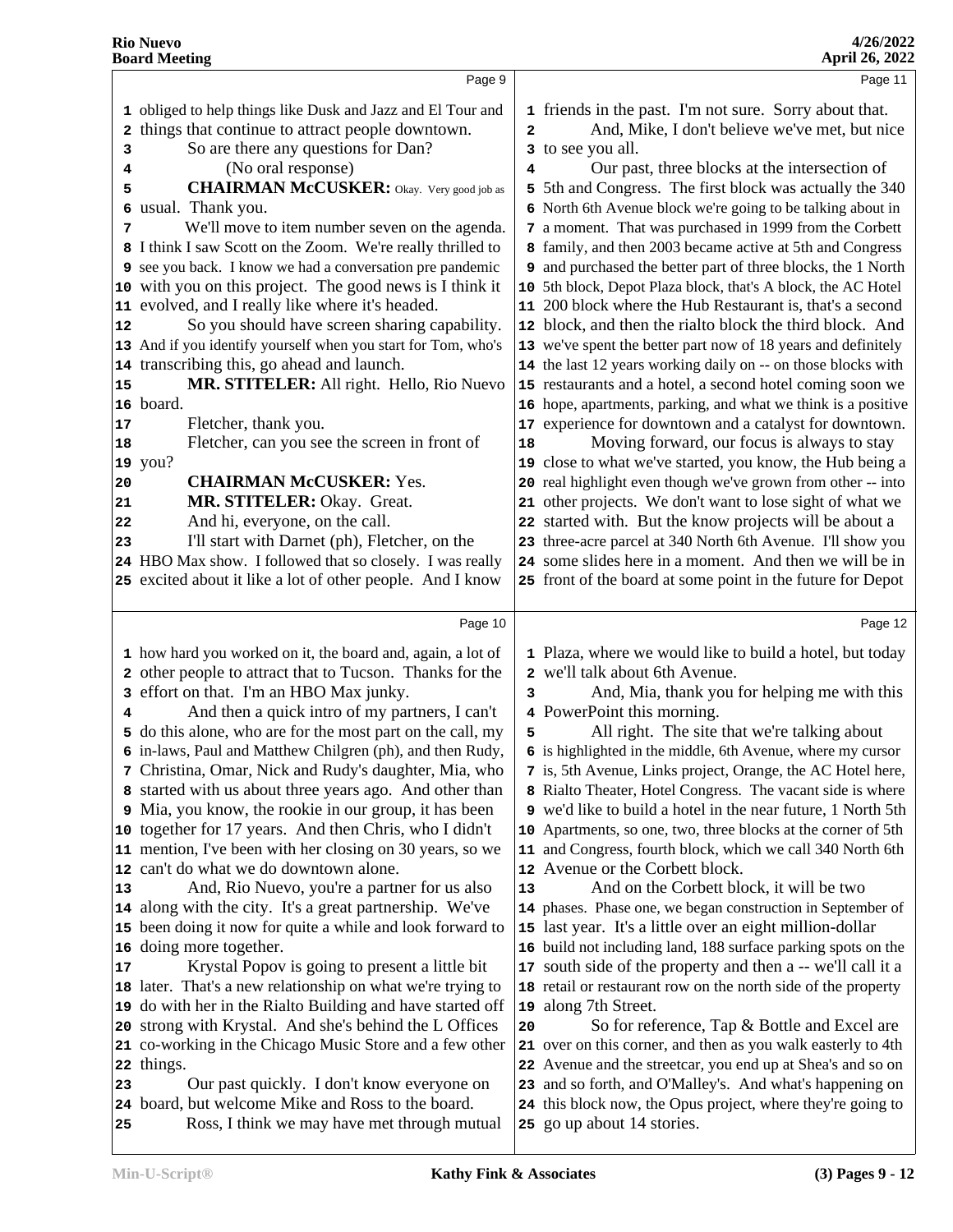| Page 13<br>On our site, this is a different view, sorry<br>1 building maybe 10 stories high that is adjacent to,<br>1<br>2 about that. North is at the top of your screen, so<br>2 connected to and on the south side of the Corbett<br>Corbett building built in the 1930s. We are renovating<br>3 building.<br>3 | Page 15 |
|--------------------------------------------------------------------------------------------------------------------------------------------------------------------------------------------------------------------------------------------------------------------------------------------------------------------|---------|
|                                                                                                                                                                                                                                                                                                                    |         |
|                                                                                                                                                                                                                                                                                                                    |         |
|                                                                                                                                                                                                                                                                                                                    |         |
|                                                                                                                                                                                                                                                                                                                    |         |
| it. It started out as about a half a million dollar<br>I'm really excited about this building. I<br>4                                                                                                                                                                                                              |         |
| 5 spend. I think we're north of a million three, a million<br>5 mean, that's a passion of ours and my partners, what we                                                                                                                                                                                            |         |
| 6 were able to at 200 Congress, again at the Rialto Building<br>6 350 now. Can't wait for the community to come through                                                                                                                                                                                            |         |
| 7 this building bringing it back to life. Pickle ball<br>7 and even 1 North 5th. I mean, that building probably                                                                                                                                                                                                    |         |
| 8 you'll so in a moment in this tan area, a beer garden, and<br>8 didn't win many awards back in the day. It was, you know,                                                                                                                                                                                        |         |
| 9 then a new build 4,000 square foot, you know, old school<br>9 public housing. But what we've done recently with the new                                                                                                                                                                                          |         |
| 10 burger joint wrapped with a patio on three sides and then<br>10 paint job and the mural on the 5th Avenue side as you                                                                                                                                                                                           |         |
| 11 again 188 parking spots.<br>11 enter downtown Tucson is something we're really proud of.                                                                                                                                                                                                                        |         |
| And then something we probably spent an equal<br>12 We love how that mural turned out and the artist, Ignacio.<br>12                                                                                                                                                                                               |         |
| 13 amount of time planning and working with the city and<br>I think we have 70 or 75,000 social media<br>13                                                                                                                                                                                                        |         |
| 14 Downtown Links is on all four sides of the project, we<br>14 impressions, that's never happened to us before in our                                                                                                                                                                                             |         |
| 15 company's history, just on the mural domestically and<br>15 have right-of-way improvements to make access from Links                                                                                                                                                                                            |         |
| 16 internationally combined, so it's taking off as a mural<br>16 into this neighborhood, in and around this block, 6th                                                                                                                                                                                             |         |
| 17 that people are drawn to.<br>17 Avenue, 4th Avenue, et cetera, a better experience whether                                                                                                                                                                                                                      |         |
| 18 you're walking, on a bike or driving.<br>This is north of 6th Avenue, so lower right of<br>18                                                                                                                                                                                                                   |         |
| Corbett Lane on the south side of the project<br>19 the screen, Corbett Lane, sidewalks on both sides, trees<br>19                                                                                                                                                                                                 |         |
| 20 is a large investment on our part that just makes the<br>20 on both sides, custom lighting, a lot of landscaping, art,                                                                                                                                                                                          |         |
| 21 connectivity of this entire site and this neighborhood<br>21 et cetera, and then as you arrive at the -- at the Corbett                                                                                                                                                                                         |         |
| 22 much better, wider, better lighting, more landscaping,<br>22 building.                                                                                                                                                                                                                                          |         |
| 23 friendlier, et cetera, et cetera.<br>Before our involvement with the city, and<br>23                                                                                                                                                                                                                            |         |
| If this is Love Burger, you're going to see a<br>24 thanks to the city for trusting us, a lot of what you see<br>24                                                                                                                                                                                                |         |
|                                                                                                                                                                                                                                                                                                                    |         |
| 25 portico share over these parking spots just to give it<br>25 in front of you was a single sidewalk, a 15-gallon tree, a                                                                                                                                                                                         |         |
| Page 14                                                                                                                                                                                                                                                                                                            | Page 16 |
| 1 some flavor. So this is Love Burger on that corner.<br>1 modest light and -- and not at all a place where people                                                                                                                                                                                                 |         |
| Phase one will be finished October or November<br>2 are going to circulate, you know, in an area.<br>2                                                                                                                                                                                                             |         |
| Phase two -- and I'm sorry the pictures are so<br>this year.<br>3<br>з                                                                                                                                                                                                                                             |         |
| This is a view looking toward the Corbett<br>4 small. I hope you can see it okay. So, again, I'll go to<br>4                                                                                                                                                                                                       |         |
| building capitalizing on the pickle ball craze. I saw it<br>5 numbers in a second here.<br>5                                                                                                                                                                                                                       |         |
| The north side of the project we've already<br>6 in San Antonio, Texas, about two years ago and fell hard<br>6                                                                                                                                                                                                     |         |
| 7 for it. I play more often now. Seems like all my friends<br>7 talked about, a hotel adjacent to, connected to and south                                                                                                                                                                                          |         |
| 8 play all the time. We have two indoor pickle ball courts,<br>8 of the Corbett building, apartments behind. The scale of                                                                                                                                                                                          |         |
| <b>9</b> this will be similar to probably from a massing<br>9 three outdoor pickle ball courts, cabanas, and then as you                                                                                                                                                                                           |         |
| 10 are going on the site easterly, the beer garden, a lot of<br>10 standpoint, because it steps up, which you see lower left.                                                                                                                                                                                      |         |
| outdoor games, and then the burger place.<br>11 We have more land than the Opus project on 4tyh Avenue,<br>11                                                                                                                                                                                                      |         |
| This is a view of the Corbett building. Sadly,<br>12 which is 14 stories and fills a bunch of the site, but I<br>12                                                                                                                                                                                                |         |
| 13 the last 10 or 15 years a lot of homelessness, break-ins,<br>13 think it will be positive massing as it steps back from                                                                                                                                                                                         |         |
| 14 et cetera, et cetera, and we now are bringing it<br>14 single story on 7th Street to eight or 10 stories hotel                                                                                                                                                                                                  |         |
| 15 completely back to life with the old scoring pattern, a<br>15 and then up to probably -- we're allowed to go to 15                                                                                                                                                                                              |         |
| 16 stories on apartments.<br>16 color that is from about 80 years ago, custom-made wood                                                                                                                                                                                                                            |         |
| 17 windows, insulated wood windows, really a loving, you<br>And we will include structured parking. You<br>17                                                                                                                                                                                                      |         |
| 18 know, rehabilitation of one of the signature buildings in<br>18 see lower left with the orange stripes. I mean, this is                                                                                                                                                                                         |         |
| 19 downtown Tucson with one of the signature families.<br>19 just conceptual at this point.                                                                                                                                                                                                                        |         |
| And then we have this incredible sense of entry<br>When I say conceptual, we've already engaged<br>20<br>20                                                                                                                                                                                                        |         |
| 21 on the 6th Avenue side. And that is maybe 35 feet wide.<br>21 with Marriott. We have spent a year and three-quarters on                                                                                                                                                                                         |         |
| 22 this project and have probably 300 pages of slides, so<br>22 And that's a luxury in downtown Tucson when we do build a                                                                                                                                                                                          |         |
| 23 hotel. I'll show you that in a momentum. You'll enter --<br>23 we're having a lot of fun with it, but we'll have about<br>24 400 structured parking spots.<br>24 we probably have to change that car, but you'll enter here                                                                                     |         |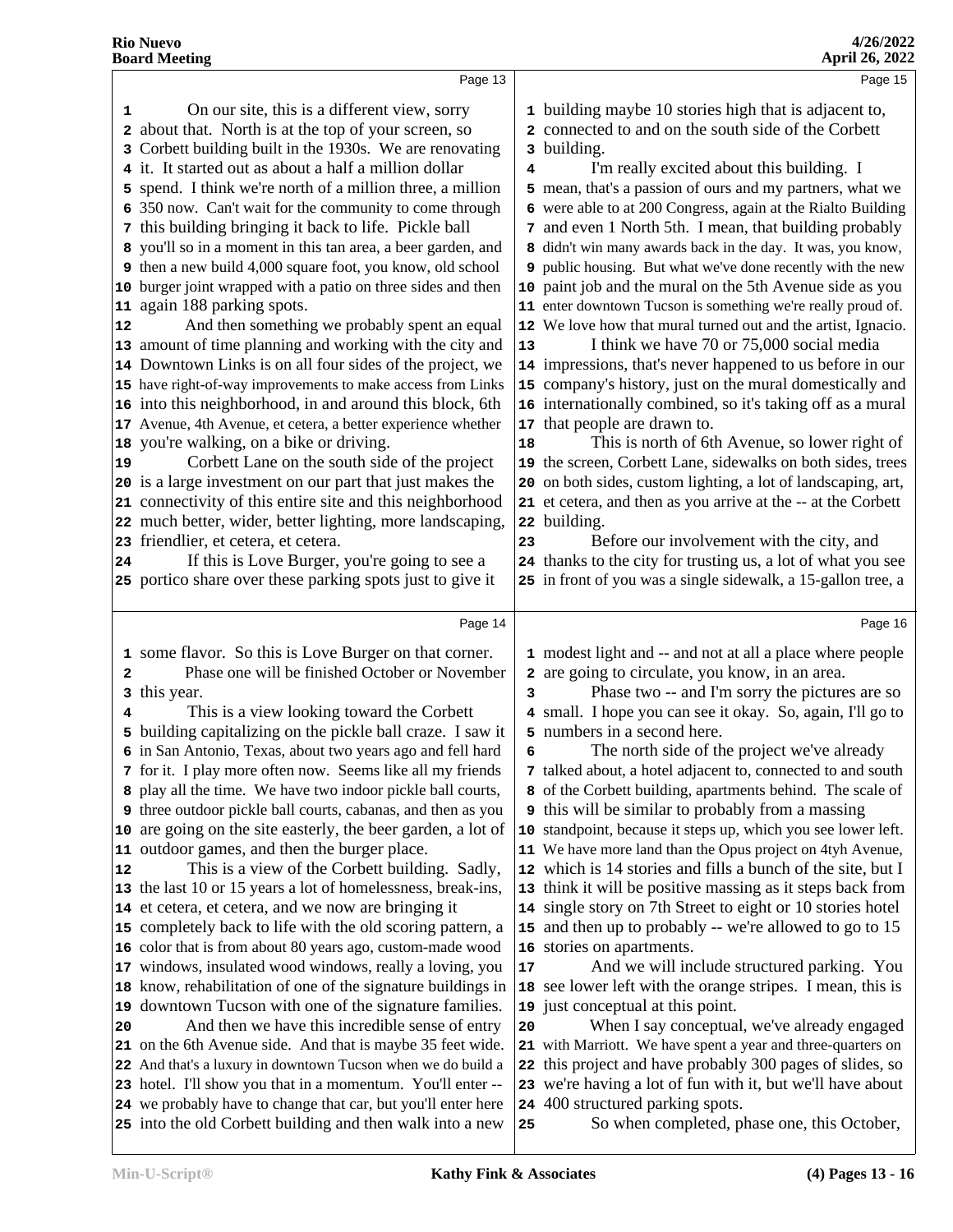Page 17 November, north side should be a lot of fun for the neighborhood and downtown, I hope to play pickle ball with all of you, I'm not very good but learning, and -- and then a hotel behind it, parking behind it and -- and market rate apartments. A few numbers, and I'll listen -- I will listen. And the ask. So the ask is a GPLET. Please, I | **7**  may get the wording wrong. I understand we would -- unless the city approves something, we would still -- or may be required to pay the excise part of it, so it would be a GPLET with Rio Nuevo, which saves us some tax, a sales tax rebate. The numbers below, which I can share with the board, suggest with these opening dates and a  $\vert$  **13**  2.4 percent sales tax rebate percentage, about \$4.4 million up to 2035. 16 Participation, cash participation up front of 16 \$500,000 on the right-of-way improvements that I just | **17**  presented. And I know everyone is going through this in | **18**  the world that we live in with construction. The project started at about a 5.3, 5.4 million-dollar project and now is north of 8. Over half of that is just delays and cost overruns. Less than half of that is adding to the scope. Pickle ball was a late entrant, and that was not in the original bucket. But every day we're faced with 10, 20, 40 percent cost increases. Page 18 **1 MR. SHEAFE:** Scott, the revised numbers there 1 then with the phase one that's used, is that where you get | **2**  the 8?  **MR. STITELER:** The 8 is what we're spending currently and will have spent by the end of October in phase one and then adding hotel parking and apartments to it. The hotel budget comes from what we've already done, **7**  what we did at AC, what we've budgeted for Depot. We have | **8**  all the Opus numbers. They've been terrific sharing their numbers on the 350 apartments, you know, 14-story building 10 they're building. And then I used a purse-based number for structured parking to come up with -- and then I added | **12**  8 million and I came up with about a 210 million dollar project. And without exception, the support Rio Nuevo provides through GPLET and sales tax rebate goes a long | **16**  way in allowing projects like this to happen of any scale 17 but certainly a big part of the future of this project. **MR. MARQUEZ:** So the part I was looking at was | 19 the construction tax piece, because we get your construction tax, or a percentage of it anyway. **MR. STITELER:** Yeah. That -- we would like the 22 construction tax to be -- to either come our way or be shared with you. I mean, that's something that I'd like to learn more about. When -- Edmund, when I -- this was Page 19 yesterday -- came up with 4.4 on sales tax, with the hotel opening in 2026, the first phase pickle ball, beer garden burger opening this year, I have revenue starting next year. It's -- I'm sorry. I'm at 186.844 total project on that, so I was a little more detailed yesterday when I did this, not 210. That is a guess, of course. The 4.4 million of sales tax rebate over the total spend is 2.36 percent of the project. I do not remember what the construction tax math is. It will be sizable on the hotel and apartments and structured parking. We would like to share in that. That's why I have it down here, but I -- that needs further discussion. **MR. MARQUEZ:** We've never done that. We've never rebated back part of the construction tax. **MR. STITELER:** My under -- I could easily be wrong. My understanding is on AC there was a rebate.  **CHAIRMAN McCUSKER:** We did also on the Hilton properties. It's been pretty rare. That works out to be, Dan, correct me if I'm wrong, about one and a quarter percent of construction sales tax, so, you know, that's an 18 million-dollar number, a million eight --  **MR. MEYERS:** Yeah, I think it's about 1.75 percent, because there's an allocation in there for labor. Page 20  **CHAIRMAN McCUSKER:** So a significant amount of money, 20 million bucks or more. **MR. MEYERS:** But we have done several projects where we've done the construction rebated the construction sales tax. **MR. McCALLISTER:** Yeah, I calculate it about \$2.7 million.  **CHAIRMAN McCUSKER:** Let's leave this slide up, Scott, while we talk about you and your projects. You know, I remember meeting you in 2010, when I had moved my company downtown, and we both just kind of wandered around, you know, wishing how things could happen. And, you know, your vision even then was extraordinary. And you've made, you know, probably half a dozen presentations to the board over the last 10 years. And, you know, if you were to go back and look at that presentation and compare it to the reality of your project, they would look like they were as-built drawings. Your ability to convert a vision to, you know, a hardscape project is really quite extraordinary. And, you know, you had the vision of our downtown long before any of us had it. You put a serious amount of skin in the game. You suffered with all of us through the pandemic, and here you are with a 200 million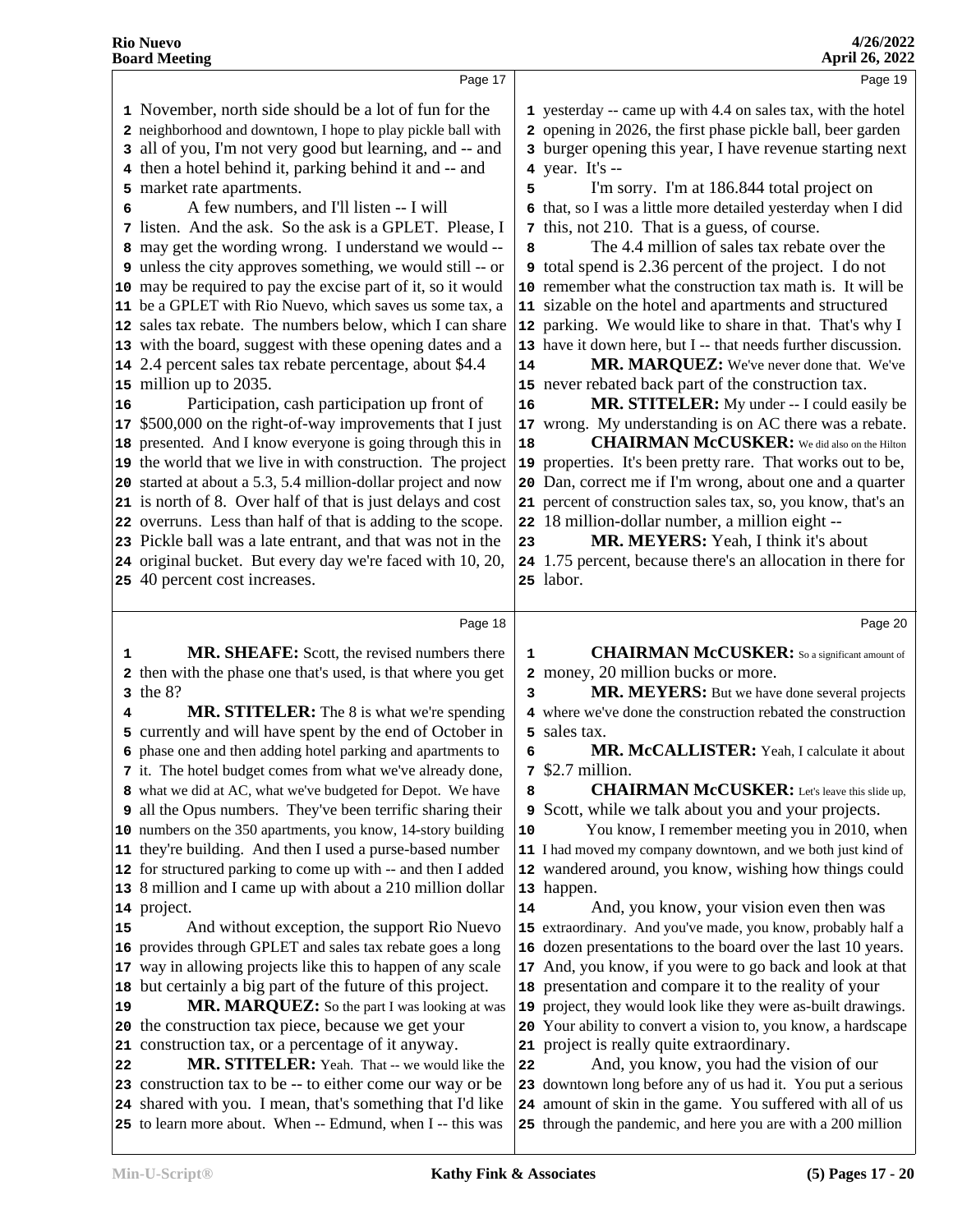|                 | Page 21                                                                        |    | Page 23                                                                                                                  |
|-----------------|--------------------------------------------------------------------------------|----|--------------------------------------------------------------------------------------------------------------------------|
|                 | 1 dollar project. There isn't anybody with that kind of                        | 1  | <b>CHAIRMAN McCUSKER:</b> Yeah, thank you for that.                                                                      |
|                 | 2 scale, you know, contributing to downtown's evolution, so                    |    | 2 Indeed he is, so let me ask the other board members then.                                                              |
|                 | 3 I'm eager to help you any way that we can.                                   | 3  | This is the biggest thing we're probably ever                                                                            |
| 4               | I think we might need Mr. Collins to talk about                                |    | 4 going to see. You know, what's your thinking about                                                                     |
|                 | 5 how a GPLET works on properties that are phased over                         |    | 5 enabling a project of this scale and the menu that we have                                                             |
|                 | 6 several years, but, you know, for me personally, I have no                   |    | 6 available to us, the GPLET, a tax rebate and some cash?                                                                |
|                 | 7 issue with the tax rebate. I think we should talk about                      | 7  | MR. MARQUEZ: The \$500,000 to get it going is                                                                            |
|                 | 8 some sort of split on the construction tax. You know, I                      |    | 8 relatively a small commitment when it comes to                                                                         |
|                 | <b>9</b> like the idea of investing in your streetscape. So to get             |    | 9 186 million. I don't have a problem with the rebate. I                                                                 |
|                 | 10 this started is not a big commitment from us, half a                        |    | 10 don't even have a problem with sharing in construction                                                                |
|                 | 11 million bucks. We're paying you back our portion of the                     |    | 11 tax.                                                                                                                  |
|                 | 12 sales tax you generate.                                                     | 12 | I think we have to look at precedence in                                                                                 |
| 13              | It's important that people remember, if we do                                  |    | 13 regards to how long we typically will rebate. I think                                                                 |
|                 | 14 that, the city still gets their sales tax, the state gets                   |    | 14 we've done eight years, 10 years of rebate. If you look                                                               |
|                 | 15 their sales tax, the school districts get their sales tax.                  |    | 15 and you kind of add up his RN available at 2.4 percent                                                                |
| 16 <sup>1</sup> | The only entity that's passed that back on to the                              |    | 16 number, I mean, that's -- in relation to the AC Marriott,                                                             |
| 17              | developer is Rio Nuevo, so everybody benefits from a                           |    | 17 which was a 38 million-dollar project --                                                                              |
| 18              | project of this magnitude.                                                     | 18 | MR. STITELER: It ended up north of that, but                                                                             |
| 19              | Collins, how would a GPLET work on basically                                   |    | 19 let's call it from 40 for now.                                                                                        |
| 20              | ground that has several phases coming?                                         | 20 | MR. MARQUEZ: Call it will 40. I think we                                                                                 |
| 21              | MR. COLLINS: Well, you could use a right of                                    |    | 21 rebated a little short of eight. Is that about right, my                                                              |
|                 | 22 entry agreement in the beginning with the right of                          |    | 22 memory?                                                                                                               |
|                 | 23 possession --                                                               | 23 | MR. STITELER: 7.2 million on the 40 and                                                                                  |
| 24              | <b>CHAIRMAN McCUSKER:</b> We lost your audio.                                  |    | 24 what -- so less than 20 without question. No doubt that                                                               |
| 25              | MR. SHEAFE: I think your questioning goes to                                   |    | 25 helped that project happen.                                                                                           |
|                 |                                                                                |    |                                                                                                                          |
|                 | Page 22                                                                        |    | Page 24                                                                                                                  |
|                 | 1 the economics, Fletcher.                                                     | 1  | <b>CHAIRMAN McCUSKER:</b> If you look at the                                                                             |
| $\overline{a}$  | <b>CHAIRMAN McCUSKER:</b> I think the structure --                             |    | 2 schedule, Edmund, the hotel doesn't really come on until                                                               |
| 3               | Mark, we lost his audio -- but I think it's a ground                           |    | 3 2025.                                                                                                                  |
| 4               | lease. We're basically doing a GPLET ground lease that                         | 4  | MR. MARQUEZ: Right.                                                                                                      |
| 5.              | allows all the --                                                              | 5  | <b>CHAIRMAN McCUSKER:</b> So you do have a 10-year                                                                       |
| 6               | <b>MR. SHEAFE:</b> (Inaudible) numbers because it's a                          |    | 6 run when the project scales up, you know, so we're really                                                              |
|                 | 7 GPLET ground lease, and then we can time the benefit based                   |    | 7 only giving a 10-year rebate to the -- the sizable                                                                     |
|                 | 8 on when funds actually are generated, because when you                       |    |                                                                                                                          |
|                 |                                                                                |    | 8 project. The other projects are online in '23 and '24,                                                                 |
|                 | <b>9</b> look at something like this, you're looking at big                    |    | <b>9</b> but, you know, there's not a lot of money available.                                                            |
|                 | 10 numbers, but, you know, we're not going to be playing                       |    | 10 There's only a quarter of a million dollars there. So                                                                 |
| 11              | around with the 200 million. We'll be playing around with                      |    | 11 most of that comes in the period when the hotel starts to                                                             |
| 12              | about 8 million.                                                               |    | 12 scale.                                                                                                                |
| 13              | <b>CHAIRMAN McCUSKER:</b> What's your thinking,                                | 13 | MR. MARQUEZ: And, Ross, you figure it's about                                                                            |
| 14              | Chris, on the construction sales tax split?                                    | 14 | \$2.7 million, our portion of the -- of the construction                                                                 |
| 15              | MR. SHEAFE: Well, I'm very                                                     |    | 15 sales tax?                                                                                                            |
|                 | 16 supportive anyway --                                                        | 16 | MR. McCALLISTER: Yeah. I just basically took                                                                             |
| 17              | MR. STITELER: Fletcher and Chris, I'm sorry to                                 | 17 | the construction cost on the -- on the hotel, the                                                                        |
|                 | 18 interrupt, I apologize. I want to -- I enjoyed such a                       | 18 | apartments and the garage and used the formula we use for                                                                |
| 19              | great relationship with Chris Sheafe and we've been                            |    | 19 estimating sales tax. It comes out to about 2.7.                                                                      |
| 20              | business --                                                                    | 20 | MR. MARQUEZ: Gosh, I mean, it's the age old                                                                              |
| 21              | <b>CHAIRMAN McCUSKER:</b> Oh, that's right. Sheafe                             | 21 | question, I think. How much sales tax is the land                                                                        |
|                 | 22 is conflicted.                                                              |    | 22 generating now, it's zero, how much construction sales                                                                |
| 23              | MR. STITELER: We've been business partners for                                 |    | 23 tax, zero. If we went all in to 2035 plus we did our --                                                               |
|                 | 24 a lot of years, so I want to make sure that we don't break<br>25 any rules. |    | 24 even our full portion of the construction sales tax,<br>25 you're talking seven and a half million dollars of rebate. |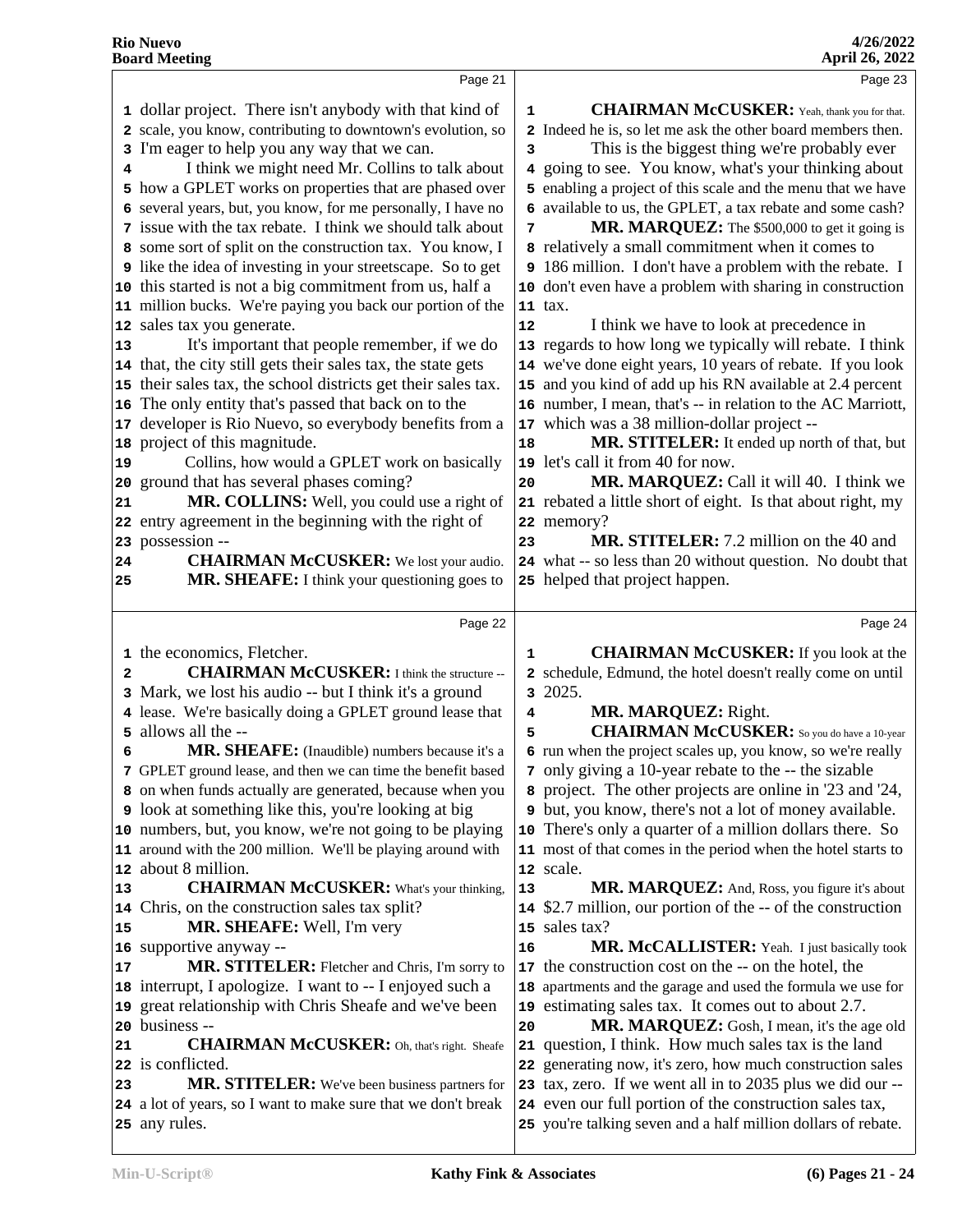| Page 25                                                                                                   |                                                                                                                                                                                                                                                                                                                                                                                                                                                                                                                                                                                                                                                                                                                                                                                                                                                                                                                                                                                                                                                                                                                                                                                                                                                                                                                                  | Page 27                                                                                                                     |
|-----------------------------------------------------------------------------------------------------------|----------------------------------------------------------------------------------------------------------------------------------------------------------------------------------------------------------------------------------------------------------------------------------------------------------------------------------------------------------------------------------------------------------------------------------------------------------------------------------------------------------------------------------------------------------------------------------------------------------------------------------------------------------------------------------------------------------------------------------------------------------------------------------------------------------------------------------------------------------------------------------------------------------------------------------------------------------------------------------------------------------------------------------------------------------------------------------------------------------------------------------------------------------------------------------------------------------------------------------------------------------------------------------------------------------------------------------|-----------------------------------------------------------------------------------------------------------------------------|
|                                                                                                           |                                                                                                                                                                                                                                                                                                                                                                                                                                                                                                                                                                                                                                                                                                                                                                                                                                                                                                                                                                                                                                                                                                                                                                                                                                                                                                                                  | MR. LEVIN: I concur with --                                                                                                 |
|                                                                                                           |                                                                                                                                                                                                                                                                                                                                                                                                                                                                                                                                                                                                                                                                                                                                                                                                                                                                                                                                                                                                                                                                                                                                                                                                                                                                                                                                  | Oh, go ahead.                                                                                                               |
|                                                                                                           |                                                                                                                                                                                                                                                                                                                                                                                                                                                                                                                                                                                                                                                                                                                                                                                                                                                                                                                                                                                                                                                                                                                                                                                                                                                                                                                                  | MR. MARQUEZ: Go ahead, Mikey.                                                                                               |
|                                                                                                           |                                                                                                                                                                                                                                                                                                                                                                                                                                                                                                                                                                                                                                                                                                                                                                                                                                                                                                                                                                                                                                                                                                                                                                                                                                                                                                                                  | MR. LEVIN: I concur with what Ross said. I                                                                                  |
|                                                                                                           |                                                                                                                                                                                                                                                                                                                                                                                                                                                                                                                                                                                                                                                                                                                                                                                                                                                                                                                                                                                                                                                                                                                                                                                                                                                                                                                                  | 5 think, you know, somewhere closer in the 50 percent range,                                                                |
|                                                                                                           |                                                                                                                                                                                                                                                                                                                                                                                                                                                                                                                                                                                                                                                                                                                                                                                                                                                                                                                                                                                                                                                                                                                                                                                                                                                                                                                                  | 6 you know, just to have additional resources to work with.                                                                 |
|                                                                                                           |                                                                                                                                                                                                                                                                                                                                                                                                                                                                                                                                                                                                                                                                                                                                                                                                                                                                                                                                                                                                                                                                                                                                                                                                                                                                                                                                  | MS. COX: Here, here.                                                                                                        |
|                                                                                                           |                                                                                                                                                                                                                                                                                                                                                                                                                                                                                                                                                                                                                                                                                                                                                                                                                                                                                                                                                                                                                                                                                                                                                                                                                                                                                                                                  | <b>CHAIRMAN McCUSKER:</b> If somebody wants to make a                                                                       |
|                                                                                                           |                                                                                                                                                                                                                                                                                                                                                                                                                                                                                                                                                                                                                                                                                                                                                                                                                                                                                                                                                                                                                                                                                                                                                                                                                                                                                                                                  | 9 motion, I think we're ready.                                                                                              |
|                                                                                                           |                                                                                                                                                                                                                                                                                                                                                                                                                                                                                                                                                                                                                                                                                                                                                                                                                                                                                                                                                                                                                                                                                                                                                                                                                                                                                                                                  | MR. McCALLISTER: I'll make that motion. Do I                                                                                |
|                                                                                                           |                                                                                                                                                                                                                                                                                                                                                                                                                                                                                                                                                                                                                                                                                                                                                                                                                                                                                                                                                                                                                                                                                                                                                                                                                                                                                                                                  | 11 need to restate it, because I'm not sure I remember it?                                                                  |
|                                                                                                           |                                                                                                                                                                                                                                                                                                                                                                                                                                                                                                                                                                                                                                                                                                                                                                                                                                                                                                                                                                                                                                                                                                                                                                                                                                                                                                                                  | <b>CHAIRMAN McCUSKER:</b> Yeah, go ahead and make a I                                                                       |
|                                                                                                           |                                                                                                                                                                                                                                                                                                                                                                                                                                                                                                                                                                                                                                                                                                                                                                                                                                                                                                                                                                                                                                                                                                                                                                                                                                                                                                                                  | 13 move, and then fill in the blanks.                                                                                       |
|                                                                                                           |                                                                                                                                                                                                                                                                                                                                                                                                                                                                                                                                                                                                                                                                                                                                                                                                                                                                                                                                                                                                                                                                                                                                                                                                                                                                                                                                  | MR. McCALLISTER: So I move that we approve                                                                                  |
|                                                                                                           |                                                                                                                                                                                                                                                                                                                                                                                                                                                                                                                                                                                                                                                                                                                                                                                                                                                                                                                                                                                                                                                                                                                                                                                                                                                                                                                                  | 15 Scott's request, which includes the GPLET, the 500,000                                                                   |
|                                                                                                           |                                                                                                                                                                                                                                                                                                                                                                                                                                                                                                                                                                                                                                                                                                                                                                                                                                                                                                                                                                                                                                                                                                                                                                                                                                                                                                                                  | 16 dollar up-front participation, complete rebate of the                                                                    |
|                                                                                                           |                                                                                                                                                                                                                                                                                                                                                                                                                                                                                                                                                                                                                                                                                                                                                                                                                                                                                                                                                                                                                                                                                                                                                                                                                                                                                                                                  | 17 sales tax between now --                                                                                                 |
|                                                                                                           |                                                                                                                                                                                                                                                                                                                                                                                                                                                                                                                                                                                                                                                                                                                                                                                                                                                                                                                                                                                                                                                                                                                                                                                                                                                                                                                                  | Am I saying between now and 2035?                                                                                           |
|                                                                                                           |                                                                                                                                                                                                                                                                                                                                                                                                                                                                                                                                                                                                                                                                                                                                                                                                                                                                                                                                                                                                                                                                                                                                                                                                                                                                                                                                  | <b>CHAIRMAN McCUSKER: Yes.</b>                                                                                              |
|                                                                                                           |                                                                                                                                                                                                                                                                                                                                                                                                                                                                                                                                                                                                                                                                                                                                                                                                                                                                                                                                                                                                                                                                                                                                                                                                                                                                                                                                  | MR. McCALLISTER: And 50 percent of the sales                                                                                |
|                                                                                                           |                                                                                                                                                                                                                                                                                                                                                                                                                                                                                                                                                                                                                                                                                                                                                                                                                                                                                                                                                                                                                                                                                                                                                                                                                                                                                                                                  | 21 tax generated from the construction cost.                                                                                |
|                                                                                                           |                                                                                                                                                                                                                                                                                                                                                                                                                                                                                                                                                                                                                                                                                                                                                                                                                                                                                                                                                                                                                                                                                                                                                                                                                                                                                                                                  | MR. LEVIN: I second.                                                                                                        |
|                                                                                                           |                                                                                                                                                                                                                                                                                                                                                                                                                                                                                                                                                                                                                                                                                                                                                                                                                                                                                                                                                                                                                                                                                                                                                                                                                                                                                                                                  | <b>CHAIRMAN McCUSKER:</b> Nicely done.                                                                                      |
|                                                                                                           |                                                                                                                                                                                                                                                                                                                                                                                                                                                                                                                                                                                                                                                                                                                                                                                                                                                                                                                                                                                                                                                                                                                                                                                                                                                                                                                                  | Any questions for the developer?                                                                                            |
|                                                                                                           | 25                                                                                                                                                                                                                                                                                                                                                                                                                                                                                                                                                                                                                                                                                                                                                                                                                                                                                                                                                                                                                                                                                                                                                                                                                                                                                                                               | Scott, this is okay with you?                                                                                               |
|                                                                                                           |                                                                                                                                                                                                                                                                                                                                                                                                                                                                                                                                                                                                                                                                                                                                                                                                                                                                                                                                                                                                                                                                                                                                                                                                                                                                                                                                  |                                                                                                                             |
|                                                                                                           |                                                                                                                                                                                                                                                                                                                                                                                                                                                                                                                                                                                                                                                                                                                                                                                                                                                                                                                                                                                                                                                                                                                                                                                                                                                                                                                                  |                                                                                                                             |
| Page 26                                                                                                   |                                                                                                                                                                                                                                                                                                                                                                                                                                                                                                                                                                                                                                                                                                                                                                                                                                                                                                                                                                                                                                                                                                                                                                                                                                                                                                                                  | Page 28                                                                                                                     |
| MR. McCALLISTER: So what's our up-front                                                                   | $\mathbf{1}$                                                                                                                                                                                                                                                                                                                                                                                                                                                                                                                                                                                                                                                                                                                                                                                                                                                                                                                                                                                                                                                                                                                                                                                                                                                                                                                     | MR. STITELER: It is Fletcher. Thank you.                                                                                    |
| commitment here, anything?<br>2                                                                           | $\overline{a}$                                                                                                                                                                                                                                                                                                                                                                                                                                                                                                                                                                                                                                                                                                                                                                                                                                                                                                                                                                                                                                                                                                                                                                                                                                                                                                                   | <b>CHAIRMAN McCUSKER:</b> Okay. Brandi, call the                                                                            |
| <b>CHAIRMAN McCUSKER: \$500,000.</b>                                                                      |                                                                                                                                                                                                                                                                                                                                                                                                                                                                                                                                                                                                                                                                                                                                                                                                                                                                                                                                                                                                                                                                                                                                                                                                                                                                                                                                  | 3 roll.                                                                                                                     |
| MR. McCALLISTER: \$500,000. Okay. And the                                                                 | 4                                                                                                                                                                                                                                                                                                                                                                                                                                                                                                                                                                                                                                                                                                                                                                                                                                                                                                                                                                                                                                                                                                                                                                                                                                                                                                                                | MS. HAGA-BLACKMAN: Scott, can you stop sharing                                                                              |
| 5 rest of this is based on as we collect it, then we rebate                                               |                                                                                                                                                                                                                                                                                                                                                                                                                                                                                                                                                                                                                                                                                                                                                                                                                                                                                                                                                                                                                                                                                                                                                                                                                                                                                                                                  | 5 your screen.                                                                                                              |
| 6 it back. So I don't know -- I don't know --                                                             | 6                                                                                                                                                                                                                                                                                                                                                                                                                                                                                                                                                                                                                                                                                                                                                                                                                                                                                                                                                                                                                                                                                                                                                                                                                                                                                                                                | <b>CHAIRMAN McCUSKER:</b> You can drop your screen                                                                          |
| <b>CHAIRMAN McCUSKER:</b> We can only give what we                                                        |                                                                                                                                                                                                                                                                                                                                                                                                                                                                                                                                                                                                                                                                                                                                                                                                                                                                                                                                                                                                                                                                                                                                                                                                                                                                                                                                  | 7 share.                                                                                                                    |
| 8 receive. We've never tried to compel the state or the                                                   | 8                                                                                                                                                                                                                                                                                                                                                                                                                                                                                                                                                                                                                                                                                                                                                                                                                                                                                                                                                                                                                                                                                                                                                                                                                                                                                                                                | Nice job by the way.                                                                                                        |
| <b>9</b> city into any kind of rebates, so what he showed there is                                        | 9                                                                                                                                                                                                                                                                                                                                                                                                                                                                                                                                                                                                                                                                                                                                                                                                                                                                                                                                                                                                                                                                                                                                                                                                                                                                                                                                | MR. STITELER: I appreciate it. Thank you,                                                                                   |
| 10 basically the maximum amount of our contribution.                                                      |                                                                                                                                                                                                                                                                                                                                                                                                                                                                                                                                                                                                                                                                                                                                                                                                                                                                                                                                                                                                                                                                                                                                                                                                                                                                                                                                  | 10 everyone.                                                                                                                |
| MR. McCALLISTER: I sort of -- I have no                                                                   | 11                                                                                                                                                                                                                                                                                                                                                                                                                                                                                                                                                                                                                                                                                                                                                                                                                                                                                                                                                                                                                                                                                                                                                                                                                                                                                                                               | MS. HAGA-BLACKMAN: Okay. Mike Levin.                                                                                        |
| 12 problem with -- with, obviously, the GPLET or the rebate                                               | 12                                                                                                                                                                                                                                                                                                                                                                                                                                                                                                                                                                                                                                                                                                                                                                                                                                                                                                                                                                                                                                                                                                                                                                                                                                                                                                                               | MR. LEVIN: Aye.                                                                                                             |
| 13 or the rebate on the sales tax, the 2.4 percent. I'm                                                   | 13                                                                                                                                                                                                                                                                                                                                                                                                                                                                                                                                                                                                                                                                                                                                                                                                                                                                                                                                                                                                                                                                                                                                                                                                                                                                                                                               | MS. HAGA-BLACKMAN: Ross McCallister.                                                                                        |
| 14 having a little trouble with the construction -- with a                                                | 14                                                                                                                                                                                                                                                                                                                                                                                                                                                                                                                                                                                                                                                                                                                                                                                                                                                                                                                                                                                                                                                                                                                                                                                                                                                                                                                               | MR. McCALLISTER: Aye.                                                                                                       |
| 15 full rebate of the construction, because we will collect                                               | 15                                                                                                                                                                                                                                                                                                                                                                                                                                                                                                                                                                                                                                                                                                                                                                                                                                                                                                                                                                                                                                                                                                                                                                                                                                                                                                                               | MS. HAGA-BLACKMAN: Chris Sheafe.                                                                                            |
| that basically between now and 2026, right, Scott?<br>16                                                  | 16                                                                                                                                                                                                                                                                                                                                                                                                                                                                                                                                                                                                                                                                                                                                                                                                                                                                                                                                                                                                                                                                                                                                                                                                                                                                                                                               | MR. SHEAFE: Aye.                                                                                                            |
| <b>MR. STITELER: Correct.</b>                                                                             | $17\,$                                                                                                                                                                                                                                                                                                                                                                                                                                                                                                                                                                                                                                                                                                                                                                                                                                                                                                                                                                                                                                                                                                                                                                                                                                                                                                                           | MS. HAGA-BLACKMAN: Edmund Marquez.                                                                                          |
| MR. McCALLISTER: Which gives us some, you                                                                 | 18                                                                                                                                                                                                                                                                                                                                                                                                                                                                                                                                                                                                                                                                                                                                                                                                                                                                                                                                                                                                                                                                                                                                                                                                                                                                                                                               | MR. MARQUEZ: Aye.                                                                                                           |
| know, powder for other projects, so I think we should<br>19                                               | 19                                                                                                                                                                                                                                                                                                                                                                                                                                                                                                                                                                                                                                                                                                                                                                                                                                                                                                                                                                                                                                                                                                                                                                                                                                                                                                                               | MS. HAGA-BLACKMAN: Jannie Cox.                                                                                              |
| consider something less this 100 percent, maybe 50.<br>20                                                 | 20                                                                                                                                                                                                                                                                                                                                                                                                                                                                                                                                                                                                                                                                                                                                                                                                                                                                                                                                                                                                                                                                                                                                                                                                                                                                                                                               | MS. COX: Aye.                                                                                                               |
| MS. COX: I agree.                                                                                         | 21                                                                                                                                                                                                                                                                                                                                                                                                                                                                                                                                                                                                                                                                                                                                                                                                                                                                                                                                                                                                                                                                                                                                                                                                                                                                                                                               | MS. HAGA-BLACKMAN: Fletcher McCusker.                                                                                       |
| <b>CHAIRMAN McCUSKER:</b> And, Scott, you seemed                                                          | 22                                                                                                                                                                                                                                                                                                                                                                                                                                                                                                                                                                                                                                                                                                                                                                                                                                                                                                                                                                                                                                                                                                                                                                                                                                                                                                                               | <b>CHAIRMAN McCUSKER:</b> I vote aye. That's                                                                                |
| amenable to that. I don't want to put words in your<br>23<br>24 mouth, but you did seem amenable to that. |                                                                                                                                                                                                                                                                                                                                                                                                                                                                                                                                                                                                                                                                                                                                                                                                                                                                                                                                                                                                                                                                                                                                                                                                                                                                                                                                  | 23 unanimous, so we'll get Mr. Collins to work, Scott, right<br>24 away. It's a ground lease, so that GPLET can be put into |
|                                                                                                           | 1 I mean, are we going there?<br><b>CHAIRMAN McCUSKER:</b> For a 190 million-dollar<br>3 project.<br>MR. MARQUEZ: Yeah. We did the same for a --<br>for a $40$ .<br><b>CHAIRMAN McCUSKER:</b> Yeah. Yeah. No, we have<br>7 been in a 10 X range. This is 20 times leverage. I don't<br>8 have any issue with sharing everything Scott's asked for.<br>9 And we may -- I mean, we can do that today or we can take<br>10 it under advisement.<br>Scott, what's the timing of the decisions you<br>12 have to make? I know you're eager to get started.<br>MR. STITELER: Make sure I'm not on mute.<br>The sooner the better. I mean, we are in full<br>15 speed ahead mode, so I'll defer to you. If you are in a<br>16 position to vote on this today, I guess instruct counsel<br>17 to come back with something, that's terrific. If you'd<br>18 like some more time, then I understand.<br><b>CHAIRMAN McCUSKER:</b> The GPLET, just to remind<br>20 everybody, is a 25-year lease, so those benefits enure to<br>21 you even beyond the 2035. The 2035 date is the date at<br>22 which our tax sharing with the state terminates. Rio<br>23 Nuevo survives until 2050, so, you know, agreements that<br>24 we enter into post 2035 survive, but right now, the<br>25 funding for Rio Nuevo is designed to terminate in 2035. | 1<br>2<br>3<br>4<br>7<br>8<br>10<br>12<br>14<br>18<br>19<br>${\bf 20}$<br>22<br>23<br>24                                    |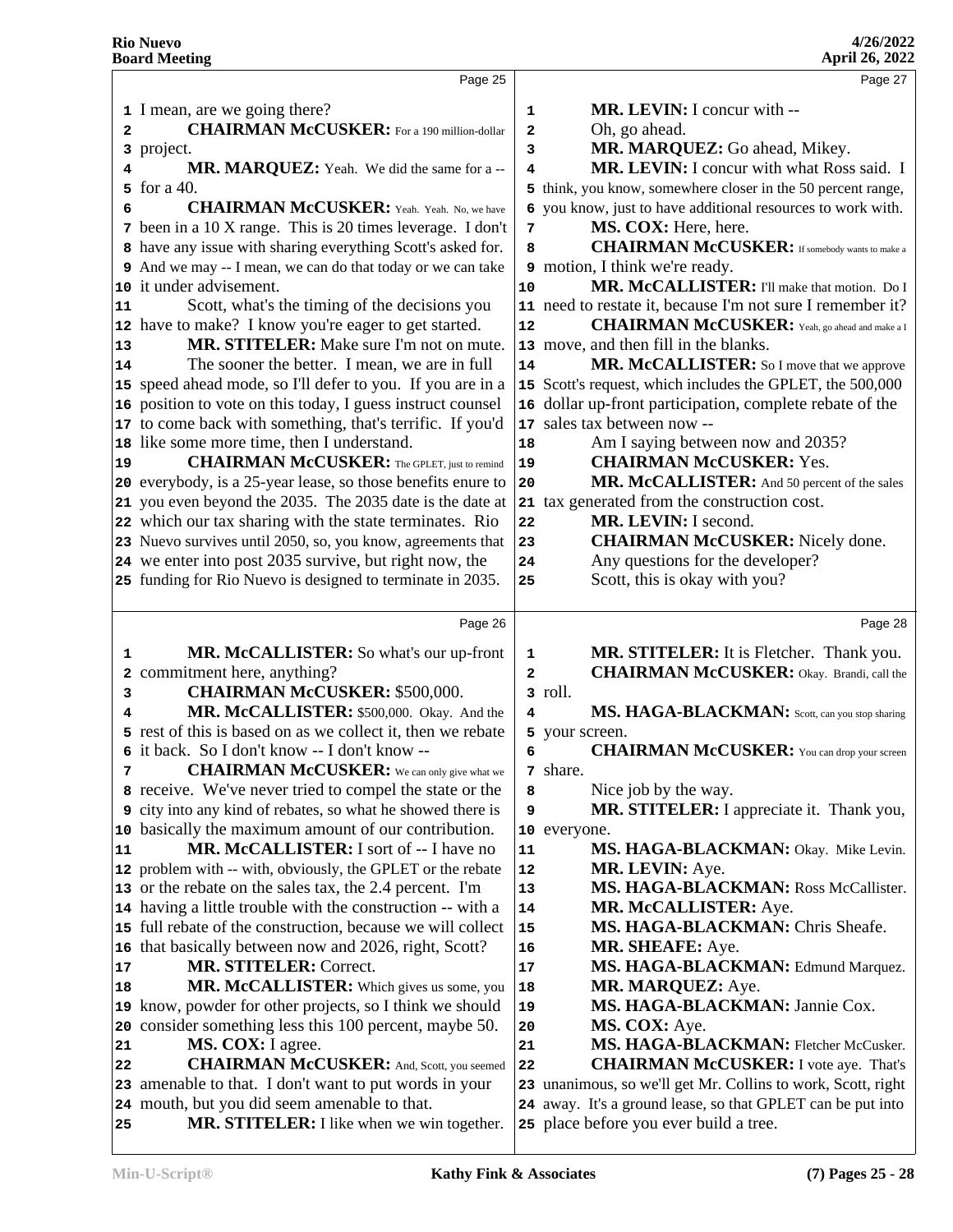|          | Page 29                                                                                          |    | Page 31                                                                                                               |
|----------|--------------------------------------------------------------------------------------------------|----|-----------------------------------------------------------------------------------------------------------------------|
| 1        | And then God bless Scott Stiteler. I just                                                        |    | 1 want to have for our guests. We want our guests to be                                                               |
| 2        | think it's remarkable what you've done for Tucson and                                            |    | 2 involved with the music and to be able to talk as well                                                              |
| 3        | continue to do, so that's a privilege.                                                           |    | 3 while we're playing the music, and the instruments will                                                             |
| 4        | MR. STITELER: Thank you. We're in it                                                             |    | 4 make a good example of it.                                                                                          |
|          | 5 together. Thanks, everyone.                                                                    | 5  | Our design -- this is our design on the outside                                                                       |
| 6        | MR. MARQUEZ: Congrats, Scott.                                                                    |    | 6 part. As you can see, we're going to switch all the                                                                 |
| 7        | MR. STITELER: Okay. Thanks, Edmund.                                                              |    | 7 facade. Our floor plan is pretty much open space. Our                                                               |
| 8        | MS. COX: Congrats.                                                                               |    | 8 main attraction is going to be the bar. We going to have                                                            |
| 9        | <b>CHAIRMAN McCUSKER:</b> Reserve us a pickle ball                                               |    | 9 wood floors made of mesquite. We're going to have brick                                                             |
|          | 10 court.                                                                                        |    | 10 cleaned up, so we're going to have the whole part of the                                                           |
| 11       | MR. STITELER: Okay. You're on.                                                                   |    | 11 building. We also going to have on the back a little                                                               |
| 12       | <b>CHAIRMAN McCUSKER:</b> Okay, Taboo. I'm sorry you                                             |    | 12 mezzanine where we can sit the DJ and put customers up                                                             |
|          | 13 guys had to follow that 200 million-dollar project, you                                       |    | 13 there.                                                                                                             |
|          | 14 know, it's a littles humbling but equally as much fun and                                     | 14 | This is where we get our inspiration for the                                                                          |
|          | 15 as important, what you're doing, guys. If you want to                                         |    | 15 bar. So this is how the bar is actually going to look.                                                             |
|          | 16 unmute and introduce yourself. I think you also have a                                        |    | 16 We got this idea from the bars in Mexico, so this is the                                                           |
|          | 17 presentation, so --                                                                           |    | 17 how the bars are actually going to look.                                                                           |
| 18       | MR. SAINZ: Yes, we do. Let's see.                                                                | 18 | MR. RAMIREZ: And then here with the                                                                                   |
| 19       | <b>CHAIRMAN McCUSKER:</b> So get your names on the                                               |    | 19 marketing -- and I'm going to interject here. So the                                                               |
|          | 20 record and then launch.                                                                       |    | 20 marketing strategy behind TABU is not just to have the                                                             |
| 21       | MR. SAINZ: Hi. My name is Zeus Sainz, and                                                        |    | 21 people from downtown coming and enjoying a place like                                                              |
|          | 22 this is my partner, Mario, Jesus Mario Ramirez, and we                                        |    | 22 this. We understand the market is changing, and we want                                                            |
| 23       | also have Paul Mendoza.                                                                          |    | 23 to bring like an experience that is unique to that, so we                                                          |
| 24       | MR. MENDOZA: Good afternoon, everybody.                                                          |    | 24 know that to be able to do that, we have to use different                                                          |
| 25       | MR. SAINZ: All right. Can everyone look at                                                       |    | 25 channels to be able to communicate with our future guests,                                                         |
|          |                                                                                                  |    |                                                                                                                       |
|          | Page 30                                                                                          |    | Page 32                                                                                                               |
|          | 1 the screen?                                                                                    |    | 1 so definitely with the website, social media, the printing                                                          |
| 2        | <b>CHAIRMAN McCUSKER:</b> Not yet.                                                               |    | 2 and, of course, the TV and radio. So basically each one                                                             |
| з        | Here it comes. We have IT now, Zeus.                                                             |    | 3 is going to have their over market audience they're going                                                           |
| 4        | MR. SAINZ: All right. Perfect.                                                                   |    | 4 to be targeted to be able to attract that traffic to                                                                |
| 5        | So our business is a restaurants/bar. The name                                                   |    | 5 downtown, especially right now that we have the Monica and                                                          |
|          | 6 is called TABU. TABU is pretty much a mythical, magical,                                       |    | 6 different examples of other restaurants down there.                                                                 |
|          | 7 mysterious place.                                                                              |    | 7 They're opening, having high success.                                                                               |
| 8        | We -- A little bit of our background is I've                                                     | 8  | We know the influx of new buildings that are                                                                          |
|          | <b>9</b> been in business for -- my family's been in business in                                 |    | 9 coming in and new apartment -- apartments that are going                                                            |
|          | 10 the restaurant industry for 25 years, and my partner's                                        |    | 10 to be in the future in the downtown area, so we want to                                                            |
|          | 11 been in business for 35 years. He -- we currently own a                                       |    | 11 bring that experience in for that. We know that we need                                                            |
|          |                                                                                                  |    |                                                                                                                       |
|          | 12 dealership, and he also owns a wood shop.                                                     |    | 12 to have a strong marketing agenda for us to be able to                                                             |
|          | TABU is pretty much -- we got our idea for TABU                                                  |    | 13 attract those people. We know how Tucson -- or normally                                                            |
|          | 14 from traveling to places in Mexico. We brought that                                           |    | 14 to have a good experience and a different experience, the                                                          |
|          | 15 idea -- we want to bring that idea to downtown Tucson,                                        |    | 15 majority of the restaurants are on the outskirts of the                                                            |
|          | 16 because we feel like that's what's missing to have people                                     |    | 16 city, not anything downtown, but we want to be that unique                                                         |
|          | 17 stay in Tucson and not go to other places to spend their                                      |    | 17 restaurant that is going to be that focal point that is                                                            |
|          | 18 money pretty much.                                                                            |    | 18 going to have a (inaudible) kitchen with a unique menu and                                                         |
| 13       | TABU will be having music. The concept of the                                                    |    | 19 with a unique experience where we can actually engage with                                                         |
|          | 20 music is going to be house music. We will have our DJ                                         |    | 20 different types of customers and be able to bring a                                                                |
|          | 21 playing with instruments as well like guitar, violin,                                         |    | 21 different experience to downtown Tucson.                                                                           |
|          | 22 saxophone. We also going to have live performances,                                           | 22 | MR. SAINZ: We know that one of our things                                                                             |
|          | 23 dancers and other excitement things going on to have the                                      |    | 23 that's going to make us more successful is our team, is to                                                         |
| 19<br>25 | 24 excitement for the customers, for our guests.<br>Now, this is a type of entertainment that we |    | 24 hire the right people. Everyone is going to be pretty<br>25 much general managers, sous chef, bartenders, hostess, |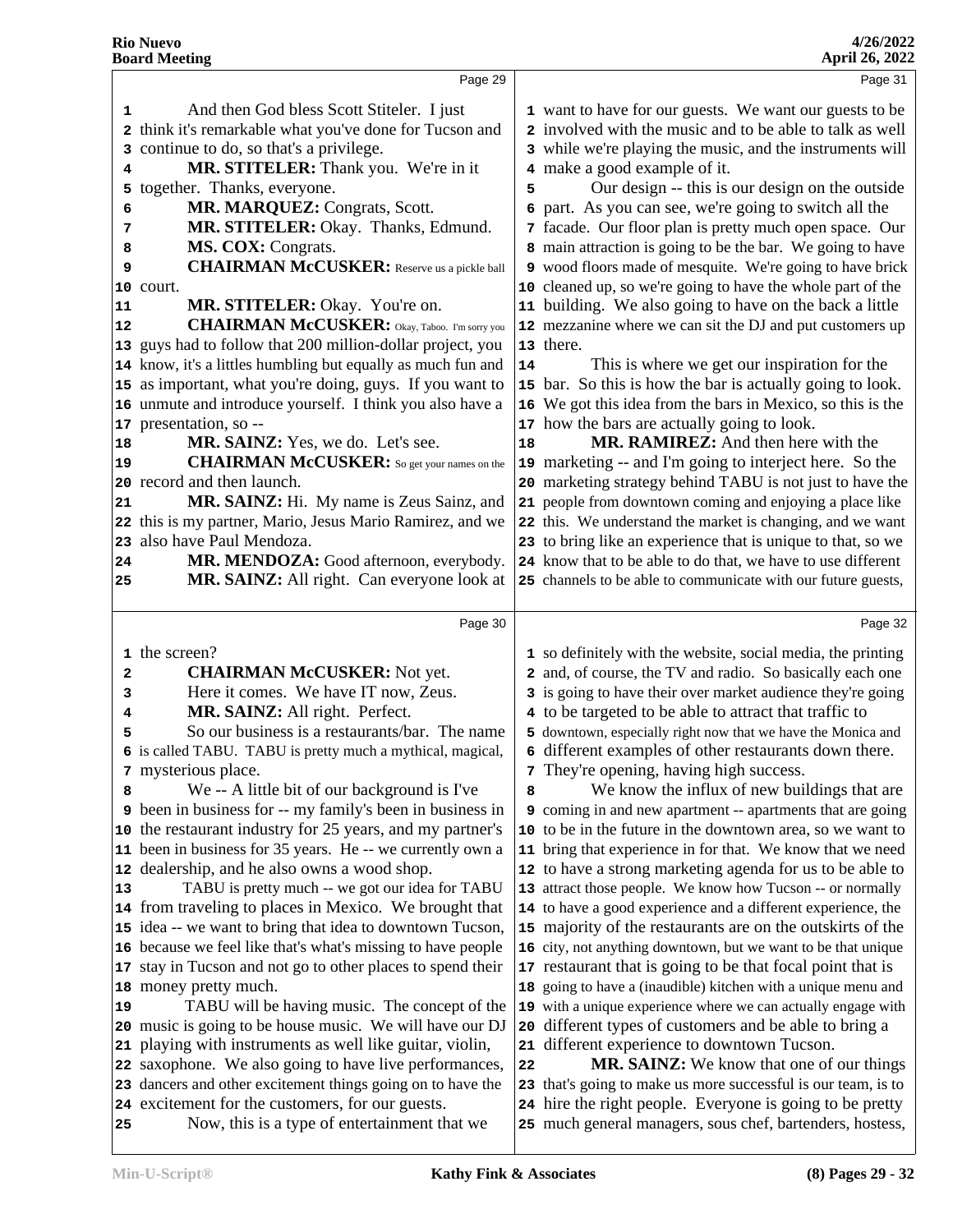|    | Page 33                                                       |              | Page 35                                                       |
|----|---------------------------------------------------------------|--------------|---------------------------------------------------------------|
|    | 1 waitresses.                                                 |              | 1 purchased as well.                                          |
| 2  | <b>MR. RAMIREZ:</b> As we all know, right, the                | $\mathbf{2}$ | So this is a picture of the front of the                      |
|    | 3 biggest experience with any restaurant is not just the      |              | 3 building, which is right next to --                         |
|    | 4 cuisine or the ambiance, it's the customer service that     | 4            | What was it?                                                  |
|    | 5 you get, so one of biggest things that we focus in on is    | 5            | MR. RAMIREZ: The Chicago Store.                               |
|    | 6 definitely bringing the right people for the right role.    | 6            | MR. SAINZ: Yeah.                                              |
|    | 7 I know the struggle that we have all right now with hiring  | 7            | MR. RAMIREZ: It used to be Gus Taylor.                        |
|    | 8 people and finding good people, but one of the main         | 8            | MR. SAINZ: Yes.                                               |
|    | <b>9</b> focuses to able to have a successful business is the | 9            | And this is how we've got the building pretty                 |
|    | 10 investment in the people that we want to bring into the    |              | 10 much on the inside part. As you can see, the left one --   |
|    | $11$ team.                                                    |              | 11 the left side is going to be where the kitchen is. As you  |
| 12 | <b>MR. SAINZ:</b> Our menu is pretty much based on            |              | 12 can see, we removed all the floor part. That way we can    |
|    | 13 that infusion. We made the menu based on places that we    |              | 13 start putting the plumbing and sewer inside. The left      |
|    | 14 were traveling and all that. We made sure that our menu's  |              | 14 side is where the mezzanine is going to be where we're     |
|    | 15 not in downtown. We want to make TABU so special that no   |              | 15 going to have some booths on top and the DJ on top. That   |
|    | 16 one else is offering the same thing that we are. It's      |              | 16 way they can look into the dining area. Right here we're   |
|    | 17 pretty much based on -- the first page is based on our     |              | 17 already framing the restrooms.                             |
|    | 18 entrees. This is one of our plates that we have. It's      | 18           | And this is a video where we going to show                    |
|    | 19 Ahi tuna with a special sauce. We will have -- our menu    |              | 19 where my partner is doing the mesquite floor, which is     |
|    | 20 has 16 entrees. This is our chicken and dumplings with     |              | 20 already on process. We're at 50 percent. Almost done       |
|    | 21 mole sauce. We also going to have chile en nogada,         |              | 21 with that.                                                 |
|    | 22 chimmichuri with other as well. We also going to have      | 22           | And this is where we stand right now. We have                 |
|    | 23 desserts.                                                  |              | 23 the restrooms all framed and the bar starting to be        |
| 24 | Let's see. Our target market, we want to                      |              | 24 framed. Like I mentioned before, plumbing is 60,           |
|    | 25 target people from 30 and up. We want to have that people  |              | 25 65 percent almost done to it.                              |
|    |                                                               |              |                                                               |
|    | Page 34                                                       |              | Page 36                                                       |
|    | 1 that are going out of town to have fun to stay in Tucson    | 1            | And that's all.                                               |
|    | 2 and invest their money -- or spend their money in downtown  | 2            | MR. MARQUEZ: Go ahead and stop sharing so we                  |
|    | 3 Tucson. We want to bring Tucson locals, businesses to       |              | 3 can see you guys better.                                    |
|    | 4 stay in downtown area and not go to Encantada and spend     | 4            | <b>CHAIRMAN McCUSKER:</b> Let's talk about your               |
|    | 5 their money over there whether it can have more as a        |              | 5 economics. I don't know if you have a slide that shows      |
|    | 6 dinner and talk instead of staying in Tucson, I mean,       |              | 6 kind of what you expect the restaurant to do from a         |
|    | 7 downtown Tucson.                                            |              | 7 revenue perspective. I know we've seen some numbers.        |
| 8  | Prices and invoices, right here we're going to                |              | 8 Anything in the presentation, or do you want to just talk   |
|    | 9 see our floor plan. So this is -- the architect -- our      |              | $9$ to it, Zeus, or $-$                                       |
|    | 10 architect gave us this floor plan pretty much. Our         | 10           | <b>MR. SAINZ:</b> Yeah. We didn't put on the                  |
|    | 11 architect is Vince Catalano. He made Union, Continua       |              | 11 presentation. We just made this real quick. But our        |
|    | 12 Reforma plus other restaurants.                            |              | 12 numbers --                                                 |
| 13 | This is our facade, the way we're going to                    | 13           | Let me see if I can find something real quick.                |
|    | 14 switch it. We're going to switch the door and all that.    | 14           | <b>CHAIRMAN McCUSKER:</b> Also something worth                |
| 15 | This was made that by Bill Mackey, which he                   |              | 15 researching, I think that block is considered historical,  |
|    | 16 also made one of the restaurants downtown, which is the    |              | 16 and you may not be able to do what you want to do to the   |
|    |                                                               |              | 17 facade. I like the way you say facade better than I say    |
| 18 | 17 Hub.                                                       |              |                                                               |
|    | So far, this is our invoices. So our total                    |              | 18 facade. So, you know, we have some historical consultants  |
|    | 19 budget that we are investing or we're trying to invest is  |              | 19 that could help you determine if there's really any        |
|    | 20 9,223. So far we have invested out of our pocket 267,000.  |              | 20 barriers to doing that. That's a beautiful rendition, but  |
|    | 21 That's paying architects, our liquor license, which we     |              | 21 oftentimes there may be issues about the historical nature |
|    | 22 already have, part of the plumbing, which we're at         |              | 22 of that facade, so let's find that out.                    |
|    | 23 60 percent so far, and the facade, which that's already    | 23           | Have you done any work in that regard?                        |
|    | 24 paid off, we just need to install it, waiting on permits   | 24           | <b>MR. RAMIREZ:</b> The actual -- right now, the              |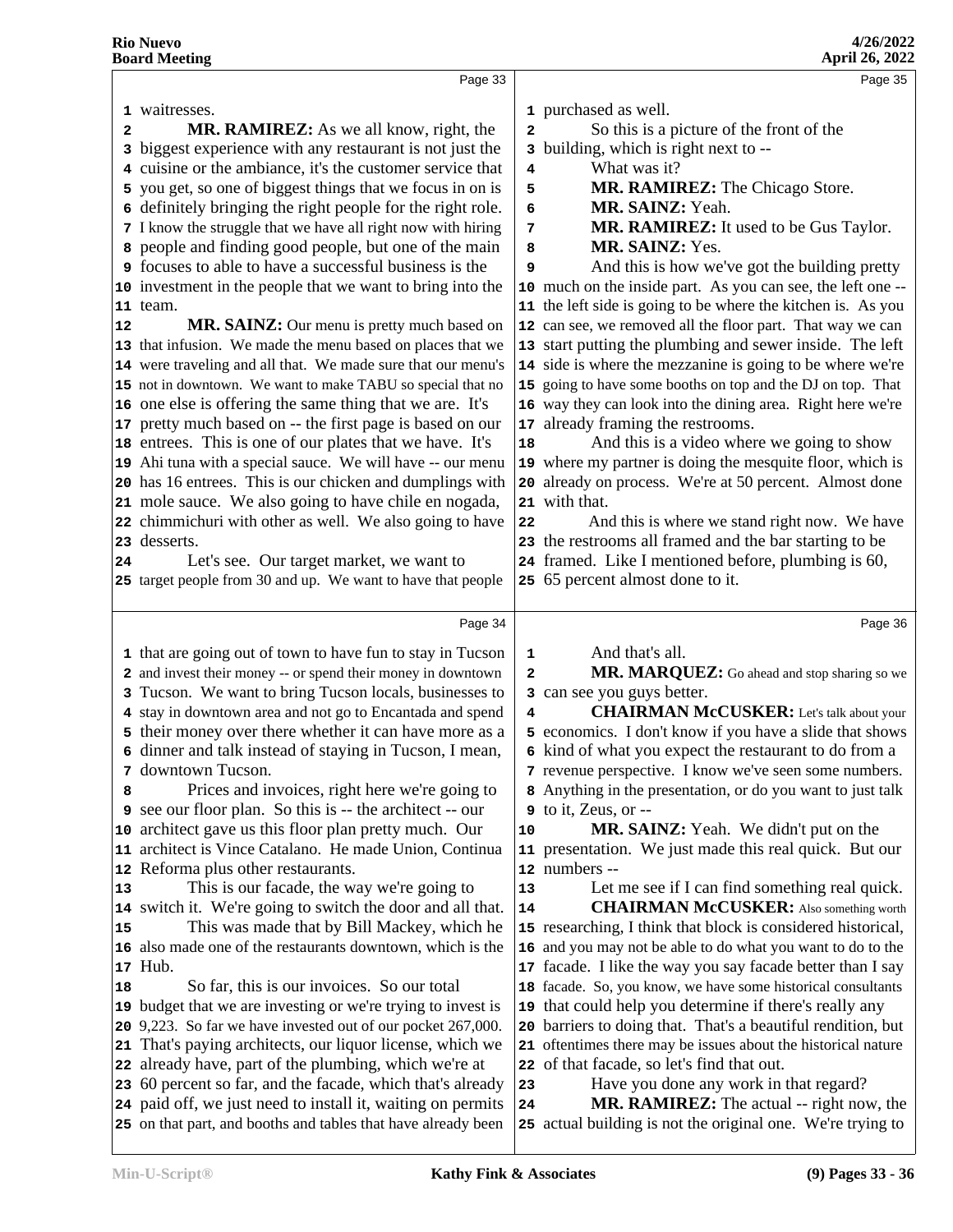|              | Page 37                                                                                                 |              | Page 39                                                                                                               |
|--------------|---------------------------------------------------------------------------------------------------------|--------------|-----------------------------------------------------------------------------------------------------------------------|
|              | 1 go back to the original 19 --                                                                         | 1            | So I think the first thing we've got to do is                                                                         |
| 2            | MR. SAINZ: Yeah. So Bill is actually an                                                                 |              | 2 identify how much we can contribute to your million dollar                                                          |
|              | 3 architect specializing on keeping the downtown area back                                              |              | 3 construction budget, and then this will help us --                                                                  |
|              | 4 the way it should it be, so he's --                                                                   | 4            | Is there a way, Paul, to condense it into kind                                                                        |
| 5            | <b>CHAIRMAN McCUSKER:</b> This may require an                                                           |              | 5 of monthly or quarterly?                                                                                            |
| 6            | historical review.                                                                                      | 6            | MR. SHEAFE: He's kind of got up there,                                                                                |
| 7            | MR. SAINZ: Yes. We're already going through                                                             |              | 7 Fletcher, if you -- you know, we've got to do a little                                                              |
|              | 8 it. And we already have one permit just missing to be                                                 |              | 8 math here, but he's projecting -- let's call it \$3,500 a                                                           |
|              | <b>9</b> able to go back to what it used to be before this red                                          |              | <b>9</b> day in gross.                                                                                                |
|              | 10 building was before.                                                                                 | 10           | <b>CHAIRMAN McCUSKER: Okay.</b>                                                                                       |
| 11           | <b>CHAIRMAN McCUSKER:</b> Okay. Did you plan your                                                       | 11           | MR. SHEAFE: All right. And you're open -- I                                                                           |
|              | 12 budget or do you want to just talk about it?                                                         |              | 12 want to remind myself. Are you open or closed Monday and                                                           |
| 13           | MR. SAINZ: We'll talk about this. I haven't                                                             | 13           | Tuesday in your projections?                                                                                          |
|              | 14 found it yet.                                                                                        | 14           | <b>CHAIRMAN McCUSKER:</b> So there you go. There we                                                                   |
| 15           | Well, you're talking about --                                                                           |              | 15 have a quarterly budget now.                                                                                       |
| 16           | <b>CHAIRMAN McCUSKER:</b> That's the construction                                                       | 16           | MR. SHEAFE: Yeah, okay.                                                                                               |
|              | 17 budget.                                                                                              | 17           | <b>CHAIRMAN McCUSKER: Yeah.</b>                                                                                       |
| 18           | MR. SAINZ: Yeah.                                                                                        | 18           | MR. SHEAFE: The first quarterly total's                                                                               |
| $ 19\rangle$ | <b>CHAIRMAN McCUSKER:</b> So what's the gap -- I                                                        | 19           | 410,000?                                                                                                              |
|              | 20 mean, you're showing a 600,000 dollar gap. How much help                                             | 20           | <b>CHAIRMAN McCUSKER:</b> That's the -- is that the                                                                   |
|              | 21 do you need from us, do you think, to finish the                                                     |              | 21 quarterly total, Paul?                                                                                             |
|              | 22 construction?                                                                                        | 22           | MR. MENDOZA: Correct. This is -- this is for                                                                          |
| 23           | MR. SAINZ: So the 600 -- the invoices all                                                               |              | 23 Q1.                                                                                                                |
|              | 24 right here pretty much is the kitchen supplies, what we                                              | 24           | <b>CHAIRMAN McCUSKER:</b> Yeah. So 400 is the total                                                                   |
|              | 25 haven't purchased yet, the restaurant equipment that we                                              |              | 25 for the quarter.                                                                                                   |
|              |                                                                                                         |              |                                                                                                                       |
|              | Page 38                                                                                                 |              |                                                                                                                       |
|              |                                                                                                         |              | Page 40                                                                                                               |
|              |                                                                                                         | 1            |                                                                                                                       |
|              | 1 haven't purchased yet, the sound equipment and the rest of<br>2 the construction, which is the 6,093. | $\mathbf{z}$ | MR. SHEAFE: So they need a million six.<br><b>CHAIRMAN McCUSKER:</b> Right. So you're looking                         |
| 3            | MR. RAMIREZ: 600.                                                                                       |              | 3 at a \$1,600,000 restaurant, which is a nice -- that's a                                                            |
| 4            | MR. SAINZ: 693. Pretty much that's what we                                                              |              | 4 very nice business.                                                                                                 |
|              | 5 still missing. Like I mentioned before, the investment,                                               | 5            | MR. SHEAFE: And sales tax --                                                                                          |
|              | 6 so far, we have that, and we don't even have 30 percent of                                            | 6            | <b>CHAIRMAN McCUSKER: 30 grand a year.</b>                                                                            |
|              | 7 the building yet.                                                                                     | 7            | MR. SHEAFE: Will we take two and a half                                                                               |
| 8            | <b>CHAIRMAN McCUSKER:</b> I have a note from Paul if                                                    |              | 8 percent of that?                                                                                                    |
|              | 9 you can make Paul -- give him screen share, Sam.                                                      | 9            | <b>CHAIRMAN McCUSKER:</b> Yeah. It's like 30 grand a                                                                  |
|              | MR. McCALLISTER: He has the numbers available.                                                          |              | 10 year for us.                                                                                                       |
| 11           | Can we put those numbers up?                                                                            | 11           | <b>MR. MARQUEZ: 41,000.</b>                                                                                           |
|              | <b>CHAIRMAN McCUSKER:</b> Yeah. So they're going                                                        | 12           | <b>CHAIRMAN McCUSKER:</b> Thank you.                                                                                  |
|              | 13 to -- Paul, they're going to let you screen share so you                                             | 13           | <b>MR. SHEAFE: 41,000?</b>                                                                                            |
|              | 14 can go ahead and screen share your budget.                                                           | 14           | MR. MARQUEZ: Yeah.                                                                                                    |
|              | What I was trying to get to, Zeus, is let's                                                             | 15           | MR. SHEAFE: Yeah, let's say 40,000. Okay. So                                                                          |
|              | 16 assume the number \$600,000. You know, we're not going to                                            | 16           | this generates 41,000 in district-oriented --                                                                         |
|              | 17 give you all that, I think, to be perfectly blunt, but                                               | 17           | <b>CHAIRMAN McCUSKER:</b> And, you know, another 150                                                                  |
|              | 18 we'd like to participate. I'm just excited about your                                                |              | 18 or so in construction sales.                                                                                       |
|              | 19 project, no disrespect to Scott Stiteler, but to see                                                 | 19           | Make sure you guys are filing your construction                                                                       |
|              | 20 people like you put the kind of energy and sweat and tears                                           |              | 20 sales tax report.                                                                                                  |
| 10           | 21 and, you know, vision into a small venue downtown, it's                                              | 21           | So we get 150 in construction sales tax without                                                                       |
|              | 22 really what makes downtowns great, to have that kind of                                              |              | 22 a minimum. We could give that back to them.                                                                        |
| 12<br>15     | 23 culture and eclectic menu and lively, you know, music. We                                            | 23           | MR. MARQUEZ: I could see us doing something                                                                           |
|              | 24 know that's what draws people to downtown, so we really<br>25 want you to succeed.                   |              | 24 two phase. We typically -- I know we like organizations<br>25 to ask us once, but I can see this being a two-phase |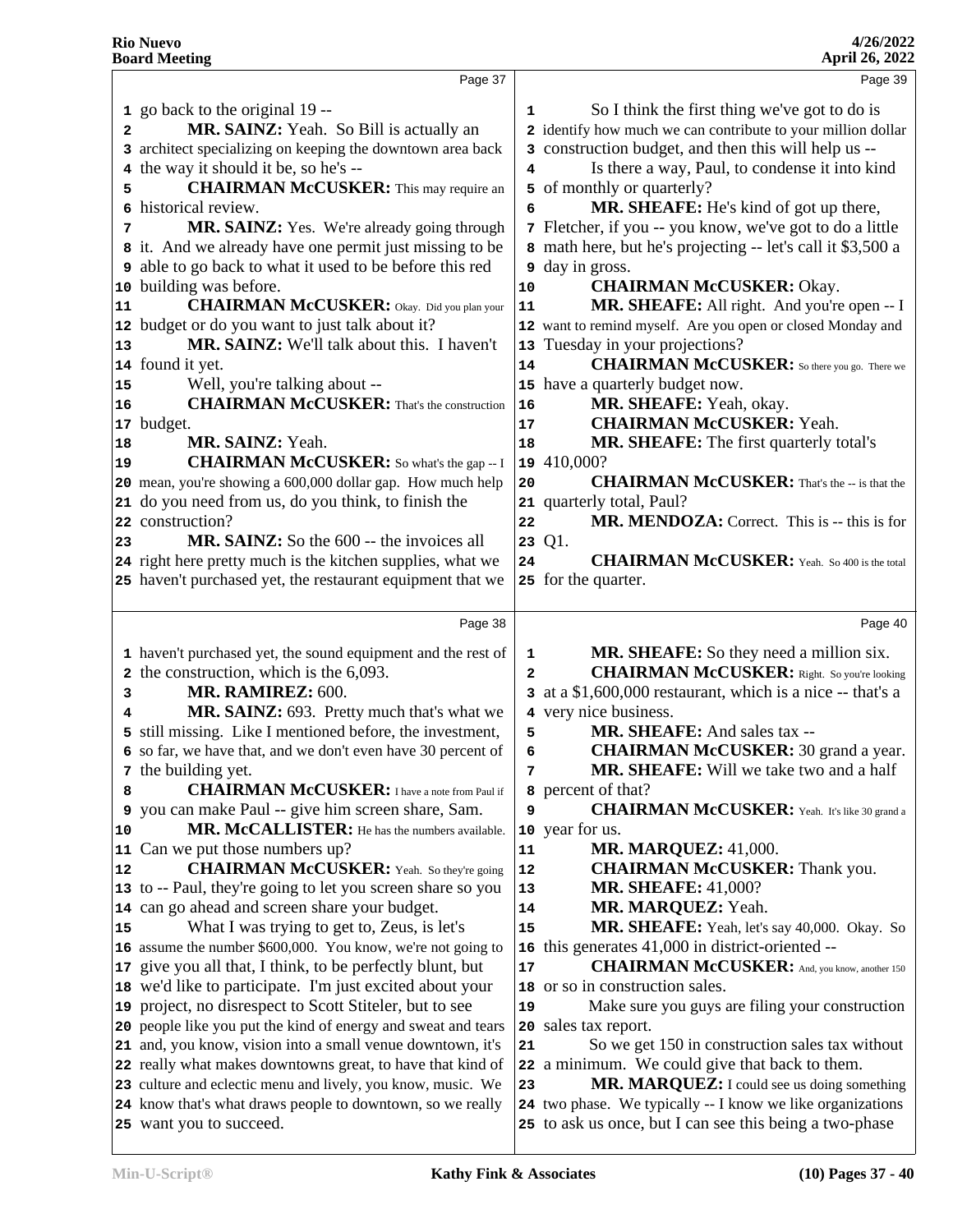|                                        | Page 41                                                                                                                  |          | Page 43                                                                                                               |
|----------------------------------------|--------------------------------------------------------------------------------------------------------------------------|----------|-----------------------------------------------------------------------------------------------------------------------|
|                                        | 1 situation.                                                                                                             | 1        | <b>CHAIRMAN McCUSKER:</b> If we participate 250, 300                                                                  |
| 2                                      | First of all, you guys did a great job on your                                                                           |          | 2 level, can you get -- raise the rest of the money to build                                                          |
|                                        | 3 presentation. I'm excited that you're bring this                                                                       |          | 3 out the restaurant?                                                                                                 |
|                                        | 4 downtown. I know that, Zeus, your family has been                                                                      | 4        | MR. MENDOZA: Yes. 300 will be the best ideal                                                                          |
|                                        | 5 involved with Mr. Don's for years and you're venturing out                                                             |          | 5 for us thinking that we -- we'll put the rest of the money                                                          |
|                                        | 6 on your own. I appreciate the fact that you guys have                                                                  |          | 6 so we can also survive by opening the -- or a year or so                                                            |
|                                        | 7 moved forward expeditiously, the fact that you've already                                                              |          | 7 with salaries and all that.                                                                                         |
|                                        | 8 started construction, you already have a plan, you have                                                                | 8        | <b>CHAIRMAN McCUSKER:</b> And this is not borrowed                                                                    |
|                                        | <b>9</b> designs, you've already paid for a liquor license, et                                                           |          | 9 money. This is your family money you guys are investing                                                             |
|                                        | 10 cetera. I think the part that we're trying to wrap our                                                                |          | 10 in this restaurant?                                                                                                |
|                                        | 11 mind around is you've got another, you know, \$600,000 to                                                             | 11       | <b>MR. SAINZ:</b> Yes. We understand.                                                                                 |
|                                        | 12 go.                                                                                                                   | 12       | <b>CHAIRMAN McCUSKER:</b> I want to make sure my                                                                      |
| 13                                     | I could see us doing something two phased                                                                                |          | 13 board understands, because we don't see a lot of people                                                            |
|                                        | 14 possibly where we came in with some money now to help you                                                             |          | 14 spending their own money on their own restaurant. Almost                                                           |
|                                        |                                                                                                                          |          | 15 everybody borrows.                                                                                                 |
|                                        | 15 get your construction done and then do some last-in                                                                   |          |                                                                                                                       |
|                                        | 16 dollars to kind of help you as you need some cash flow, et<br>17 cetera, as you've just got done spending money on    | 16<br>17 | MR. MARQUEZ: I'd like to make a motion that we<br>do \$300,000 for this project.                                      |
|                                        | 18 construction. You need to actually open and then                                                                      |          | MR. LEVIN: Second.                                                                                                    |
|                                        | 19 normalize the business operations and cash flow.                                                                      | 18       | <b>CHAIRMAN McCUSKER:</b> Any questions, any comments                                                                 |
|                                        | So I could see us doing -- I don't know what                                                                             | 19       | to the motion?                                                                                                        |
| 20                                     |                                                                                                                          | 20       |                                                                                                                       |
|                                        | 21 the number is yet. I mean, typically for the last couple                                                              | 21       | <b>MS. COX:</b> I have a question. I'm all for this,                                                                  |
|                                        | 22 restaurants, we have done half a million. I mean, does                                                                |          | 22 but just before we close it out with a vote, I have a                                                              |
|                                        | 23 that mean 250 up front, 250 on the back end? I think it                                                               | 24       | 23 question of -- an operating question.<br>You talked about how you recognize the                                    |
|                                        | 24 would be whatever the board's pleasure is.                                                                            |          |                                                                                                                       |
| 25                                     | MR. SHEAFE: Well, Edmund, would you entertain                                                                            |          | 25 challenge now in hiring quality staff. You speak to your                                                           |
|                                        | Page 42                                                                                                                  |          | Page 44                                                                                                               |
|                                        |                                                                                                                          |          |                                                                                                                       |
|                                        |                                                                                                                          |          |                                                                                                                       |
|                                        | 1 200,000? You don't need to double phase it, because the<br>2 second phase would come, you know, if the volume is there |          | 1 excellent service. Do you have some kind of a formula<br>2 that's going to allow you to hire staff when the rest of |
|                                        |                                                                                                                          |          |                                                                                                                       |
|                                        | 3 and we have the ability to expand what we're doing. But                                                                |          | 3 the restaurants in Tucson are clamoring for staff and are                                                           |
| 5                                      | 4 up front, would you entertain 200,000?                                                                                 |          | 4 struggling every day? What is your formula for making<br>5 that work?                                               |
| 6                                      | MR. MARQUEZ: 200,000 just period?<br>MR. SHEAFE: Well, it would be qualified to go                                       | 6        | <b>CHAIRMAN McCUSKER:</b> Drop your screen, Paul.                                                                     |
|                                        |                                                                                                                          | 7        | MR. MENDOZA: No problem.                                                                                              |
|                                        | 7 into the project. That in fact reflects the construction<br>8 tax rebate in addition to what we would assume is the    | 8        |                                                                                                                       |
|                                        | <b>9</b> first year's volume.                                                                                            |          | Actually, yes, we do have a plan. I've been<br>9 working with these guys for like over two years with this            |
|                                        | MR. MARQUEZ: Non-TIF dollars?                                                                                            |          | 10 idea and this concept. On my previous job, I used to work                                                          |
|                                        | <b>CHAIRMAN McCUSKER:</b> They're non-TIF dollars.                                                                       |          | 11 retail for over 14 years. One of my things was actually                                                            |
|                                        | <b>MR. SHEAFE:</b> They have to be non TIF.                                                                              |          | 12 building a cohesive team, especially on retail that is                                                             |
|                                        | <b>MS. COX:</b> They have to be.                                                                                         |          | 13 like really hard.                                                                                                  |
|                                        | MR. MARQUEZ: Yeah, I'd like to see us do 250,                                                                            | 14       | Right now in my current job, what I do is I                                                                           |
|                                        | 15 if we could do 250, if you guys are comfortable with that.                                                            |          | 15 help -- with my other business, I help staff local                                                                 |
|                                        | <b>CHAIRMAN McCUSKER:</b> So you lost me a little bit                                                                    |          | 16 businesses. And one of the things that we have                                                                     |
|                                        | 17 about the second phase piece. It sounds like you may want                                                             |          | 17 established for TABU is to have a succession plan, not                                                             |
|                                        | 18 to revisit this, say, you know, six months from now.                                                                  |          | 18 only that you can start of a hostess or as a bartender but                                                         |
|                                        | 19 Let's get them open, see how they're doing, and then maybe                                                            |          | 19 for us to be able to implement a system where they can                                                             |
|                                        | 20 we need to contribute additionally to the operating gap.                                                              |          | 20 actually see growth within the structure of the workplace.                                                         |
|                                        | 21 Right now, we're just trying to get it open.                                                                          | 21       | So I think that's one of the biggest keys for                                                                         |
|                                        | MR. SHEAFE: Yeah. Nobody is precluded from                                                                               |          | 22 us to be able to help other businesses retain staff, but I                                                         |
| 10<br>11<br>12<br>13<br>14<br>16<br>22 | 23 coming back and saying here's what we're doing and here's                                                             |          | 23 think the majority of the problem when it comes to a local                                                         |
|                                        | 24 our expansion possibilities and whatnot.                                                                              |          | 24 company is that they don't have a succession plan, because                                                         |
| 25                                     | MR. MARQUEZ: Yeah, I think if --                                                                                         |          | 25 they're operating on a -- not a day-to-day basis that you                                                          |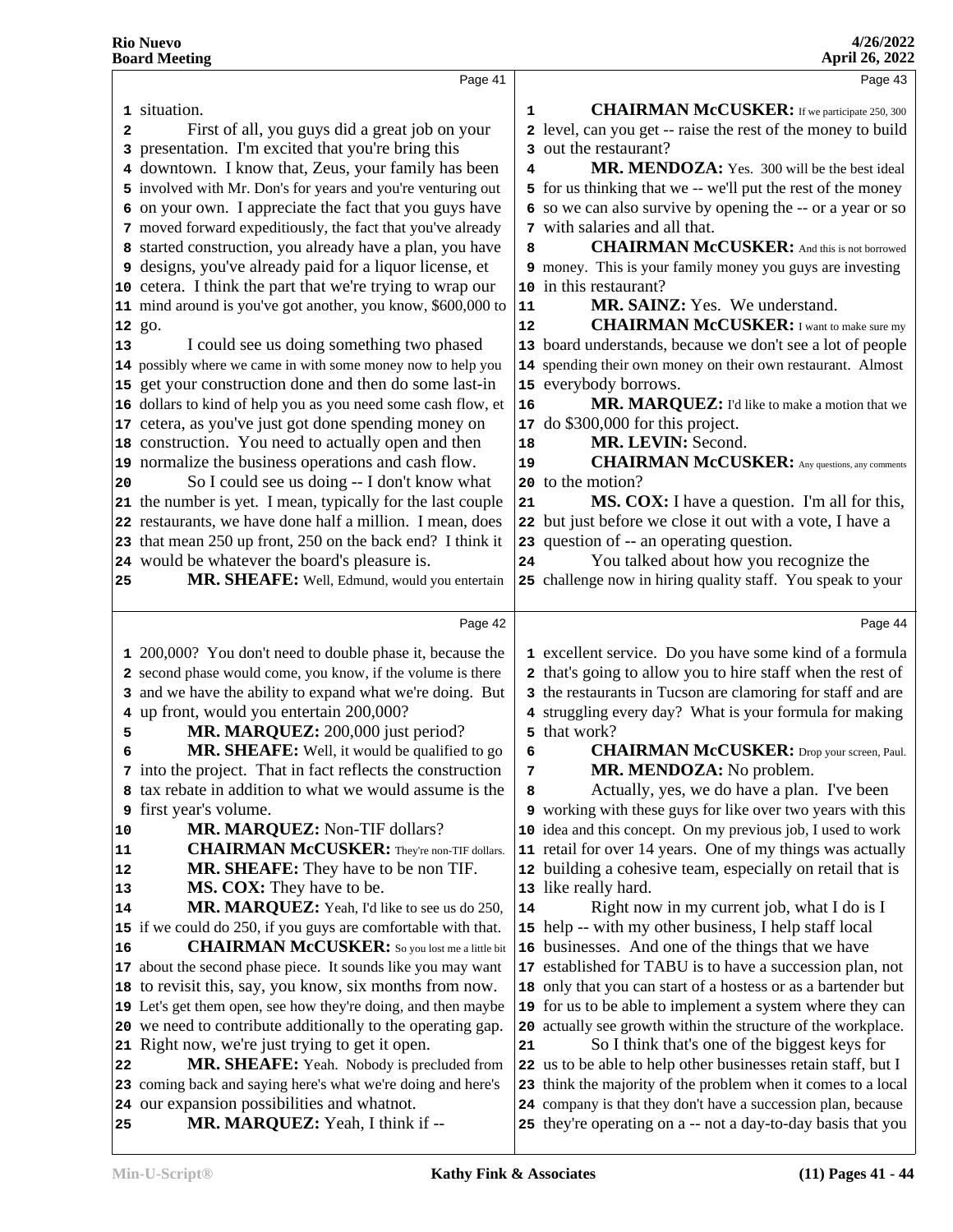|    | Page 45                                                       |          | Page 47                                                              |
|----|---------------------------------------------------------------|----------|----------------------------------------------------------------------|
|    | 1 just have a plan, but there's a plan to grow the business,  | 1        | <b>CHAIRMAN McCUSKER:</b> Congratulations. We're                     |
|    | 2 but the majority of them don't have a plan to grow their    |          | 2 excited to see you guys downtown.                                  |
|    | 3 staff and build opportunities within the company. So one    | 3        | MR. SAINZ: Thank you so much. Appreciate it.                         |
|    | 4 of biggest things that we work in just the staffing part    | 4        | <b>CHAIRMAN McCUSKER:</b> Item number nine, to take                  |
|    | 5 is to be able to establish a system where they can          |          | 5 the mystery out of this, this is the property on the south         |
|    | 6 actually invest not only their time but invest in an        |          | 6 side of Broadway formerly known as the Country Home                |
|    | 7 opportunity for them to be able to grow with TABU in        |          | 7 Furniture/La Bahuadilla (ph) store in that block at                |
|    | 8 regards to be able to have a position where they can        |          | 8 basically Tucson Boulevard and Broadway. Those properties          |
|    | <b>9</b> become a supervisor or just be able to move from a   | 9        | are being deeded over to Rio Nuevo along with the                    |
|    | 10 bartender to a bar manager and be able to do that.         |          | 10 properties on the north.                                          |
| 11 | I had the pleasure to work with a couple of                   | 11       | A couple meetings ago, we authorized what                            |
|    | 12 restaurants here in Tucson, and, of course, like I         |          | 12 Mr. Collins would call a request for qualifications for           |
|    | 13 mentioned, it's been a big struggle to be able to retain   |          | 13 developers that might be interested in building the               |
|    | 14 staff, but what we have identified is that there has been  |          | 14 northern blocks. We have title coming to us on these              |
|    | 15 no plan implemented. There's just a plan to hire, but      |          | 15 properties, so the opportunity is for us to advertise             |
|    | 16 there's not a plan to retain the staff.                    |          | 16 similarly to attract a developer to see if someone wants          |
| 17 | And one of the biggest things as well is not                  |          | 17 to develop any or all of that block in partnership with           |
|    | 18 about how much they get paid, it's the opportunity and the |          | 18 Rio Nuevo.                                                        |
|    | 19 knowledge they get in the workforce for them to be able to | 19       | I don't have a name for that. The other sites                        |
|    | 20 be better at their job.                                    |          | 20 we actually have catchy names, the Solot Plaza, the               |
| 21 | So that's the theory that we have, and that's                 |          | 21 Friedman block. You know, I don't know what we'd call             |
|    | 22 the practice that we going to implement to be able to hire |          | 22 this. Maybe somebody else has an idea. But what we're             |
|    | 23 the right people for the right spot for TABU.              |          | 23 asking is to authorize Mr. Collins to release a request           |
| 24 | MS. COX: Thank you.                                           |          | 24 for qualifications to solicit a private sector partner or         |
| 25 | <b>CHAIRMAN McCUSKER:</b> Thank you, Paul.                    |          | 25 partners.                                                         |
|    |                                                               |          |                                                                      |
|    |                                                               |          |                                                                      |
|    | Page 46                                                       |          | Page 48                                                              |
| 1  | We have a motion and a second to contribute 300               | 1        | <b>MR. SHEAFE:</b> I'll make that motion.                            |
| 2  | grand toward TABU's construction.                             | 2        | MR. MARQUEZ: I'll second that motion.                                |
| 3  | Brandi, call the roll.                                        | 3        | MR. SHEAFE: Authorize counsel to prepare for                         |
| 4  | MS. HAGA-BLACKMAN: Mike Levin.                                |          | 4 an RFP -- or RFQ for what we affectionately call The Old           |
| 5  | MR. LEVIN: Aye.                                               | 5        | Country Home Furniture block.                                        |
| 6  | MS. HAGA-BLACKMAN: Ross McCallister.                          | 6        | <b>CHAIRMAN McCUSKER:</b> There you go.                              |
| 7  | MR. McCALLISTER: Aye.                                         |          | So Mr. Collins tried to interrupt you.                               |
| 8  | MS. HAGA-BLACKMAN: Chris Sheafe.                              | 8        | MR. COLLINS: Yeah, a solicit --                                      |
| 9  | MR. SHEAFE: Aye.                                              | 9        | <b>CHAIRMAN McCUSKER:</b> Solicitation.                              |
| 10 | MS. HAGA-BLACKMAN: Edmund Marquez.                            | 10       | MR. MARQUEZ: Solicitation.                                           |
| 11 | MR. MARQUEZ: Aye.                                             | 11       | <b>CHAIRMAN McCUSKER:</b> You're having some kind of                 |
| 12 | MS. HAGA-BLACKMAN: Jannie Cox.                                | 12       | audio disruption, or it might be -- maybe it's God just              |
| 13 | MS. COX: Aye.                                                 |          | 13 muting lawyers.                                                   |
| 14 | MS. HAGA-BLACKMAN: Fletcher McCusker.                         | 14       | MR. MARQUEZ: It sure makes for a peaceful                            |
| 15 | <b>CHAIRMAN McCUSKER: Aye.</b>                                |          | 15 meeting.                                                          |
| 16 | So, guys, we'll work with you on setting up an                | 16       | <b>CHAIRMAN McCUSKER:</b> It may be affecting all                    |
|    | 17 account where you can draw this money as quickly as we can | 17       | lawyers simultaneously.                                              |
|    | 18 get the paperwork done, so let's get you open. We're       | 18       | MR. MARQUEZ: I will second Chris's motion.                           |
|    | 19 excited to see you downtown and we're going to do          | 19       | <b>CHAIRMAN McCUSKER:</b> We've got that.                            |
|    | 20 everything we can to help you be successful.               | 20       | So we have a motion and a second to authorize                        |
| 21 | MR. SAINZ: Thank you. Hope to see you soon.                   | 21       | Mr. Collins to release the solicitation for what we now              |
| 22 | <b>CHAIRMAN McCUSKER:</b> I'll be the first in line           | 22       | call the Country Home block.                                         |
|    | 23 when you open. Probably not the dancing part but the       | 23       | Any other questions?                                                 |
| 25 | 24 eating part.<br>MR. MARQUEZ: Congratulations, guys.        | 24<br>25 | (No oral response).<br><b>CHAIRMAN McCUSKER:</b> We're so efficient. |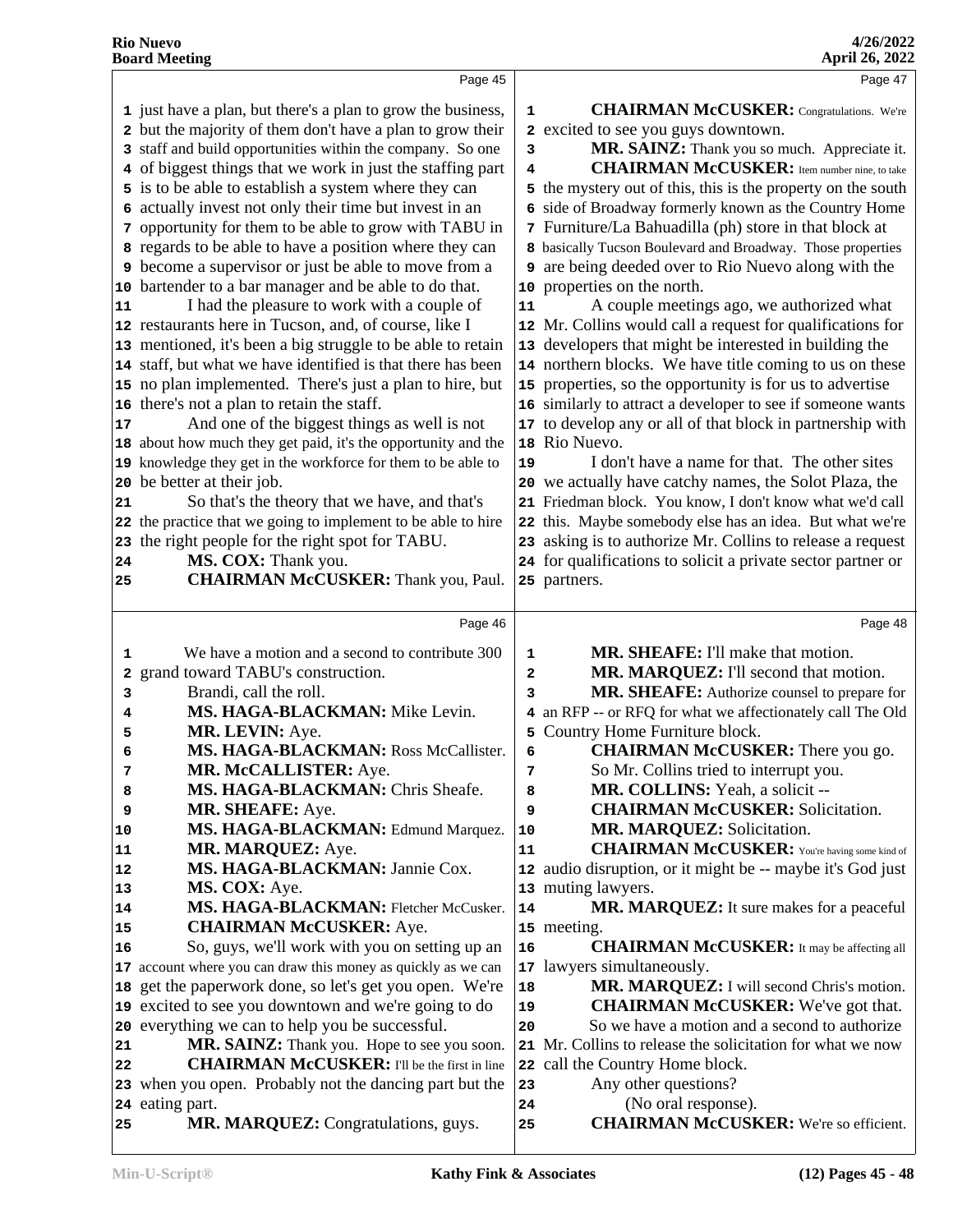|    | Page 49                                                                                                                     |    | Page 51                                                                                                                     |
|----|-----------------------------------------------------------------------------------------------------------------------------|----|-----------------------------------------------------------------------------------------------------------------------------|
| 1  | Brandi, call the roll.                                                                                                      | 1  | So let's talk about first of all what is pop                                                                                |
| 2  | MS. HAGA-BLACKMAN: Mike Levin.                                                                                              |    | 2 up. Pop-up shops are also called a flash retail store.                                                                    |
| 3  | MR. LEVIN: Aye.                                                                                                             |    | 3 Think of it as semi-permanent. It does two things for                                                                     |
|    | MS. HAGA-BLACKMAN: Ross McCallister.                                                                                        |    | 4 retailers. It gives emerging online brands the                                                                            |
| 4  | MR. McCALLISTER: Aye.                                                                                                       |    |                                                                                                                             |
| 5  |                                                                                                                             |    | 5 opportunity to sell in a brick and mortar so that                                                                         |
| 6  | MS. HAGA-BLACKMAN: Chris Sheafe.                                                                                            |    | 6 customers can actually touch and feel their product. It                                                                   |
| 7  | MR. SHEAFE: Aye.                                                                                                            |    | 7 also allows, and I think this is at big opportunity for                                                                   |
| 8  | MS. HAGA-BLACKMAN: Edmund Marquez.                                                                                          |    | 8 us, other retail boutiques around the city to almost test                                                                 |
| 9  | MR. MARQUEZ: Aye.                                                                                                           |    | 9 out downtown without the fear of going downtown, right?                                                                   |
| 10 | MS. HAGA-BLACKMAN: Jannie Cox.                                                                                              |    | 10 If they can get six months or a year inside our pop-up                                                                   |
| 11 | MS. COX: Aye.                                                                                                               |    | 11 shop and they start building this clientele, this customer                                                               |
| 12 | MS. HAGA-BLACKMAN: Fletcher McCusker.                                                                                       |    | 12 base, downtown, our goal is to help them move maybe into a                                                               |
| 13 | <b>CHAIRMAN McCUSKER:</b> Aye. That passes                                                                                  |    | 13 more permanent retail space downtown once they have                                                                      |
| 14 | unanimously.                                                                                                                |    | 14 established their business downtown. So I think it's a                                                                   |
| 15 | So, Krystal, if I had a drum, I'd give you a                                                                                |    | 15 benefit of downtown for people that want to go downtown                                                                  |
| 16 | drum roll. I think you're still around.                                                                                     |    | 16 but maybe are nervous to sign that big lease.                                                                            |
| 17 | The property here is the so-called Rialto                                                                                   | 17 | So our focus, of course, is to grow retail                                                                                  |
| 18 | block. Scott mentioned it in his presentation, but                                                                          | 18 | downtown to support these small businesses that want to                                                                     |
| 19 | Krystal is up to something and needs our help.                                                                              | 19 | open up yet don't know if they want to take that big --                                                                     |
| 20 | So, Krystal, are you still online?                                                                                          |    | 20 big lease sign, and then, of course, activate this corner.                                                               |
| 21 | MS. POPOV: Yes. And if, Brandi, you can allow                                                                               | 21 | It's a major corner in downtown at 5th Avenue and                                                                           |
| 22 | me to -- oh, you already did. You're on it. Okay.                                                                           |    | 22 Congress. And we will also activate with this project the                                                                |
| 23 | <b>CHAIRMAN McCUSKER:</b> Introduce yourself so we                                                                          |    | 23 beautiful patio behind the current Love Burger.                                                                          |
|    | 24 get your name in the record, and then tell us what you're                                                                | 24 | So we will have the semi-permanent mid to                                                                                   |
|    | 25 up to.                                                                                                                   |    | 25 high-end retail. I want to stress that this is not a                                                                     |
|    |                                                                                                                             |    |                                                                                                                             |
|    | Page 50                                                                                                                     |    | Page 52                                                                                                                     |
| 1  | MS. POPOV: Perfect.                                                                                                         |    | 1 vendor event. I love the 4th Avenue Street Fair, but this                                                                 |
| 2  | So my name is Krystal Popov. I am the current                                                                               |    | 2 isn't a pop up for a weekend and break down. This is                                                                      |
| 3  | owner of the L Offices in downtown Tucson. We're in the                                                                     |    | 3 people that I believe will leave their merchandise there                                                                  |
|    | 4 top floor of the Chicago -- the former Chicago Music                                                                      |    | 4 even when we're not open.                                                                                                 |
|    | 5 Store. And we are actually over the new TABU, so we also                                                                  | 5  | And we will initially open during high traffic                                                                              |
|    | 6 took that space as well.                                                                                                  |    | 6 periods. So if you take an example like Julie Penny, who                                                                  |
| 7  | We opened mid-pandemic in 2021, yet now we only                                                                             |    | 7 owns Piece by Piece Ware in St. Philips Plaza, she's a                                                                    |
|    | 8 have three available offices and we are hopping.                                                                          |    | 8 good friend of mine, she's always wanted to go downtown.                                                                  |
| 9  | One thing that I did in 2021 when we were not                                                                               |    | <b>9</b> This gives her a chance to have a 100 square space in                                                              |
| 10 | getting people to come rent office space is we started in                                                                   |    | 10 downtown, do this pop up and then staff it only during                                                                   |
| 11 | adapting a little retail, so we had the L Boutique, which                                                                   |    | 11 high traffic periods.                                                                                                    |
| 12 | was located upstairs. It's now a barber shop upstairs                                                                       | 12 | So what does sales revenue look like for this                                                                               |
| 13 | with us. And then we did some vendor events. Venders                                                                        |    | 13 space. These semi-permanent shops, we can sit about 24                                                                   |
|    | 14 were really having trouble transitioning to being                                                                        |    | 14 inside the building at this space. And these are real                                                                    |
|    | 15 completely online when they used to do vendor events,                                                                    |    | 15 numbers, this 2,800 a month that we believe these retail                                                                 |
|    | 16 right, that were closed down during COVID. So we were                                                                    |    | 16 will average. The L Boutique inside of the L Offices                                                                     |
|    | 17 very spaced out and we allowed people to come in and sell                                                                | 17 | upstairs, almost no foot traffic, did a little under                                                                        |
|    |                                                                                                                             |    | 18 \$2,000 a month in sales. And I would say they were mid to                                                               |
| 18 | in our space.                                                                                                               |    |                                                                                                                             |
| 19 | So I already had this vision in mind of a pop                                                                               |    | 19 low-end retail, so I believe this is actually a                                                                          |
| 20 | up retail style in downtown Tucson. It's happening all<br>21 over the United States in major cities, and I think Tucson     |    | 20 conservative number, this 2,800 per shop, which gives a<br>21 great annual revenue we also will do for those four days a |
|    |                                                                                                                             |    |                                                                                                                             |
|    |                                                                                                                             |    |                                                                                                                             |
|    | 22 is ready for this. And Scott has presented, I think, the                                                                 |    | 22 week.                                                                                                                    |
|    | 23 best corner in downtown for this opportunity, which is in<br>24 the old proper space and then downstairs, an old connect | 23 | And we will have a lot of vendors in that patio<br>24 area. This will be more of a pop-up table. This will be               |

building.

a little bit more of a vendor both, let's say. We have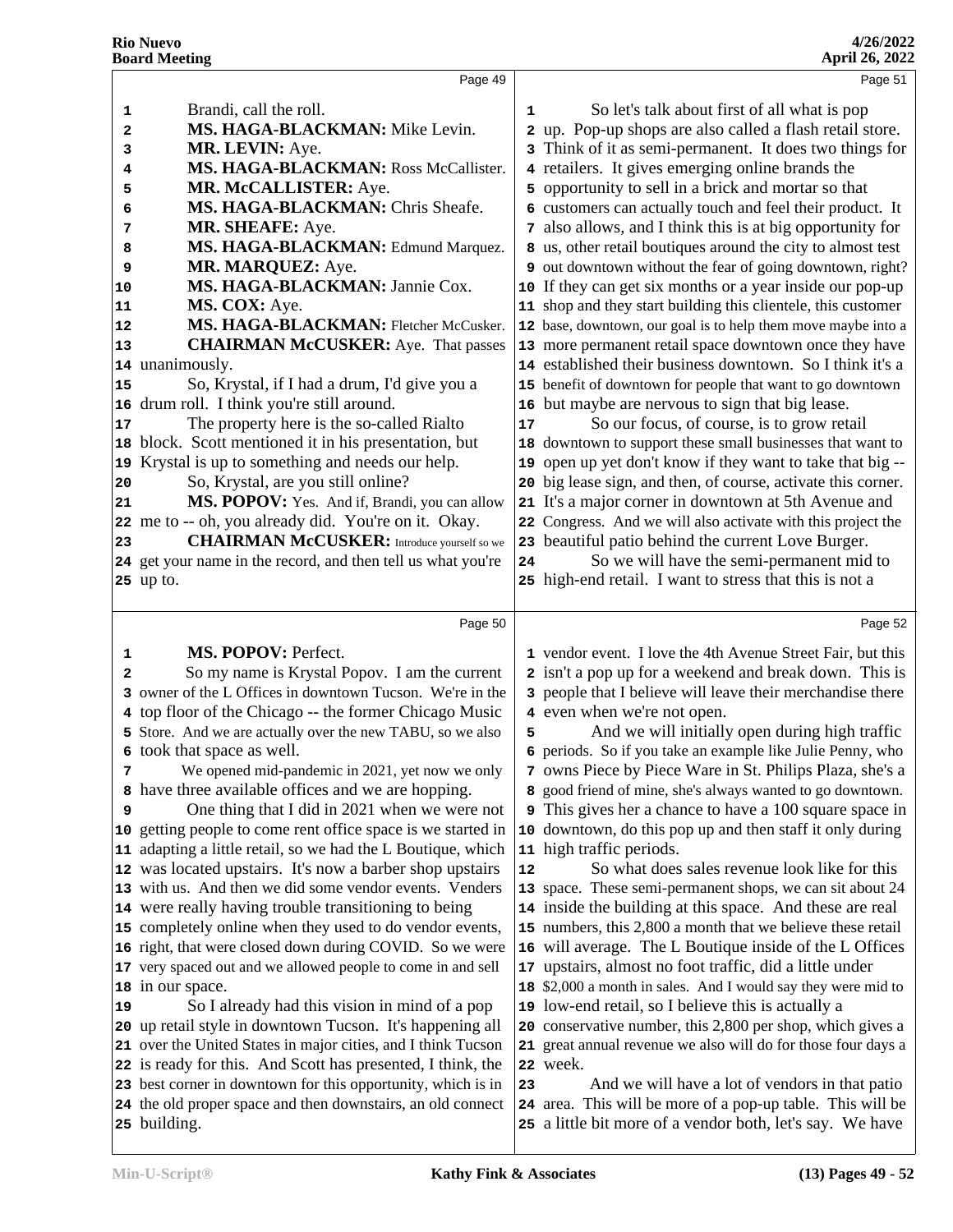|                | Page 53                                                                                                                                                                                                                                                                                                                                                                                                                                                                                                                                                                                                                                                                                                                                                                                                                                                                                                                                                                                                                                                                                                                                                                                                                                                                                                                                                               |                                            | Page 55                                                                                                                                                                                                                                                                                                                                                                                                                                                                                                                                                                                                                                                                                                                                                                                                                                                                                                                                                                                                                                                                                                                                                         |  |
|----------------|-----------------------------------------------------------------------------------------------------------------------------------------------------------------------------------------------------------------------------------------------------------------------------------------------------------------------------------------------------------------------------------------------------------------------------------------------------------------------------------------------------------------------------------------------------------------------------------------------------------------------------------------------------------------------------------------------------------------------------------------------------------------------------------------------------------------------------------------------------------------------------------------------------------------------------------------------------------------------------------------------------------------------------------------------------------------------------------------------------------------------------------------------------------------------------------------------------------------------------------------------------------------------------------------------------------------------------------------------------------------------|--------------------------------------------|-----------------------------------------------------------------------------------------------------------------------------------------------------------------------------------------------------------------------------------------------------------------------------------------------------------------------------------------------------------------------------------------------------------------------------------------------------------------------------------------------------------------------------------------------------------------------------------------------------------------------------------------------------------------------------------------------------------------------------------------------------------------------------------------------------------------------------------------------------------------------------------------------------------------------------------------------------------------------------------------------------------------------------------------------------------------------------------------------------------------------------------------------------------------|--|
| 6<br> 13<br>18 | 1 108 opportunities throughout the month for someone to rent<br>2 one of those. I gave them an average of about 160 per<br>3 event, which is what our vendors are doing in our Women &<br>4 Wine Wednesday events that we are hosting for the last<br>5 time this month, so we'll hopefully transition that.<br>And then some other revenue, with this bar<br>7 revenue, imagine going in, shopping these nice retailers,<br>8 having a glass of wine, going out on the patio listening<br><b>9</b> to live music and really just kind of mingling in there.<br>10 We believe that will raise bar revenue either for Love<br>11 Burger or we'll add a bar inside our space. We're working<br>12 out those details.<br>And then we can do cool things like a cabana<br>14 event, girl's night out, bachelorette party, right, where<br>15 they reserve this cabana outside on the patio or this<br>16 booth inside and they pay per event, maybe get a discount<br>17 for the retailers.<br>And then the last item that I have on here is<br>19 maybe a special ticket event. So maybe a nonprofit wants<br>20 to have a fundraiser in this space and 15 percent of sales<br>21 the vendors agree will go back to that nonprofit. We sell<br>22 tickets for the event. They get a couple glasses of wine<br>23 and they're able to shop benefiting their nonprofit. So | 7<br>9<br>10<br>15<br>17<br>18<br>20<br>22 | 1 didn't do that enough. And so it's really important to me<br>2 that the retailers have the traffic that we promise them,<br>3 and so we want to put a lot into our website, our social<br>4 media marketing, adds, printed material, some banners and<br>5 invitations are really nice, maybe higher soft opening<br>6 invites.<br><b>CHAIRMAN McCUSKER:</b> Will you go back to your<br>8 last slide, to the number of vendors slide?<br>MS. POPOV: Uh-huh.<br><b>CHAIRMAN McCUSKER:</b> Okay. So you have 25<br>11 interior vendors, right, and you're showing, you know, a<br>12 crate and a coat hanger. What does it cost like per<br>13 vendor to activate a space, Krystal, because that's<br>$14$ maybe $-$<br>MS. POPOV: Good question. For the<br>16 semi-permanent shops, it's anywhere from 800 on a smaller<br>size shop up to 1,750 with a larger shop.<br><b>CHAIRMAN McCUSKER:</b> So \$1000 or \$2,000 to<br>19 activate a semi-permanent space?<br>MS. POPOV: To activate or how much they're<br>21 paying monthly?<br><b>CHAIRMAN McCUSKER:</b> So you're just leasing them<br>23 a taped off space, and you make your money from rent, or |  |
|                | 24 there's lots of creative things we can do within this                                                                                                                                                                                                                                                                                                                                                                                                                                                                                                                                                                                                                                                                                                                                                                                                                                                                                                                                                                                                                                                                                                                                                                                                                                                                                                              |                                            | 24 do you participate in the revenue?                                                                                                                                                                                                                                                                                                                                                                                                                                                                                                                                                                                                                                                                                                                                                                                                                                                                                                                                                                                                                                                                                                                           |  |
|                | 25 space to drive people to this corner and make the space                                                                                                                                                                                                                                                                                                                                                                                                                                                                                                                                                                                                                                                                                                                                                                                                                                                                                                                                                                                                                                                                                                                                                                                                                                                                                                            | 25                                         | MS. POPOV: No, we make our rent money similar                                                                                                                                                                                                                                                                                                                                                                                                                                                                                                                                                                                                                                                                                                                                                                                                                                                                                                                                                                                                                                                                                                                   |  |
|                | Page 54                                                                                                                                                                                                                                                                                                                                                                                                                                                                                                                                                                                                                                                                                                                                                                                                                                                                                                                                                                                                                                                                                                                                                                                                                                                                                                                                                               |                                            | Page 56                                                                                                                                                                                                                                                                                                                                                                                                                                                                                                                                                                                                                                                                                                                                                                                                                                                                                                                                                                                                                                                                                                                                                         |  |
| 2              | 1 really nice.<br>So our ask is 150,000. So 100,000 of this will<br>3 go directly into our vendors' pockets more for<br>4 reimbursement for their build-out. So you've got to think<br>5 about a retail store that has to open and display products<br>6 in maybe 100 square feet or a 10 by 10 square in the                                                                                                                                                                                                                                                                                                                                                                                                                                                                                                                                                                                                                                                                                                                                                                                                                                                                                                                                                                                                                                                         | $\mathbf{2}$<br>5                          | 1 to co-working from leasing that space.<br><b>CHAIRMAN McCUSKER:</b> Okay. So you lease a whole<br>3 bunch of spaces, they have to build it out, furnish it,<br>4 man it and collect the revenue.<br>And I can see Dan going, oh, my God, they have<br>6 to pay sales tax. So we're now chasing 200 vendors, 150                                                                                                                                                                                                                                                                                                                                                                                                                                                                                                                                                                                                                                                                                                                                                                                                                                               |  |
| 11             | 7 middle of this building. They're going to need some space<br>8 planners. They're going to need some designs. They might<br>9 even need to put up a temporary type of wall with shelving<br>$10$ on it, so $-$<br>And we want these spaces to not look like they                                                                                                                                                                                                                                                                                                                                                                                                                                                                                                                                                                                                                                                                                                                                                                                                                                                                                                                                                                                                                                                                                                     | 8<br>11                                    | 7 vendors. You know, we might ask you to help us with that.<br>MS. POPOV: Hopefully it would be an onboarding<br>9 process. We'll make sure that they are -- they have the<br>10 right coding.<br>MR. MARQUEZ: Fletcher, you read my mind on                                                                                                                                                                                                                                                                                                                                                                                                                                                                                                                                                                                                                                                                                                                                                                                                                                                                                                                    |  |
|                | 12 just popped up overnight. We really do want them to look<br>13 nice, to have a more mid to high-end feel as you're<br>14 walking through this, so we do not want to skimp on the<br>15 build-out or the reimbursement that we can give these --                                                                                                                                                                                                                                                                                                                                                                                                                                                                                                                                                                                                                                                                                                                                                                                                                                                                                                                                                                                                                                                                                                                    |                                            | 12 that. So yeah, they would have to almost -- I don't know<br>13 about sign an agreement, but I love the fact of<br>14 onboarding, because they all have to code their says tax<br>15 directly or this is -- this is empty for us.                                                                                                                                                                                                                                                                                                                                                                                                                                                                                                                                                                                                                                                                                                                                                                                                                                                                                                                             |  |
|                | 16 those retailers as they are building out their space. You<br>17 know, we want each shop to have their own personality.<br>18 They may bring in rugs, they may bring in their own<br>19 lighting, so there's lots of different things that they<br>$20$ can do.                                                                                                                                                                                                                                                                                                                                                                                                                                                                                                                                                                                                                                                                                                                                                                                                                                                                                                                                                                                                                                                                                                     | 16<br>18<br>20                             | <b>CHAIRMAN McCUSKER:</b> So I can identify 25 grand<br>17 needed for vendors to launch. How does that work in the<br>patio? Same dollar amount relatively or -- is that kind<br>19 of where you got your 100 grand number from?<br>MS. POPOV: Oh, no. So the 20 -- the \$1000 a                                                                                                                                                                                                                                                                                                                                                                                                                                                                                                                                                                                                                                                                                                                                                                                                                                                                                |  |
| 21             |                                                                                                                                                                                                                                                                                                                                                                                                                                                                                                                                                                                                                                                                                                                                                                                                                                                                                                                                                                                                                                                                                                                                                                                                                                                                                                                                                                       |                                            |                                                                                                                                                                                                                                                                                                                                                                                                                                                                                                                                                                                                                                                                                                                                                                                                                                                                                                                                                                                                                                                                                                                                                                 |  |
|                | And then 50,000 of it will go towards making<br>22 this space known before it opens. And if there's one<br>23 thing that I learned when I opened the L Offices is to get<br>24 your website SEO up and running and your social media up<br>25 and running before you open your doors like crazy. I                                                                                                                                                                                                                                                                                                                                                                                                                                                                                                                                                                                                                                                                                                                                                                                                                                                                                                                                                                                                                                                                    | 22<br>25                                   | 21 month I think -- I thought you should talking about --<br><b>CHAIRMAN McCUSKER:</b> No, I'm talking about what<br>23 it costs -- if I want to come to your place and sell<br>24 guitars --<br>MS. POPOV: Yeah.                                                                                                                                                                                                                                                                                                                                                                                                                                                                                                                                                                                                                                                                                                                                                                                                                                                                                                                                               |  |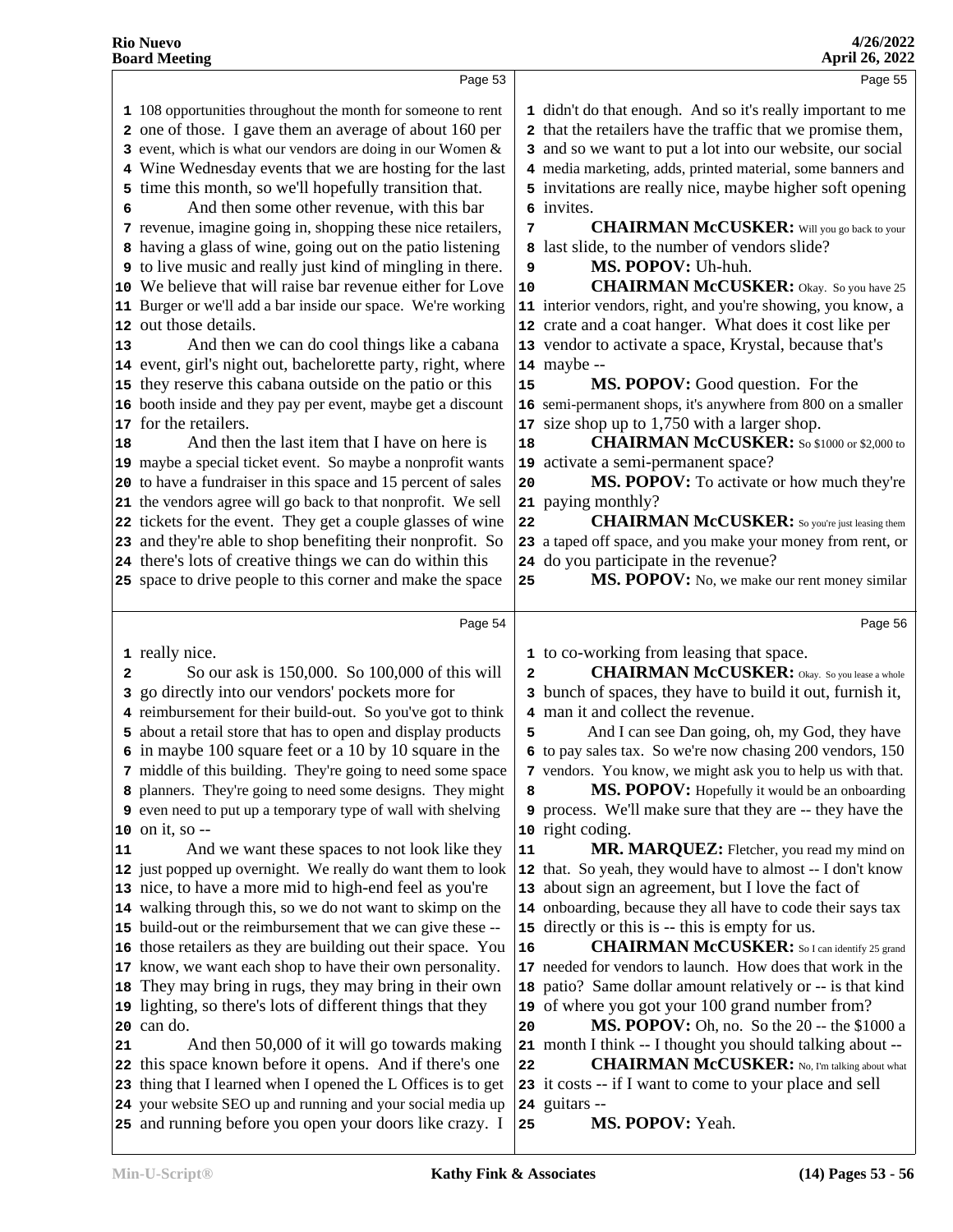|                         | Doal u ivieeuiig                                                                                                       |    | April 20, 2022                                                                                                      |
|-------------------------|------------------------------------------------------------------------------------------------------------------------|----|---------------------------------------------------------------------------------------------------------------------|
|                         | Page 57                                                                                                                |    | Page 59                                                                                                             |
| 1                       | <b>CHAIRMAN McCUSKER:</b> -- you know, how much is                                                                     |    | 1 benefit you because a lot of them have home offices where                                                         |
|                         | 2 that going to cost me to -- for me to build out that                                                                 |    | 2 they run an online business at home and they don't have                                                           |
| 3                       | little space?                                                                                                          |    | 3 that code.                                                                                                        |
| 4                       | MS. POPOV: Yeah. So--                                                                                                  | 4  | And I thought about this when we were running                                                                       |
| 5                       | <b>CHAIRMAN McCUSKER: \$1,000, \$700?</b>                                                                              |    | 5 the vendors events in the L Offices. I would say                                                                  |
| 6                       | MS. POPOV: \$1,000 -- let's say you rent --                                                                            | 6  | 80 percent of the people there are running an online                                                                |
| 7                       | <b>CHAIRMAN McCUSKER:</b> Are you doing anything for                                                                   |    | 7 business and they just want some face to face. And all --                                                         |
| 8                       | them or do they -- so there's some consistency and it                                                                  |    | 8 none -- I would guess none of them, unless they lived<br>9 downtown, have a Rio Nuevo code, so I think this could |
|                         | 9 doesn't look like, you know, it's just, you know, a                                                                  |    |                                                                                                                     |
|                         | 10 hoarder's nest? Do you manage the esthetic or do you<br>11 install the kiosk or how -- tell us how that that works. |    | 10 actually bring businesses' codes into downtown that maybe<br>11 are not in downtown, if that makes sense.        |
| 12                      | MS. POPOV: Yeah. Good question. So the                                                                                 | 12 | MR. SHEAFE: Krystal, do you have from your                                                                          |
|                         | 13 process for the -- for the vendor, for the -- the retail                                                            |    | 13 side an investment in this? You're leasing the space from                                                        |
|                         | 14 owner would come, they fill out an application and they                                                             |    | 14 Scott, and then you're looking for the district to come                                                          |
|                         | 15 have to submit a design of what their vendor shop will                                                              |    | $15$ in $-$                                                                                                         |
|                         | 16 took like. And we will have a variety of different --                                                               | 16 | By the way, your district -- if we believe your                                                                     |
|                         | 17 variety is important, and we also want these retail spaces                                                          |    | 17 revenue stream, it's about \$30,000 a year in taxes that                                                         |
|                         | 18 to look nice. I would imagine they're probably going to                                                             |    | 18 come back to the district, so if you're asking us to put                                                         |
|                         | 19 spend somewhere between 6 to 10,000 to get their shop, if                                                           | 19 | up the promotional dollars, which is really what your                                                               |
|                         | 20 they have one of the larger shops, up and running and then                                                          | 20 | budget does, what are you putting in?                                                                               |
|                         | 21 inventory if they need it, right? And -- and we will                                                                | 21 | MS. POPOV: Yeah. So we're doing all of the                                                                          |
|                         | 22 collect a security deposit -- a one-month security deposit                                                          |    | 22 setup and leasing of the space. And I don't know if                                                              |
|                         | 23 and their first month up front, so they'll -- it will be,                                                           |    | 23 you've been that in building, but it does need some                                                              |
|                         | 24 you know, a couple thousand for them just to secure the                                                             |    | 24 modifications, so all the tenant improvement modifications                                                       |
|                         | 25 space and then about 8 to 10,000 for them to get their pop                                                          |    | 25 of the building --                                                                                               |
|                         |                                                                                                                        |    |                                                                                                                     |
|                         | Page 58                                                                                                                |    | Page 60                                                                                                             |
|                         | 1 up open.                                                                                                             | 1  | MR. SHEAFE: Well, you were talking about your                                                                       |
| $\overline{\mathbf{2}}$ | What we do is we provide the marketing, we                                                                             |    | tenants giving you plans and they would do that, so how                                                             |
|                         | 3 provide the staffing for the bar, we provide security                                                                |    | 3 much are you actually putting in as the development side?                                                         |
|                         | 4 staffing at the door, and all of -- yeah, basically the                                                              | 4  | MS. POPOV: Yeah. Yeah. No, I get that. The                                                                          |
|                         | 5 security in the space, cameras, secure space, and it's a                                                             |    | 5 building right now needs -- I don't know, Scott, if you                                                           |
|                         | 6 flexible -- kind of like co-working, it's a flexible                                                                 |    | 6 know a number, but it also needs to be up to date. Right                                                          |
|                         | 7 lease.                                                                                                               |    | 7 now, there's a kitchen in it, there's a food service bar,                                                         |
| 8                       | <b>CHAIRMAN McCUSKER:</b> How about point of sales                                                                     |    | 8 so there's a lot of stuff within the space that needs to                                                          |
|                         | 9 systems? Are they all on their own? Do you have a common                                                             |    | 9 get taken out, that needs to get repainted. Some of the                                                           |
|                         | 10 point of sale? Is there something that will help us track                                                           | 10 | lights work, there's no sound system in the space, the                                                              |
| 11                      | all this?                                                                                                              |    | 11 patio needs furniture, so there's a lot of stuff that                                                            |
| 12                      | MS. POPOV: Yeah. I have two visions in my                                                                              |    | 12 needs to go into the space just to get the space to the                                                          |
|                         | 13 mind. Number one, in Phoenix, they just opened -- it used                                                           | 13 | point that it's even attractive for the retail person.                                                              |
|                         | 14 to be like an old Mervyn's or Dillard's or something and                                                            | 14 | MR. SHEAFE: Can you leave that out and figure                                                                       |
|                         | 15 they just opened this style up there. And in that space,                                                            |    | 15 out what the economics are of that?                                                                              |
|                         | 16 they don't even man their booths. They go up to the                                                                 | 16 | MS. POPOV: Like --                                                                                                  |
|                         | 17 register and the main owner -- it's kind of like checking                                                           | 17 | MR. STITELER: Chris and Krystal, this is                                                                            |
|                         |                                                                                                                        |    | 18 Scott.                                                                                                           |
|                         | 18 but you've got a bunch of different (inaudible). So we                                                              |    |                                                                                                                     |
|                         | 19 could do it one of two ways. And this is what I've got --                                                           | 19 | Krystal, think you've done an excellent job.                                                                        |
|                         | 20 I've got to think through this, but the problem is sales                                                            | 20 | Thank you.                                                                                                          |
|                         | 21 and mechanizing. So we could QR code everything and do                                                              | 21 | We are not charging rent. We are -- this is                                                                         |
|                         | 22 one checkout up front and then divvy back the sales or we                                                           | 22 | something where the \$100,000, if you approve it, is going                                                          |
|                         | 23 could do sales independently, in which case we would have                                                           | 23 | to help these small businesses have a chance in downtown                                                            |
|                         | 24 to make sure before they even sign that they're a<br>25 registered business in downtown Rio Nuevo. And this can     |    | Tucson and a great location to start a business and<br>25 hopefully it grows into something.                        |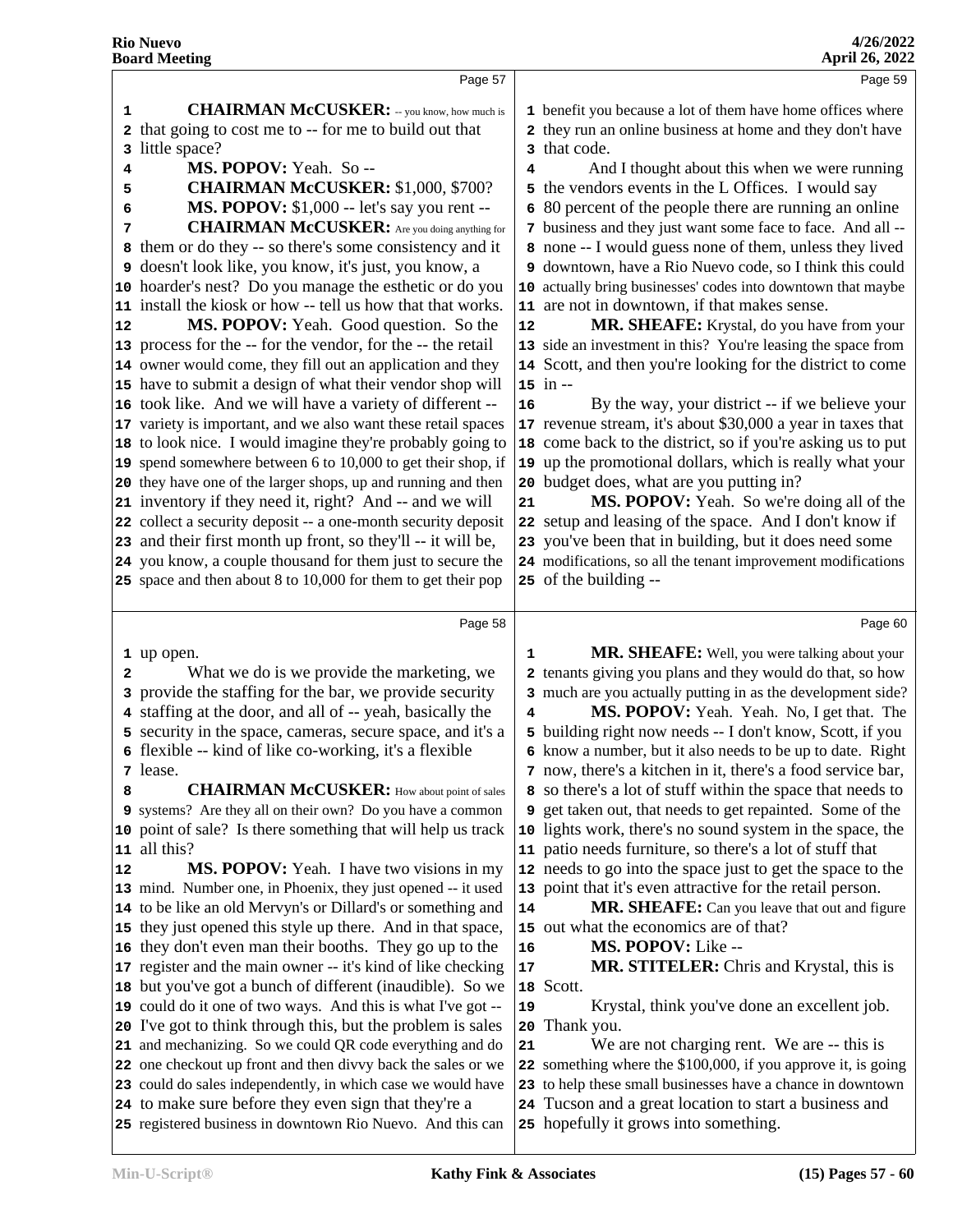|    | Page 61                                                                                                            |              | Page 63                                                                              |
|----|--------------------------------------------------------------------------------------------------------------------|--------------|--------------------------------------------------------------------------------------|
| 1  | The \$50,000 is helping Krystal for a lot of                                                                       |              | 1 obviously will come in and have to build out their space,                          |
| 2  | work. It may not sound like a lot, but we've all -- most                                                           |              | 2 but there's not a whole lot of money out of your pock for                          |
| 3  | of us have started companies. To get something started                                                             |              | 3 you, so -- so if we don't give you the money, how much --                          |
|    | is -- is more than just time consuming.                                                                            |              | 4 how much money are you putting into this to get this                               |
| 5  | <b>CHAIRMAN McCUSKER:</b> Scott, how about the TI and                                                              |              | 5 business rolling?                                                                  |
| 6  | the common area prep that --                                                                                       | 6            | MS. POPOV: Yeah. And I don't know if it's not                                        |
| 7  | MR. STITELER: Paying for all of it out of --                                                                       |              | 7 good to bring in other projects into this, but I will tell                         |
| 8  | <b>CHAIRMAN McCUSKER:</b> Expand on that.                                                                          |              | 8 you that I didn't -- I didn't ask for the L Offices and I                          |
| 9  | MR. STITELER: I'm paying for it out of pocket                                                                      |              | 9 have -- Marcel did the build-out for me, but I have funded                         |
|    | 10 with Rudy, I mean, Rudy and I control the space, and we're                                                      |              | 10 that entire project and opened it up in January of 2021.                          |
| 11 | not asking anybody for a nickel, so it just allows us to                                                           |              | 11 I had to start paying my lease. And so, I --                                      |
|    | 12 activate a space right now that is dark and --                                                                  | 12           | <b>CHAIRMAN McCUSKER:</b> How much did you invest in                                 |
| 13 | <b>CHAIRMAN McCUSKER:</b> Who's the master tenant                                                                  |              | 13 L, Krystal?                                                                       |
|    | 14 here, you or Krystal? There's no -- you're not collecting                                                       | 14           | <b>MS. POPOV: 225,000.</b>                                                           |
|    | 15 rent, so --                                                                                                     | 15           | <b>CHAIRMAN McCUSKER:</b> Yeah, I thought it was a                                   |
| 16 | MR. STITELER: Yeah. So --                                                                                          | ${\bf 16}$   | big number.                                                                          |
| 17 | <b>CHAIRMAN McCUSKER:</b> -- Krystal would create                                                                  | 17           | MS. POPOV: And we --                                                                 |
|    | 18 revenue by charging the vendors rent?                                                                           | 18           | <b>CHAIRMAN McCUSKER:</b> One way we could do this,                                  |
| 19 | MR. STITELER: Correct. And then to be                                                                              |              | 19 if the board was willing to do this, we do this around the                        |
| 20 | transparent, if there is any net after all of this, I                                                              |              | 20 rescue dollars, is you create a grant, a 100,000-dollar                           |
| 21 | think it was probably a thin margin opportunity, then we                                                           | 21           | fund, and vendors could apply for that directly to Rio                               |
| 22 | are splitting that 50/50. And that would go to --                                                                  |              | 22 Nuevo, and then our money's going directly to the vendor,                         |
| 23 | <b>CHAIRMAN McCUSKER:</b> Chris, that probably knocks                                                              |              | 23 and then we just have to decide if we want to do something                        |
|    | 24 you off the dice. If Stiteler's participating                                                                   |              | 24 to help Krystal attract people to this. And maybe 50                              |
|    | 25 financially, you're now conflicted.                                                                             |              | 25 grand is -- is too much, but maybe, you know, 20 or 15 or                         |
|    |                                                                                                                    |              | Page 64                                                                              |
|    | Page 62                                                                                                            |              |                                                                                      |
| 1  | Okay. It's a little clearer to me now. You're                                                                      |              | 1 some number to market the venue.                                                   |
|    | 2 basically contributing the space to Krystal's mastermind                                                         | $\mathbf{2}$ | She's basically proposing she puts her sweat                                         |
| 3  | idea to create semi-permanent retail. She's going to                                                               |              | 3 equity into managing this and attracting vendors that will                         |
|    | 4 collect rent. A whole bunch of little people hopefully                                                           |              | 4 pay, you know, 35 grand a year in sales tax.                                       |
|    | 5 come downtown and sell a bunch of stuff and pay taxes.                                                           | 5            | MR. MARQUEZ: I like that a lot. I mean, it's                                         |
|    | 6 And you'd be fine if the money we contributed went to                                                            |              | 6 naive of us to think it's a one size fits all for these                            |
|    | 7 those vendors, not to either of you?                                                                             |              | 7 companies that are coming into the space. One might need                           |
| 8  | MR. STITELER: Correct. Don't want to --                                                                            |              | 8 nothing and one might need five grand. I like that idea a                          |
|    |                                                                                                                    |              |                                                                                      |
| 9  | <b>CHAIRMAN McCUSKER:</b> Krystal, you would like to                                                               |              | $9$ lot.                                                                             |
| 10 | see something to help you launch?                                                                                  | 10           | MS. COX: Let me just clarify. Are we                                                 |
| 11 | MS. POPOV: Yes.                                                                                                    |              | 11 talking -- Fletcher, are you saying that -- that the                              |
| 12 | MR. LEVIN: This is Mike. I have a question.                                                                        |              | 12 venders would individually come to Rio Nuevo for that                             |
|    | 13 From the word go, what do you think the timeframe is for                                                        |              | 13 grant? So who's going to make those decisions?                                    |
| 14 | being up and running?                                                                                              | 14           | <b>CHAIRMAN McCUSKER:</b> Well, we have some sort of                                 |
| 15 | MS. POPOV: I think it would only take -- and I                                                                     |              | 15 committee or group of people, sorry, Collins --                                   |
|    | 16 just opened a second L Offices, which is -- we're open and                                                      | 16           | MR. COLLINS: Thank you.                                                              |
|    | 17 flourishing, but this space I really think we could get up                                                      | 17           | <b>CHAIRMAN McCUSKER:</b> -- people that would                                       |
| 18 | and running in a couple months. And that would give us                                                             |              | 18 evaluate those, nothing like we did for the                                       |
|    | 19 one more to get the stuff -- the -- the spots rented out                                                        | 19           | rescue dollars, and say yes, no, maybe and negotiate.                                |
|    | 20 and filled. However, we're in the middle of summer, and                                                         | 20           | It's a lot of work on our part. You know, it puts you in                             |
|    | 21 so we really are looking at maybe a September 1 launch.                                                         |              | 21 a direct relationship to vendor attraction, or you may                            |
| 22 | MR. MARQUEZ: To put a cherry on the top of                                                                         |              | 22 want to let Krystal do that and we just commit to her an                          |
|    | 23 Chris's question, even though he's going to have to                                                             |              | 23 amount and, you know, we look at it in, you know, a few                           |
|    | 24 abstain from this, it sounds like you're getting free<br>25 rent, sounds like Scott's doing the TI, the vendors | 25           | 24 months to see how it's working.<br>MR. MARQUEZ: Krystal could bring us batches of |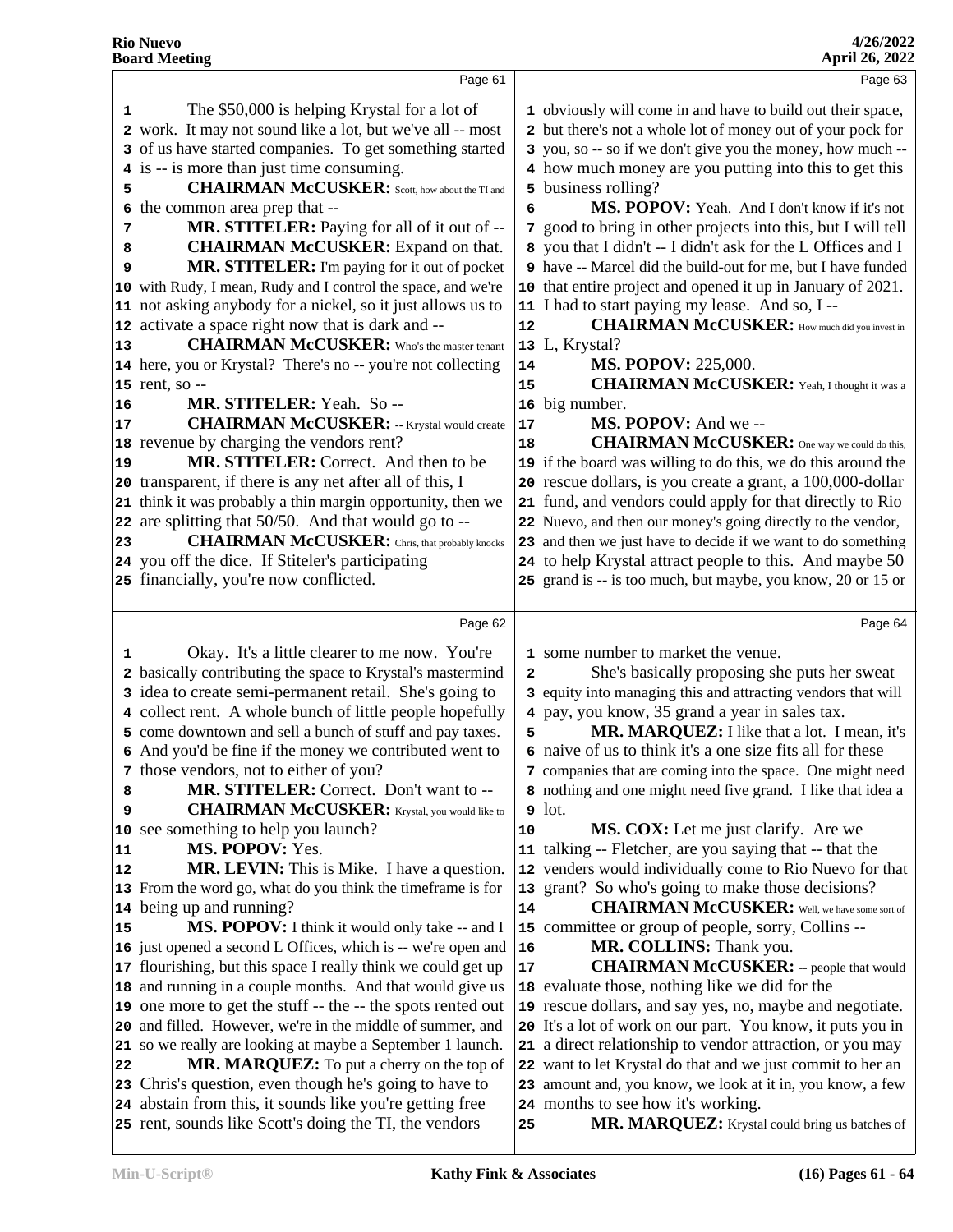|        | Page 65                                                                          |                | Page 67                                                                                                                |
|--------|----------------------------------------------------------------------------------|----------------|------------------------------------------------------------------------------------------------------------------------|
|        | 1 them at a time in phases. That might help us.                                  | 1              | MS. COX: Yeah.                                                                                                         |
| 2      | <b>CHAIRMAN McCUSKER:</b> Yeah, it puts a lot of                                 | $\mathbf{2}$   | <b>CHAIRMAN McCUSKER:</b> Then she comes back to who?                                                                  |
|        | 3 hands on Rio Nuevo that we normally don't do to a                              |                | 3 Who's going to make the determination about the next                                                                 |
|        | 4 developer.                                                                     |                | 4 tranche.                                                                                                             |
| 5      | MR. McCALLISTER: How about if we do this. If                                     | 5              | MS. COX: The executive officers is what I'd                                                                            |
| 6      | Krystal wants \$100,000, what if we gave her tranches of                         | 6              | propose.                                                                                                               |
|        | 7 like 25 grand apiece, and as she -- and which she can do                       | 7              | <b>CHAIRMAN McCUSKER:</b> Make that a part of your                                                                     |
|        | 8 whatever she wants, and we can evaluate -- before we do                        |                | 8 motion.                                                                                                              |
|        | 9 another tranche, we evaluate her, you know, that it's                          | 9              | And who was the second?                                                                                                |
|        | 10 actually -- that she's actually making progress? Then we                      | $10$           | MR. MARQUEZ: Ross was.                                                                                                 |
|        | 11 don't have to get involved in negotiating with                                | 11             | MR. McCALLISTER: I'll second it.                                                                                       |
|        | 12 individuals.                                                                  | 12             | MS. COX: Okay. We'll accept that --                                                                                    |
| 13     | <b>CHAIRMAN McCUSKER:</b> And maybe throw in 25                                  | 13             | MR. MARQUEZ: Amendment.                                                                                                |
|        | 14 grand, Ross, for marketing the business?                                      | 14             | MS. COX: Amendment? Okay.                                                                                              |
| 15     | MR. McCALLISTER: Yeah, I think that's a great                                    | 15             | <b>CHAIRMAN McCUSKER:</b> The motion and the amended                                                                   |
|        | 16 idea.                                                                         |                | 16 motion is that we provide up to \$100,000 to Krystal.                                                               |
| 17     | MR. LEVIN: I support that. One thing that --                                     | ${\bf 17}$     | I assume you have some sort of legal entity,                                                                           |
|        | 18 and I appreciate the fact that it would take the work off                     |                | 18 Krystal, an LLC or something, you're going to do this out                                                           |
|        | 19 of Brandi and Dan as far as trying to track down the tax                      |                | 19 of at \$25,000 a tranche. The executive officers will have                                                          |
|        | 20 dollars, but I'd like to have a bit more of a discussion                      |                | 20 the authority to advance tranche two, three and four, and                                                           |
|        | 21 as to what that's going to look like and make sure for the                    |                | 21 then we send you directly 25 grand to launch the business.                                                          |
|        | 22 purpose of opening it up that the education of those                          | 22             | MS. POPOV: Thank you.                                                                                                  |
|        | 23 vendors coming in is done in a correct way so that we can                     | 23             | <b>CHAIRMAN McCUSKER:</b> Let's do a roll-call.                                                                        |
|        | 24 verify that we're getting all the revenue from what the                       | 24             | I'm sorry?                                                                                                             |
|        | 25 productions are.                                                              | 25             | MR. MEYERS: May I interrupt? This is Dan                                                                               |
|        |                                                                                  |                |                                                                                                                        |
|        |                                                                                  |                |                                                                                                                        |
|        | Page 66                                                                          |                | Page 68                                                                                                                |
|        |                                                                                  |                |                                                                                                                        |
| 1<br>2 | MS. COX: Let me clarify. So what we're                                           | $\overline{a}$ | 1 Meyers.                                                                                                              |
|        | proposing or what we're discussing is up to \$100,000 --                         | 3              | <b>CHAIRMAN McCUSKER:</b> Go ahead, Dan.                                                                               |
| 3<br>4 | <b>CHAIRMAN McCUSKER: 125.</b>                                                   |                | MR. MEYERS: So what we typically do in these                                                                           |
|        | <b>MS. COX:</b> $-$ up to \$100,000 to support the                               |                | 4 situations is -- is we make the owner responsible for                                                                |
|        | 5 vendors' move in in 25,000-dollar increments up to                             |                | 5 getting Brandi and I a list of every merchant in there                                                               |
|        | 6 \$100,000 and then \$25,000 toward the marketing. Is that                      |                | 6 with their sales tax numbers and all that stuff, we do                                                               |
|        | 7 correct?                                                                       |                | 7 this for several of our projects, so then -- then we can                                                             |
| 8<br>9 | <b>CHAIRMAN McCUSKER:</b> That's absolutely correct.<br><b>MR. MARQUEZ: Yes.</b> | 9              | 8 track how much revenue we're actually receiving.<br><b>CHAIRMAN McCUSKER:</b> Yeah, you're basically a               |
| 10     | MS. COX: Then I move that we move forward with                                   |                |                                                                                                                        |
|        | 11 Krystal's request and that we authorize up to \$100,000 in                    |                | 10 mall, Krystal. You know, I mean, we would look to you to<br>11 make sure that the vendors know how to code and that |
|        | 12 25,000-dollar increments for Krystal to recruit and assist                    |                | 12 they're filing their tax returns and, you know, we'd come                                                           |
|        | 13 vendors and that we provide \$25,000 for the pre-marketing                    |                | 13 to you as the master tenant.                                                                                        |
|        | 14 to get things up and running.                                                 | 14             | Okay. Brandi, call the roll.                                                                                           |
| 15     | MR. LEVIN: If I understand correctly, so the                                     | 15             | MS. HAGA-BLACKMAN: Krystal, can you -- there                                                                           |
|        | 16 first round of --                                                             | 16             | we go -- stop screen sharing? There we go.                                                                             |
| 17     | <b>CHAIRMAN McCUSKER:</b> Mike, hang on. Let's see                               | 17             | Mike Levin?                                                                                                            |
|        | 18 if we get a second to that.                                                   | 18             | MR. LEVIN: Aye.                                                                                                        |
| 19     | MR. McCALLISTER: I'll second.                                                    | 19             | MS. HAGA-BLACKMAN: Ross McCallister.                                                                                   |
| 20     | <b>CHAIRMAN McCUSKER:</b> Okay. Now go ahead.                                    | 20             | MR. McCALLISTER: Aye.                                                                                                  |
| 21     | MR. LEVIN: So the initial contribution would                                     | 21             | MS. HAGA-BLACKMAN: Chris Sheafe.                                                                                       |
|        | 22 be 50,000, the 25 for the marketing and 25 for helping                        | 22             | MR. SHEAFE: Aye.                                                                                                       |
|        | 23 with the vendors? Am I understanding that correct?                            | 23             | MS. HAGA-BLACKMAN: Edmund Marquez.                                                                                     |
| 24     | MS. COX: Yes.<br><b>CHAIRMAN McCUSKER: I see. Yeah.</b>                          | 24             | MR. MARQUEZ: Aye.<br>MS. HAGA-BLACKMAN: Jannie Cox.                                                                    |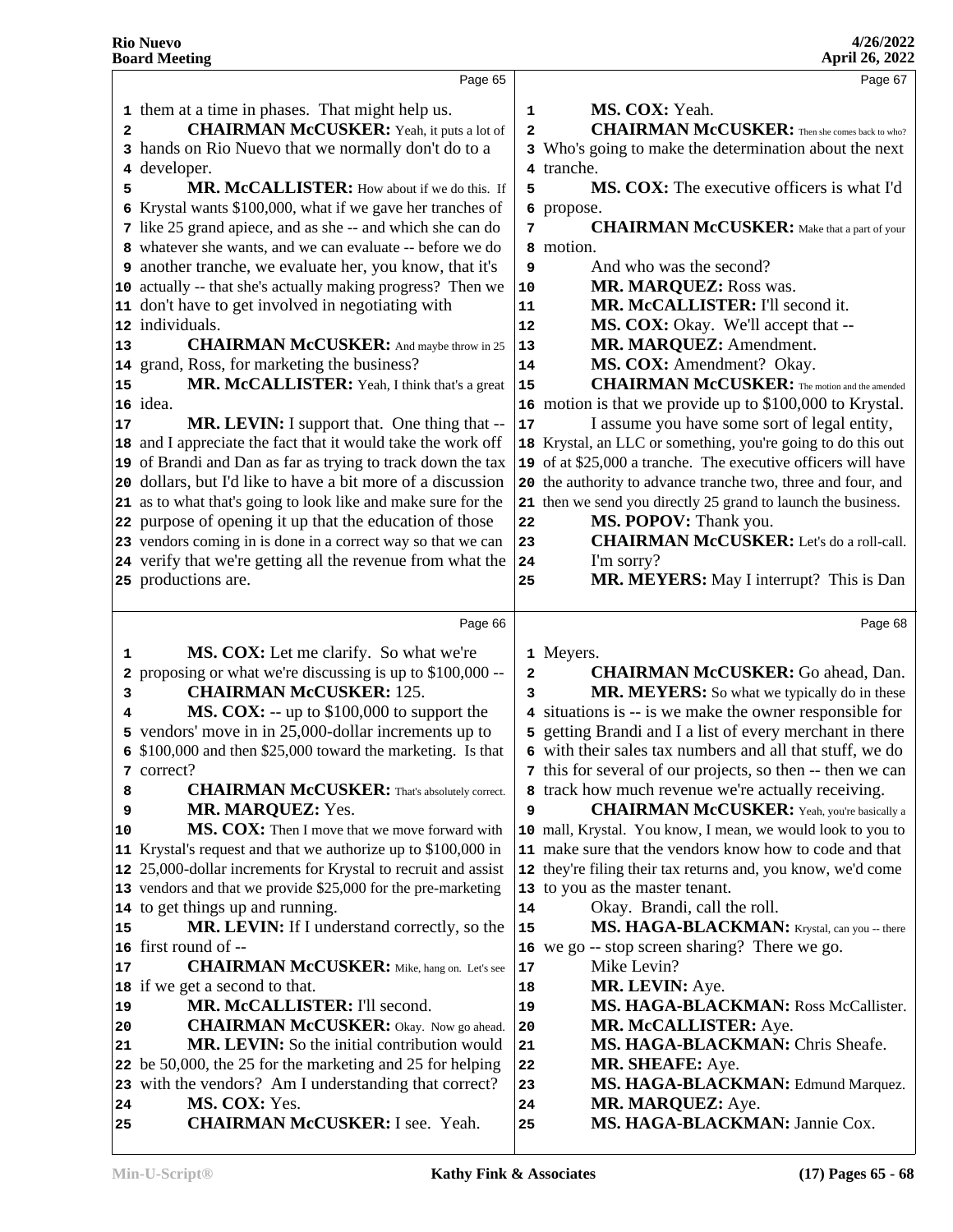|    | Page 69                                                                                                      |        | Page 71                                                                                                              |
|----|--------------------------------------------------------------------------------------------------------------|--------|----------------------------------------------------------------------------------------------------------------------|
| 1  | MS. COX: Aye.                                                                                                | 1      | MS. COX: Whatever is on my computer it's going                                                                       |
| 2  | MS. HAGA-BLACKMAN: Fletcher McCusker.                                                                        |        | 2 to share. All right.                                                                                               |
| 3  | <b>CHAIRMAN McCUSKER:</b> And I vote aye, so that                                                            | 3      | <b>CHAIRMAN McCUSKER:</b> Pull up the document you                                                                   |
| 4  | carries unanimously.                                                                                         |        | 4 want to share and then do that, otherwise we see all your                                                          |
| 5  | Krystal, you've bitten off a big bullet, but we                                                              |        | 5 e-mails.                                                                                                           |
|    | 6 love the idea and downtown desperately needs the retail,                                                   | 6      | MS. COX: All right. Can you see it?                                                                                  |
|    | 7 so hopefully all these people will be so successful they                                                   | 7      | MR. McCALLISTER: You're online shopping if you                                                                       |
| 8  | can't wait to move into a bigger store.                                                                      |        | 8 don't.                                                                                                             |
| 9  | MS. POPOV: That's right.                                                                                     | 9      | <b>CHAIRMAN McCUSKER:</b> So far nothing.                                                                            |
| 10 | <b>CHAIRMAN McCUSKER:</b> That's the plan. All                                                               | 10     | MS. COX: Well, I clicked share and my project                                                                        |
|    | 11 right. Thank you.                                                                                         |        | 11 is up on the screen.                                                                                              |
| 12 | Okay. Item number 11, El Presidio. So                                                                        | 12     | <b>CHAIRMAN McCUSKER:</b> Sam, have you enabled her?                                                                 |
|    | 13 pre-COVID, Rio Nuevo engaged with our friends at the                                                      | 13     | <b>SOUND MAN:</b> Yes, she is enabled.                                                                               |
|    | 14 Project for Public Spaces to look at the Presidio                                                         | 14     | MS. COX: Okay. Should i go back to Zoom and                                                                          |
|    | 15 neighborhood, this is over by the Presidio museum in and                                                  | 15     | see why I'm not --                                                                                                   |
|    | 16 around the Museum of Art and El Charro, to see how we                                                     | 16     | <b>CHAIRMAN McCUSKER:</b> Make sure you're clicking                                                                  |
|    | 17 might improve that neighborhood and help create a more                                                    | 17     | on the right button. So the bottom row, if you scroll                                                                |
| 18 | attractive several block area.                                                                               | 18     | down, you see mute, stop video, participants, chat, share                                                            |
| 19 | They had a beautiful plan, and we had an                                                                     | 19     | screen. Hit screen.                                                                                                  |
|    | 20 unbelievable amount of stakeholder involvement and a                                                      | 20     | MS. COX: Right.                                                                                                      |
|    | 21 number of us walked the neighborhood and wrote this                                                       | 21     | <b>CHAIRMAN McCUSKER:</b> Click on that.                                                                             |
|    | 22 beautiful, you know, 80-page document, and then COVID hit,                                                | 22     | MS. COX: Click on it. All right.                                                                                     |
|    | 23 so it's all been deferred.                                                                                | 23     | <b>CHAIRMAN McCUSKER:</b> And, Sam, where did he go?                                                                 |
| 24 | Jannie was instrumental in the leadership to                                                                 | 24     | MR. SHEAFE: Are you left clicking on that?                                                                           |
|    | 25 activate that space. Jannie's been instrumental in the                                                    | 25     | MS. COX: I've clicked on it, and now I have                                                                          |
|    |                                                                                                              |        |                                                                                                                      |
|    |                                                                                                              |        |                                                                                                                      |
|    | Page 70                                                                                                      |        | Page 72                                                                                                              |
|    |                                                                                                              |        |                                                                                                                      |
|    | 1 renovation of the duplex, which is done thanks in large                                                    |        | 1 all of these options. Do I click share at the -- on the                                                            |
|    | 2 part to Jannie's tenacity in that project, and we really                                                   |        | 2 bottom right.                                                                                                      |
|    | 3 want today to talk about is now the time for us to                                                         | 3<br>4 | <b>MR. SHEAFE: Yes.</b>                                                                                              |
| 5  | 4 reactivate the Destination El Presidio project.                                                            | 5      | MS. COX: Brandi, you tell me what to do.                                                                             |
|    | And I think we have a few slides, Brandi, but I                                                              |        | MS. HAGA-BLACKMAN: Do you just want me to run                                                                        |
|    | 6 don't know who owns them. Do you have the slides, Brandi,<br>7 or does Jannie?                             | 7      | $6$ it?                                                                                                              |
| 8  |                                                                                                              |        | <b>CHAIRMAN McCUSKER:</b> If you have it, let's do                                                                   |
| 9  | <b>MS. COX:</b> I have the slides up, but I've not                                                           | 9      | 8 that.<br><b>MS. COX:</b> That would be fine.                                                                       |
| 10 | done screen sharing, so I'm not sure --<br><b>CHAIRMAN McCUSKER:</b> Okay. So, Sam, if you'll                | 10     | MS. HAGA-BLACKMAN: Why don't I just run it.                                                                          |
| 11 | enable Jannie.                                                                                               |        | 11 This is the eight-page one, not the whole thing. Yeah, I                                                          |
| 12 | At bottom of your Zoom, you see a little green                                                               |        | 12 got it. Let me just run it.                                                                                       |
| 13 | thing that says share screen.                                                                                | 13     | <b>CHAIRMAN McCUSKER:</b> We'll send Jannie to share                                                                 |
| 14 | MS. COX: Okay.                                                                                               |        | 14 screen school.                                                                                                    |
| 15 | <b>CHAIRMAN McCUSKER:</b> Now, wait a minute, because                                                        | 15     | MS. HAGA-BLACKMAN: Okay. There we go.                                                                                |
| 16 | when you click on that, it's going to show us whatever's                                                     | 16     | <b>CHAIRMAN McCUSKER:</b> There we go.                                                                               |
| 17 | on your computer.                                                                                            | 17     | MS. COX: Okay. There we go.                                                                                          |
| 18 | MS. COX: Okay.                                                                                               | 18     | <b>CHAIRMAN McCUSKER: Ms. Cox.</b>                                                                                   |
| 19 | <b>MR. SHEAFE:</b> It's right in the middle on the                                                           | 19     | MS. COX: All right. As Fletcher said,                                                                                |
| 20 | bottom line.                                                                                                 | 20     | Destination El Presidio started in 2019 with PPS, with                                                               |
| 21 | <b>CHAIRMAN McCUSKER:</b> So you see --                                                                      |        | 21 Project for Public Spaces. And we had huge stakeholder                                                            |
| 22 | MS. COX: I see -- oh, share. Well, I can                                                                     |        | 22 involvement, months of meetings. We came up with a list                                                           |
| 23 | share.                                                                                                       |        | 23 of opportunities to activate the space surrounding the                                                            |
| 24 | <b>CHAIRMAN McCUSKER:</b> Yeah, it's going to share<br>25 your computer, so pull up the document you want -- |        | 24 Presidio museum, LaCo, Tucson Museum of Art. We put<br>25 together a terrific, I think, 12-member work group, and |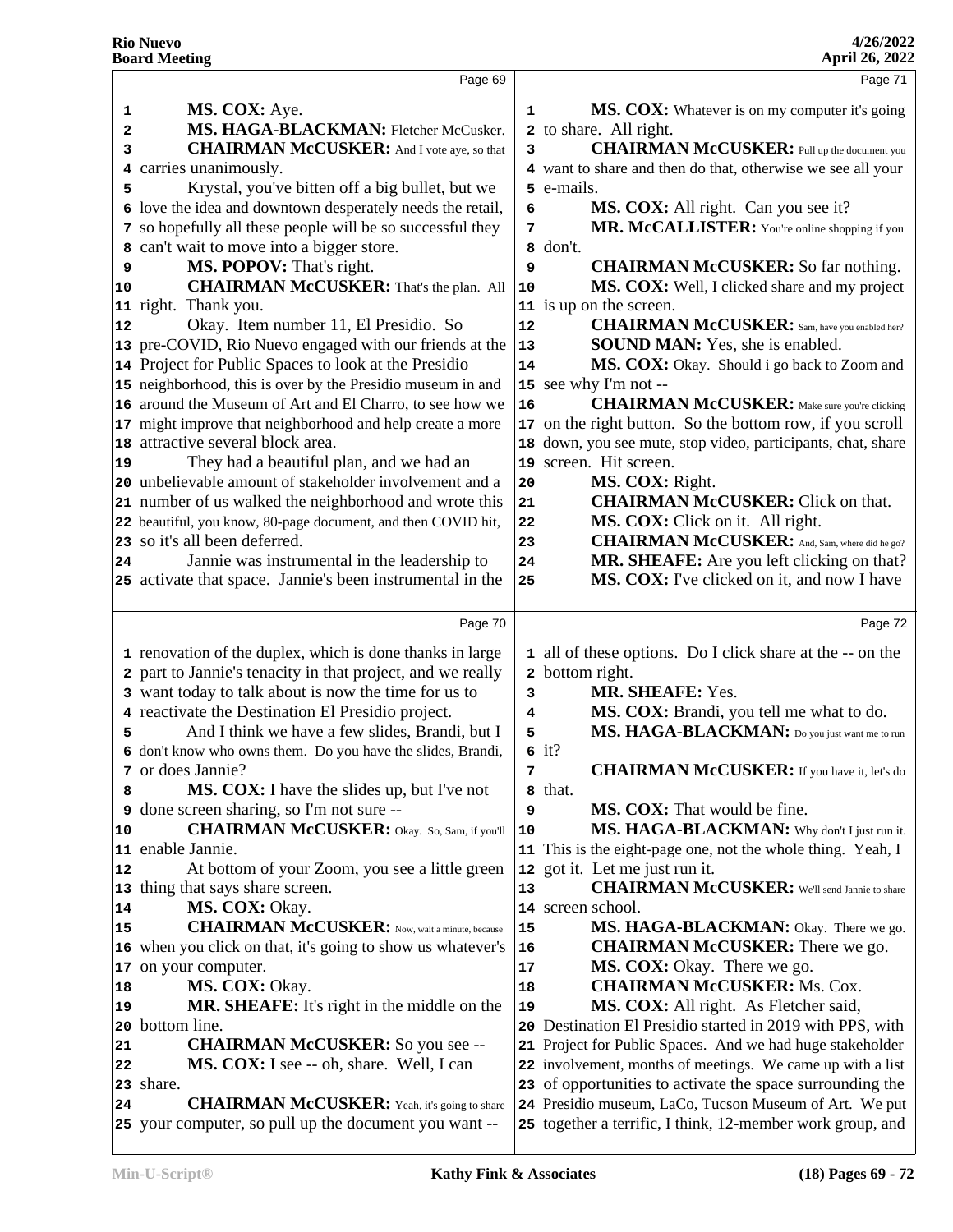#### Page 73 they were at work. And there were a couple of things that were -- we decided that we were going to focus our first 2 efforts in the -- in the middle. You'll see on the upper 3 right of your screen on Court Avenue -- Well, actually let's go to the next slide. You'll see this is Court Avenue. And on the upper right is the duplex that Rio Nuevo owns. Lower 7 right is the Presidio Museum, and over here we have Tall Boys on the other side of the street. Do you see my cursor?  **MS. HAGA-BLACKMAN:** No, but I'll -- **MS. COX:** Okay. **CHAIRMAN McCUSKER:** Brandi's running it. 13 **MS. COX:** Okay. We have Tall Boys and LaCo, 14 and then left and not in this screen is the Tucson Museum 15 of Art. We -- we decided that we would focus our efforts in the very beginning on this area along Court Avenue 17 between Alameda and Washington at the very beginning. So 18 we -- we put together go a plan that's called lighter, quicker, cheaper where we would bring life to this space, 20 bring color and a comfortable environment that would invite people to walk down this desolate, wide, dark street. And a couple of things that we started with -- and the committee met on March 20th, 2020. I was Page 74 surprised when I saw that, that we were actually still meeting on March 20th, but we -- Jeremy from the Museum of Art was going to look into having a mural painted on the Transamerica building. **5** Another initiative we were working on in this  $\vert$  5 plan was to close Washington Street, work with the city on getting Washington closed, so that LaCo could expand out | **7**  into the street. Now, during COVID -- the good news is that during COVID, both of those things have happened. The El Tour de Tucson was seeking a location to put a mural, and they called me and we ended up putting a beautiful mural on the Transamerica building, so that building is bright 13 and beautiful and inviting. 15 Since that time also, Jo Schneider continued to |15 work with the city and I helped her out when I could. She 16 did get permission to close Washington and it is closed. 17 She will now be -- and she applied for a grant from Rio | **18**  Nuevo, and we -- I think it was a 15,000-dollar grant that 19 she got to put lighting and shade over Washington Street. 20 That hasn't all happened yet. It's a work in progress 21 right now. 23 But even through COVID, some of our plans 23 started to come together. And a lot of us feel like this is the optimum time to bring that working group back Page 75 together to make this plan a reality. Could I have the next slide, Brandi, please? This is just another view on the bottom of screen. You're looking down Court from Alameda. And on your left is Tellez where it turns left. This is the - you see the color in the slide. This is a wider sidewalk. Just to the right of that color, you see the sidewalk that exists. The color is paint in the street, high quality permanent paint that makes that sidewalk four feet wider than it is today, then planters and tables and chairs, things that invite people to linger would be in that space along that block. And then you see some other decorative pieces on the left on the corner of Tellez and on the corner outside of what is now Tall Boys. This is not permanent. This is to get things off the ground to bring people to the space. And once that happens and businesses grow and businesses develop, we have an opportunity to grow our tax revenue for this entire area. So let's look at the next slide. I'm just going to show you a few of them. There are many. But here we are looking east from Meyer down Tellez to Court. And you'll see on the right that's the Tucson Museum of Art building. And interestingly the -- Visit Tucson is looking to put a mural on that wall, a beautiful, big Page 76 mural to celebrate Mexican-American heritage, which would be perfect for this neighborhood. I was hoping to find out where that project is before today, but I haven't heard back yet. But I'm anticipating that this mural, which will be fully funded, is going to go on this wall. And that was another thing that we thought would be great for this block that we will not have to do ourselves. On the left-hand side, you'll see tables and chairs and the entrance to the -- what are they called, the (inaudible) inside the LaCo building. And so this is just a way to make the street an inviting and attractive please. This is going to take away a few parking spaces, but we feel like we've worked through that with Jo Schneider, that's a work in progress, to have -- be able to bring the street to life without giving up too many existing parking places. Can we look at the next slide? This slide is the -- okay. This is -- okay. This is the view from Alameda looking down -- No, I'm sorry, it's not. This is --  **MS. HAGA-BLACKMAN:** Washington? **MS. COX:** Yes, it is. I'm sorry. It is Washington Street looking east from Meyer. And this is what it would look like. As you can see, there's shade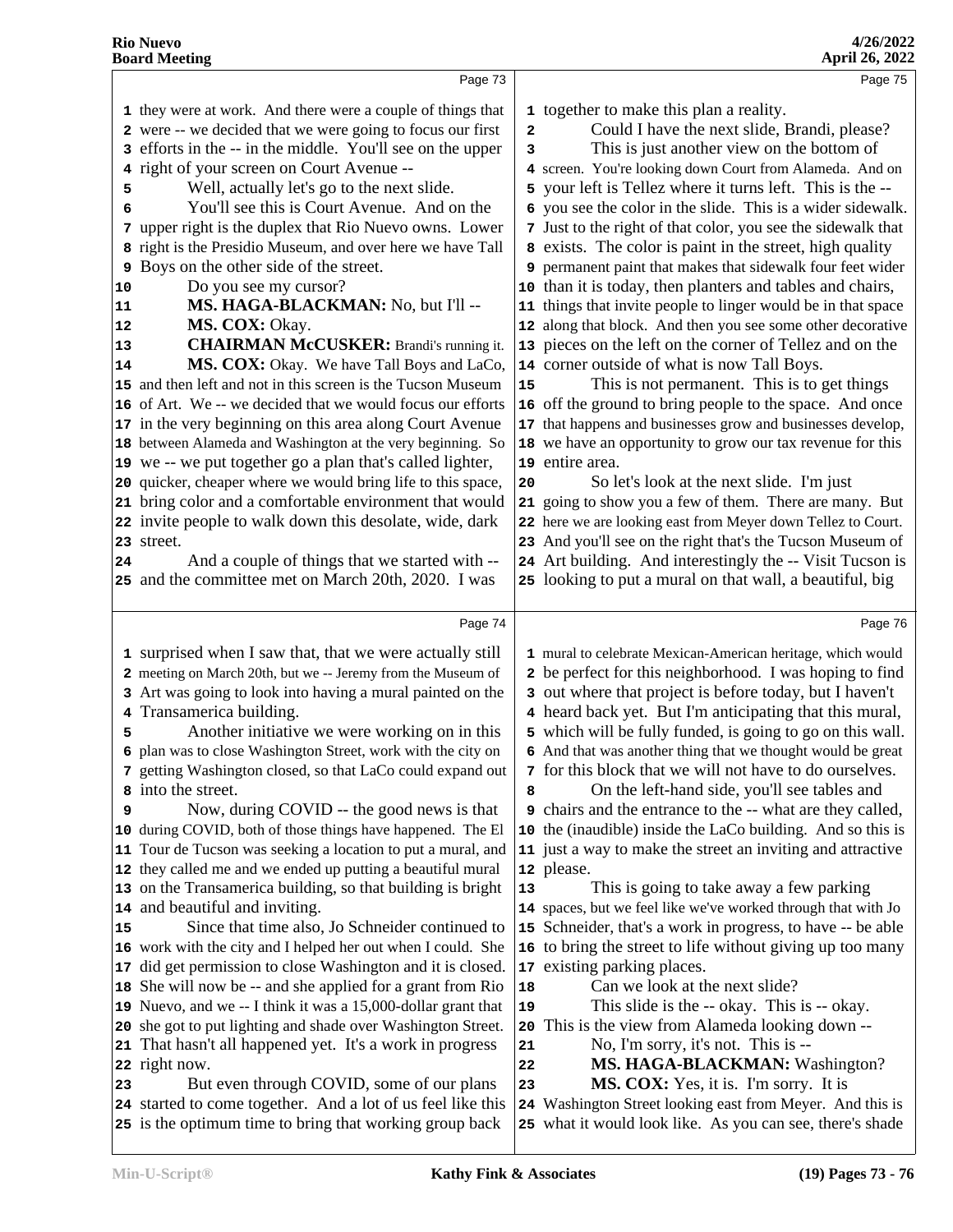|          | Page 77                                                                                                   |    | Page 79                                                                                                          |  |
|----------|-----------------------------------------------------------------------------------------------------------|----|------------------------------------------------------------------------------------------------------------------|--|
|          | 1 structure and lighting over the street, street tables and                                               |    | 1 last slide?                                                                                                    |  |
|          | 2 chairs in the street for expanding the dining capability                                                | 2  | This is eight. Okay. That's the last one.                                                                        |  |
|          | 3 of LaCo. I understand they will be able to seat 60 people                                               | 3  | We cannot spend money in this area, because                                                                      |  |
|          | 4 in that space once it's completed, which is going to be                                                 |    | 4 it's outside of our district, so we're hoping that the IDA                                                     |  |
|          | 5 huge. So far Jo Schneider's limitation on what she can                                                  |    | will partner with us and help us toward getting this done.                                                       |  |
|          | 6 generate is space. She is so successful and she does such                                               | 6  | The PPS put together a budget for us two years                                                                   |  |
|          | 7 a great job that if she has more space, she's going to                                                  |    | 7 ago. That budget to do it on the cheap was \$300,000, to                                                       |  |
|          | 8 fill it.                                                                                                |    | 8 do it right was about \$550,000. Two years have now                                                            |  |
| 9        | On the left of Washington is -- you probably                                                              |    | 9 passed, but another change is that the parking lot that we                                                     |  |
|          | 10 are familiar with Sari's, which is a takeout food vendor,                                              |    | 10 used to own at Council and Church we no longer own and we                                                     |  |
|          | 11 and they now have a liquor license. They've been all                                                   |    | 11 might reduce the size of our project by that space, which                                                     |  |
|          | 12 takeout up to this point, but they -- and they will                                                    |    | 12 would reduce some of our expense, but we anticipate it                                                        |  |
|          | 13 continue to do that, but they have a liquor license. They                                              |    | 13 will be about \$500,000 to make this project a reality.                                                       |  |
|          | 14 are moving into the duplex that Rio Nuevo has allowed to                                               | 14 | And I'd like to propose that Rio Nuevo                                                                           |  |
|          | 15 have renovated, and it's almost complete, and they will                                                |    | 15 contribute \$400,000 to this project and that we ask the                                                      |  |
|          | 16 open a bar and restaurant for indoor dining in that duplex                                             |    | 16 IDA to contribute another \$100,000, which will give us a                                                     |  |
|          | 17 building. They will continue their takeout. People can                                                 |    | 17 full budget to make it happen.                                                                                |  |
|          | 18 get their food and sit down at a table anywhere within the                                             | 18 | MR. SHEAFE: Jannie, could I ask a question?                                                                      |  |
|          | 19 district and enjoy their meal, anywhere within our -- our                                              | 19 | MS. COX: Sure.                                                                                                   |  |
| 20       | activation district.                                                                                      | 20 | MR. SHEAFE: You have a lot of space within the                                                                   |  |
| 21       | Next slide.                                                                                               |    | 21 traffic lanes. And, you know, we've kind of learned over                                                      |  |
| 22       | And this is Alameda looking east -- looking                                                               |    | 22 on Congress that city staff has not been very helpful.                                                        |  |
|          | 23 north on Court. You see the Transamerica building on the                                               | 23 | They haven't quite figured out how to deal with that.                                                            |  |
|          | 24 right. There's a mural in this slide. That's not the                                                   | 24 | MS. COX: Yeah. Well, they helped us put                                                                          |  |
|          | 25 mural that's there today, but there is a mural in that                                                 |    | 25 together this plan. Diana Alarcon was at the table when                                                       |  |
|          |                                                                                                           |    |                                                                                                                  |  |
|          | Page 78                                                                                                   |    | Page 80                                                                                                          |  |
|          | 1 place. And you'll see that we have pretty much decided to                                               |    | 1 we came up with this plan, so we did have some support.                                                        |  |
|          | 2 take the colors from the courthouse dome and use those as                                               |    | 2 We don't know what our support is today. I have not met                                                        |  |
|          | 3 the colors to carry all the way down Court and throughout                                               |    | 3 our new director of transportation, but we -- Koren                                                            |  |
|          | 4 this activation project where there'll -- the crosswalk                                                 |    | 4 Manning is on the working group, so she's been involved in                                                     |  |
|          | 5 will be in those colors and another crosswalk over to the                                               |    | 5 every step of this plan, and Diana Alarcon was supportive.                                                     |  |
|          | 6 other side of Court and then an expanded sidewalk down                                                  |    | 6 And, of course, this would need the endorsement of the                                                         |  |
|          | 7 Court. And it will be -- it will really beautify that                                                   |    | 7 TMA, that uses a lot of this space for traffic and                                                             |  |
|          | 8 area. And that's just another view of the same thing.                                                   |    |                                                                                                                  |  |
|          |                                                                                                           |    | 8 deliveries for the museum. So we've worked through a lot                                                       |  |
| 9        | This is -- was a conundrum for us, because this                                                           |    | of the potential resistance, and we feel pretty                                                                  |  |
|          | 10 is block 175 of Franklin, Franklin between Council and                                                 |    | 10 comfortable.                                                                                                  |  |
|          | 11 Franklin. It's on Court between Council and Franklin.                                                  | 11 | Fletcher, you might want to talk to the                                                                          |  |
|          | 12 It's owned by the IDA. That is outside of the Rio Nuevo                                                |    | 12 possibility of getting the city to become a partner in                                                        |  |
|          | 13 district. Our district ends at Washington Street, does                                                 |    | 13 facilitating our plan rather than being a barrier to our                                                      |  |
|          | 14 not include El Charro Restaurant. I don't know if                                                      |    | 14 plan.                                                                                                         |  |
|          | 15 anyone's ever been able to determine exactly how that                                                  | 15 | <b>CHAIRMAN McCUSKER:</b> Yeah. You know, Chris is                                                               |  |
|          | 16 happened, but we are not allowed to invest any of our                                                  |    | 16 right. What we're not doing today is launching a plan to                                                      |  |
| 17       | dollars in that area of Court north of Council.                                                           |    | 17 remodel the city streets, but -- and we do have a new                                                         |  |
| 18       | So Fletcher and I talked to Dre Thompson, who                                                             |    | 18 director of transportation, just two weeks on the job, so                                                     |  |
|          | 19 is the new CEO of the IDA, and she really likes our plan,                                              |    | 19 I think what's incumbent of this working group is to, A,                                                      |  |
| 20<br>21 | and she is asking her board for permission to invest an                                                   |    | 20 revisit the plan from two years ago, see how much of that                                                     |  |
| 22       | additional \$100,000 to help us implement this plan.                                                      |    | 21 is still viable, doable and desirable, sit down with our                                                      |  |
|          | I say a plan, but the truth is the working<br>23 group, when they come back together, will determine what |    | 22 colleagues at city, particularly parking and<br>23 transportation, to get their endorsement, and then subject |  |
|          | 24 the final plan will be, but these are just a few examples.                                             |    | 24 to that, try to advance a plan.                                                                               |  |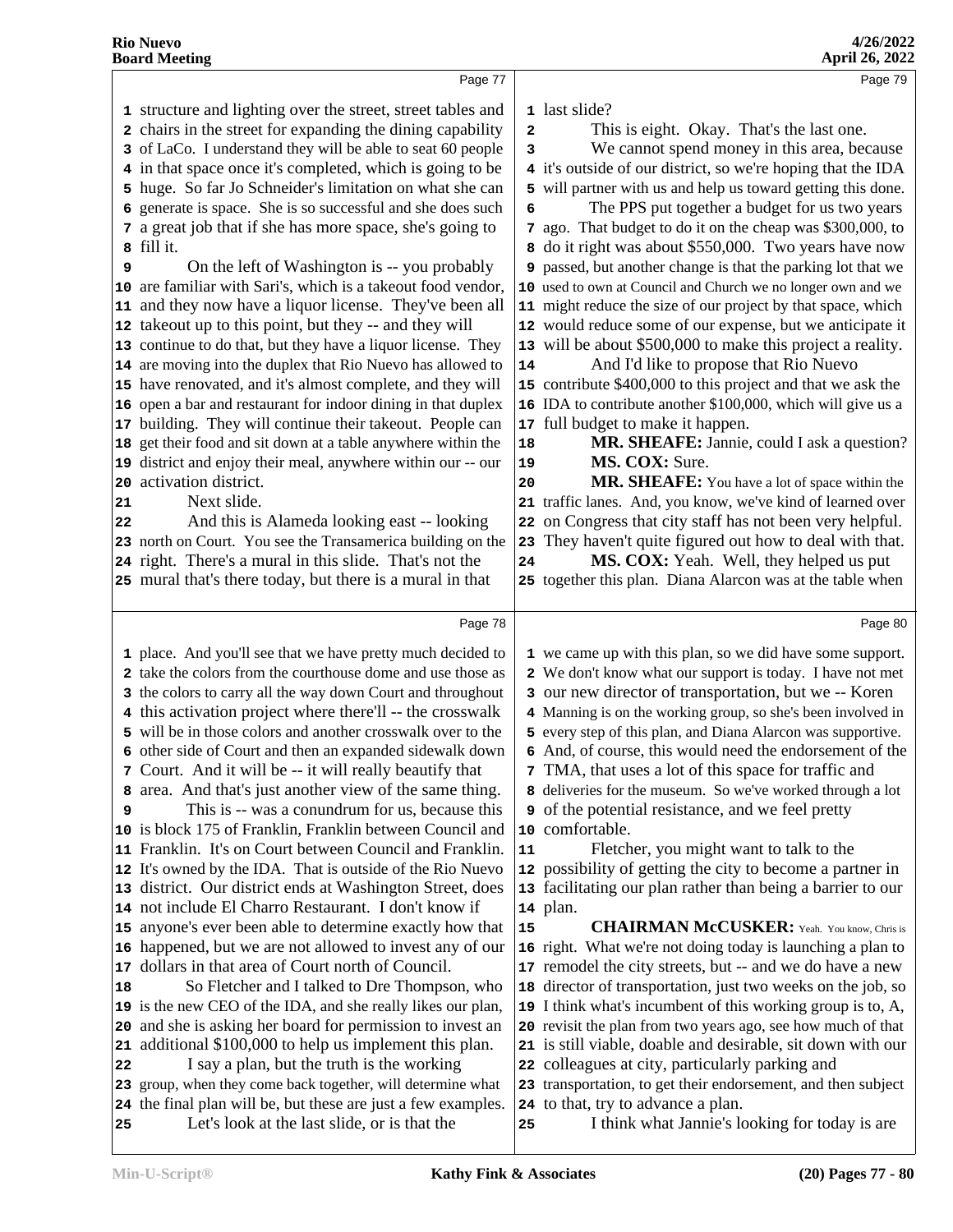|    | Page 81                                                                                                                   |          | Page 83                                                                                                                    |
|----|---------------------------------------------------------------------------------------------------------------------------|----------|----------------------------------------------------------------------------------------------------------------------------|
|    | 1 we willing -- if all that occurs, are we willing to put as                                                              |          | 1 want this to take two years, but --                                                                                      |
|    | 2 much as 400 grand into the beautification of a public                                                                   | 2        | MS. COX: No.                                                                                                               |
|    | 3 space, several public spaces.                                                                                           | 3        | <b>CHAIRMAN McCUSKER:</b> -- you want it to move                                                                           |
| 4  | MS. COX: I'd say if we can do that --                                                                                     |          | 4 quickly, literally a matter of months.                                                                                   |
| 5  | MR. SHEAFE: It would be TIF money; correct?                                                                               | 5        | MS. COX: Look at the new restaurant. Seri's                                                                                |
| 6  | <b>CHAIRMAN McCUSKER:</b> This would be -- yeah, we                                                                       |          | 6 is opening. This would do great things to draw people                                                                    |
|    | 7 could use this -- going into public right-of-way, we can                                                                |          | 7 down that street to their restaurant, and then the tax                                                                   |
| 8  | use tax dollars all day long.                                                                                             |          | 8 revenue generated is going to be great A La Cart is going                                                                |
| 9  | MR. MARQUEZ: Are you saying something, Jannie?                                                                            |          | 9 to benefit from it. The Transamerica building is working                                                                 |
| 10 | MS. COX: Well, I would like to see us                                                                                     |          | 10 to recruit a large restaurateur into their remodeled                                                                    |
|    | 11 authorize up to \$400,000. I'd like to see the IDA as a                                                                |          | 11 space, which I saw the other day and it's beautiful.                                                                    |
|    | 12 partner. I think it's going to cost \$500,000 to get this                                                              | 12       | <b>CHAIRMAN McCUSKER:</b> For our new members, we                                                                          |
|    | 13 project done. And I don't want to half do it. I don't                                                                  |          | 13 have invested in streetscapes on occasion. It's not our                                                                 |
|    | 14 want us to get down the line and not be able to do it high                                                             |          | 14 primary mission, but we invested in the renovation of                                                                   |
|    | 15 quality and in a timely manner, so -- and the IDA, their                                                               |          | 15 Scott Avenue between Pennington and Congress. We invested                                                               |
|    | 16 board met last week and they like the idea, but they want                                                              |          | 16 in the renovation of 13th that runs along the Cathedral                                                                 |
|    | 17 to look at it on, I think, May 11th in another meeting to                                                              |          | 17 Square. So if we can make the case that we're creating a                                                                |
|    | 18 talk about how it fits in with their entire master plan,                                                               |          | 18 more desirable pedestrian location, more people are going                                                               |
|    | 19 which they don't have complete yet. But I know they're                                                                 |          | 19 to come. And there are things for them to spend money on.                                                               |
|    | 20 very interested. We don't have their commitment yet,                                                                   |          | 20 You know, we have some latitude to invest in street                                                                     |
|    | $21$ but $-$                                                                                                              |          | 21 improvements. These are not the kind of things that the                                                                 |
| 22 | <b>CHAIRMAN McCUSKER:</b> You could make a motion                                                                         |          | 22 department of transportation do. They stripe, pave, curb                                                                |
|    | 23 subject to their commitment, and you could also include in                                                             |          | 23 you know, it takes some vision to create a streetscape,                                                                 |
|    | 24 that motion subject to city approval.                                                                                  |          | 24 and they're generally not funded by the government.                                                                     |
| 25 | MS. COX: Well --                                                                                                          | 25       | MR. MARQUEZ: Jannie, I see the -- I definitely                                                                             |
|    | Page 82                                                                                                                   |          | Page 84                                                                                                                    |
|    |                                                                                                                           |          |                                                                                                                            |
|    |                                                                                                                           |          |                                                                                                                            |
| 1  | <b>CHAIRMAN McCUSKER:</b> That way we're not spending                                                                     |          | 1 see the importance of activating this area. I think it's                                                                 |
|    | 2 any money, but we're committing the dollars to your                                                                     |          | 2 way more than the streetscape to Fletcher's point. I also                                                                |
| 3  | project, which would allow it to move forward.                                                                            |          | 3 kind of hate to see you tie yourself to having to get the                                                                |
| 4  | MR. SHEAFE: If we made a commitment here, what                                                                            |          | 4 money from the IDA, because, I mean, they're under new                                                                   |
|    | 5 would be the allocation time-wise and would -- what are                                                                 |          | 5 leadership. I haven't seen them investing in a lot with                                                                  |
|    | 6 the -- you know, it isn't just writing a check into a -- I                                                              |          | 6 my own two eyes yet.                                                                                                     |
|    | 7 mean, is there a process that would be followed, because                                                                | 7        | MS. COX: They haven't yet, but I think great                                                                               |
|    | 8 while we're ready to do this and --                                                                                     |          | 8 things are coming from the IDA.                                                                                          |
| 9  | MS. COX: Yes, Chris, there would. The working                                                                             | 9        | MR. MARQUEZ: I know of communities that                                                                                    |
|    | 10 group will -- the working group will take the plan, review                                                             |          | 10 activated an IDA and done real well with it, but yeah, I                                                                |
|    | 11 the plan -- the opportunities again and devise a new plan                                                              |          | 11 mean, definitely see the importance of activating this                                                                  |
|    | 12 based on today, because, as I said, the size of the                                                                    |          | 12 area.                                                                                                                   |
|    | 13 project has changed and the -- some of the work has                                                                    | 13<br>14 | MS. COX: Yeah.                                                                                                             |
|    | 14 already started. So we need to relook at it, but I                                                                     | 15       | MR. MARQUEZ: Yipee.                                                                                                        |
|    | 15 wouldn't want to get them started and then not have them<br>16 be able to implement it. It will cost probably 500,000. |          | MS. COX: And other thing to think about is the                                                                             |
|    | 17 I would like to see us allocate up to 400,000.                                                                         |          | 16 deck. When 6th Avenue is finished, there's going to be a<br>17 pedestrian walkway right into that area. We want to pull |
| 18 | <b>CHAIRMAN McCUSKER:</b> You would need a project                                                                        | 18       | those people down Court Street to El Charro, which                                                                         |
|    | 19 manager, too. You know, someone has to run the project.                                                                | 19       | obviously is not in our district, but it's still a great                                                                   |
|    | 20 The IDA's expressed some interest in doing that. There                                                                 | 20       | thing for Tucson's economy to bring them down Court                                                                        |
|    | 21 are other people that could be hired to be project                                                                     |          | 21 Street, bring them to the new Seri's, bring them to A La                                                                |
|    | 22 manager. But once it's approved, it would work like any                                                                |          | Carte and to LaCo and hopefully a new restaurant in the                                                                    |
|    | 23 other project. Somebody would identify the scope, the                                                                  |          | 23 Transamerica Building. And we've really brought -- we've                                                                |
|    | 24 cost and request the dollars. Probably and hopefully, I                                                                |          | 24 made that an economic engine, and today it's just a dark                                                                |
|    | 25 think, Jannie, you would want to do it quickly. You don't                                                              |          | 25 street with some nice amenities like LaCo on it.                                                                        |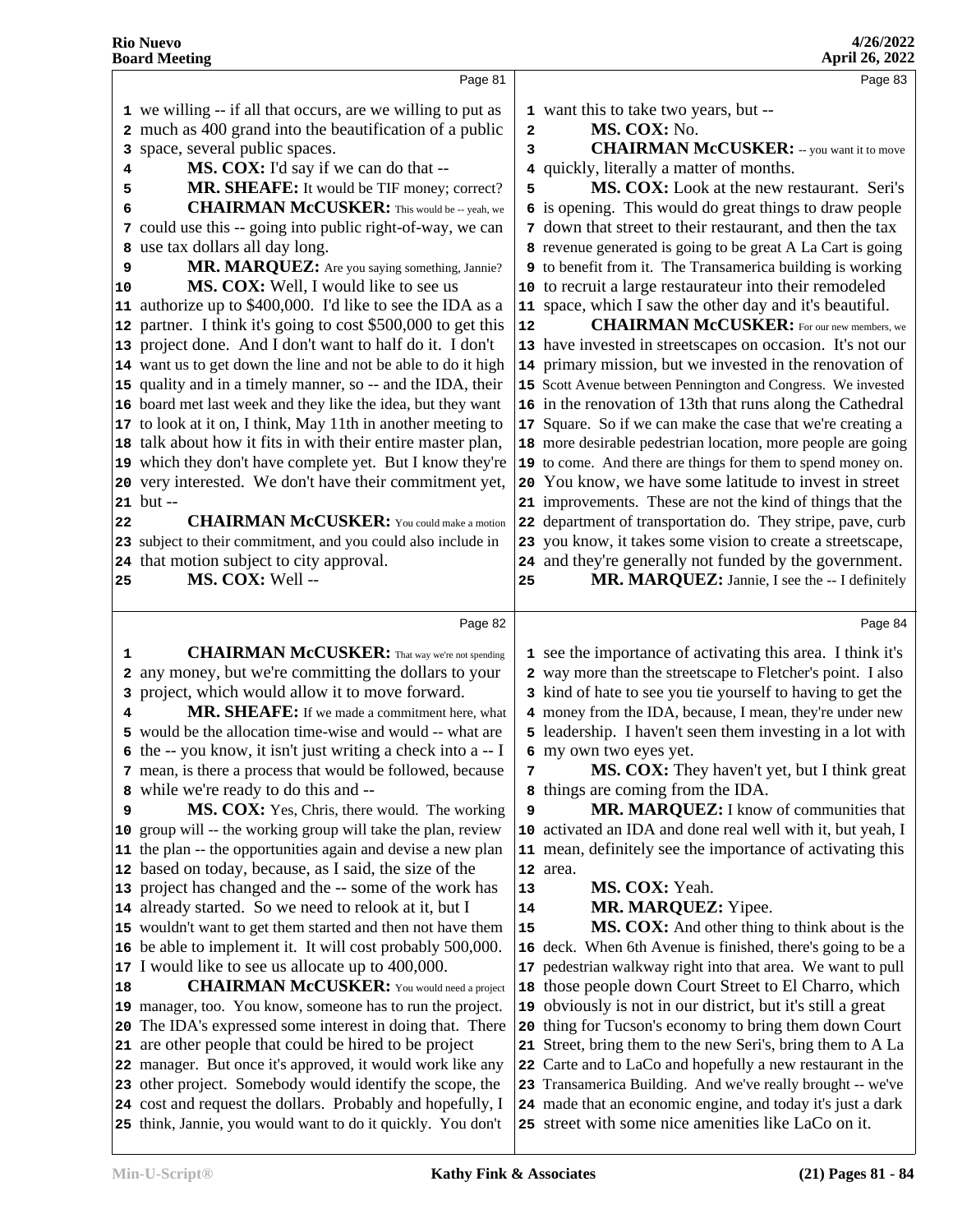|              | Page 85                                                                                                                   |                         | Page 87                                                                                                           |
|--------------|---------------------------------------------------------------------------------------------------------------------------|-------------------------|-------------------------------------------------------------------------------------------------------------------|
| 1            | <b>CHAIRMAN McCUSKER:</b> What you could do, Edmund,                                                                      | 1                       | MS. HAGA-BLACKMAN: Jannie Cox.                                                                                    |
|              | 2 if you had the will, all of us, is to authorize up to                                                                   | $\overline{\mathbf{2}}$ | MS. COX: Aye.                                                                                                     |
|              | 3 \$500,000. That way you know the project is funded with                                                                 | 3                       | <b>CHAIRMAN McCUSKER:</b> I vote aye. That's                                                                      |
|              | 4 the caveat that we try and find some financial partners.                                                                |                         | 4 unanimous as well.                                                                                              |
|              | 5 But if you don't, then, you know, we know that the project                                                              | 5                       | Nice work, Jannie. I know you've been hanging                                                                     |
|              | 6 could be completed with Rio Nuevo dollars.                                                                              |                         | 6 in there for years. I think the people over there --                                                            |
| 7            | MR. MARQUEZ: I would like to make a motion                                                                                | 7                       | MR. LEVIN: Did we miss Chris on the vote?                                                                         |
|              | 8 then to authorize up to \$500,000 for the Presidio                                                                      | 8                       | MR. MARQUEZ: He's an aye. He's fine.                                                                              |
| 9            | activation.                                                                                                               | 9                       | <b>CHAIRMAN McCUSKER:</b> Did we miss Sheafe?                                                                     |
| 10           | MR. LEVIN: Second.                                                                                                        | 10                      | Put your vote in the record. Say aye or nay.                                                                      |
| 11           | <b>CHAIRMAN McCUSKER:</b> Any other questions,                                                                            | 11                      | Do you vote aye?                                                                                                  |
|              | 12 comments?                                                                                                              | 12                      | We lost him entirely. There he goes. Okay.                                                                        |
| 13           | There are some pieces that have to happen here,                                                                           | 13                      | That's unanimous. Thank you.                                                                                      |
|              | 14 namely coordination with the city. So Jannie's done an                                                                 | 14                      | Jannie, thank you.                                                                                                |
|              | 15 unbelievable job getting us here, and we'll continue to                                                                | 15                      | Item number 12, this is my item, so if anybody                                                                    |
| 16           | shepherd this project. And we do have some --                                                                             |                         | 16 want to ridicule anybody for this idea, it's entirely                                                          |
| 17           | MS. COX: But I also -- I know we need to vote,                                                                            |                         | 17 mine.                                                                                                          |
|              | 18 but I also wanted to mention that now that Edmund is an                                                                |                         | I've talked to the folks at LAZ Parking,                                                                          |
|              | 19 executive officer, he has authorized us to replace him on                                                              | 18                      | 19 probably the largest valet service in the region. They                                                         |
|              | 20 the Destination El Presidio project with Mike Levin. And                                                               |                         | 20 park all the cars for Banner and a number of others. You                                                       |
|              | 21 Mike Levin has graciously accepted that position, so it                                                                |                         | 21 know, a lot of merchants and a lot of people that frequent                                                     |
|              | 22 would be Fletcher, Mike Levin and myself from Rio Nuevo on                                                             |                         | 22 our merchants still have issues with parking. This would                                                       |
|              | 23 the project. But I think we want to be sure that the                                                                   |                         | 23 be an experimental plan to launch valet parking in two                                                         |
|              | 24 working group has the ownership over the project. I                                                                    |                         | 24 locations, one at the southwest side of downtown at Toole                                                      |
|              | 25 don't -- I don't think we want to go in it like we own it.                                                             |                         | 25 and 7th and one kind of the northeast at the chamber of                                                        |
|              |                                                                                                                           |                         |                                                                                                                   |
|              |                                                                                                                           |                         |                                                                                                                   |
|              |                                                                                                                           |                         |                                                                                                                   |
|              | Page 86                                                                                                                   |                         | Page 88                                                                                                           |
|              | 1 We need to let --                                                                                                       |                         | 1 commerce block.                                                                                                 |
| $\mathbf{2}$ | <b>CHAIRMAN McCUSKER:</b> We've offered to fund it.                                                                       | 2                       | So LAZ would bill us an hourly rate, straight                                                                     |
|              | 3 We hadn't done this two years ago. There was a big gap in                                                               |                         | 3 hourly rate, 24 bucks an hour, for manning the service.                                                         |
|              | 4 where the money was going to come from.                                                                                 |                         | 4 They charge basically \$6 bucks a car. If the revenue                                                           |
| 5            | MR. SHEAFE: Would it be helpful to you if our                                                                             |                         | 5 exceeds our hourly rate, we keep that. If it doesn't,                                                           |
|              | 6 motion put a qualification in there from the IDA so that<br>7 they could go back to theirs and say, look, we've got all | 7                       | 6 then we -- you know, we still have to pay the hourly rate.<br>It's designed to be temporary, three months,      |
|              | 8 this money, but we need to contribute our, part rather                                                                  |                         | 8 four months. We can terminate whenever we want. Our only                                                        |
|              | <b>9</b> than just a blank check?                                                                                         |                         | 9 commitment to them would be \$24 an hour times however many                                                     |
| 10           | <b>CHAIRMAN McCUSKER:</b> I think you leave the                                                                           |                         | 10 hours we want to enable valet.                                                                                 |
|              | 11 motion the way it is. We're going to do the project.                                                                   | 11                      | They're thinking Thursday, Friday, Saturday,                                                                      |
|              | 12 We're going to ask people to help us, but we can't                                                                     |                         | 12 probably, you know, dinner hours, and they would handle                                                        |
|              | 13 obligate another organization. And I really don't like                                                                 |                         | 13 all the logistics. They're insured. We don't really have                                                       |
|              | 14 cornering other organizations.                                                                                         |                         | 14 to do anything except pay the bill to see how this works.                                                      |
| 15           | MR. SHEAFE: That was just a question.                                                                                     | 15                      | Did the proposal go around, Collins, or did --                                                                    |
| 16           | <b>CHAIRMAN McCUSKER: Yeah.</b>                                                                                           | 16                      | MR. COLLINS: Did I put them in the e-mail? I                                                                      |
| 17           | So we have a motion and a second. Unless                                                                                  |                         | 17 don't remember, but I can get it. Hang on.                                                                     |
| 18           | there's any further questioning, Brandi, you can call the                                                                 | 18                      | MR. MARQUEZ: It is not in the e-mail. And you                                                                     |
|              | 19 roll.                                                                                                                  |                         | 19 might have mentioned this at the very end, but maybe not.                                                      |
| 20           | MS. HAGA-BLACKMAN: Mike Levin.                                                                                            | 20                      | So I was part of the e-mails with Fletcher originally.                                                            |
| 21           | MR. LEVIN: Aye.                                                                                                           | 21                      | They were talking about a one-year contract, and they                                                             |
| 22           | MS. HAGA-BLACKMAN: Ross McCallister.                                                                                      | 22                      | talked about doing a trial period.                                                                                |
| 23           | MR. McCALLISTER: Aye.                                                                                                     | 23                      | Do you mention that?                                                                                              |
| 24<br>25     | MS. HAGA-BLACKMAN: Edmund Marquez.<br><b>MR. MARQUEZ:</b> Aye.                                                            | 24                      | <b>CHAIRMAN McCUSKER:</b> Yeah. They've come back<br>25 since the formal proposal to basically say, you know, you |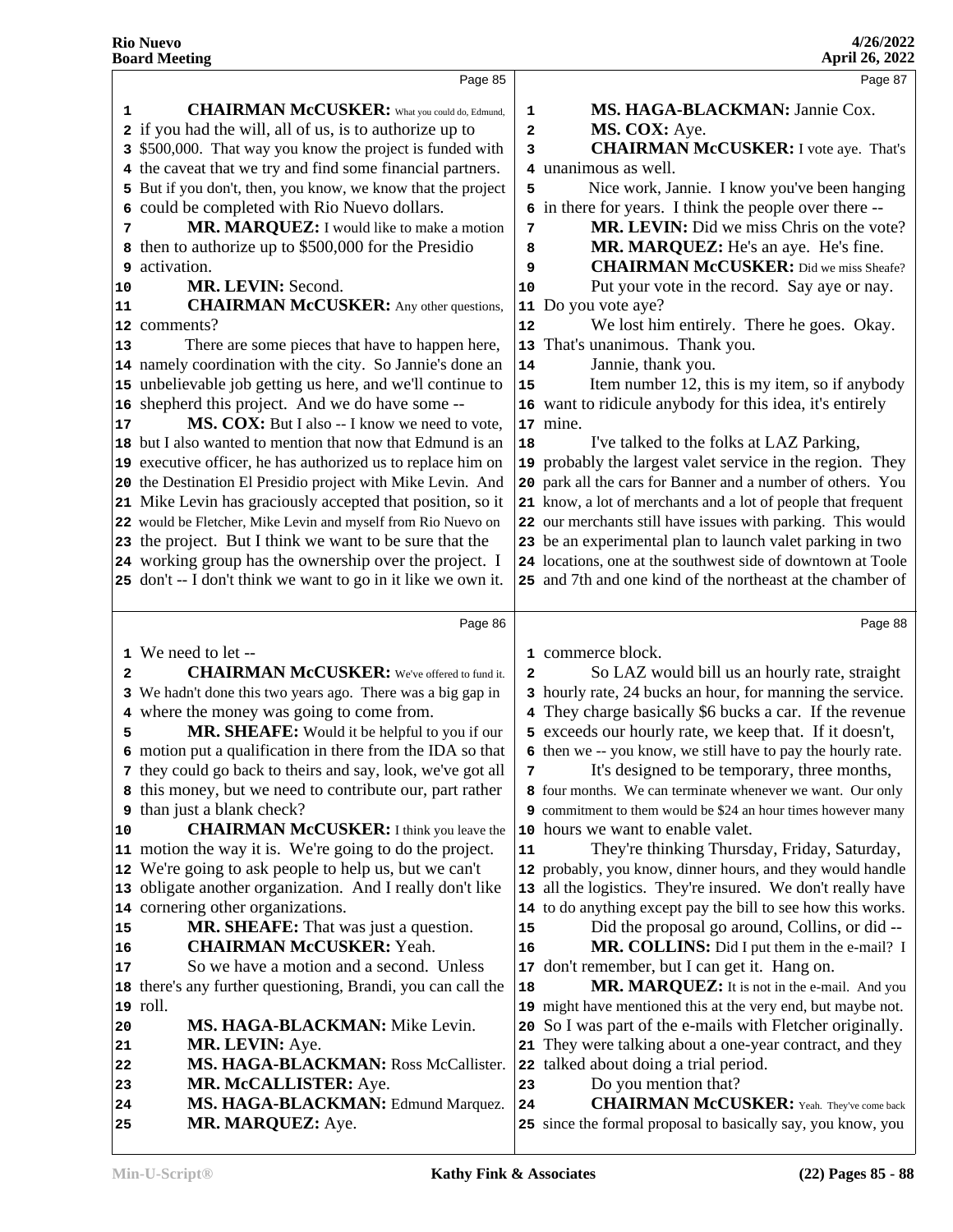|    | Page 89                                                                                                                   |                | Page 91                                                      |
|----|---------------------------------------------------------------------------------------------------------------------------|----------------|--------------------------------------------------------------|
|    | 1 can terminate it at any time, so this would basically be a                                                              |                | MR. MARQUEZ: Just for clarity, Chris's motion                |
|    |                                                                                                                           | 1              |                                                              |
|    | 2 commitment that we can terminate.                                                                                       | $\overline{a}$ | was for 180 days.<br>MR. SHEAFE: Right, but --               |
| з  | MR. MARQUEZ: Yeah.<br><b>CHAIRMAN McCUSKER:</b> And the simple thing to do                                                | 3              | <b>CHAIRMAN McCUSKER:</b> So a six-month trial.              |
| 4  | 5 would be to authorize Collins and the officers to execute                                                               | 4<br>5         | Okay. I stand corrected.                                     |
|    | 6 a plan knowing that our commitment is basically 24 bucks                                                                | 6              | MR. MARQUEZ: Is it up to 180 days, Chris?                    |
|    | 7 an hour offset by the parking revenue for some short                                                                    | 7              | MR. SHEAFE: It is for 180 days. Well, up to.                 |
| 8  | period of time.                                                                                                           |                | 8 We can get out of it in any 30 day if I remember right.    |
| 9  | MR. SHEAFE: Well, why don't I just make that                                                                              |                | 9 But we'll see, because I actually think it probably has a  |
|    | 10 motion that we authorize a 90 day -- no, probably a                                                                    |                | 10 lot of merit. I'm just wondering how far people have to   |
|    | 11 180-day test at the time of --                                                                                         |                | 11 walk from the valet point to where they want to get, and  |
| 12 | <b>CHAIRMAN McCUSKER:</b> I do have it now. Sam, if                                                                       |                | 12 I'm not sure of the locations. You know, typically the    |
|    | 13 you want to enable me, I can show everybody the proposal.                                                              |                | 13 location ought to be about where you're trying to get to. |
| 14 | <b>SOUND MAN:</b> You are enabled.                                                                                        | 14             | <b>CHAIRMAN McCUSKER:</b> We'll see, because, you            |
| 15 | MR. SHEAFE: Everybody should have it now,                                                                                 |                | 15 know, there's a lot of happening at 7th and Toole,        |
|    | 16 Fletcher.                                                                                                              |                | 16 Borderlands, you know, the stuff that's happening in the  |
| 17 | <b>CHAIRMAN McCUSKER:</b> I'm going to bring it up.                                                                       |                | 17 Presidio. It's not a far walk. And then there's a lot     |
| 18 | Okay. So this is the full -- can everybody see                                                                            |                | 18 around, you know, Broadway and 5th.                       |
|    | 19 that? This is LAZ. This is who they are. This is where                                                                 | 19             | MR. MARQUEZ: And so we --                                    |
| 20 | they currently park, the billing rate, 24 bucks an hour.                                                                  | 20             | <b>CHAIRMAN McCUSKER:</b> We can downsize it, we             |
|    | 21 They charge a flat fee. Typically they waive that.                                                                     |                | 21 could move it, we could upsize it. I just think it's      |
|    | 22 They're showing a revenue projection based upon their                                                                  |                | 22 really nice of us to enable some --                       |
|    | 23 experience per car over a, you know, annual period. If                                                                 | 23             | <b>MR. SHEAFE:</b> We need time to figure all that           |
|    | 24 they do this at a minimum, we would lose 25 grand. I                                                                   |                | 24 out.                                                      |
|    | 25 think we'll do better than that.                                                                                       | 25             | MR. MARQUEZ: So we don't get Collins nuts, if                |
|    |                                                                                                                           |                |                                                              |
|    | Page 90                                                                                                                   |                | Page 92                                                      |
| 1  | And here are the locations, Toole and 7th. The                                                                            |                | 1 that was an amendment for up to 180 days, I accept it in   |
|    | 2 greeting zone would be on the corner there and the storage                                                              |                | 2 my second.                                                 |
|    | 3 is at the city lot across the street, and then the one at                                                               | 3              | <b>CHAIRMAN McCUSKER:</b> I think we're tracking.            |
|    | 4 the chamber, this would be the greeting zone. They park                                                                 | 4              | Collins, are you okay with the motion and the                |
|    | 5 in chamber parking.                                                                                                     | 5              | second?                                                      |
| 6  | MR. MARQUEZ: I think, if I remember correctly                                                                             | 6              | MR. COLLINS: I understand what the board                     |
|    | 7 from the last e-mail, they are waiving the flat fee for                                                                 |                | 7 wants. Thank you.                                          |
|    | 8 the first three months. We can always -- you know,                                                                      | 8              | <b>CHAIRMAN McCUSKER:</b> Okay. Brandi, you can call         |
|    | 9 Chris's motion is for 180 days, but we can always evaluate                                                              |                | 9 the roll.                                                  |
|    | 10 at that point as well to see if we're wanting to pay the                                                               | 10             | MS. HAGA-BLACKMAN: Mike Levin.                               |
|    | 11 flat fee or their cash is flowing well enough that they                                                                | 11             | MR. LEVIN: Aye.                                              |
|    | 12 continue to waive it.                                                                                                  | 12             | MS. HAGA-BLACKMAN: Ross McCallister.                         |
| 13 | <b>CHAIRMAN McCUSKER:</b> So did you drop my screen,                                                                      | 13             | MR. McCALLISTER: Aye.                                        |
|    | 14 Sam?                                                                                                                   | 14             | MS. HAGA-BLACKMAN: Edmund Marquez.                           |
| 15 | Yeah.                                                                                                                     | 15             | MR. MARQUEZ: Aye.                                            |
| 16 | So I think we had a motion. Sheafe, was that                                                                              | 16             | MS. HAGA-BLACKMAN: Jannie Cox.                               |
|    | 17 you that made a motion?                                                                                                | 17             | MS. COX: Aye.                                                |
| 18 | MR. SHEAFE: Yeah.                                                                                                         | 18             | MS. HAGA-BLACKMAN: Chris Sheafe.                             |
| 19 | MR. MARQUEZ: Yeah, I'll second the motion.                                                                                | 19             | MR. SHEAFE: Aye.                                             |
| 20 | <b>CHAIRMAN McCUSKER:</b> Okay. So we have a motion                                                                       | ${\bf 20}$     | <b>CHAIRMAN McCUSKER:</b> We didn't forget him this          |
|    | 21 and a second to enable LAZ's parking proposal for at least                                                             | 22             | 21 time.                                                     |
|    | 22 three months. We won't go beyond that without coming back<br>23 to the board. And we should have some pretty good data |                | Aye.<br>That's unanimous. Thank you, everybody.              |
|    | 24 from these guys.                                                                                                       | 23<br>24       | Dusk. Page, thanks for hanging in there with                 |
|    | So, Brandi, let's go ahead and call the roll.                                                                             |                | 25 us. I'm a huge admirer of the Dusk Festival. It gets the  |
| 25 |                                                                                                                           |                |                                                              |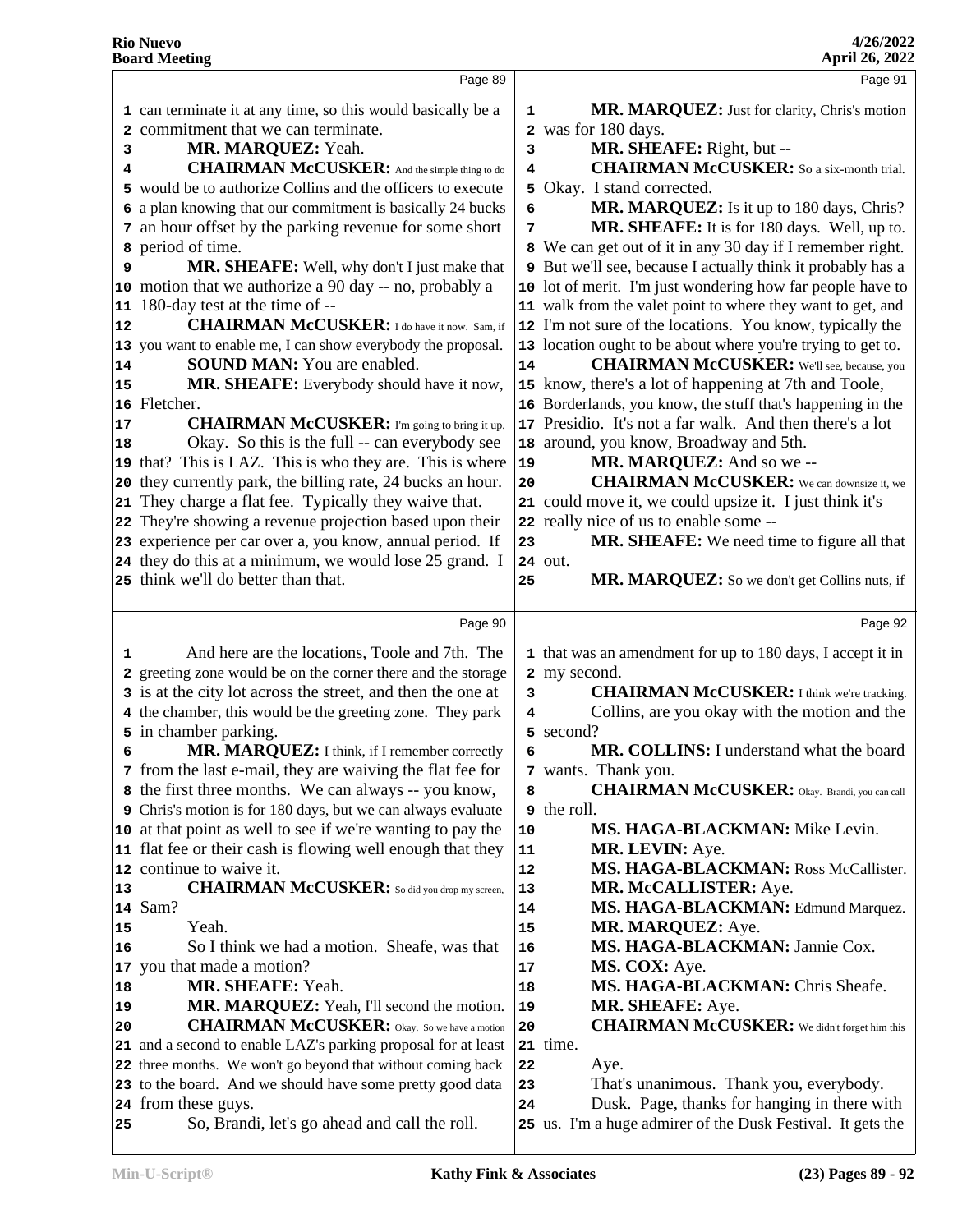|                                              | Page 93                                                                                                                                                                                                                                                                                                                                                                                                                                                                                                                                                                                                                                                                                                                                                                                                                                                                                                                                                                                                                                                                                                                                                                                                                                                     |                                  | Page 95                                                                                                                                                                                                                                                                                                                                                                                                                                                                                                                                                                                                                                                                                                                                                                                                                                                                                                                                                                                                                                                                                                                                                                                                                                                                                                                                                                                                                                                             |  |
|----------------------------------------------|-------------------------------------------------------------------------------------------------------------------------------------------------------------------------------------------------------------------------------------------------------------------------------------------------------------------------------------------------------------------------------------------------------------------------------------------------------------------------------------------------------------------------------------------------------------------------------------------------------------------------------------------------------------------------------------------------------------------------------------------------------------------------------------------------------------------------------------------------------------------------------------------------------------------------------------------------------------------------------------------------------------------------------------------------------------------------------------------------------------------------------------------------------------------------------------------------------------------------------------------------------------|----------------------------------|---------------------------------------------------------------------------------------------------------------------------------------------------------------------------------------------------------------------------------------------------------------------------------------------------------------------------------------------------------------------------------------------------------------------------------------------------------------------------------------------------------------------------------------------------------------------------------------------------------------------------------------------------------------------------------------------------------------------------------------------------------------------------------------------------------------------------------------------------------------------------------------------------------------------------------------------------------------------------------------------------------------------------------------------------------------------------------------------------------------------------------------------------------------------------------------------------------------------------------------------------------------------------------------------------------------------------------------------------------------------------------------------------------------------------------------------------------------------|--|
| 10<br>12<br>13<br>14<br>15<br>16<br>18<br>20 | 1 award for sticktoitiveness. They started out at the race<br>2 track, the Rillito Racetrack. Page, who I would nominate<br>3 as a downtown rat, really wanted to bring the event<br>4 downtown and initially worked with us on launching it at<br>5 Armory Park. That created a lot of noise, no pun<br>6 intended, maybe pun intended, and they moved to the Jacome<br>7 Plaza and even through the pandemic years have a very<br>8 sustainable show that attracts an audience unlike anything<br><b>9</b> else in our region.<br>So, Page, with that introduction, I'll turn it<br>11 over to you.<br>MR. REPP: Thank you.<br>Can I share the screen?<br><b>CHAIRMAN McCUSKER:</b> Sam, have you got him?<br><b>SOUND MAN:</b> Yeah, you're enabled.<br>MR. REPP: Okay. Thank you very much,<br>17 Fletcher.<br>Thank you, everybody else, for allowing us to<br>19 be on here today.<br>Like Fletcher said, we started -- this will be<br>21 our sixth year, sixth festival that we've had. Our first<br>22 two were at Armory Park. We have only wanted to be<br>23 downtown. We're focused on the downtown area. I have<br>24 other businesses in the downtown area and it's -- it's a<br>25 place we always knew we wanted to be and a place we, you | 11<br>16<br>17<br>18<br>21<br>25 | 1 host various bar nights, promotional nights that we do for<br>2 Dusk throughout the year. So in the lead-up to Dusk, it<br>3 basically started in May or something like that. We<br>4 started every few weeks doing an event, you know, like at<br>5 Cobra Arcade or at High Five where we bring in a DJ, we<br>6 market it, we bring in people and we, you know, try to --<br>7 try to attract as much attention to the festival as<br>8 possible. We've done events at Rialto, we've done events<br>9 at Hub and Playground. We try to focus as much of that as<br>10 we can in the downtown area.<br>And the other thing that we've been able to<br>12 successfully do is show -- you know, try to get people to<br>13 come downtown, spend their money down there, stay down<br>14 there. All of our hotel partners are in downtown, AC<br>15 Marriott, the Doubletree, Hotel Congress, that kind of<br>thing. So we've really tried to get people to come down<br>and stay down there.<br>So this past year was our very first year down<br>19 at Jacome Plaza. So Jacome Plaza was a place the city<br>20 manager asked us to move based on we had a few complaints<br>at Armory Park. We actually had a total of six<br>22 complaints. That was enough to have them ask us to move.<br>23 And so Armory Park was great. We loved being there, but,<br>24 you know, if we can't come back, we can't come back.<br>What's great about Jacome Plaza is it's a |  |
|                                              |                                                                                                                                                                                                                                                                                                                                                                                                                                                                                                                                                                                                                                                                                                                                                                                                                                                                                                                                                                                                                                                                                                                                                                                                                                                             |                                  |                                                                                                                                                                                                                                                                                                                                                                                                                                                                                                                                                                                                                                                                                                                                                                                                                                                                                                                                                                                                                                                                                                                                                                                                                                                                                                                                                                                                                                                                     |  |
|                                              |                                                                                                                                                                                                                                                                                                                                                                                                                                                                                                                                                                                                                                                                                                                                                                                                                                                                                                                                                                                                                                                                                                                                                                                                                                                             |                                  |                                                                                                                                                                                                                                                                                                                                                                                                                                                                                                                                                                                                                                                                                                                                                                                                                                                                                                                                                                                                                                                                                                                                                                                                                                                                                                                                                                                                                                                                     |  |
|                                              | Page 94                                                                                                                                                                                                                                                                                                                                                                                                                                                                                                                                                                                                                                                                                                                                                                                                                                                                                                                                                                                                                                                                                                                                                                                                                                                     |                                  | Page 96                                                                                                                                                                                                                                                                                                                                                                                                                                                                                                                                                                                                                                                                                                                                                                                                                                                                                                                                                                                                                                                                                                                                                                                                                                                                                                                                                                                                                                                             |  |
|                                              | 1 know, support a lot, so downtown has a very special place                                                                                                                                                                                                                                                                                                                                                                                                                                                                                                                                                                                                                                                                                                                                                                                                                                                                                                                                                                                                                                                                                                                                                                                                 |                                  | 1 little bit further from a lot of other neighborhoods.                                                                                                                                                                                                                                                                                                                                                                                                                                                                                                                                                                                                                                                                                                                                                                                                                                                                                                                                                                                                                                                                                                                                                                                                                                                                                                                                                                                                             |  |
|                                              | 2 in my heart.                                                                                                                                                                                                                                                                                                                                                                                                                                                                                                                                                                                                                                                                                                                                                                                                                                                                                                                                                                                                                                                                                                                                                                                                                                              |                                  | 2 It's right in the heart of downtown and offers a very                                                                                                                                                                                                                                                                                                                                                                                                                                                                                                                                                                                                                                                                                                                                                                                                                                                                                                                                                                                                                                                                                                                                                                                                                                                                                                                                                                                                             |  |
| 3                                            | So we started this festival six years ago, and                                                                                                                                                                                                                                                                                                                                                                                                                                                                                                                                                                                                                                                                                                                                                                                                                                                                                                                                                                                                                                                                                                                                                                                                              |                                  | 3 unique urban setting, but those are all the good things                                                                                                                                                                                                                                                                                                                                                                                                                                                                                                                                                                                                                                                                                                                                                                                                                                                                                                                                                                                                                                                                                                                                                                                                                                                                                                                                                                                                           |  |
|                                              | 4 we invested, you know, all of our own money. It was very                                                                                                                                                                                                                                                                                                                                                                                                                                                                                                                                                                                                                                                                                                                                                                                                                                                                                                                                                                                                                                                                                                                                                                                                  |                                  | 4 about it. The challenge of it is logistically it's                                                                                                                                                                                                                                                                                                                                                                                                                                                                                                                                                                                                                                                                                                                                                                                                                                                                                                                                                                                                                                                                                                                                                                                                                                                                                                                                                                                                                |  |
|                                              | 5 difficult at the beginning, but it's been getting better                                                                                                                                                                                                                                                                                                                                                                                                                                                                                                                                                                                                                                                                                                                                                                                                                                                                                                                                                                                                                                                                                                                                                                                                  |                                  | 5 extremely to pull off an event there of the size that we,                                                                                                                                                                                                                                                                                                                                                                                                                                                                                                                                                                                                                                                                                                                                                                                                                                                                                                                                                                                                                                                                                                                                                                                                                                                                                                                                                                                                         |  |
|                                              | 6 and better each year.<br>So we are very focused on the downtown to do as                                                                                                                                                                                                                                                                                                                                                                                                                                                                                                                                                                                                                                                                                                                                                                                                                                                                                                                                                                                                                                                                                                                                                                                  |                                  | 6 you know, aspire to.<br>7 So last year we had about 11,000 people that                                                                                                                                                                                                                                                                                                                                                                                                                                                                                                                                                                                                                                                                                                                                                                                                                                                                                                                                                                                                                                                                                                                                                                                                                                                                                                                                                                                            |  |
|                                              | 8 much as we possibly can downtown, and so in the past                                                                                                                                                                                                                                                                                                                                                                                                                                                                                                                                                                                                                                                                                                                                                                                                                                                                                                                                                                                                                                                                                                                                                                                                      |                                  | 8 came to our festival over the two days. And that -- that                                                                                                                                                                                                                                                                                                                                                                                                                                                                                                                                                                                                                                                                                                                                                                                                                                                                                                                                                                                                                                                                                                                                                                                                                                                                                                                                                                                                          |  |
|                                              | 9 years, we have held other events downtown as well. So                                                                                                                                                                                                                                                                                                                                                                                                                                                                                                                                                                                                                                                                                                                                                                                                                                                                                                                                                                                                                                                                                                                                                                                                     |                                  | <b>9</b> is a slight dip from the previous years, because with the                                                                                                                                                                                                                                                                                                                                                                                                                                                                                                                                                                                                                                                                                                                                                                                                                                                                                                                                                                                                                                                                                                                                                                                                                                                                                                                                                                                                  |  |
|                                              | 10 Dusk also does a DJ competition where we -- the winner                                                                                                                                                                                                                                                                                                                                                                                                                                                                                                                                                                                                                                                                                                                                                                                                                                                                                                                                                                                                                                                                                                                                                                                                   |                                  | 10 pandemic, we just -- we just saw a decrease in the number                                                                                                                                                                                                                                                                                                                                                                                                                                                                                                                                                                                                                                                                                                                                                                                                                                                                                                                                                                                                                                                                                                                                                                                                                                                                                                                                                                                                        |  |
|                                              | 11 gets a spot on stage with us. We do a battle of the bands                                                                                                                                                                                                                                                                                                                                                                                                                                                                                                                                                                                                                                                                                                                                                                                                                                                                                                                                                                                                                                                                                                                                                                                                |                                  | 11 of folks that came out.                                                                                                                                                                                                                                                                                                                                                                                                                                                                                                                                                                                                                                                                                                                                                                                                                                                                                                                                                                                                                                                                                                                                                                                                                                                                                                                                                                                                                                          |  |
|                                              | 12 at Hotel Congress that the winner gets a place on the                                                                                                                                                                                                                                                                                                                                                                                                                                                                                                                                                                                                                                                                                                                                                                                                                                                                                                                                                                                                                                                                                                                                                                                                    | 12                               | We also, you know, had a -- had a policy that                                                                                                                                                                                                                                                                                                                                                                                                                                                                                                                                                                                                                                                                                                                                                                                                                                                                                                                                                                                                                                                                                                                                                                                                                                                                                                                                                                                                                       |  |
|                                              | 13 stage at the festival.                                                                                                                                                                                                                                                                                                                                                                                                                                                                                                                                                                                                                                                                                                                                                                                                                                                                                                                                                                                                                                                                                                                                                                                                                                   |                                  | 13 you had to either be vaccinated or have a negative COVID                                                                                                                                                                                                                                                                                                                                                                                                                                                                                                                                                                                                                                                                                                                                                                                                                                                                                                                                                                                                                                                                                                                                                                                                                                                                                                                                                                                                         |  |
|                                              | And what's been great about that, like we did                                                                                                                                                                                                                                                                                                                                                                                                                                                                                                                                                                                                                                                                                                                                                                                                                                                                                                                                                                                                                                                                                                                                                                                                               | 14                               | test in order to come in. I think that at the last minute                                                                                                                                                                                                                                                                                                                                                                                                                                                                                                                                                                                                                                                                                                                                                                                                                                                                                                                                                                                                                                                                                                                                                                                                                                                                                                                                                                                                           |  |
|                                              | 15 the battle of the bands last year at -- at Hotel Congress                                                                                                                                                                                                                                                                                                                                                                                                                                                                                                                                                                                                                                                                                                                                                                                                                                                                                                                                                                                                                                                                                                                                                                                                |                                  | 15 maybe scared some people away, because Omicron had just                                                                                                                                                                                                                                                                                                                                                                                                                                                                                                                                                                                                                                                                                                                                                                                                                                                                                                                                                                                                                                                                                                                                                                                                                                                                                                                                                                                                          |  |
| 14                                           | 16 and we had probably 800 to 1,000 people there. And the                                                                                                                                                                                                                                                                                                                                                                                                                                                                                                                                                                                                                                                                                                                                                                                                                                                                                                                                                                                                                                                                                                                                                                                                   | 16<br>17                         | kind of taken off and I think it kept a few people away.                                                                                                                                                                                                                                                                                                                                                                                                                                                                                                                                                                                                                                                                                                                                                                                                                                                                                                                                                                                                                                                                                                                                                                                                                                                                                                                                                                                                            |  |
|                                              | 17 performances were amazing, first of all, but then,<br>18 secondly, we ended up taking three of the bands. We only                                                                                                                                                                                                                                                                                                                                                                                                                                                                                                                                                                                                                                                                                                                                                                                                                                                                                                                                                                                                                                                                                                                                        |                                  | But we did have a very successful event. We've<br>18 had our highest bar sales that we've ever had, so I don't                                                                                                                                                                                                                                                                                                                                                                                                                                                                                                                                                                                                                                                                                                                                                                                                                                                                                                                                                                                                                                                                                                                                                                                                                                                                                                                                                      |  |
|                                              | 19 promised that one person would get to play, but we ended                                                                                                                                                                                                                                                                                                                                                                                                                                                                                                                                                                                                                                                                                                                                                                                                                                                                                                                                                                                                                                                                                                                                                                                                 |                                  | 19 know -- I don't know what that means, but it went really                                                                                                                                                                                                                                                                                                                                                                                                                                                                                                                                                                                                                                                                                                                                                                                                                                                                                                                                                                                                                                                                                                                                                                                                                                                                                                                                                                                                         |  |
|                                              | 20 up taking all three of them. And for all three people                                                                                                                                                                                                                                                                                                                                                                                                                                                                                                                                                                                                                                                                                                                                                                                                                                                                                                                                                                                                                                                                                                                                                                                                    | 20                               | well.                                                                                                                                                                                                                                                                                                                                                                                                                                                                                                                                                                                                                                                                                                                                                                                                                                                                                                                                                                                                                                                                                                                                                                                                                                                                                                                                                                                                                                                               |  |
|                                              | 21 that played, it was their very first time playing on a                                                                                                                                                                                                                                                                                                                                                                                                                                                                                                                                                                                                                                                                                                                                                                                                                                                                                                                                                                                                                                                                                                                                                                                                   | 21                               | So what Dusk is is a two-day festival, and it's                                                                                                                                                                                                                                                                                                                                                                                                                                                                                                                                                                                                                                                                                                                                                                                                                                                                                                                                                                                                                                                                                                                                                                                                                                                                                                                                                                                                                     |  |
|                                              | 22 stage where they actually got paid for it, so they                                                                                                                                                                                                                                                                                                                                                                                                                                                                                                                                                                                                                                                                                                                                                                                                                                                                                                                                                                                                                                                                                                                                                                                                       |                                  | 22 a multi-genre festival. We try to bring in as many parts                                                                                                                                                                                                                                                                                                                                                                                                                                                                                                                                                                                                                                                                                                                                                                                                                                                                                                                                                                                                                                                                                                                                                                                                                                                                                                                                                                                                         |  |
|                                              | 23 technically, you know, became professional musicians                                                                                                                                                                                                                                                                                                                                                                                                                                                                                                                                                                                                                                                                                                                                                                                                                                                                                                                                                                                                                                                                                                                                                                                                     | 23                               | of the community together as possible. We bring in a lot                                                                                                                                                                                                                                                                                                                                                                                                                                                                                                                                                                                                                                                                                                                                                                                                                                                                                                                                                                                                                                                                                                                                                                                                                                                                                                                                                                                                            |  |
| 25                                           | 24 because of what we were able to provide there for them.<br>One other thing that we do downtown is we also                                                                                                                                                                                                                                                                                                                                                                                                                                                                                                                                                                                                                                                                                                                                                                                                                                                                                                                                                                                                                                                                                                                                                |                                  | 24 of U of A students, we bring in a lot of folks that aren't<br>25 quite my age, maybe a little bit younger, you know, young                                                                                                                                                                                                                                                                                                                                                                                                                                                                                                                                                                                                                                                                                                                                                                                                                                                                                                                                                                                                                                                                                                                                                                                                                                                                                                                                       |  |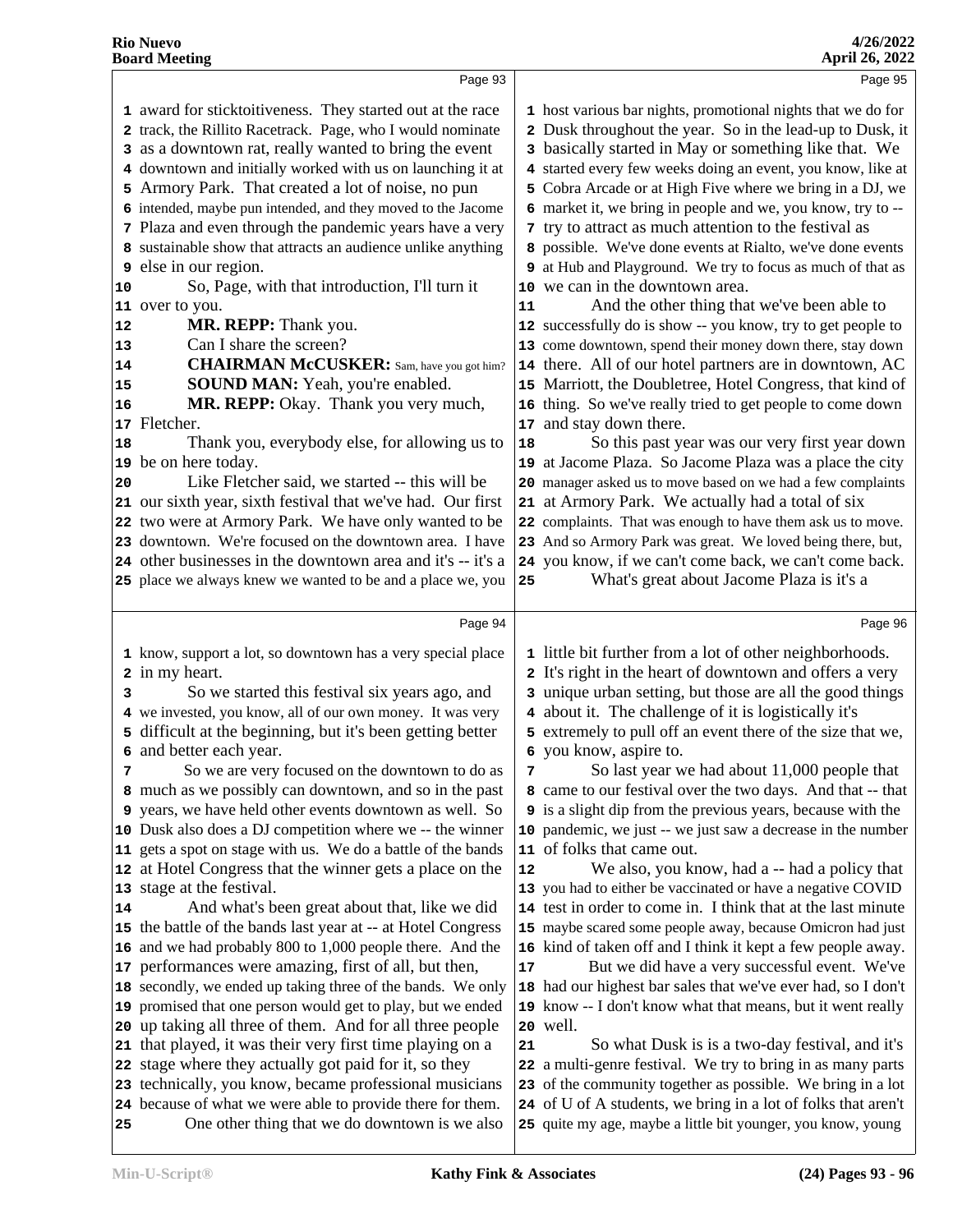|                    | Page 97                                                                                                                                                                                                                                                                                                                                                                                                                                                                                                                                                                                                                                                                                                                                                                                                                                                                                                                                                                                                                                                                                                                                                                                                                                                                                                                                                                     |         | Page 99                                                                                                                                                                                                                                                                                                                                                                                                                                                                                                                                                                                                                                                                                                                                                                                                                                                                                                                                                                                                                                                                                                                                                                                                                                                                                                                                                                                                                                     |
|--------------------|-----------------------------------------------------------------------------------------------------------------------------------------------------------------------------------------------------------------------------------------------------------------------------------------------------------------------------------------------------------------------------------------------------------------------------------------------------------------------------------------------------------------------------------------------------------------------------------------------------------------------------------------------------------------------------------------------------------------------------------------------------------------------------------------------------------------------------------------------------------------------------------------------------------------------------------------------------------------------------------------------------------------------------------------------------------------------------------------------------------------------------------------------------------------------------------------------------------------------------------------------------------------------------------------------------------------------------------------------------------------------------|---------|---------------------------------------------------------------------------------------------------------------------------------------------------------------------------------------------------------------------------------------------------------------------------------------------------------------------------------------------------------------------------------------------------------------------------------------------------------------------------------------------------------------------------------------------------------------------------------------------------------------------------------------------------------------------------------------------------------------------------------------------------------------------------------------------------------------------------------------------------------------------------------------------------------------------------------------------------------------------------------------------------------------------------------------------------------------------------------------------------------------------------------------------------------------------------------------------------------------------------------------------------------------------------------------------------------------------------------------------------------------------------------------------------------------------------------------------|
| 5<br>9<br>18<br>22 | 1 professionals and that kind of thing, but it's a pretty<br>2 diverse lineup. And we -- we put a ton of focus in art<br>3 and culture and just transforming that space into<br>4 something that you would never expect in downtown Tucson.<br>I know some of you have gone in the past, but<br>6 what we do to that park is unbelievable. It's a complete<br>7 and total transformation and it's kind of an immersive<br>8 experience.<br>We do a ton or marketing, a ton of advertising.<br>10 We had over 35 million media impressions last year during<br>11 our entire marketing campaign. And on each of those<br>12 impressions, you know, Rio Nuevo is listed as a sponsor.<br>13 You guys have supported us a ton over the years, and, you<br>14 know, we hope that relationship to continue. We could not<br>15 be where we are today or where we hope to be without the<br>16 support of Rio Nuevo, and so we can't thank you enough for<br>17 that.<br>So our attendees are kind of maybe what you<br>19 would suspect. There's a lot of college-age students,<br>20 there's a lot of people from, you know, 18 to 44, and then<br>21 there's a few in the older demographics.<br>And then in our -- and so all of this data that<br>23 we get, we get it because a couple years ago, three years<br>24 ago now, we implemented an RFID wristband system, so in | 6<br>14 | 1 do our wristband system. These are all the states that we<br>2 ship our wristbands to, so it's a decent amount of the<br>3 country, 24 different states. Obviously most of them are<br>4 in the southwest states, but that's where we actually ship<br>5 them to, and those are verified addresses.<br>And so kind of the overall look at what Dusk<br>does, we commissioned and paid for an economic impact<br>8 study by Pride Economics, and this is something that we're<br>going to update again this year officially. And so<br>10 this -- this shows kind of exactly what we do. It's the<br>11 direct impact, indirect impact, and then the (inaudible)<br>12 impact and then the total impact. Our 2021 numbers were a<br>13 littles bit lower than our 2019 numbers.<br>And then -- so this next slide here shows what<br>15 we anticipate Dusk's economic impact will be over the next<br>16 five years, so almost \$40 million. And that's based on a<br>17 very modest 20 percent per year growth. So besides last<br>18 year, we've averaged about 26 percent growth per year year<br>19 over year, and then last year was -- the total revenue was<br>20 flat, but the total number of attendees was down, and<br>21 that's because we -- we did better on bar sales and we<br>22 did -- and we had a slightly higher ticket price. So<br>23 overall it was about even, but our total number of<br>24 attendees was lower. |
|                    | 25 order to enter into Dusk or go to any venue or pay for                                                                                                                                                                                                                                                                                                                                                                                                                                                                                                                                                                                                                                                                                                                                                                                                                                                                                                                                                                                                                                                                                                                                                                                                                                                                                                                   | 25      | So this -- this chart here kind of shows where                                                                                                                                                                                                                                                                                                                                                                                                                                                                                                                                                                                                                                                                                                                                                                                                                                                                                                                                                                                                                                                                                                                                                                                                                                                                                                                                                                                              |
|                    | Page 98                                                                                                                                                                                                                                                                                                                                                                                                                                                                                                                                                                                                                                                                                                                                                                                                                                                                                                                                                                                                                                                                                                                                                                                                                                                                                                                                                                     |         | Page 100                                                                                                                                                                                                                                                                                                                                                                                                                                                                                                                                                                                                                                                                                                                                                                                                                                                                                                                                                                                                                                                                                                                                                                                                                                                                                                                                                                                                                                    |
|                    |                                                                                                                                                                                                                                                                                                                                                                                                                                                                                                                                                                                                                                                                                                                                                                                                                                                                                                                                                                                                                                                                                                                                                                                                                                                                                                                                                                             |         |                                                                                                                                                                                                                                                                                                                                                                                                                                                                                                                                                                                                                                                                                                                                                                                                                                                                                                                                                                                                                                                                                                                                                                                                                                                                                                                                                                                                                                             |
|                    | 1 anything, you lend your credit card to your wristband, and<br>2 so it serves as the access into every single venue inside<br>3 and it gives us an incredible amount of data. So these<br>4 numbers that we show here are all extremely accurate and<br>5 they are indicative of what our actual -- our actual crowd<br>$6$ is.                                                                                                                                                                                                                                                                                                                                                                                                                                                                                                                                                                                                                                                                                                                                                                                                                                                                                                                                                                                                                                            | 5       | 1 we expect to be in five years. And at the end of five<br>2 years, we expect our economic impact to be approaching \$10<br>3 million a year with just, you know, the future being<br>4 extremely bright.<br>So what's great about Tucson is, you know, that<br>6 it has great weather, has a great -- you know, a great                                                                                                                                                                                                                                                                                                                                                                                                                                                                                                                                                                                                                                                                                                                                                                                                                                                                                                                                                                                                                                                                                                                    |
|                    | So one thing that we've always focused on doing<br>8 is trying to make the festival bigger and bigger to try to<br>9 attract more and more out-of-town attendees, so this past<br>10 year, we -- these are our numbers from -- from the average<br>11 of the last three years, so -- and we get this information<br>12 again from the wristband data, so in order to activate a                                                                                                                                                                                                                                                                                                                                                                                                                                                                                                                                                                                                                                                                                                                                                                                                                                                                                                                                                                                             |         | 7 music scene, incredible food scene and just a burgeoning<br>8 artist community. So what Dusk tries to do is we try to<br><b>9</b> combine all three of those. That's in our tag line. It's<br>10 music, food and art. And so we try to use the best of the<br>11 best of all local things, so we have a lot of restaurant<br>12 partners that are local restaurant partners, a few of them                                                                                                                                                                                                                                                                                                                                                                                                                                                                                                                                                                                                                                                                                                                                                                                                                                                                                                                                                                                                                                                |
| 16                 | 13 wristband, you have to go through a series of questions.<br>14 You have to answer those questions in order to activate<br>15 it, so these are the responses that we get.<br>So approximately 29 percent of our festival                                                                                                                                                                                                                                                                                                                                                                                                                                                                                                                                                                                                                                                                                                                                                                                                                                                                                                                                                                                                                                                                                                                                                  |         | 13 are downtown partner, and then we -- and then on an artist<br>14 level, we put out a call for artists in Tucson. And<br>15 that's not just music, it's also just physical artists.<br>16 So last year we probably hired 15 different artists                                                                                                                                                                                                                                                                                                                                                                                                                                                                                                                                                                                                                                                                                                                                                                                                                                                                                                                                                                                                                                                                                                                                                                                             |
|                    | 17 attendees identified that they were staying in a hotel or<br>18 Airbnb and with 70 percent of those people staying two or<br>19 more nights. So we think we sell about a little under<br>20 2,100 rooms a year. And so this is -- this slide here                                                                                                                                                                                                                                                                                                                                                                                                                                                                                                                                                                                                                                                                                                                                                                                                                                                                                                                                                                                                                                                                                                                        |         | 17 whether they be sculptors, painters or people that made<br>18 various installations. We have a lot of outreach from the<br>19 U of A for that, and then we had just tremendous support<br>20 from the local community. And if you are able to come out                                                                                                                                                                                                                                                                                                                                                                                                                                                                                                                                                                                                                                                                                                                                                                                                                                                                                                                                                                                                                                                                                                                                                                                   |
|                    | 21 just shows kind of what our out of town spend is for those<br>22 people that come to Dusk from either Phoenix, Nogales, San<br>23 Diego and L.A., anyone that's outside of the Tucson<br>24 market.                                                                                                                                                                                                                                                                                                                                                                                                                                                                                                                                                                                                                                                                                                                                                                                                                                                                                                                                                                                                                                                                                                                                                                      | 23      | 21 to Dusk, you'll see some pretty amazing pieces and some<br>22 great work on other there if you get a chance to see it.<br>So we feel like Dusk is just starting on its<br>24 growth path. Like we're having, you know, just a ton of                                                                                                                                                                                                                                                                                                                                                                                                                                                                                                                                                                                                                                                                                                                                                                                                                                                                                                                                                                                                                                                                                                                                                                                                     |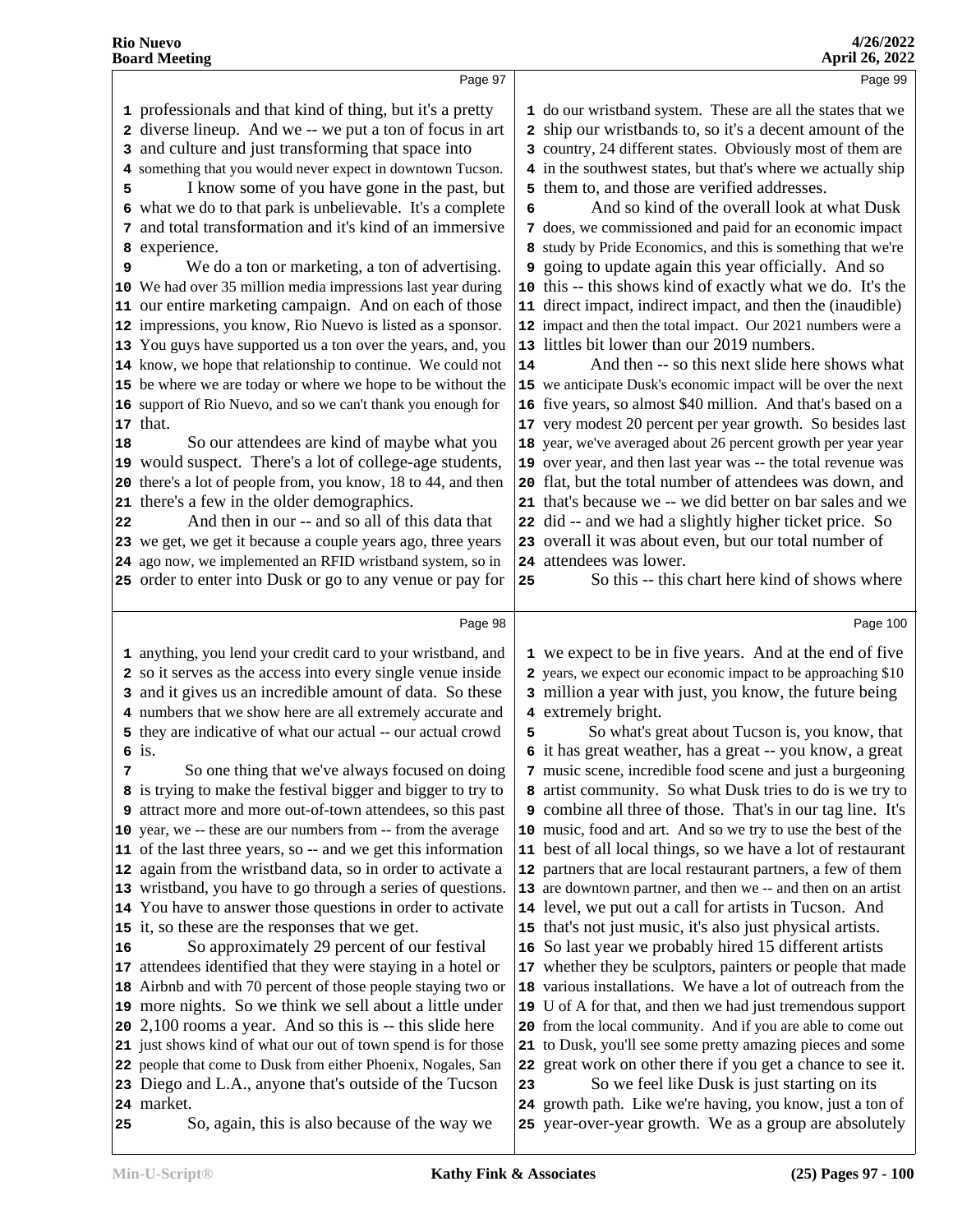|    | Page 101                                                                                                                    |    | Page 103                                                                                                                 |  |
|----|-----------------------------------------------------------------------------------------------------------------------------|----|--------------------------------------------------------------------------------------------------------------------------|--|
|    | 1 committed to staying in Tucson, staying in downtown. We                                                                   |    | 1 we're asking for is \$125,000. And about \$50,000 of that                                                              |  |
| 2  | want to stay where we are.                                                                                                  |    | 2 is used for the traffic expenses, barricade costs, the                                                                 |  |
| 3  | We -- you know, one of the things that we do,                                                                               |    | 3 fencing cost and that be kind of thing, but we would put                                                               |  |
|    | 4 we look at other festivals and other things that occur                                                                    |    | 4 75,000 directly to our top headliner. And we believe that                                                              |  |
|    | 5 around the country. And obviously we're not ACL, Austin                                                                   |    | 5 top headliner will lead to about 2,500 more tickets sold                                                               |  |
| 6  | city limits, but Austin has a similar demographic to                                                                        |    | 6 on that day, which is -- which we think is going to be a                                                               |  |
|    | 7 Tucson, a similar number of people, and they have one of                                                                  |    | 7 couple million dollar total economic impact.                                                                           |  |
|    | 8 the biggest festivals in the west, because they have great                                                                |    | And so the other things that we're -- you know,                                                                          |  |
|    |                                                                                                                             | 8  | <b>9</b> that we do and that we're committed to continue doing is,                                                       |  |
|    | 9 weather, they have all these amazing other things happen.                                                                 |    |                                                                                                                          |  |
|    | 10 But they have 200,000 people from out of market come into                                                                |    | 10 you know, all of this -- as many things as possible we                                                                |  |
|    | 11 their festival every single year. It's over two weekends                                                                 |    | 11 contract through the city of Tucson or through local                                                                  |  |
|    | 12 and it's three days each time. I mean, I'm not trying to                                                                 |    | 12 vendors. All of our police and EMTs are provided by the                                                               |  |
|    | 13 compare ourselves to them, but, I mean, they're able to                                                                  |    | 13 city of Tucson. We didn't do it last year, because the                                                                |  |
|    | 14 generate \$305 million a year in economic impact. They                                                                   |    | 14 streetcar was free, but up until then, every single year                                                              |  |
|    | 15 started all these other cottage industries that are just                                                                 |    | 15 we bought out the street car so people could safely get to                                                            |  |
|    | 16 around the festival, and they, you know, just created a                                                                  |    | 16 Dusk and safely get back home.                                                                                        |  |
|    | 17 ton of jobs.                                                                                                             | 17 | We have a full-time risk assessment manager                                                                              |  |
| 18 | So one of the things that we look at when we --                                                                             |    | 18 that we have on staff. He is the one that tells us if we                                                              |  |
|    | 19 you know, our wanting to stay downtown is just -- you                                                                    |    | 19 need more police, less police, and he is there to make                                                                |  |
|    | 20 know, I touched on it a little bit -- just how difficult                                                                 |    | 20 sure everybody is absolutely safe.                                                                                    |  |
|    | 21 it is logistically to work within parking, work within,                                                                  | 21 | One thing that we've done since -- since our                                                                             |  |
|    | 22 you know closing the streets down and that kind of thing.                                                                |    | 22 very first year is -- and we've gotten better and better                                                              |  |
|    | 23 So that is an expense for us, but it's still worth it to                                                                 |    | 23 and better at it, is we've done everything we can to                                                                  |  |
|    | 24 us, because we feel like downtown is the heart of Tucson.                                                                |    | 24 mitigate the sound impact for the neighborhoods and that                                                              |  |
|    | 25 It's where -- it's where this type of event should be.                                                                   |    | 25 kind of thing, so we have professional engineers, we have                                                             |  |
|    |                                                                                                                             |    |                                                                                                                          |  |
|    |                                                                                                                             |    |                                                                                                                          |  |
|    | Page 102                                                                                                                    |    | Page 104                                                                                                                 |  |
|    | 1 It's where, you know, everything is buzzing, where                                                                        |    | 1 acoustic engineers and we have professional sound monitors                                                             |  |
|    | 2 everything is just more lively. And so, you know, in                                                                      |    | 2 that monitor our sound levels out at basically the edges                                                               |  |
|    | 3 spite of parking challenges and barricades and traffic                                                                    |    | 3 of our event to make sure that we're following the spirit                                                              |  |
|    | 4 control and that kind of thing, we're definitely committed                                                                |    | 4 of the -- of the noise ordinance and the special event                                                                 |  |
|    | 5 to staying down there.                                                                                                    |    | 5 exemption that we get for Dusk.                                                                                        |  |
| 6  | And so what we're asking of Rio Nuevo is to                                                                                 | 6  | So just as a recap, some of the things that we                                                                           |  |
|    | 7 help us continue our growth trajectory in supporting us,                                                                  |    | 7 do in Tucson are each year we have a two-day music                                                                     |  |
|    | 8 but what we're really asking is to help us make a quantum                                                                 |    | 8 festival downtown. We expect closer to 15,000 people this                                                              |  |
|    | <b>9</b> leap.                                                                                                              |    | 9 year. This year we added a new event. It's actually this                                                               |  |
| 10 | So the biggest thing that Rio Nuevo can do to                                                                               |    | 10 Saturday. We're doing a concert at the MSA Annex on the                                                               |  |
|    | 11 help us is to put additional money into our lineup. If                                                                   |    | 11 west side, which is in the district. We expect 1,200                                                                  |  |
|    | 12 we're able at the top of our lineup to spend a certain                                                                   |    | 12 people. We're at about 950 sold as of today. We believe                                                               |  |
|    | 13 amount of more money, it will then bring in 2,500 more                                                                   |    | 13 we'll get a sellout. We've added you guys as a sponsor                                                                |  |
|    | 14 people a day and it will allow us to grow at an almost                                                                   |    | 14 for that on our website.                                                                                              |  |
|    | 15 exponential rate, and it makes it so that instead of doing                                                               | 15 | We also have all these other events that I                                                                               |  |
|    | 16 20 percent year over year, maybe we hit 40 percent or 50                                                                 |    | 16 already touched on that we hold in the district, our DJ                                                               |  |
|    | 17 percent where we can make this festival -- put this really                                                               |    | 17 contest, battle of the bands, and then at these other                                                                 |  |
|    | 18 on the map and make it a regional festival and attract                                                                   |    | 18 venues, we have these other events throughout the year.                                                               |  |
|    | 19 more people. And all that does is generate more revenue,                                                                 | 19 | You can see our hotel partners, AC Marriott.                                                                             |  |
|    | 20 generate more hotel rooms, generate more tax revenue                                                                     | 20 | And so AC Marriott, we -- that is our official Dusk hotel,                                                               |  |
|    | 21 within the district and -- and that kind of thing.                                                                       |    | 21 so that's where we currently send all of our artists to                                                               |  |
| 22 | So what we're -- what we're asking for is                                                                                   |    | 22 stay there.                                                                                                           |  |
|    | 23 financial support to improve our lineup, improve our                                                                     | 23 | And then the last thing that I want to just                                                                              |  |
|    | 24 attendee amenities' experience, increase our marketing and<br>25 advertising. And then one of the things that -- so what |    | 24 touch on was that -- what's great about when we do this<br>25 event, it's a -- our liquor licenses get done through a |  |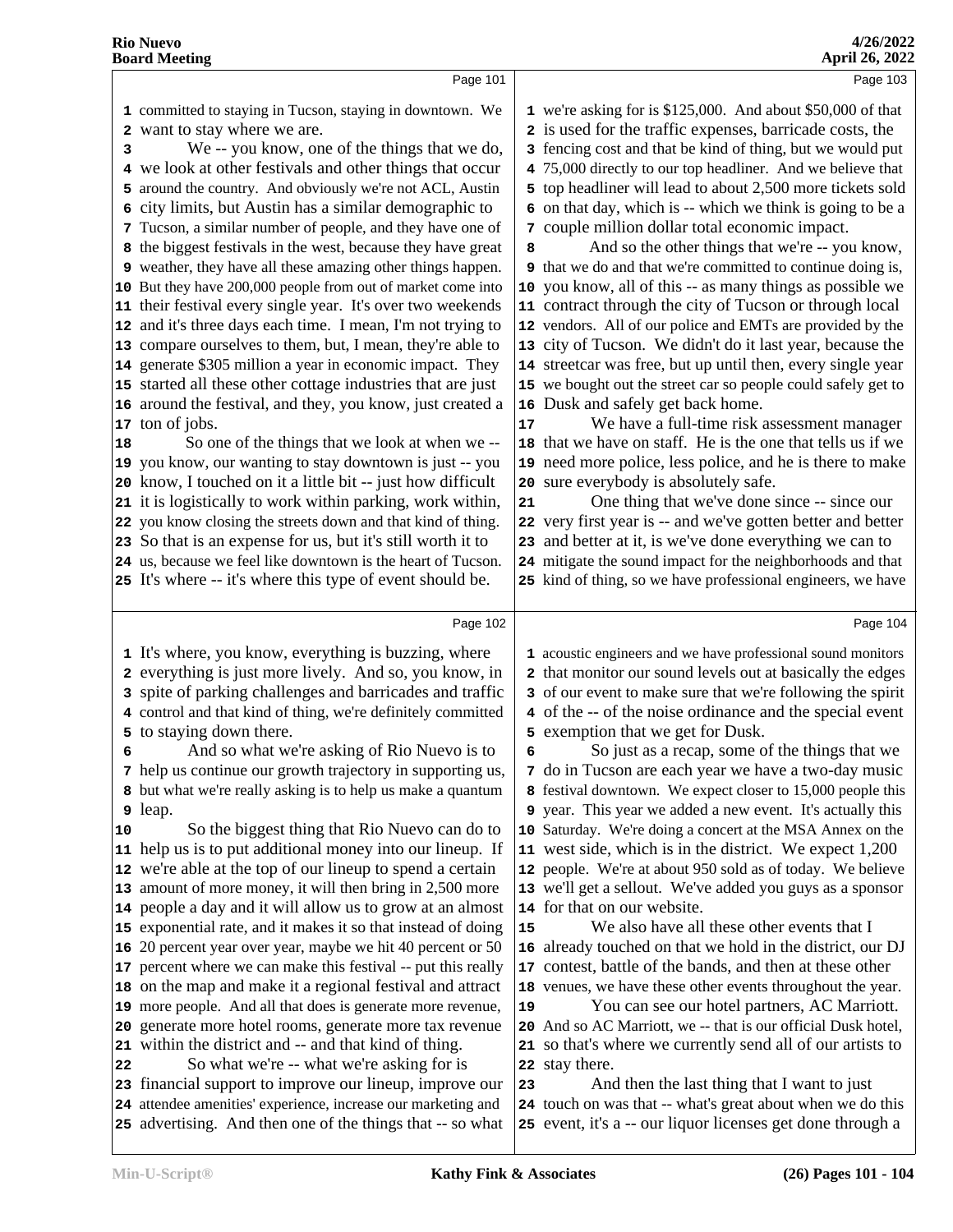|                      | Page 105                                                                                                                 |                         | Page 107                                                              |
|----------------------|--------------------------------------------------------------------------------------------------------------------------|-------------------------|-----------------------------------------------------------------------|
|                      | 1 special event process, so that special event process,                                                                  |                         | 1 other talent.                                                       |
|                      | 2 25 percent of our revenue we designate to a charity. And                                                               | $\overline{\mathbf{2}}$ | MR. REPP: Yes.                                                        |
|                      | 3 so last year, we had about \$230,000 in liquor revenue, so                                                             | 3                       | MR. LEVIN: I mean, I personally am leaning                            |
|                      | 4 about \$60,000 we were able to distribute to charities.                                                                |                         | 4 towards perhaps helping out. I'd be interested in the               |
|                      | 5 And by dumb luck, most of that happened to be occurring in                                                             |                         | 5 board's opinion on doing the 75,000 towards it so that              |
|                      | 6 the downtown area, so our primary beneficiaries are the                                                                |                         | 6 they can do that and then during our budget meeting                 |
|                      | 7 Rialto Theater, Downtown Tucson Partnership, the YMCA, the                                                             |                         | 7 discuss what additional funds we'd be interested in                 |
|                      | 8 children's museum. It lists Fox Theater here. We                                                                       |                         | contributing.                                                         |
|                      |                                                                                                                          | 8                       |                                                                       |
|                      | 9 actually haven't donated to Fox Theater yet, but they are                                                              | 9                       | MR. MARQUEZ: That's very smart, Mike.                                 |
|                      | 10 on our list for this coming year.                                                                                     | 10                      | <b>CHAIRMAN McCUSKER:</b> That's a great idea. That                   |
| 11                   | So that's in general kind of all I have and --                                                                           |                         | 11 allows you, Page, to get on top of booking and you still           |
| 12                   | <b>CHAIRMAN McCUSKER:</b> What was our contribution                                                                      | 12                      | get another bite at the apple.                                        |
|                      | 13 to Dusk last year?                                                                                                    | 13                      | MR. LEVIN: Page, just for your knowledge, I                           |
| 14                   | MR. REPP: Last year Rio Nuevo did \$30,000, but                                                                          |                         | 14 just want to say you did a great job with your                     |
|                      | 15 then in the pandemic year when we were dark, you guys also                                                            |                         | 15 presentation. I appreciated the fact you have an outside           |
|                      | 16 contributed \$10,000. I believe we were on the schedule                                                               |                         | 16 firm doing your economic impact analysis, and those                |
|                      | 17 for 50, but, you know, with the pandemic, it was -- it was                                                            |                         | 17 numbers are very helpful, so thank you very much.                  |
|                      | 18 difficult to --                                                                                                       | 18                      | MR. MARQUEZ: For my fellow board members, I                           |
| 19                   | <b>CHAIRMAN McCUSKER:</b> I do think you're right.                                                                       |                         | 19 sat with Page the first time yesterday, and I get a little         |
|                      | 20 We had approved 50 and then backed off.                                                                               |                         | 20 bit defensive from a fiscal conservative perspective when          |
| 21                   | MR. REPP: Yeah.                                                                                                          |                         | 21 people ask for money, but sitting with Page, I can tell            |
| 22                   | <b>CHAIRMAN McCUSKER:</b> Question about timing. Our                                                                     |                         | 22 you this event is an absolute home run for downtown. I             |
|                      | 23 budget hearing is May. Is there any issue if we put you                                                               |                         | 23 think actually when he originally presented to me, I               |
|                      | 24 in the pile and discuss this in the context of the rest of                                                            |                         | 24 wanted to help adjust his sales pitch to me, because every         |
|                      | 25 our budget?                                                                                                           |                         | 25 sentence should finish with in downtown. And he does.              |
|                      |                                                                                                                          |                         |                                                                       |
|                      |                                                                                                                          |                         |                                                                       |
|                      | Page 106                                                                                                                 |                         | Page 108                                                              |
| 1                    | <b>MR. REPP:</b> No, there's -- we are pursuing that                                                                     |                         | 1 And think about the fact that he's got a risk manager on            |
|                      | 2 major headliner right now. If we knew we had a                                                                         |                         | 2 his payroll, he does decibel readings, he's got                     |
|                      | 3 commitment, that would make the decision to get them a lot                                                             |                         | 3 security -- third-party security, Tucson Police                     |
|                      | 4 simpler. And so, you know, as you know, in this industry,                                                              |                         | 4 Department, and this guys -- I know he's an architect, but          |
|                      | 5 it's first come, first served, whoever's offering --                                                                   |                         | 5 he might as well be an engineer for the attention to                |
| 6                    | <b>CHAIRMAN McCUSKER:</b> That's an important --                                                                         |                         | 6 detail. And I think what this is coming down to is number           |
|                      |                                                                                                                          |                         | 7 one is commitment to downtown, the fact that everything up          |
|                      | 7 yeah, that's an important consideration I hadn't thought                                                               |                         | 8 and around this event, he tries to focus it on downtown.            |
|                      | 8 about, that there may be some booking advantage to you                                                                 |                         |                                                                       |
|                      | <b>9</b> going out early.                                                                                                |                         | <b>9</b> I think the only piece we could think of that's not with a   |
|                      | MR. REPP: The sooner the better on that,                                                                                 |                         | 10 downtown vendor -- I mean, even his catering is through a          |
|                      | 11 because, you know, these folks, once they announce a tour,                                                            |                         | 11 downtown restaurant, but the one piece is audio-visual.            |
|                      | 12 then, you know, they get a little bit hotter and their                                                                |                         | 12 And there is no audio-visual downtown that we know of.             |
|                      | 13 prices go up. We had one artist we were looking at                                                                    |                         | 13 But everything else from hotels to you name it is in the           |
|                      | 14 last -- a week or so back. Her name was Anita, or her                                                                 |                         | 14 downtown area, even the charities receiving funds.                 |
|                      | 15 name is Anita. She's a huge artist, Latin artist, and she                                                             | 15                      | This is an absolute home run. And I think it's                        |
|                      | 16 just had the best -- the best set possible at Coachella                                                               |                         | 16 coming down to him wanting to just simply attract better           |
|                      | 17 and her price went from \$80,000 to \$160,000 in one day.                                                             |                         | 17 talent, and with the better talent, the event continues to         |
|                      | MR. MARQUEZ: Man, I want to have a good set                                                                              |                         | 18 grow.                                                              |
|                      | 19 one day.                                                                                                              | 19                      | <b>CHAIRMAN McCUSKER:</b> Ross, was that you?                         |
|                      | MR. REPP: I know.                                                                                                        | 20                      | MR. McCALLISTER: Yeah. I mean, after that                             |
|                      | MR. LEVIN: Would there be -- I mean, what I'm                                                                            |                         | 21 speech, I'm going to suggest that we go the whole 125.             |
|                      | 22 thinking right now, you know, if it is something that                                                                 | 22                      | MR. LEVIN: I'd second that.                                           |
| 10<br>18<br>20<br>21 | 23 where time is of the essence, I think, if I remember                                                                  | 23                      | MR. MARQUEZ: He didn't say I move yet. And we                         |
|                      | 24 correctly, you had mentioned that 50,000 was for event<br>25 operations, and then the 75,000 was for going after this |                         | 24 may want to consider saying \$125,000 in the '22-'23<br>25 budget. |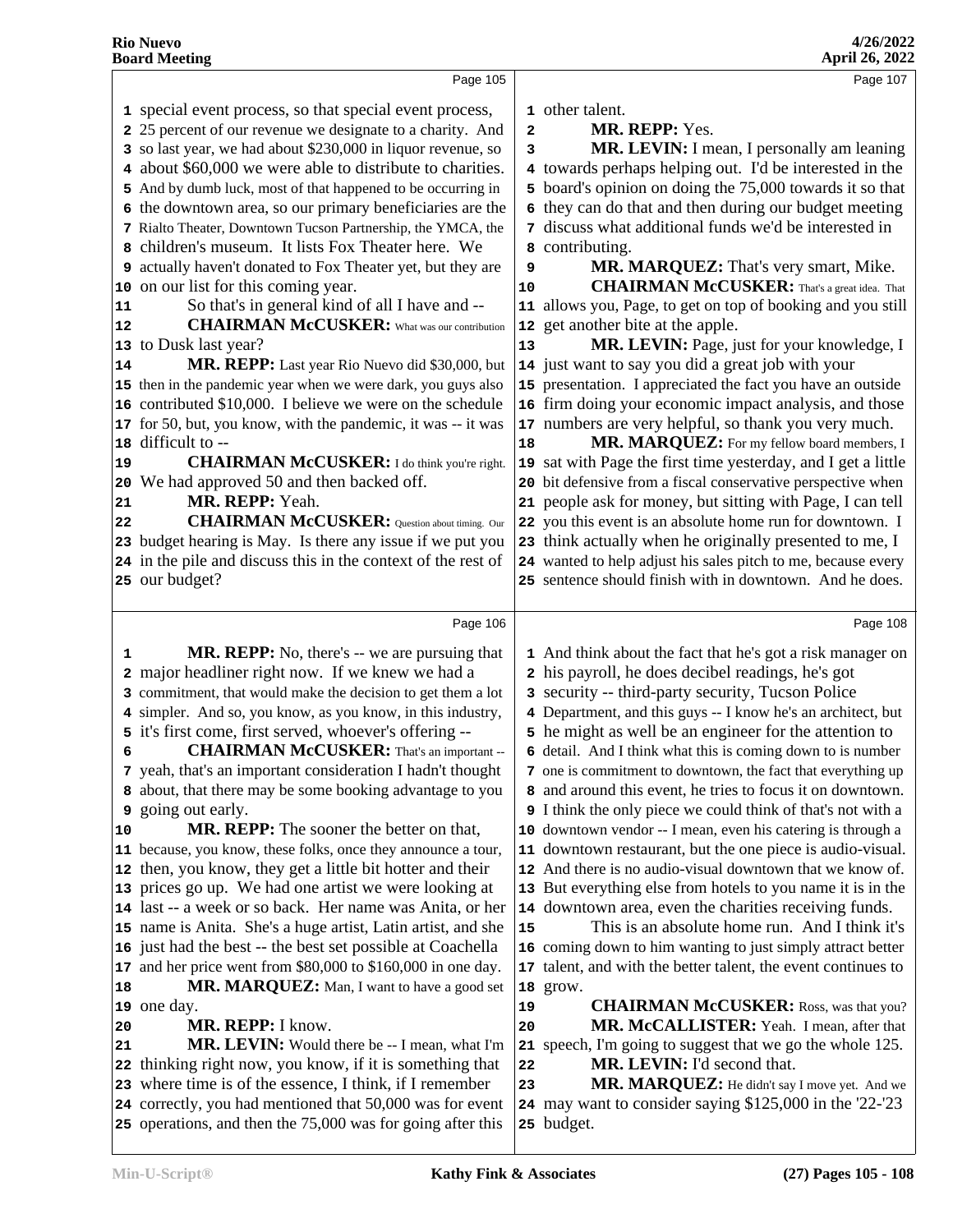|          | Page 109                                                      |    | Page 111                                                                                                           |
|----------|---------------------------------------------------------------|----|--------------------------------------------------------------------------------------------------------------------|
| 1        | <b>CHAIRMAN McCUSKER:</b> Let him make his own                | 1  | MS. HAGA-BLACKMAN: Stop sharing your screen,                                                                       |
|          | 2 motion.                                                     |    | 2 please.                                                                                                          |
| 3        | Go ahead, Ross.                                               | 3  | <b>CHAIRMAN McCUSKER: Jannie has --</b>                                                                            |
| 4        | You know what I mean?                                         | 4  | Dusk, drop your screen.                                                                                            |
| 5        | MR. MARQUEZ: Hold on. I'll send you a text.                   | 5  | Jannie has dropped off. She had a hard stop.                                                                       |
| 6        | You'll be fine.                                               | 6  | MS. HAGA-BLACKMAN: Mike Levin.                                                                                     |
| 7        | MR. McCALLISTER: Well, we had another                         | 7  | MR. LEVIN: Aye.                                                                                                    |
|          | 8 question, and that is, Is it any advantage to us to be the  | 8  | MS. HAGA-BLACKMAN: Chris Sheafe.                                                                                   |
|          | 9 headliner sponsor?                                          | 9  | MR. SHEAFE: Aye.                                                                                                   |
| 10       | <b>CHAIRMAN McCUSKER:</b> Absolutely. I mean, it's            | 10 | MS. HAGA-BLACKMAN: Edmund Marquez.                                                                                 |
|          | 11 on everything, 35 million web hits. It's huge for us.      | 11 | MR. MARQUEZ: Aye.                                                                                                  |
| 12       | MR. McCALLISTER: So would you mind making us a                | 12 | MS. HAGA-BLACKMAN: Ross McCallister.                                                                               |
|          | 13 headliner sponsor?                                         | 13 | MR. McCALLISTER: Aye.                                                                                              |
| 14       | MR. REPP: No, we could absolutely do that.                    | 14 | MS. HAGA-BLACKMAN: Fletcher.                                                                                       |
| 15       | And, you know, one thing I just wanted to                     | 15 | THE WITNESS: I vote aye. That's unanimous.                                                                         |
|          | 16 clarify is that when you look at our economic projections, | 16 | Nice job, Page.                                                                                                    |
|          | 17 we feel that this type of investment allows us to skip two | 17 | MR. REPP: Thank you so much.                                                                                       |
|          | 18 years. It skips us two years ahead to where we -- you      | 18 | <b>CHAIRMAN McCUSKER:</b> I just want all you old                                                                  |
|          | 19 know, we go from four and a half million dollars a year to |    | 19 folks to understand you've obligated yourselves to be                                                           |
|          | 20 six and a half million dollars a year, so I think you'll   | 20 | there now. You're in that two percent category.                                                                    |
|          | 21 see a direct impact in the tax revenue. And I don't know   | 21 | Page, thank you very much. Good luck next                                                                          |
|          | 22 if Brandi's still on, but she did mention the other day    |    | 22 year.                                                                                                           |
|          | 23 that, when you guys get a report on sales tax, you         | 23 | MR. REPP: Thank you.                                                                                               |
|          | 24 actually see the Dusk Music Festival as a line item what   | 24 | <b>CHAIRMAN McCUSKER:</b> All right, Zach. Thanks                                                                  |
|          | 25 you get the money back from the state, so all of our       |    | 25 for hanging in there with us. The last item on the agenda                                                       |
|          |                                                               |    |                                                                                                                    |
|          | Page 110                                                      |    | Page 112                                                                                                           |
|          | 1 direct tax money you see. You don't see the indirect, of    |    | 1 today is Reilly's Rooftop Bar. For those of you that                                                             |
|          | 2 course, but you do see all the direct.                      |    | 2 weren't around a few months ago, as COVID was winding                                                            |
| 3        | <b>CHAIRMAN McCUSKER:</b> And you're right. They              |    | 3 down, Reilly's, one of my favorite pizza places, wanted to                                                       |
|          | 4 have more data than any production I've ever seen in        |    | 4 build a rooftop bar and made a really nice presentation                                                          |
|          | 5 downtown, out of downtown, TCC. I mean, they do an          |    | 5 for us to help do that and have had nothing but issues                                                           |
|          | 6 unbelievable job of tracking their data.                    |    | 6 with the city since trying to get a permit. So we all                                                            |
| 7        | <b>MR. McCALLISTER: So--</b>                                  |    | 7 know what's happened to construction in the interim. I'll                                                        |
| 8        | <b>CHAIRMAN McCUSKER:</b> Ross, go ahead and make a           |    | 8 let Zach fill in the blanks, but basically the cost of our                                                       |
|          |                                                               |    | project has doubled.                                                                                               |
|          | <b>9</b> motion.                                              |    |                                                                                                                    |
| 10       | MR. McCALLISTER: I'm going to make the motion,                | 10 | <b>MR. FENTON:</b> Correct. So it's a little more                                                                  |
|          | 11 Edmund. You tell me if I do it wrong.                      |    | 11 than a few months now. It's about a year ago that we made                                                       |
|          | MR. MARQUEZ: All right.                                       |    | 12 the request and then were approved for 100,000, which was                                                       |
| 13       | MR. McCALLISTER: So I move that we contribute                 |    | 13 half of the budget at the time. I provided you with the                                                         |
| 12<br>14 | \$125,000 to the Dusk Festival to be --                       |    | 14 updated budget, which is just shy of 400, so it's gone up                                                       |
| 15       | Let me put it another way. I move we include                  |    | 15 by a factor of two. So the request -- the good news now                                                         |
|          | 16 in the 2022-23 budget a line item for \$125,000 to be the  |    | 16 is that we have a permit finally. We're ready to break                                                          |
|          | 17 headliner sponsor of the Dusk Festival.                    | 17 | ground tomorrow once we get our funding. The request is,                                                           |
|          | MR. LEVIN: Second.                                            |    | 18 if you can, I wasn't keeping the tally over the last                                                            |
| 18<br>19 | <b>CHAIRMAN McCUSKER:</b> Nicely done. Even Edmund            | 19 | couple hours, but -- so I don't know what you guys have                                                            |
|          | 20 likes that motion.                                         | 20 | left in your coffers, but --                                                                                       |
| 21       | MR. MARQUEZ: That was a good one.                             | 21 | MR. MARQUEZ: We're out of money.                                                                                   |
| 22       | <b>CHAIRMAN McCUSKER:</b> Okay. I don't think we              | 22 | <b>MR. FENTON:</b> What's that?                                                                                    |
|          | 23 have any other questions.                                  | 23 | MR. MARQUEZ: I said, we're out of money.                                                                           |
| 24<br>25 | Brandi, can the roll.<br>Nice job, Page.                      | 24 | <b>THE WITNESS:</b> Yeah. Yeah, we're just hoping<br>25 that you'll help us bridge the gap and give us -- I put in |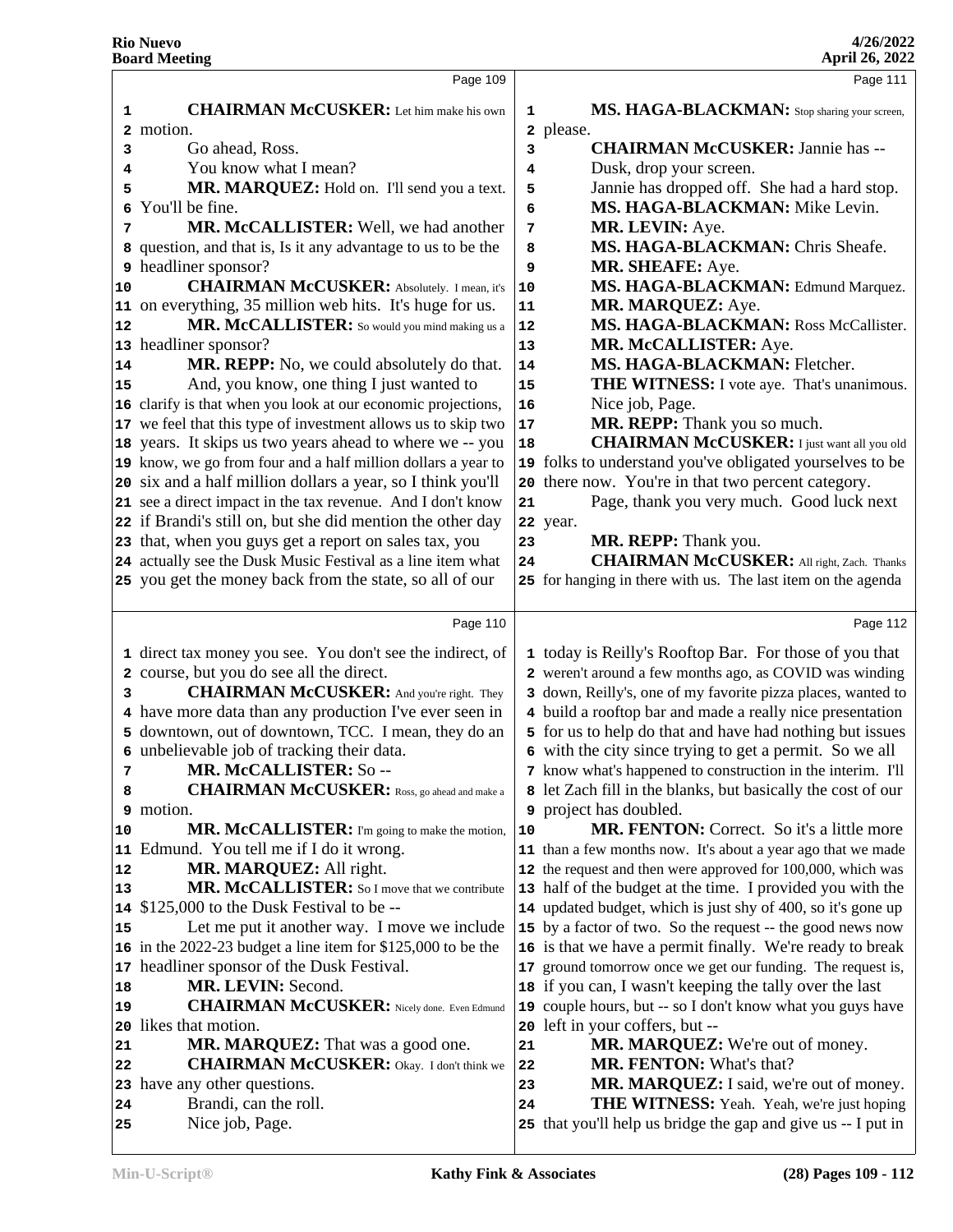|    | Page 113                                                                |                         | Page 115                                                                                                                |
|----|-------------------------------------------------------------------------|-------------------------|-------------------------------------------------------------------------------------------------------------------------|
|    | 1 the exact amount in there, which is 299 some odd thousand.            | 1                       | <b>MR. SHEAFE:</b> If you say the total is basically                                                                    |
|    | 2 We will contribute 100,000.                                           |                         | 2 four and we're being asked to put in three, that's more                                                               |
| 3  | And then the other part of my request, when we                          | 3                       | than --                                                                                                                 |
|    | 4 were approved the first time, the structure of the deal               | 4                       | <b>CHAIRMAN McCUSKER:</b> I think the percentage of                                                                     |
|    | 5 was such that we had to complete all the improvements,                | 5                       | the -- did it go from 200 to 400? Originally, Zach, we                                                                  |
|    | 6 spend the 200,000, and then we would get 100 back. And we             |                         | were 100 of 200, you know, so if you kept that math,                                                                    |
|    | 7 were able to make that work, but at this point with the               |                         | 7 Edmund, we'd be 200 of 400. I don't know if that delivers                                                             |
|    | 8 number having gone up to 400, even if you guys approved us            |                         | the rooftop bar or not.                                                                                                 |
|    | <b>9</b> for 300 and we were still only coming up with 100, it          | 9                       | Can you speak to that, Zach? If we offer you                                                                            |
|    | 10 would be really difficult for us to outlay the full amount           | 10                      | 200, can you fund the difference?                                                                                       |
|    | 11 and get reimbursed after the fact. So I think there were             | ${\bf 11}$              | MR. FENTON: If you offer us 200 with the                                                                                |
|    | 12 some other groups earlier today that got approved for a              |                         | 12 ability to start drawing that right away or -- as long as                                                            |
|    | 13 different structure. I'm hoping we can tweak our                     |                         | 13 we don't have to outlay the 400, if you give us 200, we                                                              |
|    | 14 arrangement to make it a little easier for us to be able             |                         | 14 can get it done.                                                                                                     |
|    | 15 to spend money as we construct the project.                          | 15                      | <b>MR. SHEAFE:</b> Just to make this simple, why                                                                        |
| 16 | <b>CHAIRMAN McCUSKER:</b> I think, Zach, too, you                       |                         | 16 don't I make the motion that we increase our support from                                                            |
|    | 17 boosted the revenue forecast, because, you know, post                |                         | 17 100 to 200 and you may bill us as construction progress                                                              |
|    | 18 pandemic, you're doing a little better than --                       |                         | 18 occurs and we will respond with payments, which will be                                                              |
| 19 | MR. FENTON: Correct. So -- very good point.                             |                         | 19 organized through our office and paid out within 30 days                                                             |
|    | 20 And when we first made this request over a year ago, the             |                         | 20 so you'll be able to pay those contractors as they                                                                   |
|    | 21 world was in a different place, and so our projections               |                         | 21 complete the work.                                                                                                   |
|    | 22 were reflective of where we were at at the time. I'm                 | 22                      | <b>CHAIRMAN McCUSKER: Mr. Collins?</b>                                                                                  |
|    | 23 happy to report now that Reilly has come back and the                | 23                      | MR. COLLINS: Is that going to --                                                                                        |
|    | 24 numbers are stronger than -- than they were before. We're            | 24                      | MR. MARQUEZ: We can't hear you.                                                                                         |
|    | 25 not -- mostly due to staffing issues, we're not quite at             | 25                      | <b>CHAIRMAN McCUSKER:</b> We're losing your again.                                                                      |
|    |                                                                         |                         |                                                                                                                         |
|    | Page 114                                                                |                         | Page 116                                                                                                                |
|    | 1 full capacity in terms of our hours, we're just dinner                |                         | 1 You're going to have to learn sign language. We're losing                                                             |
|    | 2 only, whereas before the pandemic, we were offering lunch.            |                         | 2 your audio.                                                                                                           |
|    | 3 But despite that, the numbers are really strong, so I                 | 3                       | MR. COLLINS: I don't know what's going on with                                                                          |
|    | 4 revised our projections for this beer garden project.                 | $\overline{\mathbf{4}}$ | my machine, so I'm fine with that.                                                                                      |
| 5  | And just for -- I sort of glazed over this, but                         | 5                       | MR. SHEAFE: We can hear you.                                                                                            |
|    | 6 for the new board members, I think this is a really unique            | 6                       | <b>CHAIRMAN McCUSKER:</b> We heard that. We heard                                                                       |
|    | 7 opportunity for a space that will serve a variety of uses             |                         | 7 that. I didn't hear a second to that motion.                                                                          |
|    | 8 but with a particular focus on events. And we do events               | 8                       | MR. LEVIN: I'll second.                                                                                                 |
|    | <b>9</b> now in the beer garden, but being able to have a               | 9                       | <b>CHAIRMAN McCUSKER:</b> All right. Mike seconded                                                                      |
|    | 10 designated space that we could run out and keep the rest             |                         | 10 that.                                                                                                                |
|    | 11 of the space open to the public is really important.                 | 11                      | Tom, you got that?                                                                                                      |
|    | 12 We're doing another single-occupancy restaurant there, so            | 12                      | Any other conversation for Reilly. We love                                                                              |
|    | 13 it will really be a self-contained space. And -- and so,             |                         | 13 Reilly. And you guys have done an unbelievable thing, I                                                              |
|    | 14 that's it.                                                           |                         | 14 mean, just really a nice addition to downtown.                                                                       |
| 15 | MR. MARQUEZ: Can you give us some clarity,                              | 15                      | Edmund.                                                                                                                 |
|    | 16 please? I just looked through my e-mails and I don't have            | 16                      | MR. MARQUEZ: Yes, the pata is very nice. I                                                                              |
|    | 17 your numbers. What's the total budget? I mean, sorry,                |                         | 17 ate there. It's yummy.                                                                                               |
|    | 18 what's the total bid for the construction and how much are           | 18                      | MR. FENTON: I was just going to say, I hope                                                                             |
|    | 19 you asking for?                                                      |                         | 19 everyone's been there.                                                                                               |
| 20 | MR. FENTON: The total bid is 399,083.71, and                            | 20                      | MR. MARQUEZ: Yeah, it's very good.                                                                                      |
|    | 21 we're asking for \$299,000 -- yeah, you get -- you get the           | 21                      | So I just -- this is more of a comment. So we                                                                           |
|    | 22 idea.                                                                |                         | 22 did this before and we did the 100,000 when the budget was                                                           |
| 23 | MR. MARQUEZ: So typically we're not putting in                          |                         | 23 200,000. Now it's 400,000. We got asked for three of the                                                             |
|    |                                                                         |                         |                                                                                                                         |
|    |                                                                         |                         |                                                                                                                         |
|    | 24 the majority of money. I mean, we're usually just, you<br>25 know -- |                         | 24 four. So you have your permits. I'm just hoping you now<br>25 build, and then -- we love you, we love your food, but |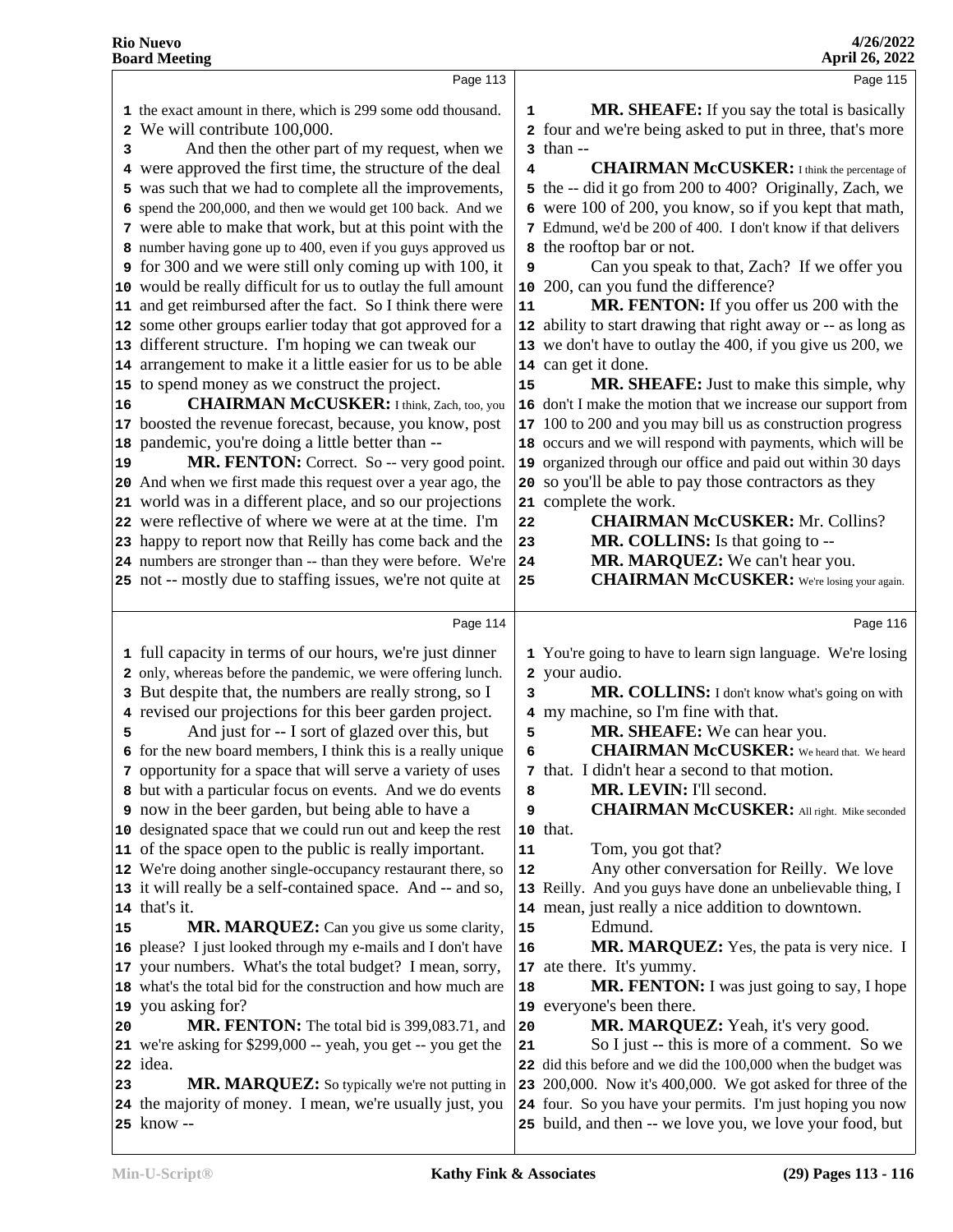(4:43 p.m.)

|              | <b>Rio Nuevo</b><br><b>Board Meeting</b>                             |    |
|--------------|----------------------------------------------------------------------|----|
|              | Page 117                                                             |    |
|              | 1 then just don't come back to us and say now it costs 600           | 1  |
|              | 2 and I need 500.                                                    | 2  |
| 3            | MR. FENTON: I will not. You can say no to me                         | 3  |
|              | 4 if I come back with that request.                                  | 4  |
| 5            | MR. MARQUEZ: I will actually make that motion                        | 5  |
|              | 6 of no if you come back again, but other than that --               | 6  |
| 7            | <b>CHAIRMAN McCUSKER:</b> All right. We have a                       | 7  |
| 8            | motion and a second.                                                 | 8  |
| 9            | Brandi call the roll.                                                | 9  |
| 10           | MS. HAGA-BLACKMAN: Mike Levin.                                       | 10 |
| 11           | MR. LEVIN: Aye.                                                      | 11 |
| 12           | MS. HAGA-BLACKMAN: Chris Sheafe.                                     | 12 |
| 13           | MR. SHEAFE: Aye.                                                     | 13 |
| 14           | MS. HAGA-BLACKMAN: Ross McCallister.                                 | 14 |
| 15           | MR. McCALLISTER: Aye.                                                | 15 |
| 16           | MS. HAGA-BLACKMAN: Edmund Marquez.                                   | 16 |
| 17           | MR. MARQUEZ: Aye.                                                    | 17 |
| 18           | <b>CHAIRMAN McCUSKER:</b> I vote aye.                                | 18 |
| 19           | It didn't cost you too much, Zach, being last,                       | 19 |
|              | $20 S0 -$                                                            | 20 |
| 21           | <b>THE WITNESS:</b> Yeah. Thank you very much,                       | 21 |
|              | 22 everyone.                                                         | 22 |
| 23           | <b>CHAIRMAN McCUSKER:</b> I'm glad you have the                      | 23 |
|              | 24 permit. That's been a real challenge, I know. Let's<br>25 launch. | 24 |
|              |                                                                      | 25 |
|              | Page 118                                                             |    |
| 1            | MR. FENTON: Okay.                                                    |    |
| $\mathbf{2}$ | <b>CHAIRMAN McCUSKER:</b> The motion is approved                     |    |
| 3            | unanimously.                                                         |    |
| 4            | MR. SHEAFE: And, Zach, I'm sorry you went                            |    |
|              | 5 through all the problems with the city. It is continually          |    |
|              | 6 interesting how difficult -- the difficulties that                 |    |
| 7            | different businesses are experiencing down there.                    |    |
| 8            | MR. FENTON: I'll tell you, it's very                                 |    |
| 9            | frustrating. There's --                                              |    |
| 10           | <b>CHAIRMAN McCUSKER:</b> On a side note, and I'm                    |    |
|              | 11 not -- I don't want to over promise this, but the city is         |    |
|              | 12 very aware of the challenges Rio Nuevo's developers have          |    |
|              | 13 had with permits, and they've offered me a very                   |    |
|              | 14 interesting solution, which I will probably talk to you           |    |
|              | 15 about in May, so stand by for that.                               |    |
| 16           | I can entertain a motion to adjourn.                                 |    |
| 17           | MR. MARQUEZ: So moved.                                               |    |
| 18           | MR. McCALLISTER: Second.                                             |    |
| 19           | <b>CHAIRMAN McCUSKER:</b> All in favor say aye.                      |    |
| 20           | (Motion made, seconded and passed unanimously)                       |    |

- Zach, thanks. Good job.
- **MR. FENTON:** Thanks.
- **CHAIRMAN McCUSKER:** Happy Mother's Day. 25 MR. MARQUEZ: Happy Mother's Day to all of you.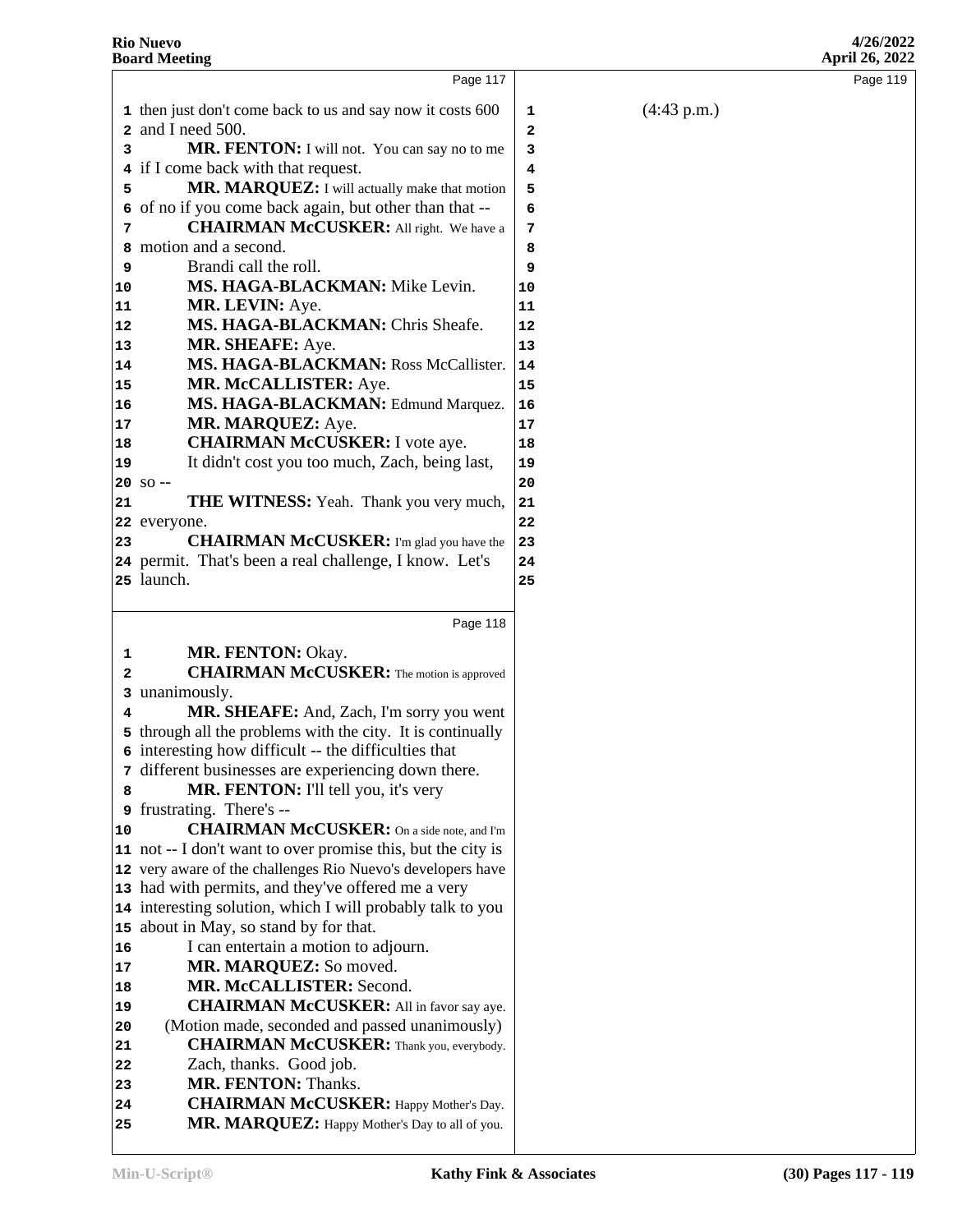|                      | \$500,000(9)               | 51:20,22;55:13,19,       | 25:10                | alone $(3)$          |
|----------------------|----------------------------|--------------------------|----------------------|----------------------|
|                      | 6:22;17:17;23:7;           | 20;61:12;69:25;72:23;    | affecting $(1)$      | 6:23;10:5,12         |
| \$                   | 26:3,4;79:13;81:12;        | 98:12,14                 | 48:16                | along $(7)$          |
|                      | 85:3,8                     | activated (1)            | affectionately (1)   | 7:24;10:14;12:19;    |
| \$1,000(2)           | \$550,000(1)               | 84:10                    | 48:4                 | 47:9;73:17;75:12;    |
| 57:5,6               |                            |                          |                      | 83:16                |
| \$1,600,000(1)       | 79:8                       | activating (3)           | afternoon (2)        |                      |
| 40:3                 | \$6(1)                     | 5:14;84:1,11             | 4:22;29:24           | always $(6)$         |
| \$1.1(1)             | 88:4                       | activation (3)           | again $(10)$         | 11:18;52:8;90:8,9;   |
| 6:19                 | \$60(2)                    | 77:20;78:4;85:9          | 10:1;13:11;15:6;     | 93:25;98:7           |
| \$1.2(1)             | 8:4,21                     | active(1)                | 16:4;82:11;98:12,25; | amazing $(3)$        |
| 6:6                  | \$60,000(1)                | 11:8                     | 99:9;115:25;117:6    | 94:17;100:21;101:9   |
| \$1.3(1)             | 105:4                      | $\text{activity (3)}$    | age(2)               | ambiance (1)         |
| 6:24                 | \$600,000(2)               | 5:4,8;8:25               | 24:20;96:25          | 33:4                 |
| \$10(1)              | 38:16;41:11                | actual(4)                | agenda $(6)$         | amenable $(2)$       |
| 100:2                | \$700(1)                   | 36:24,25;98:5,5          | 4:23;5:18;7:5;9:7;   | 26:23,24             |
| \$10,000(1)          | 57:5                       | actually (32)            | 32:12;111:25         | amended (1)          |
| 105:16               | \$8.6(1)                   | 4:25;11:5;22:8;          | ago (15)             | 67:15                |
| \$100,000(9)         | 6:10                       | 31:15,17;32:19;37:2;     | 7:23;8:20;10:8;14:6, | Amendment (3)        |
| 60:22;65:6;66:2,4,6, | \$80,000(1)                | 41:18;44:8,11,20;45:6;   | 16;47:11;79:7;80:20; | 67:13,14;92:1        |
| 11;67:16;78:21;79:16 | 106:17                     | 47:20;50:5;51:6;52:19;   | 86:3;94:3;97:23,24;  | amendments (1)       |
| \$1000(2)            |                            | 59:10;60:3;65:10,10;     | 112:2,11;113:20      | 6:3                  |
|                      | $\mathbf A$                | 68:8;73:5;74:1;91:9;     | agree $(2)$          | amenities (1)        |
| 55:18;56:20          |                            | 94:22;95:21;99:4;        | 26:21;53:21          | 84:25                |
| \$125,000(4)         | ability $(3)$              | 104:9;105:9;107:23;      | agreement $(2)$      | amenities' (1)       |
| 103:1;108:24;        | 20:20;42:3;115:12          | 109:24;117:5             | 21:22;56:13          | 102:24               |
| 110:14,16            | able $(36)$                | adapting $(1)$           | agreements $(1)$     | amount $(12)$        |
| \$160,000(1)         | 15:6;31:2,24,25;           | 50:11                    | 25:23                | 13:13;20:1,24;26:10; |
| 106:17               | 32:4,12,20;33:9;36:16;     | add(2)                   | ahead $(13)$         | 56:18;64:23;69:20;   |
| \$2,000(2)           | 37:9;44:19,22;45:5,7,8,    | 23:15;53:11              | 9:14;25:15;27:2,3,   | 98:3;99:2;102:13;    |
| 52:18;55:18          |                            |                          |                      |                      |
| \$2.7(2)             | 9, 10, 13, 19, 22; 53: 23; | added $(3)$              | 12;36:2;38:14;66:20; | 113:1,10             |
| 20:7;24:14           | 76:15;77:3;78:15;          | 18:12;104:9,13           | 68:2;90:25;109:3,18; | analysis (1)         |
| \$230,000(1)         | 81:14;82:16;94:24;         | adding $(2)$             | 110:8                | 107:16               |
| 105:3                | 95:11;100:20;101:13;       | 17:22;18:6               | Ahi $(1)$            | Anita (2)            |
| \$24(1)              | 102:12;105:4;113:7,        | addition $(2)$           | 33:19                | 106:14,15            |
| 88:9                 | 14;114:9;115:20            | 42:8;116:14              | Airbnb $(1)$         | Annex $(1)$          |
| \$25,000(3)          | absolute $(2)$             | additional (5)           | 98:18                | 104:10               |
| 66:6,13;67:19        | 107:22;108:15              | 6:21;27:6;78:21;         | Alameda (4)          | announce $(1)$       |
| \$299,000(1)         | absolutely $(5)$           | 102:11;107:7             | 73:18;75:4;76:20;    | 106:11               |
| 114:21               | 66:8;100:25;103:20;        | additionally (1)         | 77:22                | annual $(2)$         |
| \$3,500(1)           | 109:10,14                  | 42:20                    | Alarcon (2)          | 52:21;89:23          |
| 39:8                 | abstain $(1)$              | addresses (1)            | 79:25;80:5           | anticipate (2)       |
| \$3.3(1)             | 62:24                      | 99:5                     | allegiance $(2)$     | 79:12;99:15          |
| 7:1                  | AC(8)                      | adds(1)                  | 3:4,6                | anticipating $(1)$   |
| \$30,000(2)          | 11:10;12:7;18:8;           | 55:4                     | allocate $(1)$       | 76:4                 |
| 59:17;105:14         | 19:17;23:16;95:14;         | adjacent $(2)$           | 82:17                | Antonio (1)          |
| \$300,000(3)         | 104:19,20                  | 15:1;16:7                | allocation (2)       | 14:6                 |
| 6:14;43:17;79:7      | accept(2)                  | adjourn $(1)$            | 19:24;82:5           | apartment $(1)$      |
| \$305(1)             | 67:12;92:1                 | 118:16                   | allow $(4)$          | 32:9                 |
| 101:14               | accepted (1)               | adjust $(1)$             | 44:2;49:21;82:3;     | apartments (10)      |
| \$4(2)               | 85:21                      | 107:24                   | 102:14               | 11:16;12:10;16:8,16; |
| 7:13;8:18            | access(2)                  | <b>Administrator (1)</b> | allowed (4)          | 17:5;18:6,10;19:11;  |
|                      | 13:15;98:2                 | 2:10                     | 16:15:50:17:77:14:   | 24:18:32:9           |
| \$4.4(1)             | account(1)                 | admirer $(1)$            | 78:16                | apiece $(1)$         |
| 17:14                | 46:17                      | 92:25                    | allowing $(2)$       | 65:7                 |
| \$40(1)              | accurate(1)                | advance $(2)$            | 18:17:93:18          | apologize (1)        |
| 99:16                | 98:4                       | 67:20;80:24              | allows $(5)$         | 22:18                |
| \$400,000(2)         |                            |                          | 22:5;51:7;61:11;     |                      |
| 79:15;81:11          | ACL(1)                     | advantage $(2)$          |                      | appears $(1)$        |
| \$5(1)               | 101:5                      | 106:8;109:8              | 107:11;109:17        | 5:24                 |
| 7:15                 | acoustic(1)                | advertise (1)            | almost $(12)$        | apple $(1)$          |
| \$5.3(1)             | 104:1                      | 47:15                    | 5:2;6:2;8:21;35:20,  | 107:12               |
| 7:4                  | $\arccos(1)$               | advertising $(2)$        | 25;43:14;51:8;52:17; | application $(1)$    |
| \$50,000(2)          | 90:3                       | 97:9;102:25              | 56:12;77:15;99:16;   | 57:14                |
| 61:1;103:1           | activate (10)              | advisement (1)           | 102:14               | applied $(1)$        |
|                      |                            |                          |                      |                      |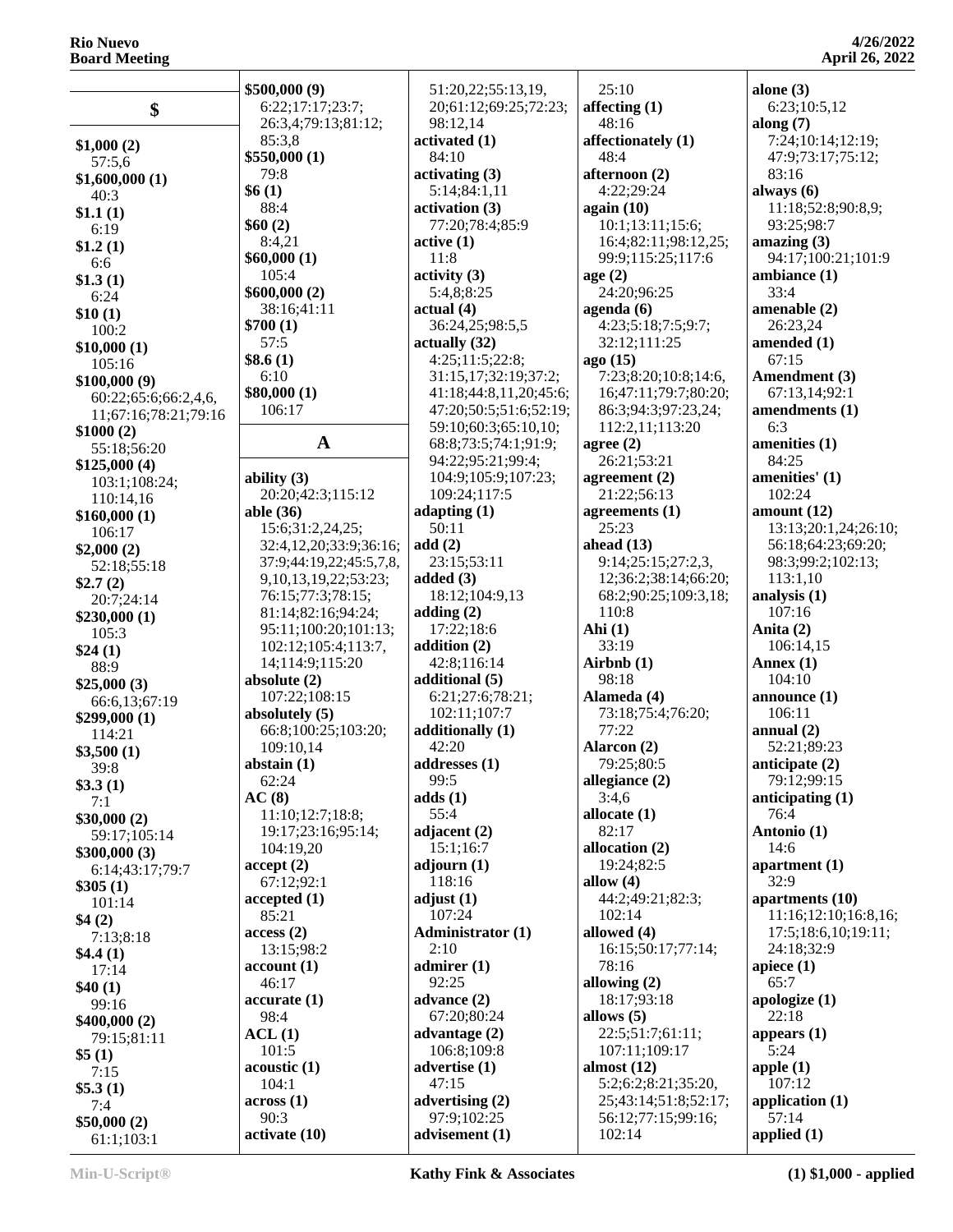74:18 **apply (1)** 63:21 **appreciate (4)** 28:9;41:6;47:3; 65:18 **appreciated (1)** 107:15 **approaching (1)** 100:2 **approval (1)** 81:24 **approve (3)** 3:23;27:14;60:22 **approved (7)** 82:22;105:20; 112:12;113:4,8,12; 118:2 **approves (1)** 17:9 **approximately (1)** 98:16 **April (3)** 2:19;3:22;4:23 **Arcade (1)** 95:5 **architect (5)** 34:9,10,11;37:3; 108:4 **architects (1)** 34:21 **area (22)** 13:8;16:2;32:10; 34:4;35:16;37:3;52:24; 61:6;69:18;73:17; 75:19;78:8,17;79:3; 84:1,12,17;93:23,24; 95:10;105:6;108:14 **Arizona (1)** 2:18 **Arizona's (1)** 8:9 **Armory (4)** 93:5,22;95:21,23 **around (15)** 13:16;20:12;22:11, 11;41:11;49:16;51:8; 63:19;69:16;88:15; 91:18;101:5,16;108:8; 112:2 **arrangement (1)** 113:14 **arrive (1)** 15:21 **art (8)** 15:20;69:16;72:24; 73:16;74:3;75:24;97:2; 100:10 **artist (6)** 15:12;100:8,13; 106:13,15,15 **artists (4)** 100:14,15,16;104:21 **as-built (1)** 20:19 **aside (1)** 4:4 **aspire (1)** 96:6 **assessment (1)** 103:17 **assist (2)** 7:16;66:12 **assistance (3)** 6:15,18,22 **assume (3)** 38:16;42:8;67:17 **ate (1)** 116:17 **attempt (1)** 7:6 **attendee (1)** 102:24 **attendees (5)** 97:18;98:9,17;99:20,  $24$ **attention (2)** 95:7;108:5 **attract (10)** 9:2;10:2;32:4,13; 47:16;63:24;95:7;98:9; 102:18;108:16 **attracting (1)** 64:3 **attraction (2)** 31:8;64:21 **attractive (3)** 60:13;69:18;76:11 **attracts (1)** 93:8 **audience (2)** 32:3;93:8 **audio (4)** 21:24;22:3;48:12; 116:2 **audio-visual (2)** 108:11,12 **Austin (2)** 101:5,6 **authority (1)** 67:20 **authorize (9)** 47:23;48:3,20;66:11; 81:11;85:2,8;89:5,10 **authorized (2)** 47:11;85:19 **available (7)** 7:16;8:21;23:6,15; 24:9;38:10;50:8 **Avenue (21)** 5:13;11:6,23;12:2,6, 7,12,22;13:17,17; 14:21;15:10,18;16:11; 51:21;52:1;73:4,6,17; 83:15;84:16 **average (3)**

 52:16;53:2;98:10 **averaged (1)** 99:18 **award (1)** 93:1 **awards (1)** 15:8 **aware (1)** 118:12 **away (5)** 28:24;76:13;96:15, 16;115:12 **aye (52)** 4:1,8,19;28:12,14,16, 18,20,22;46:5,7,9,11, 13,15;49:3,5,7,9,11,13; 68:18,20,22,24;69:1,3; 86:21,23,25;87:2,3,8, 10,11;92:11,13,15,17, 19,22;111:7,9,11,13, 15;117:11,13,15,17,18; 118:19 **B bachelorette (1)** 53:14 **back (46)** 4:12;5:3,24;6:1,18, 23;9:9;13:7;14:15; 15:8;16:13;19:15; 20:17;21:11,16;25:17; 26:6;31:11;37:1,3,9; 40:22;41:23;42:23; 53:21;55:7;58:22; 59:18;67:2;71:14; 74:25;76:4;78:23;86:7; 88:24;90:22;95:24,24; 103:16;106:14;109:25; 113:6,23;117:1,4,6 **backed (1)** 105:20 **background (1)** 30:8 **bad (1)** 8:3 **Bahuadilla (1)**  $47.7$ **balances (2)** 6:9;7:2 **ball (8)** 13:7;14:5,8,9;17:2, 23;19:2;29:9 **bands (4)** 94:11,15,18;104:17 **bank (1)** 6:10 **Banner (1)** 87:20 **banners (1)** 55:4 **bar (18)** 5:13;31:8,15,15;

 35:23;45:10;53:6,10, 11;58:3;60:7;77:16; 95:1;96:18;99:21; 112:1,4;115:8 **barber (1)** 50:12 **barricade (1)** 103:2 **barricades (1)** 102:3 **barrier (1)** 80:13 **barriers (1)** 36:20 **bars (2)** 31:16,17 **bartender (2)** 44:18;45:10 **bartenders (1)** 32:25 **base (1)** 51:12 **based (10)** 22:7;26:5;33:12,13, 17,17;82:12;89:22; 95:20;99:16 **basically (19)** 21:19;22:4;24:16; 26:10,16;32:2;47:8; 58:4;62:2;64:2;68:9; 88:4,25;89:1,6;95:3; 104:2;112:8;115:1 **basis (1)** 44:25 **batches (1)** 64:25 **battle (3)** 94:11,15;104:17 **beautification (1)** 81:2 **beautiful (8)** 36:20;51:23;69:19, 22;74:12,14;75:25; 83:11 **beautify (1)** 78:7 **became (2)** 11:8;94:23 **become (2)** 45:9;80:12 **beer (5)** 13:8;14:10;19:2; 114:4,9 **began (1)** 12:14 **beginning (4)** 21:22;73:17,18;94:5 **behind (6)** 10:20;16:8;17:4,4; 31:20;51:23 **below (1)** 17:12 **beneficiaries (1)**

 105:6 **benefit (5)** 5:15;22:7;51:15; 59:1;83:9 **benefiting (1)** 53:23 **benefits (4)** 8:14,14;21:17;25:20 **besides (1)** 99:17 **best (6)** 43:4;50:23;100:10, 11;106:16,16 **better (20)** 11:9,13;13:17,22,22; 25:14;36:3,17;45:20; 89:25;94:5,6;99:21; 103:22,22,23;106:10; 108:16,17;113:18 **beyond (2)** 25:21;90:22 **bid (2)** 114:18,20 **big (14)** 5:10;7:20;18:18; 21:10;22:9;45:13;51:7, 16,19,20;63:16;69:5; 75:25;86:3 **bigger (3)** 69:8;98:8,8 **biggest (8)** 23:3;33:3,5;44:21; 45:4,17;101:8;102:10 **bike (1)** 13:18 **bill (8)** 8:7,7,11;34:15;37:2; 88:2,14;115:17 **billing (1)** 89:20 **bit (13)** 5:16,17;10:17;30:8; 42:16;52:25;65:20; 96:1,25;99:13;101:20; 106:12;107:20 **bite (1)** 107:12 **bitten (1)** 69:5 **blank (1)** 86:9 **blanks (2)** 27:13;112:8 **bless (1)** 29:1 **block (26)** 11:5,6,10,10,10,11, 12,12,12;12:11,12,13, 24;13:16;36:15;47:7, 17,21;48:5,22;49:18; 69:18;75:12;76:7; 78:10;88:1 **blocks (5)**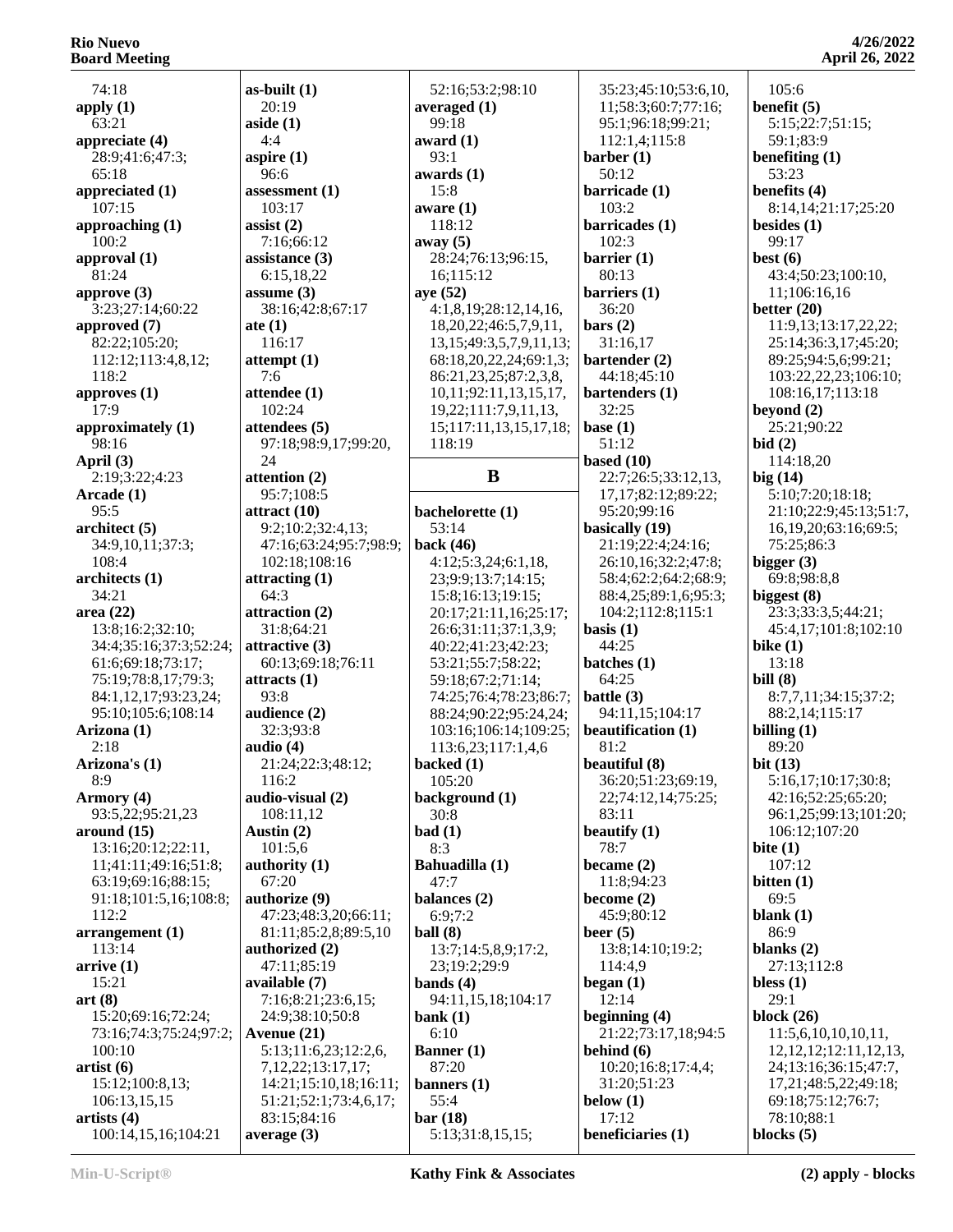| 11:4,9,14;12:10;                            | brick $(2)$                                    | 100:7                                           | 91:8,20;92:8;93:13;       | 2:2                                                    |
|---------------------------------------------|------------------------------------------------|-------------------------------------------------|---------------------------|--------------------------------------------------------|
| 47:14                                       | 31:9;51:5                                      | burger $(7)$                                    | 94:8;95:10;102:10,17;     | <b>CHAIRMAN (187)</b>                                  |
| blow $(1)$                                  | bridge(1)                                      | 13:10,24;14:1,11;                               | 103:23;104:19;107:6,      | 3:1,7,11,20;4:1,3,8,                                   |
| 8:5                                         | 112:25                                         | 19:3;51:23;53:11                                | 21;110:24;112:18;         | 10, 15, 19, 21; 7: 18; 9: 5,                           |
| blunt $(1)$                                 | bright $(2)$                                   | business $(19)$                                 | 113:13;114:15;115:9,      | 20;19:18;20:1,8;21:24;                                 |
| 38:17                                       | 74:13;100:4                                    | 22:20,23;30:5,9,9,                              | 10,14;116:5;117:3;        | 22:2,13,21;23:1;24:1,                                  |
| <b>BOARD</b> (19)                           | bring $(28)$                                   | 11;33:9;40:4;41:19;                             | 118:16                    | 5;25:2,6,19;26:3,7,22;                                 |
| 2:1,11,15;9:16;10:1,                        | 30:15;31:23;32:11,                             | 44:15;45:1;51:14;                               | capability (2)            | 27:8,12,19,23;28:2,6,                                  |
| 24, 24; 11: 25; 17: 13;                     | 20;33:10;34:3;41:3;                            | 58:25;59:2,7;60:24;                             | 9:12;77:2                 | 22;29:9,12,19;30:2;                                    |
| 20:16;23:2;43:13;                           | 54:18,18;59:10;63:7;                           | 63:5;65:14;67:21                                | capacity $(1)$            | 36:4,14;37:5,11,16,19;                                 |
| 63:19;78:20;81:16;                          | 64:25;73:20,21;74:25;<br>75:16;76:16;84:20,21, | businesses (9)<br>34:3;44:16,22;51:18;          | 114:1<br>capitalizing (1) | 38:8,12;39:10,14,17,                                   |
| 90:23;92:6;107:18;<br>114:6                 | 21;89:17;93:3;95:5,6;                          | 60:23;75:17,17;93:24;                           | 14:5                      | 20, 24; 40: 2, 6, 9, 12, 17;<br>42:11,16;43:1,8,12,19; |
| board's $(2)$                               | 96:22,23,24;102:13                             | 118:7                                           | car(4)                    | 44:6;45:25;46:15,22;                                   |
| 41:24;107:5                                 | bringing $(3)$                                 | businesses' (1)                                 | 14:24;88:4;89:23;         | 47:1,4;48:6,9,11,16,19,                                |
| booking (2)                                 | 13:7;14:14;33:6                                | 59:10                                           | 103:15                    | 25;49:13,23;55:7,10,                                   |
| 106:8;107:11                                | <b>Broadway</b> (3)                            | button $(1)$                                    | card(1)                   | 18, 22; 56: 2, 16, 22; 57: 1,                          |
| books $(1)$                                 | 47:6,8;91:18                                   | 71:17                                           | 98:1                      | 5,7;58:8;61:5,8,13,17,                                 |
| 7:1                                         | brought $(2)$                                  | buzzing $(1)$                                   | carries (1)               | 23;62:9;63:12,15,18;                                   |
| boosted $(1)$                               | 30:14;84:23                                    | 102:1                                           | 69:4                      | 64:14,17;65:2,13;66:3,                                 |
| 113:17                                      | bucket $(1)$                                   |                                                 | carry $(1)$               | 8, 17, 20, 25; 67: 2, 7, 15,                           |
| booth $(1)$                                 | 17:24                                          | $\mathbf C$                                     | 78:3                      | 23;68:2,9;69:3,10;                                     |
| 53:16                                       | bucks $(6)$                                    |                                                 | cars (1)                  | 70:10,15,21,24;71:3,9,                                 |
| booths $(3)$                                | 20:2;21:11;88:3,4;                             | cabana (2)                                      | 87:20                     | 12, 16, 21, 23; 72: 7, 13,                             |
| 34:25;35:15;58:16                           | 89:6,20                                        | 53:13,15                                        | Cart(1)                   | 16, 18; 73: 13; 80: 15;                                |
| Borderlands (1)<br>91:16                    | budget $(24)$<br>4:25,25;6:22;7:8;             | cabanas (1)<br>14:9                             | 83:8<br>Carte $(1)$       | 81:6,22;82:1,18;83:3,<br>12;85:1,11;86:2,10,16;        |
| borrowed (1)                                | 18:7;34:19;37:12,17;                           | calculate (1)                                   | 84:22                     | 87:3,9;88:24;89:4,12,                                  |
| 43:8                                        | 38:14;39:3,15;59:20;                           | 20:6                                            | case (2)                  | 17;90:13,20;91:4,14,                                   |
| borrows $(1)$                               | 79:6,7,17;105:23,25;                           | call $(22)$                                     | 58:23;83:17               | 20;92:3,8,20;93:14;                                    |
| 43:15                                       | 107:6;108:25;110:16;                           | 3:1,7;9:22;10:5;                                | $\cosh(7)$                | 105:12,19,22;106:6;                                    |
| both $(5)$                                  | 112:13,14;114:17;                              | 12:11,17;23:19,20;                              | 6:9;7:4;17:16;23:6;       | 107:10;108:19;109:1,                                   |
| 15:19,20;20:11;                             | 116:22                                         | 28:2;39:8;46:3;47:12,                           | 41:16,19;90:11            | 10;110:3,8,19,22;                                      |
| 52:25;74:10                                 | budgeted (1)                                   | 21;48:4,22;49:1;68:14;                          | Catalano (1)              | 111:3,18,24;113:16;                                    |
| Bottle $(1)$                                | 18:8                                           | 86:18;90:25;92:8;                               | 34:11                     | 115:4,22,25;116:6,9;                                   |
| 12:20                                       | build $(13)$                                   | 100:14;117:9                                    | catalyst (1)              | 117:7,18,23;118:2,10,                                  |
| bottom(6)                                   | 12:1,9,16;13:9;                                | called $(5)$                                    | 11:17                     | 19,21,24                                               |
| 8:16;70:12,20;71:17;                        | 14:22;28:25;43:2;45:3;                         | 30:6;51:2;73:19;                                | catchy (1)                | chairs $(3)$                                           |
| 72:2;75:3                                   | 56:3;57:2;63:1;112:4;                          | 74:12;76:9                                      | 47:20                     | 75:10;76:9;77:2                                        |
| bought $(1)$<br>103:15                      | 116:25                                         | came $(7)$                                      | category $(1)$<br>111:20  | challenge $(3)$<br>43:25;96:4;117:24                   |
| <b>Boulevard</b> (1)                        | <b>Building (40)</b><br>10:19;13:3,7;14:5,     | 18:13;19:1;41:14;<br>72:22;80:1;96:8,11         | catering $(1)$            | challenges (2)                                         |
| 47:8                                        | 12, 25; 15: 1, 3, 4, 6, 7, 22;                 | cameras $(1)$                                   | 108:10                    | 102:3;118:12                                           |
| <b>Boutique (2)</b>                         | 16:8;18:10,11;31:11;                           | 58:5                                            | Cathedral (1)             | chamber $(3)$                                          |
| 50:11;52:16                                 | 35:3,9;36:25;37:10;                            | campaign $(1)$                                  | 83:16                     | 87:25;90:4,5                                           |
| boutiques $(1)$                             | 38:7;44:12;47:13;                              | 97:11                                           | caveat $(1)$              | chance $(3)$                                           |
| 51:8                                        | 50:25;51:11;52:14;                             | can (97)                                        | 85:4                      | 52:9;60:23;100:22                                      |
| Boys $(3)$                                  | 54:7,16;59:23,25;60:5;                         | 4:12,12,23;8:19;                                | celebrate (1)             | change $(3)$                                           |
| 73:9,14;75:14                               | 74:4,13,13;75:24;                              | 9:18;16:4;17:12;21:3;                           | 76:1                      | 3:23;14:24;79:9                                        |
| Brandi (20)                                 | 76:10;77:17,23;83:9;                           | 22:7;25:9,9;26:7;28:4,                          | CEO(1)                    | changed $(1)$                                          |
| 2:10;3:3,7;5:25;                            | 84:23                                          | 6,24;29:25;31:6,12;                             | 78:19                     | 82:13                                                  |
| 28:2;46:3;49:1,21;                          | buildings (2)                                  | 32:19;34:5;35:10,12,                            | certain(1)                | changing $(1)$                                         |
| 65:19;68:5,14;70:5,6;                       | 14:18;32:8                                     | 12, 16; 36: 3, 13; 38: 9, 11,                   | 102:12                    | 31:22                                                  |
| 72:4;75:2;86:18;90:25;<br>92:8;110:24;117:9 | build-out (3)<br>54:4,15;63:9                  | 14;39:2;40:25;43:2,6;<br>44:18,19;45:5,8;46:17, | certainly (1)<br>18:18    | Channel (2)<br>7:22;8:1                                |
| <b>Brandi's</b> $(2)$                       | built $(1)$                                    | 17, 20; 49: 21; 51: 6, 10;                      | Certified (1)             | channels $(1)$                                         |
| 73:13;109:22                                | 13:3                                           | 52:13;53:13,24;54:15,                           | 2:18                      | 31:25                                                  |
| brands $(1)$                                | bullet $(1)$                                   | 20;56:5,16;58:25;                               | cetera(8)                 | charge $(2)$                                           |
| 51:4                                        | 69:5                                           | 60:14;65:7,8,23;68:7,                           | 13:17,23,23;14:14,        | 88:4;89:21                                             |
| break $(3)$                                 | bunch $(5)$                                    | 15;70:22;71:6;76:18,                            | 14;15:21;41:10,17         | charging $(2)$                                         |
| 22:24;52:2;112:16                           | 16:12;56:3;58:18;                              | 25;77:5,17;81:4,7;                              | CFO(2)                    | 60:21;61:18                                            |
| break-ins $(1)$                             | 62:4,5                                         | 83:17;86:18;88:8,17;                            | 2:12;5:21                 | charities (2)                                          |
| 14:13                                       | burgeoning $(1)$                               | 89:1,2,13,18;90:8,9;                            | Chair $(1)$               | 105:4;108:14                                           |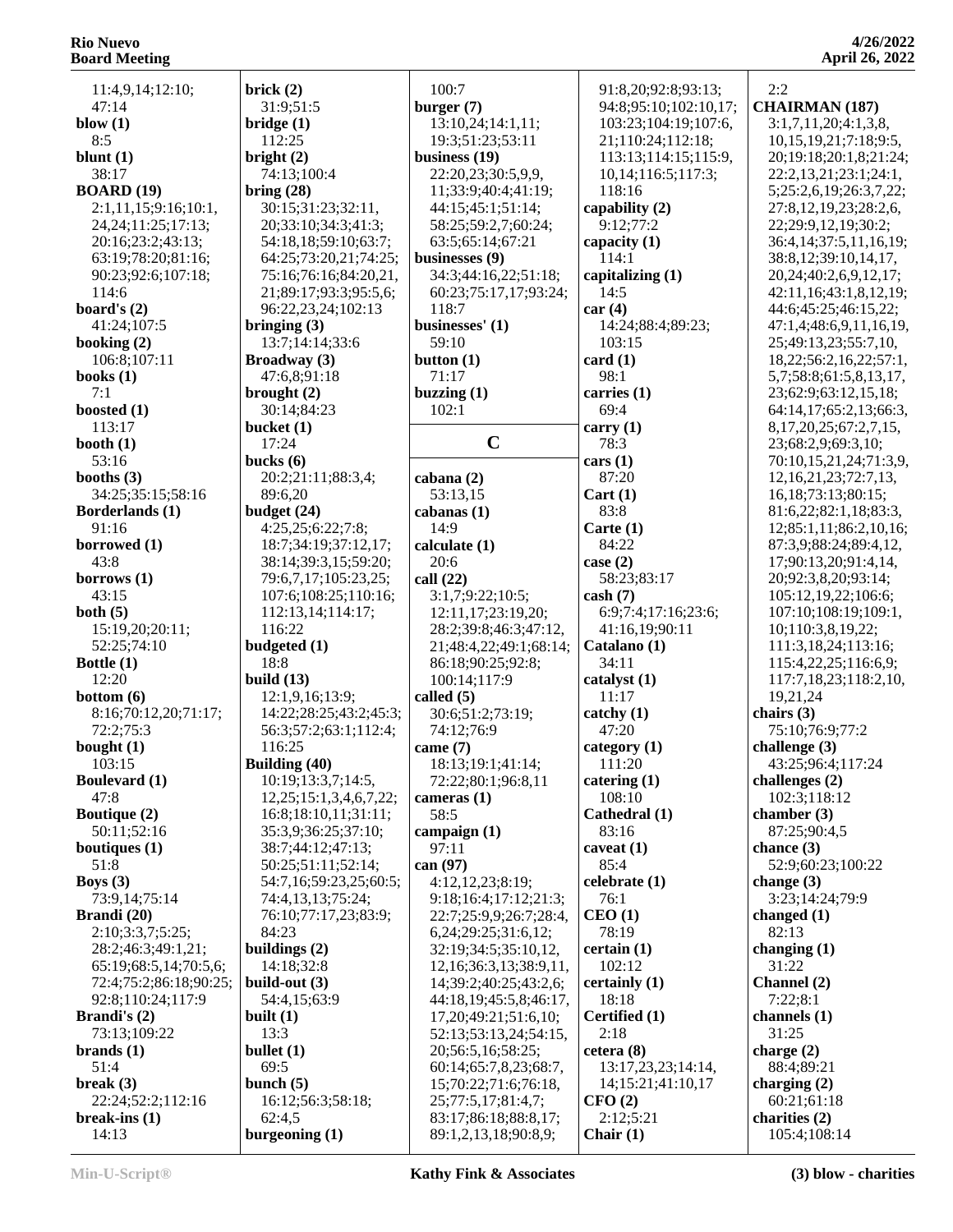**charity (1)** 105:2 **Charro (3)** 69:16;78:14;84:18 **chart (1)** 99:25 **chasing (1)** 56:6 **chat (1)** 71:18 **cheap (1)** 79:7 **cheaper (1)** 73:20 **check (3)** 6:17;82:6;86:9 **checking (1)** 58:17 **checkout (1)** 58:22 **chef (1)** 32:25 **cherry (1)** 62:22 **Chicago (4)** 10:21;35:5;50:4,4 **chicken (1)** 33:20 **children's (1)** 105:8 **chile (1)** 33:21 **Chilgren (1)** 10:6 **chill (1)** 4:12 **chimmichuri (1)** 33:22 **Chris (19)** 2:3;3:9;10:10;22:14, 17,19;28:15;46:8;49:6; 60:17;61:23;68:21; 80:15;82:9;87:7;91:6; 92:18;111:8;117:12 **Chris's (4)** 48:18;62:23;90:9; 91:1 **Christina (1)** 10:7 **Church (1)** 79:10 **circulate (1)** 16:2 **cities (1)** 50:21 **Citizen (1)** 6:14 **City (27)** 2:17;7:25;10:14; 13:13;15:23,24;17:9; 21:14;26:9;32:16;51:8; 74:6,16;79:22;80:12, 17,22;81:24;85:14;

 90:3;95:19;101:6; 103:11,13;112:6; 118:5,11 **clamoring (1)** 44:3 **clarify (3)** 64:10;66:1;109:16 **clarity (2)** 91:1;114:15 **cleaned (1)** 31:10 **clearer (1)** 62:1 **click (4)** 70:16;71:21,22;72:1 **clicked (2)** 71:10,25 **clicking (2)** 71:16,24 **clientele (1)** 51:11 **close (5)** 7:15;11:19;43:22; 74:6,17 **closed (5)** 7:22;39:12;50:16; 74:7,17 **closely (1)** 9:24 **closer (2)** 27:5;104:8 **closing (2)** 10:11;101:22 **Coachella (1)** 106:16 **coat (1)** 55:12 **Cobra (1)** 95:5 **code (5)** 56:14;58:21;59:3,9; 68:11 **codes (1)** 59:10 **coding (1)** 56:10 **coffers (1)** 112:20 **cohesive (1)** 44:12 **colleagues (1)** 80:22 **collect (5)** 26:5,15;56:4;57:22; 62:4 **collecting (1)** 61:14 **college-age (1)** 97:19 **Collins (22)** 2:11;7:12;21:4,19, 21;28:23;47:12,23; 48:7,8,21;64:15,16;

 88:15,16;89:5;91:25; 92:4,6;115:22,23; 116:3 **color (5)** 14:16;73:21;75:6,7,8 **colors (3)** 78:2,3,5 **combine (1)** 100:9 **combined (1)** 15:16 **comfortable (3)** 42:15;73:21;80:10 **coming (14)** 11:15;21:20;31:21; 32:9;42:23;47:14;64:7; 65:23;84:8;90:22; 105:10;108:6,16;113:9 **commencing (1)** 2:20 **comment (2)** 3:23;116:21 **comments (2)** 43:19;85:12 **commerce (1)** 88:1 **commissioned (1)** 99:7 **commit (1)** 64:22 **commitment (12)** 7:19;21:10;23:8; 26:2;81:20,23;82:4; 88:9;89:2,6;106:3; 108:7 **commitments (3)** 6:11,25;7:3 **committed (7)** 6:14;7:23,24;8:3; 101:1;102:4;103:9 **committee (2)** 64:15;73:25 **committing (1)** 82:2 **common (2)** 58:9;61:6 **communicate (1)** 31:25 **communities (1)** 84:9 **community (4)** 13:6;96:23;100:8,20 **companies (2)** 61:3;64:7 **company (3)** 20:11;44:24;45:3 **company's (1)** 15:15 **compare (2)** 20:18;101:13 **compel (1)** 26:8 **compelling (1)**

 8:13 **competition (1)** 94:10 **complaints (2)** 95:20,22 **complete (6)** 27:16;77:15;81:19; 97:6;113:5;115:21 **completed (3)** 16:25;77:4;85:6 **completely (2)** 14:15;50:15 **computer (3)** 70:17,25;71:1 **concept (2)** 30:19;44:10 **conceptual (2)** 16:19,20 **concert (1)** 104:10 **concur (2)** 27:1,4 **condense (1)** 39:4 **conflicted (2)** 22:22;61:25 **Congrats (2)** 29:6,8 **Congratulations (2)** 46:25;47:1 **Congress (12)** 5:13;11:5,8;12:8,11; 15:6;51:22;79:22; 83:15;94:12,15;95:15 **connect (1)** 50:24 **connected (2)** 15:2;16:7 **connectivity (1)** 13:21 **conservative (2)** 52:20;107:20 **consider (3)** 5:14;26:20;108:24 **consideration (1)** 106:7 **considered (1)** 36:15 **consistency (1)** 57:8 **construct (1)** 113:15 **construction (36)** 5:4;12:14;17:19; 18:20,21,23;19:10,15, 21;20:4,4;21:8;22:14; 23:10;24:14,17,22,24; 26:14,15;27:21;37:16, 22;38:2;39:3;40:18,19, 21;41:8,15,18;42:7; 46:2;112:7;114:18; 115:17 **consultants (1)**

**4/26/2022 April 26, 2022**

 36:18 **consuming (1)** 61:4 **contest (1)** 104:17 **context (1)** 105:24 **Continua (1)** 34:11 **continually (1)** 118:5 **continue (9)** 9:2;29:3;77:13,17; 85:15;90:12;97:14; 102:7;103:9 **continued (1)** 74:15 **continues (1)** 108:17 **contract (2)** 88:21;103:11 **contractors (1)** 115:20 **contribute (8)** 39:2;42:20;46:1; 79:15,16;86:8;110:13; 113:2 **contributed (2)** 62:6;105:16 **contributing (3)** 21:2;62:2;107:8 **contribution (3)** 26:10;66:21;105:12 **control (2)** 61:10;102:4 **conundrum (1)** 78:9 **conversation (2)** 9:9;116:12 **converse (1)** 6:4 **convert (1)** 20:20 **cool (1)** 53:13 **coordination (1)** 85:14 **Corbett (12)** 11:7;12:12,13;13:3, 19;14:4,12,25;15:2,19, 21;16:8 **corner (10)** 12:10,21;14:1;50:23; 51:20,21;53:25;75:13, 14;90:2 **cornering (1)** 86:14 **corrected (1)** 91:5 **correctly (3)** 66:15;90:6;106:24 **cost (12)** 17:21,25;24:17;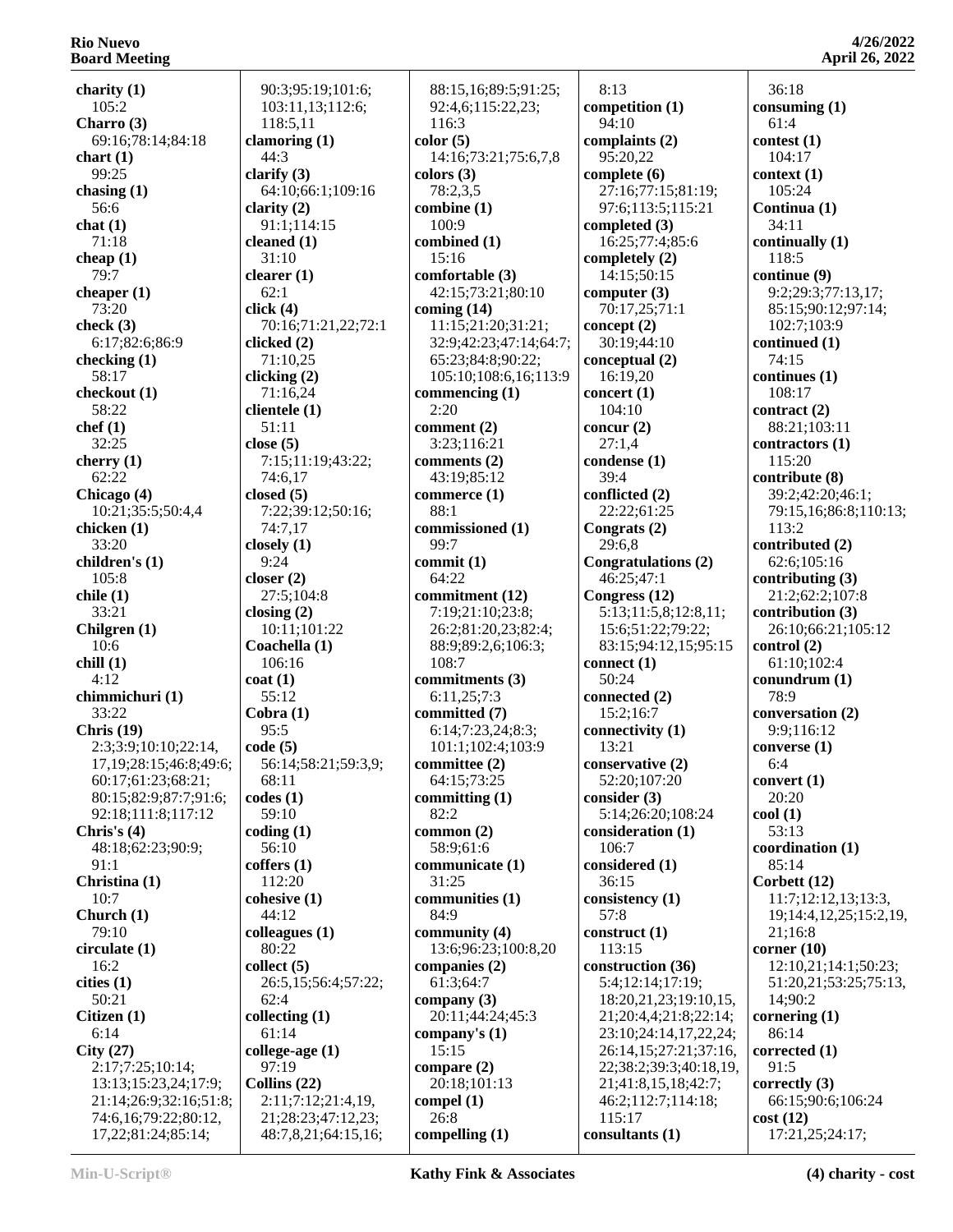27:21;55:12;57:2; 81:12;82:16,24;103:3; 112:8;117:19 **costs (3)** 56:23;103:2;117:1 **cottage (1)** 101:15 **Council (4)** 78:10,11,17;79:10 **Counsel (3)** 2:11;25:16;48:3 **Country (5)** 47:6;48:5,22;99:3; 101:5 **county (1)** 7:25 **couple (14)** 5:8;7:22;8:20;41:21; 45:11;47:11;53:22; 57:24;62:18;73:1,24; 97:23;103:7;112:19 **course (7)** 19:7;32:2;45:12; 51:17,20;80:6;110:2 **court (14)** 29:10;73:4,6,17; 75:4,22;77:23;78:3,6,7, 11,17;84:18,20 **courthouse (1)** 78:2 **courts (2)** 14:8,9 **COVID (8)** 5:3;50:16;69:22; 74:9,10,23;96:13; 112:2 **co-working (3)** 10:21;56:1;58:6 **Cox (63)** 2:5;3:14,15,24;4:6; 26:21;27:7;28:19,20; 29:8;42:13;43:21; 45:24;46:12,13;49:10, 11;64:10;66:1,4,10,24; 67:1,5,12,14;68:25; 69:1;70:8,14,18,22; 71:1,6,10,14,20,22,25; 72:4,9,17,18,19;73:12, 14;76:23;79:19,24; 81:4,10,25;82:9;83:2, 5;84:7,13,15;85:17; 87:1,2;92:16,17 **crate (1)** 55:12 **craze (1)** 14:5 **crazy (1)** 54:25 **create (5)** 61:17;62:3;63:20; 69:17;83:23 **created (2)** 93:5;101:16 **curb (1) cut (2) daily (1) Dan (9) dark (4) data (6) date (3)**

**creates (2)** 5:4;8:18 **creating (1)** 83:17 **creative (1)** 53:24 **credit (1)** 98:1 **crosswalk (2)** 78:4,5 **crowd (1)** 98:5 **cuisine (1)** 33:4 **culture (2)** 38:23;97:3 83:22 **current (4)** 6:6;44:14;50:2; 51:23 **currently (5)** 8:8;18:5;30:11; 89:20;104:21 **cursor (2)** 12:6;73:10 **custom (1)** 15:20 **customer (2)** 33:4;51:11 **customers (4)** 30:24;31:12;32:20; 51:6 **custom-made (1)** 14:16 6:16,22  $\mathbf{D}$  deeded (1) 11:14 5:1,18,20;9:3;19:20; 56:5;65:19;67:25;68:2 **dancers (1)** 30:23 **dancing (1)** 46:23 **Daniel (1)** 2:12 61:12;73:22;84:24; 105:15 **Darnet (1)** 9:23 90:23;97:22;98:3,12; 110:4,6 25:21,21;60:6 **dates (1)** 17:13 **daughter (1)** 10:7 **day (16) days (9)** 115:19 **day-to-day (1)** 44:25 **de (1)** 74:11 **deal (2)** 79:23;113:4 **dealership (1)** 30:12 **decent (1)** 99:2 **decibel (1)** 108:2 **decide (1)** 63:23 **decided (3)** 73:2,16;78:1 **decision (1)** 106:3 **decisions (2)** 25:11;64:13 **deck (1)** 84:16 **decorative (1)** 75:12 **decrease (1)** 96:10 47:9 **deeper (1)** 5:23 **defensive (1)** 107:20 **defer (1)** 25:15 **deferred (1)** 69:23 **definitely (6) delays (1)** 17:21 **deliveries (1)** 80:8 **delivers (1)** 115:7 **demographic (1)** 101:6 **demographics (1)** 97:21 **department (2)** 83:22;108:4

 2:19;15:8;17:24; 39:9;44:4;81:8;83:11; 89:10;91:8;102:14; 103:6;106:17,19; 109:22;118:24,25 52:21;90:9;91:2,6,7; 92:1;96:8;101:12; 11:13;32:1;33:6; 83:25;84:11;102:4 **Depot (3) design (3)** 105:2 73:22 69:6 114:3 33:23 **detail (1)** 19:6 **details (1)** 53:12 67:3 60:3 **devise (1)** 82:11 **Diana (2) dice (1)** 61:24 **Diego (1)** 98:23

**deposit (2)** 57:22,22 11:10,25;18:8 31:5,5;57:15 **designate (1) designated (1)** 114:10 **designed (2)** 25:25;88:7 **designs (2)** 41:9;54:8 **desirable (2)** 80:21;83:18 **desolate (1) desperately (1) despite (1) desserts (1) Destination (3)** 70:4;72:20;85:20 108:6 **detailed (1) determination (1) determine (3)** 36:19;78:15,23 **develop (2)** 47:17;75:17 **developer (7)** 5:6,6,7;21:17;27:24; 47:16;65:4 **developers (2)** 47:13;118:12 **development (1)** 79:25;80:5 **difference (1)** 115:10 **different (14)** 13:1;31:24;32:6,14, 20,21;54:19;57:16; 58:18;99:3;100:16; 113:13,21;118:7 **difficult (5)** 94:5;101:20;105:18; 113:10;118:6

**difficulties (1)** 118:6 **dig (1)** 5:22 **Dillard's (1)** 58:14 **dining (3)** 35:16;77:2,16 **dinner (3)** 34:6;88:12;114:1 **dip (1)** 96:9 **direct (5)** 64:21;99:11;109:21; 110:1,2 **directly (6)** 54:3;56:15;63:21,22; 67:21;103:4 **director (2)** 80:3,18 **Directors (1)** 2:16 **discount (1)** 53:16 **Discovery (3)** 7:22;8:1,10 **discuss (2)** 105:24;107:7 **discussing (1)** 66:2 **discussion (2)** 19:13;65:20 **display (1)** 54:5 **disrespect (1)** 38:19 **disruption (1)** 48:12 **distribute (1)** 105:4 **District (14)** 2:17;5:12;59:14,16, 18;77:19,20;78:13,13; 79:4;84:19;102:21; 104:11,16 **district-oriented (1)** 40:16 **districts (1)** 21:15 **diverse (1)** 97:2 **divvy (1)** 58:22 **DJ (6)** 30:20;31:12;35:15; 94:10;95:5;104:16 **doable (1)** 80:21 **document (3)** 69:22;70:25;71:3 **dollar (8)** 13:4;18:13;21:1;

27:16;37:20;39:2;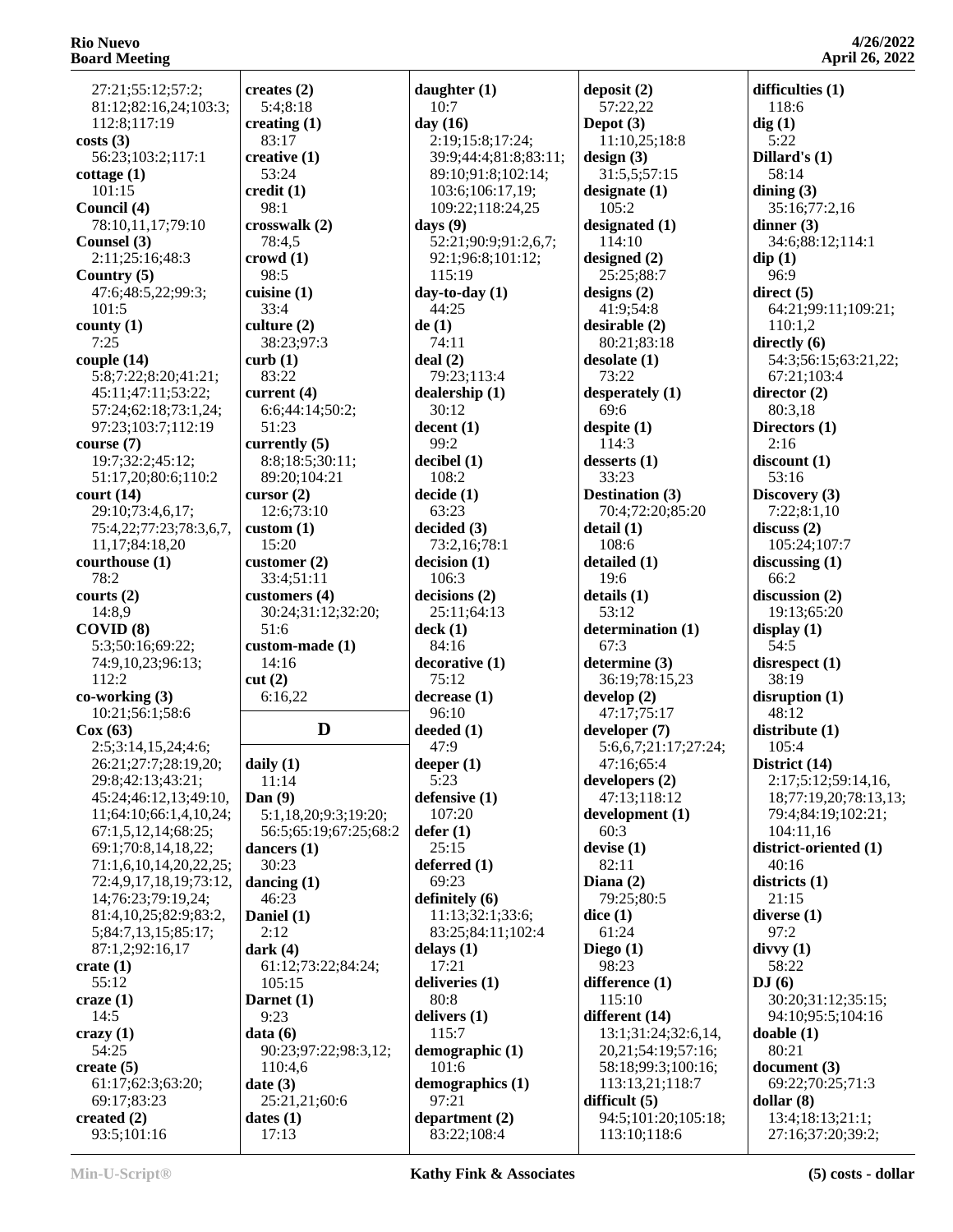56:18;103:7 **dollars (20)** 6:10,21;7:11;8:3; 24:10,25;41:16;42:10, 11;59:19;63:20;64:19; 65:20;78:17;81:8;82:2, 24;85:6;109:19,20 **dome (1)** 78:2 **domestically (1)** 15:15 **donated (1)** 105:9 **done (33)** 6:2;15:9;18:7;19:14; 20:3,4;23:14;27:23; 29:2;35:20,25;36:23; 41:15,17,22;46:18; 60:19;65:23;70:1,9; 79:5;81:13;84:10; 85:14;86:3;95:8,8; 103:21,23;104:25; 110:19;115:14;116:13 **Don's (1)** 41:5 **door (2)** 34:14;58:4 **doors (1)** 54:25 **double (1)** 42:1 **doubled (1)** 112:9 **Doubletree (1)**  $95.15$ **doubt (1)** 23:24 **down (31)** 6:11;19:13;32:6; 50:16;52:2;65:19; 71:18;73:22;75:4,22; 76:20;77:18;78:3,6; 80:21;81:14;83:7; 84:18,20;95:13,13,16, 17,18;99:20;101:22; 102:5;108:6,16;112:3; 118:7 **downsize (1)** 91:20 **downstairs (1)** 50:24 **downtown (86)** 5:7,15;8:25;9:2; 10:12;11:17,17;13:14; 14:19,22;15:11;17:2; 20:11,23;30:15;31:21; 32:5,10,16,21;33:15; 34:2,4,7,16;37:3;38:21, 24;41:4;46:19;47:2; 50:3,20,23;51:9,9,12, 13,14,15,15,18,21; 52:8,10;58:25;59:9,10, 11;60:23;62:5;69:6; 38:22 21:2 **dozen (1)** 20:16 **draw (2) drawing (1)** 115:12 20:19 **drawn (1)** 15:17 **draws (1)** 38:24 **Dre (1)** 78:18 **drive (1)** 53:25 **driving (1)** 13:18 **drop (5) dropped (2) drops (1)** 8:15 **drum (2) due (1)** 113:25 **dumb (1)** 105:5 33:20 **duplex (4) during (7) Dusk (22)** 111:4 **Dusk's (1)** 99:15

 87:24;93:3,4,23,23,24; 94:1,7,8,9,25;95:10,13, 14;96:2;97:4;100:13; 101:1,19,24;104:8; 105:6,7;107:22,25; 108:7,8,10,11,12,14; 110:5,5;116:14 **downtowns (1) downtown's (1) dramatically (2)** 7:20;8:16 46:17;83:6 **drawings (1)** 8:16;28:6;44:6; 90:13;111:4 6:18;111:5 49:15,16 **dumplings (1)** 70:1;73:7;77:14,16 50:16;52:5,10;74:9, 10;97:10;107:6 5:16;9:1;92:24,25; 94:10;95:2,2;96:21; 97:25;98:22;99:6; 100:8,21,23;103:16; 104:5,20;105:13; 109:24;110:14,17; **E eager (3)** 8:14;21:3;25:12 **earlier (1)** 113:12 **early (1)** 106:9 **easier (1)** 113:14 **easily (1)** 19:16 **east (3)** 75:22;76:24;77:22 **easterly (2)** 12:21;14:10 **eating (1)** 46:24 **eclectic (1)** 38:23 **economic (8)** 84:24;99:7,15;100:2; 101:14;103:7;107:16; 109:16 **economics (5)** 8:12;22:1;36:5; 60:15;99:8 **economy (1)** 84:20 **edges (1)** 104:2 **Edmund (20)** 2:4;3:18;18:25;24:2; 28:17;29:7;41:25; 46:10;49:8;68:23;85:1, 18;86:24;92:14; 110:11,19;111:10; 115:7;116:15;117:16 **education (1)** 65:22 **efficient (1)** 48:25 **effort (1)** 10:3 **efforts (2)** 73:3,16 **eight (6)** 12:15;16:14;19:22; 23:14,21;79:2 **eight-page (1)** 72:11 **either (6)** 6:13;18:23;53:10; 62:7;96:13;98:22 **El (9)** 9:1;69:12,16;70:4; 72:20;74:10;78:14; 84:18;85:20 **eligible (1)** 7:11 **else (5)** 33:16;47:22;93:9,18;

 108:13 **e-mail (3)** 88:16,18;90:7 **e-mails (3)** 71:5;88:20;114:16 **emerging (1)** 51:4 **empty (1)** 56:15 **EMTs (1)** 103:12 **en (1)** 33:21 **enable (5)** 70:11;88:10;89:13; 90:21;91:22 **enabled (4)** 71:12,13;89:14; 93:15 **enabling (1)** 23:5 **Encantada (1)** 34:4 **end (7)** 6:9,20;12:22;18:5; 41:23;88:19;100:1 **ended (4)** 23:18;74:12;94:18, 19 **endorsement (2)** 80:6,23 **ends (1)** 78:13 **energy (1)** 38:20 **engage (1)** 32:19 **engaged (2)** 16:20;69:13 **engine (1)** 84:24 **engineer (1)** 108:5 **engineers (2)** 103:25;104:1 **enjoy (2)** 8:14;77:19 **enjoyed (1)** 22:18 **enjoying (1)** 31:21 **enough (4)** 55:1;90:11;95:22; 97:16 **enter (5)** 14:23,24;15:11; 25:24;97:25 **entertain (3)** 41:25;42:4;118:16 **entertainment (1)** 30:25 **entire (5)** 13:21;63:10;75:19;

**4/26/2022 April 26, 2022** 81:18;97:11 21:16;67:17 **entrance (1)**

**entirely (2)** 87:12,16 **entity (2)**

76:9

**entrant (1)** 17:23 **entrees (2)** 33:18,20 **entry (2)** 14:20;21:22 **enure (1)** 25:20 **environment (1)** 73:21 **equal (1)** 13:12 **equally (1)** 29:14 **equipment (2)** 37:25;38:1 **equity (1)** 64:3 **especially (3)** 5:25;32:5;44:12 **essence (1)** 106:23 **establish (1)** 45:5 **established (2)** 44:17;51:14 **esthetic (1)** 57:10 **estimating (1)** 24:19 **et (8)** 13:17,23,23;14:14, 14;15:21;41:9,16 **evaluate (4)** 64:18;65:8,9;90:9 **even (20)** 11:20;15:7;20:14; 23:10;24:24;25:21; 38:6;52:4;54:9;58:16, 24;60:13;62:23;74:23; 93:7;99:23;108:10,14; 110:19;113:8 **event (21)** 52:1;53:3,14,16,19, 22;93:3;95:4;96:5,17; 101:25;104:3,4,9,25; 105:1,1;106:24; 107:22;108:8,17 **events (11)** 50:13,15;53:4;59:5; 94:9;95:8,8;104:15,18; 114:8,8 **everybody (11)** 21:17;25:20;29:24; 43:15;89:13,15,18; 92:23;93:18;103:20;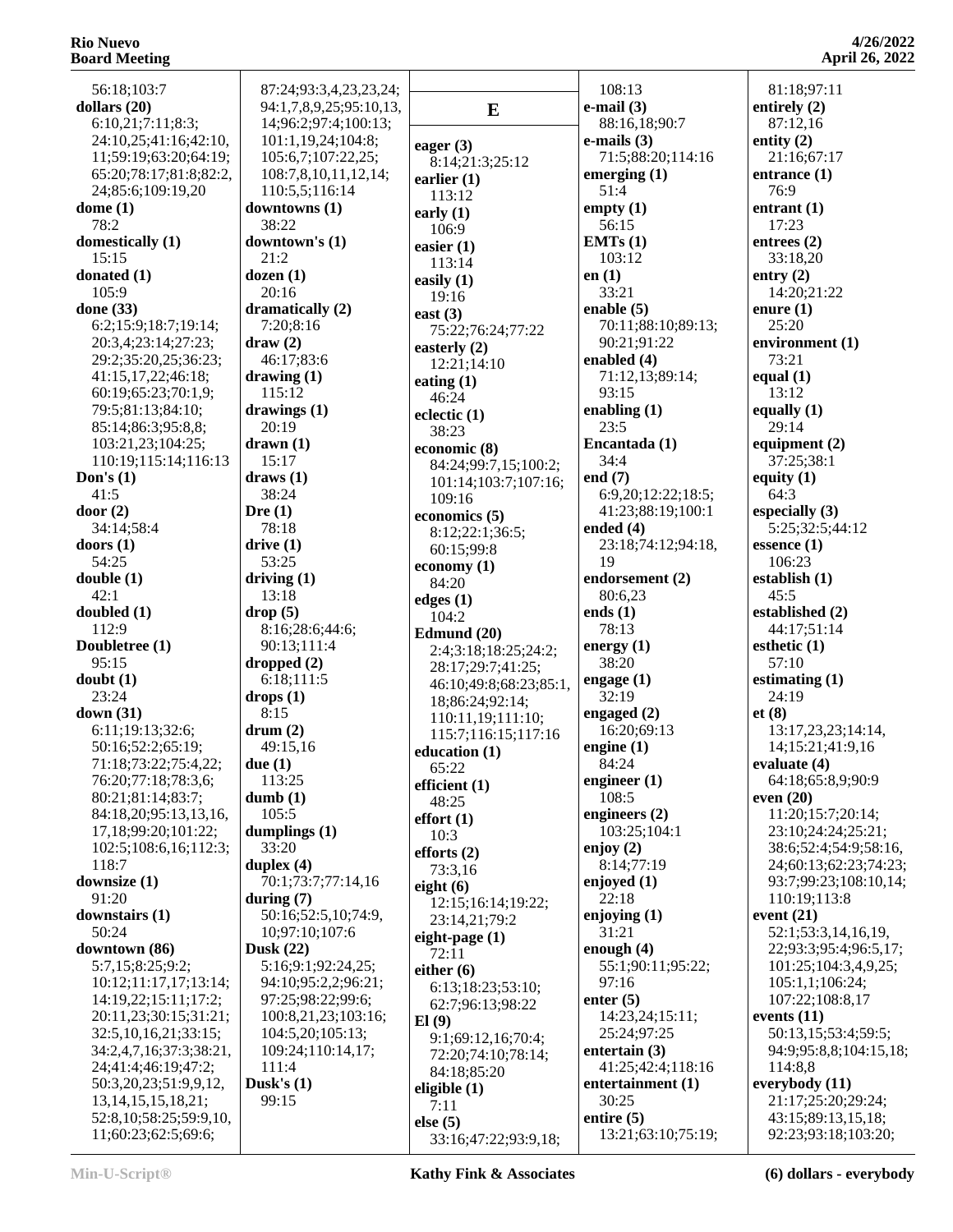| 118:21                              | expeditiously (1)              | favorite (1)                          | financially $(1)$      | 32:17                     |
|-------------------------------------|--------------------------------|---------------------------------------|------------------------|---------------------------|
| everyone (10)                       | 41:7                           | 112:3                                 | 61:25                  | focus $(9)$               |
| 3:20;4:22;9:22;                     | expense(2)                     | fear $(1)$                            | find $(5)$             | 11:18;33:5;51:17;         |
| 10:23;17:18;28:10;                  | 79:12;101:23                   | 51:9                                  | 6:1;36:13,22;76:2;     | 73:2,16;95:9;97:2;        |
| 29:5,25;32:24;117:22                | expenses (1)                   | February (1)                          | 85:4                   | 108:8;114:8               |
| everyone's (1)                      | 103:2                          | 6:7                                   | finding $(1)$          | focused $(3)$             |
|                                     |                                |                                       | 33:8                   |                           |
| 116:19                              | experience (12)                | fee $(3)$                             |                        | 93:23;94:7;98:7           |
| evolution (1)                       | 11:17;13:17;31:23;             | 89:21;90:7,11                         | fine $(5)$             | focuses $(1)$             |
| 21:2                                | 32:11,14,14,19,21;             | feel $(10)$                           | 62:6;72:9;87:8;        | 33:9                      |
| evolved (1)                         | 33:3;89:23;97:8;               | 8:25;30:16;51:6;                      | 109:6;116:4            | folks $(5)$               |
| 9:11                                | 102:24                         | 54:13;74:24;76:14;                    | finish $(2)$           | 87:18;96:11,24;           |
| exact(1)                            | experiencing (1)               | 80:9;100:23;101:24;                   | 37:21;107:25           | 106:11;111:19             |
| 113:1                               | 118:7                          | 109:17                                | finished $(2)$         | follow $(2)$              |
| exactly $(2)$                       | experimental (1)               | feet $(3)$                            | 14:2;84:16             | 7:20;29:13                |
| 78:15;99:10                         | 87:23                          | 14:21;54:6;75:9                       | firm(1)                | followed (2)              |
| example $(2)$                       | exponential (1)                | fell $(1)$                            | 107:16                 | 9:24;82:7                 |
| 31:4;52:6                           | 102:15                         | 14:6                                  | first(25)              | following $(1)$           |
| examples $(2)$                      | expressed (1)                  | fellow(1)                             | 6:17;8:9;11:5;19:2;    | 104:3                     |
| 32:6;78:24                          | 82:20                          | 107:18                                |                        | food $(6)$                |
|                                     |                                |                                       | 33:17;39:1,18;41:2;    |                           |
| exceeds (1)                         | extended (1)                   | fencing $(1)$                         | 42:9;46:22;51:1;57:23; | 60:7;77:10,18;100:7,      |
| 88:5                                | 8:20                           | 103:3                                 | 66:16;73:2;90:8;93:21; | 10;116:25                 |
| Excel $(1)$                         | extraordinary (2)              | FENTON (10)                           | 94:17,21;95:18;        | foot $(2)$                |
| 12:20                               | 20:15,21                       | 112:10,22;113:19;                     | 103:22;106:5,5;        | 13:9;52:17                |
| excellent (2)                       | extremely (3)                  | 114:20;115:11;116:18;                 | 107:19:113:4.20        | forecast $(1)$            |
| 44:1;60:19                          | 96:5;98:4;100:4                | 117:3;118:1,8,23                      | fiscal $(1)$           | 113:17                    |
| except (1)                          | eyes(1)                        | Festival (18)                         | 107:20                 | forget $(1)$              |
| 88:14                               | 84:6                           | 92:25;93:21;94:3,13;                  | fits $(2)$             | 92:20                     |
| exception (1)                       |                                | 95:7;96:8,21,22;98:8,                 | 64:6;81:18             | formal $(1)$              |
| 18:15                               | $\mathbf{F}$                   | 16;101:11,16;102:17,                  | five $(5)$             | 88:25                     |
| excise(1)                           |                                | 18;104:8;109:24;                      | 64:8;95:5;99:16;       | former $(1)$              |
| 17:10                               | facade $(7)$                   | 110:14,17                             | 100:1,1                | 50:4                      |
| excited (6)                         | 31:7;34:13,23;36:17,           | festivals $(2)$                       | flag $(1)$             | formerly $(1)$            |
|                                     |                                |                                       |                        |                           |
|                                     |                                |                                       |                        |                           |
| 9:25;15:4;38:18;                    | 17,18,22                       | 101:4,8                               | 3:3                    | 47:6                      |
| 41:3;46:19;47:2                     | face $(2)$                     | few $(14)$                            | flash $(1)$            | formula $(3)$             |
| excitement (2)                      | 59:7,7                         | 10:21;17:6;64:23;                     | 51:2                   | 24:18;44:1,4              |
| 30:23,24                            | faced $(1)$                    | 70:5;75:21;76:13;                     | flat $(4)$             | forth $(1)$               |
| exciting $(1)$                      | 17:24                          | 78:24;95:4,20;96:16;                  | 89:21;90:7,11;99:20    | 12:23                     |
| 4:24                                | facilitating $(1)$             | 97:21;100:12;112:2,11                 | flavor $(1)$           | forward $(5)$             |
| excused (1)                         | 80:13                          | figure $(3)$                          | 14:1                   | 10:15;11:18;41:7;         |
| 3:8                                 | Facilities (1)                 | 24:13;60:14;91:23                     | Fletcher (24)          | 66:10:82:3                |
| exec(1)                             | 2:16                           | figured $(1)$                         | 2:2;3:10;9:17,18,23;   | found $(1)$               |
| 4:5                                 | fact $(9)$                     | 79:23                                 | 22:1,17;28:1,21;39:7;  | 37:14                     |
| execute(1)                          | 41:6,7;42:7;56:13;             | file $(1)$                            | 46:14;49:12;56:11;     | four $(8)$                |
| 89:5                                | 65:18;107:15;108:1,7;          | 6:1                                   | 64:11;69:2;72:19;      | 13:14;52:21;67:20;        |
|                                     | 113:11                         |                                       |                        |                           |
| executive (4)                       |                                | filing $(2)$                          | 78:18;80:11;85:22;     | 75:9;88:8;109:19;         |
| 4:4;67:5,19;85:19                   | factor $(1)$                   | 40:19;68:12                           | 88:20;89:16;93:17,20;  | 115:2;116:24              |
| exemption $(1)$                     | 112:15                         | fill(4)                               | 111:14                 | fourth $(1)$              |
| 104:5                               | Fair $(1)$                     | 27:13;57:14;77:8;                     | Fletcher's (2)         | 12:11                     |
| existing $(1)$                      | 52:1                           | 112:8                                 | 5:23;84:2              | Fox $(2)$                 |
| 76:17                               | familiar $(1)$                 | filled $(1)$                          | flexible $(2)$         | 105:8,9                   |
| exists (1)                          | 77:10                          | 62:20                                 | 58:6.6                 | framed $(2)$              |
| 75:8                                | families $(1)$                 | fills $(1)$                           | floor $(6)$            | 35:23,24                  |
| expand $(3)$                        | 14:19                          | 16:12                                 | 31:7;34:9,10;35:12,    | framing $(1)$             |
| 42:3;61:8;74:7                      | family $(3)$                   | film $(5)$                            | 19:50:4                | 35:17                     |
| expanded (1)                        | 11:8;41:4;43:9                 | 6:21;7:20,23;8:6,10                   | floors $(1)$           | Franklin (4)              |
| 78:6                                | family's $(1)$                 | filming $(2)$                         | 31:9                   | 78:10,10,11,11            |
| expanding $(1)$                     | 30:9                           | 8:5,12                                | flourishing $(1)$      | free $(2)$                |
| 77:2                                | far $(10)$                     | final $(1)$                           | 62:17                  | 62:24;103:14              |
| expansion (1)                       | 6:9;34:18,20,23;               | 78:24                                 | flow $(2)$             | freed $(3)$               |
| 42:24                               |                                |                                       | 41:16,19               | 6:21,23;7:15              |
|                                     | 38:6;65:19;71:9;77:5;          | finally $(1)$<br>112:16               |                        |                           |
| expect (7)                          | 91:10,17                       |                                       | flowing $(1)$          | frequent(1)               |
| 6:25;36:6;97:4;<br>100:1,2;104:8,11 | favor $(4)$<br>4:1,8,19;118:19 | financial $(4)$<br>5:2,19;85:4;102:23 | 90:11<br>focal $(1)$   | 87:21<br>frequently $(1)$ |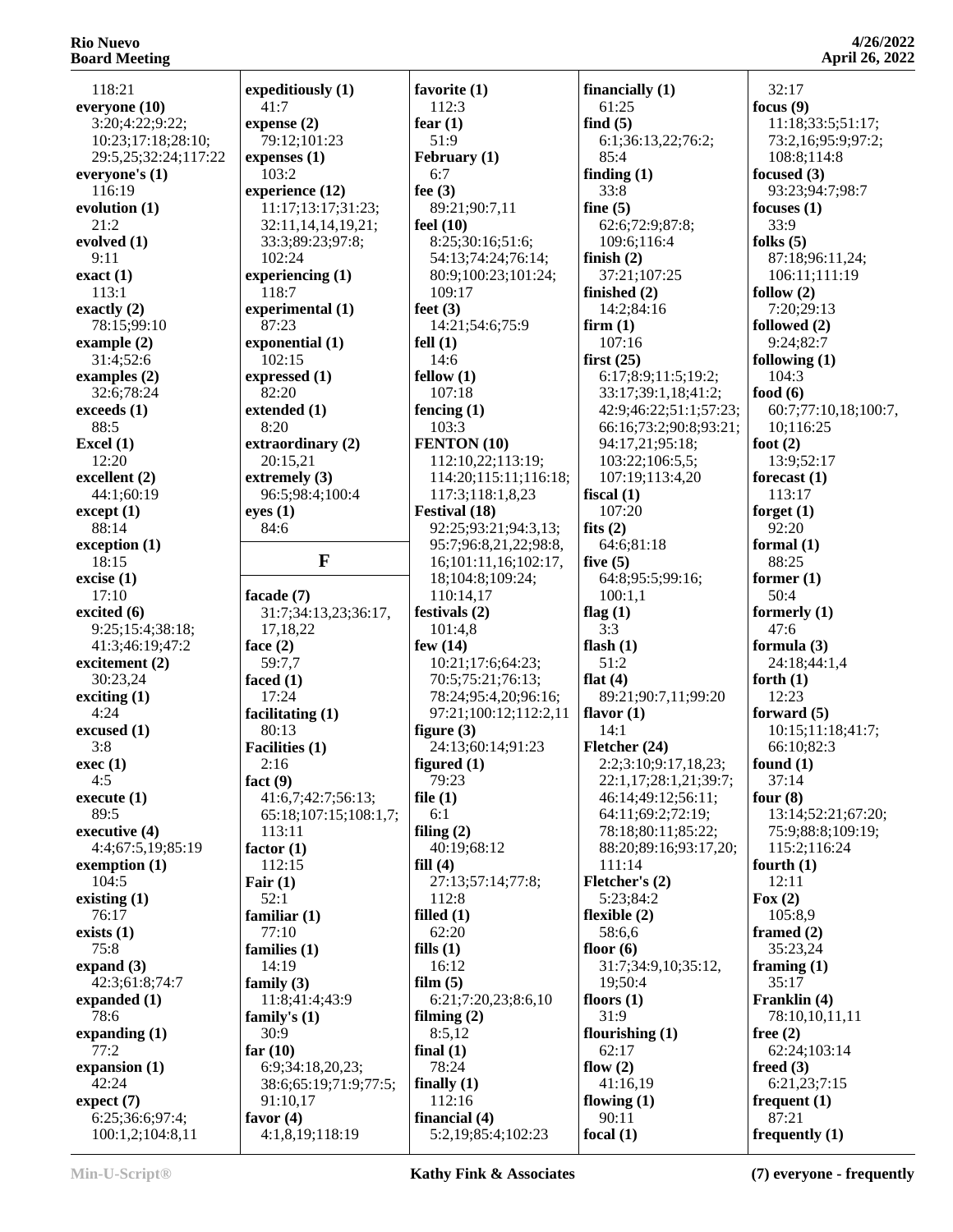7:10 **Friday (1)** 88:11 **Friedman (1)** 47:21 **friend (1)** 52:8 **friendlier (1)** 13:23 **friends (3)** 11:1;14:7;69:13 **front (9)** 9:18;11:25;15:25; 17:16;35:2;41:23;42:4; 57:23;58:22 **frustrating (1)** 118:9 **full (7)** 24:24;25:14;26:15; 79:17;89:18;113:10;  $114.1$ **full-time (1)** 103:17 **fully (1)** 76:5 **fun (4)** 16:23;17:1;29:14;  $34.1$ **fund (4)** 7:24;63:21;86:2; 115:10 **funded (4)** 63:9;76:5;83:24; 85:3 **funding (2)** 25:25;112:17 **fundraiser (1)** 53:20 **funds (4)** 7:15;22:8;107:7; 108:14 **furnish (1)** 56:3 **Furniture (2)** 48:5;60:11 **Furniture/La (1)** 47:7 **further (3)** 19:13;86:18;96:1 **future (6)** 11:25;12:9;18:18; 31:25;32:10;100:3 **game (1)** 20:24 **games (1)** 14:11 **gap (5)** 37:19,20;42:20;86:3;

**G government (1)** 24:18 **garden (5)** 13:8;14:10;19:2; 114:4,9 **gave (3)** 34:10;53:2;65:6 **general (2)** 32:25;105:11 **generally (1)** 83:24 **generate (6)** 21:12;77:6;101:14; 102:19,20,20 **generated (3)** 22:8;27:21;83:8 **generates (1)** 40:16 **generating (1)** 24:22 **gets (5)** 21:14,14;92:25; 94:11,12 **girl's (1)** 53:14 **gives (5)** 26:18;51:4;52:9,20; 98:3 **giving (3)** 24:7;60:2;76:16 **glad (1)** 117:23 **glass (1)** 53:8 **glasses (1)** 53:22 **glazed (1)** 114:5 **goal (1)** 51:12 **God (3)** 29:1;48:12;56:5 **goes (3)** 18:16;21:25;87:12 **good (27)** 4:22;5:2;7:7;8:2,17, 18;9:5,10;17:3;29:24; 31:4;32:14;33:8;52:8; 55:15;57:12;63:7;74:9; 90:23;96:3;106:18; 110:21;111:21;112:15; 113:19;116:20;118:22 **Gosh (1)** 24:20 83:24 **GPLET (12)** 17:7,11;18:16;21:5, 19;22:4,7;23:6;25:19; 26:12;27:15;28:24 **graciously (1)** 85:21 **grand (14)** 8:17;40:6,9;46:2;

 56:16,19;63:25;64:4,8; 65:7,14;67:21;81:2; 89:24 **grant (4)** 63:20;64:13;74:18, 19 **great (27)** 6:8;9:21;10:14; 22:19;38:22;41:2; 52:21;60:24;65:15; 76:6;77:7;83:6,8;84:7, 19;94:14;95:23,25; 100:5,6,6,6,22;101:8; 104:24;107:10,14 **green (1)** 70:12 **greeting (2)** 90:2,4 **gross (1)** 39:9 **ground (7)** 21:20;22:3,4,7; 28:24;75:16;112:17 **group (11)** 10:9;64:15;72:25; 74:25;78:23;80:4,19; 82:10,10;85:24;100:25 **groups (1)** 113:12 **grow (8)** 45:1,2,7;51:17; 75:17,18;102:14; 108:18 **grown (1)**  $11:20$ **grows (1)** 60:25 **growth (6)** 44:20;99:17,18; 100:24,25;102:7 **guess (4)** 8:2;19:7;25:16;59:8 **guests (4)** 30:24;31:1,1,25 **guitar (1)** 30:21 **guitars (1)** 56:24 **Gus (1)** 35:7 **guys (21)** 29:13,15;36:3;40:19; 41:2,6;42:15;43:9; 44:9;46:16,25;47:2; 90:24;97:13;104:13; 105:15;108:4;109:23; 112:19;113:8;116:13  $\mathbf{H}$  **heart (3) Haga-Blackman (55)** 2:10;3:9,12,14,16, 18;28:4,11,13,15,17,

 19,21;46:4,6,8,10,12, 14;49:2,4,6,8,10,12; 68:15,19,21,23,25; 69:2;72:5,10,15;73:11; 76:22;86:20,22,24; 87:1;92:10,12,14,16, 18;111:1,6,8,10,12,14; 117:10,12,14,16 **half (12)** 13:4;17:21,22;20:15; 21:10;24:25;40:7; 41:22;81:13;109:19, 20;112:13 **handle (1)** 88:12 **hands (1)** 65:3 **handy (1)** 3:4 **hang (2)** 66:17;88:17 **hanger (1)** 55:12 **hanging (3)** 87:5;92:24;111:25 **happen (6)** 18:17;20:13;23:25; 79:17;85:13;101:9 **happened (6)** 15:14;74:10,21; 78:16;105:5;112:7 **happening (4)** 12:23;50:20;91:15, 16 **happens (1)** 75:17 **happy (3)** 113:23;118:24,25 **hard (4)** 10:1;14:6;44:13; 111:5 **hardscape (1)** 20:20 **hate (1)** 84:3 **HBO (4)** 7:21,23;9:24;10:3 **headed (1)** 9:11 **headliner (6)** 103:4,5;106:2;109:9, 13;110:17 **hear (4)** 5:1;115:24;116:5,7 **heard (3)** 76:4;116:6,6 **hearing (2)** 4:25;105:23 94:2;96:2;101:24 **held (2)** 2:17;94:9 **Hello (1)**

**4/26/2022 April 26, 2022**

 9:15 **help (31)** 6:1;7:24;9:1;21:3; 36:19;37:20;39:3; 41:14,16;44:15,15,22; 46:20;49:19;51:12; 56:7;58:10;60:23; 62:10;63:24;65:1; 69:17;78:21;79:5; 86:12;102:7,8,11; 107:24;112:5,25 **helped (3)** 23:25;74:16;79:24 **helpful (3)** 79:22;86:5;107:17 **helping (4)** 12:3;61:1;66:22; 107:4 **here's (2)** 42:23,23 **heritage (1)** 76:1 **hi (2)** 9:22;29:21 **high (7)** 15:1;32:7;52:5,11; 75:8;81:14;95:5 **high-end (2)** 51:25;54:13 **higher (2)** 55:5;99:22 **highest (1)** 96:18 **highlight (1)** 11:20 **highlighted (1)** 12:6 **Hill (1)** 3:8 **Hilton (1)** 19:18 **hire (4)** 32:24;44:2;45:15,22 **hired (2)** 82:21;100:16 **hiring (2)** 33:7;43:25 **historical (4)** 36:15,18,21;37:6 **history (2)** 8:10;15:15 **hit (3)** 69:22;71:19;102:16 **hits (1)** 109:11 **hoarder's (1)** 57:10 **hold (2)** 104:16;109:5 **Home (8)** 47:6;48:5,22;59:1,2; 103:16;107:22;108:15 **homelessness (1)**

 112:25 **garage (1)**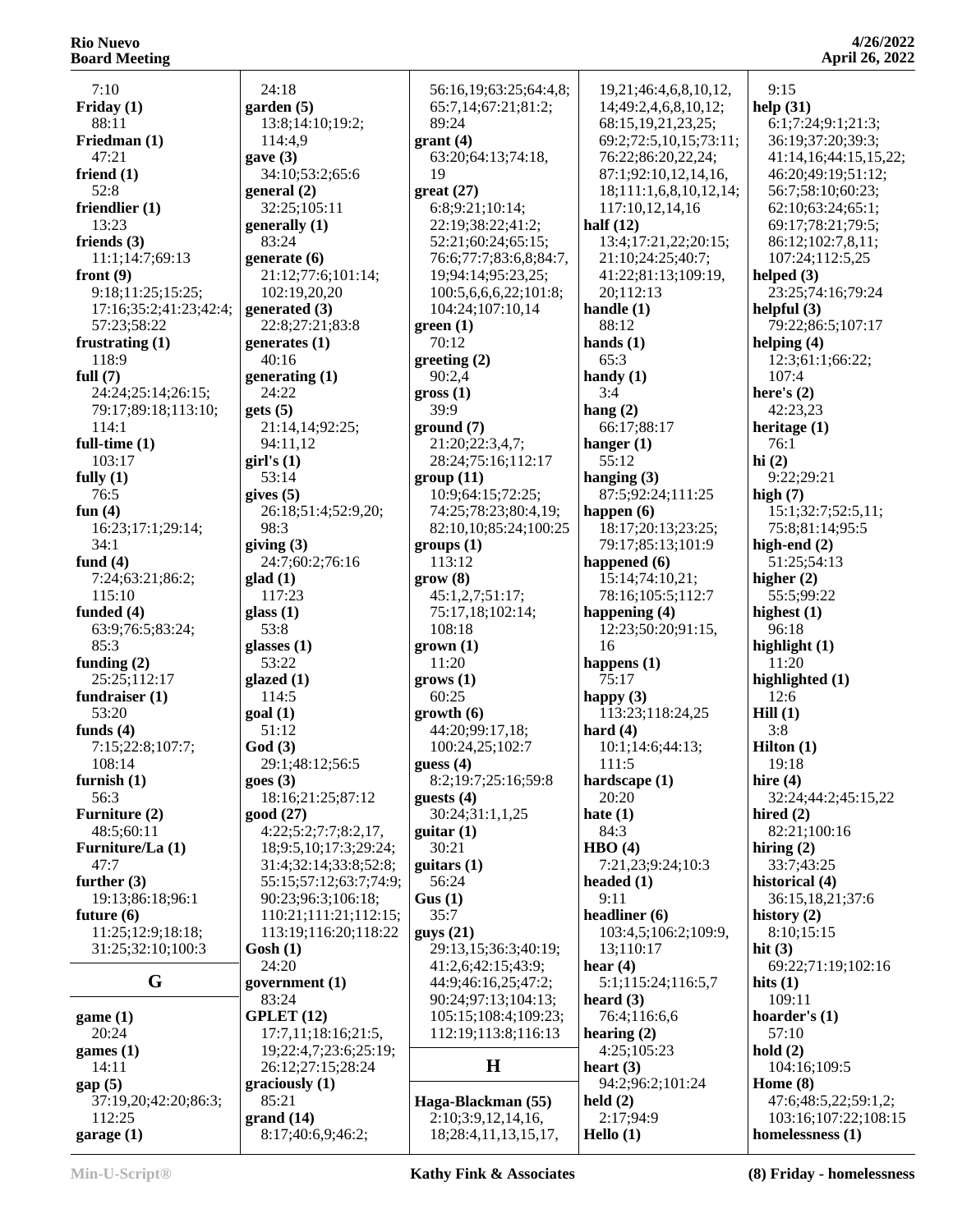14:13 **hope (7)** 11:16;16:4;17:2; 46:21;97:14,15;116:18 **hopefully (7)** 53:5;56:8;60:25; 62:4;69:7;82:24;84:22 **hoping (5)** 76:2;79:4;112:24; 113:13;116:24 **hopping (1)** 50:8 **host (1)** 95:1 **hostess (2)** 32:25;44:18 **hosting (1)** 53:4 **hotel (28)** 5:6;6:14;11:10,15, 15;12:1,7,8,9;14:23; 16:7,14;17:4;18:6,7; 19:1,11;24:2,11,17; 94:12,15;95:14,15; 98:17;102:20;104:19, 20 **hotels (1)** 108:13 **hotter (1)** 106:12 **hour (6)** 2:20;4:11;88:3,9; 89:7,20 **hourly (4)** 88:2,3,5,6 **hours (4)** 88:10,12;112:19; 114:1 **House (2)** 8:9;30:20 **housing (1)** 15:9 **Hub (4)** 11:11,19;34:17;95:9 **huge (5)** 72:21;77:5;92:25; 106:15;109:11 **humbling (1)** 29:14 **I iconic (1)** 4:24 **IDA (10)** 78:12,19;79:4,16; 81:11,15;84:4,8,10; 86:6 **IDA's (1)** 82:20

 62:3;64:8;65:16;69:6; 81:16;87:16;107:10; 114:22 **ideal (1)** 43:4 **identified (2)** 45:14;98:17 **identify (4)** 9:13;39:2;56:16; 82:23 **Ignacio (1)** 15:12 **imagine (2)** 53:7;57:18 **immersive (1)** 97:7 **impact (12)** 99:7,11,11,12,12,15; 100:2;101:14;103:7, 24;107:16;109:21 **implement (4)** 44:19;45:22;78:21; 82:16 **implemented (2)** 45:15;97:24 **importance (2)** 84:1,11 **important (7)** 21:13;29:15;55:1; 57:17;106:6,7;114:11 **impressions (3)** 15:14;97:10,12 **improve (3)** 69:17;102:23,23 **improvement (1)** 59:24 **improvements (4)** 13:15;17:17;83:21; 113:5 **Inaudible (5)** 22:6;32:18;58:18; 76:10;99:11 **inbound (1)** 5:4 **include (4)** 16:17;78:14;81:23; 110:15 **includes (1)** 27:15 **including (1)** 12:16 **increase (2)** 102:24;115:16 **increases (1)** 17:25 **incredible (3)** 14:20;98:3;100:7 **increments (2)** 66:5,12 **incumbent (1)** 80:19 **Indeed (1)** 23:2

**independently (1)** 58:23 **indicative (1)** 98:5 **indirect (2)** 99:11;110:1 **individually (1)** 64:12 **individuals (1)** 65:12 **indoor (2)** 14:8;77:16 **industries (1)** 101:15 **industry (3)** 8:6;30:10;106:4 **influx (1)** 32:8 **information (2)** 7:19;98:11 **infusion (1)** 33:13 **initial (1)** 66:21 **initially (2)** 52:5;93:4 **initiative (1)** 74:5 **in-laws (1)** 10:6 **inside (9)** 35:10,13;51:10; 52:14,16;53:11,16; 76:10;98:2 **inspiration (1)** 31:14 **install (2)** 34:24;57:11 **installations (1)** 100:18 **instead (2)** 34:6;102:15 **instruct (1)** 25:16 **instrumental (2)** 69:24,25 **instruments (2)** 30:21;31:3 **insulated (1)** 14:17 **insured (1)** 88:13 **intended (2)** 93:6,6 **interest (2)** 8:25;82:20 **interested (4)** 47:13;81:20;107:4,7 **interesting (2)** 118:6,14 **interestingly (1)** 75:24 **interim (1)**

 112:7 **interior (1)** 55:11 **interject (1)** 31:19 **internationally (1)** 15:16 **interrupt (3)** 22:18;48:7;67:25 **intersection (1)** 11:4 **into (37)** 5:22;11:20;13:16; 14:25,25;25:24;26:9; 28:24;33:10;35:16; 38:21;39:4;42:7;51:12; 54:3;55:3;59:10;60:12, 25;63:4,7;64:3,7;69:8; 74:3,8;77:14;81:2,7; 82:6;83:10;84:17;97:3, 25;98:2;101:10;102:11 **intro (1)** 10:4 **introduce (2)** 29:16;49:23 **introduction (1)** 93:10 **inventory (1)** 57:21 **invest (8)** 34:2,19;45:6,6; 63:12;78:16,20;83:20 **invested (5)** 34:20;83:13,14,15; 94:4 **investing (4)** 21:9;34:19;43:9; 84:5 **investment (5)** 13:20;33:10;38:5; 59:13;109:17 **invitations (1)** 55:5 **invite (2)** 73:22;75:11 **invites (1)** 55:6 **inviting (2)** 74:14;76:11 **invoices (3)** 34:8,18;37:23 **involved (4)** 31:2;41:5;65:11; 80:4 **involvement (3)** 15:23;69:20;72:22 **issue (3)** 21:7;25:8;105:23 **issues (4)** 36:21;87:22;112:5; 113:25 **item (9)** 9:7;47:4;53:18;

**4/26/2022 April 26, 2022**

 69:12;87:15,15; 109:24;110:16;111:25 **items (1)** 5:10 **J Jacome (4)** 93:6;95:19,19,25 **Jannie (20)** 2:5;3:14;28:19; 46:12;49:10;68:25; 69:24;70:7,11;72:13; 79:18;81:9;82:25; 83:25;87:1,5,14;92:16; 111:3,5 **Jannie's (4)** 69:25;70:2;80:25; 85:14 **January (1)** 63:10 **Jazz (1)** 9:1 **Jeremy (1)** 74:2 **Jesus (1)** 29:22 **Jo (3)** 74:15;76:14;77:5 **job (16)** 9:5;15:10;28:8;41:2; 44:10,14;45:20;60:19; 77:7;80:18;85:15; 107:14;110:6,25; 111:16;118:22 **jobs (1)** 101:17 **joint (1)** 13:10 **Julie (1)** 52:6 **junky (1)** 10:3 **K keep (2)** 88:5;114:10 **keeping (3)** 7:12;37:3;112:18 **kept (2)** 96:16;115:6 **keys (1)** 44:21 **kind (35)** 20:11;21:1;23:15;

 26:9;36:6;38:20,22; 39:4,6;41:16;44:1; 48:11;53:9;56:18;58:6, 17;79:21;83:21;84:3; 87:25;95:15;96:16; 97:1,7,18;98:21;99:6, 10,25;101:22;102:4,

 21:9;30:13,15,15; 31:16;44:10;47:22;

**idea (15)**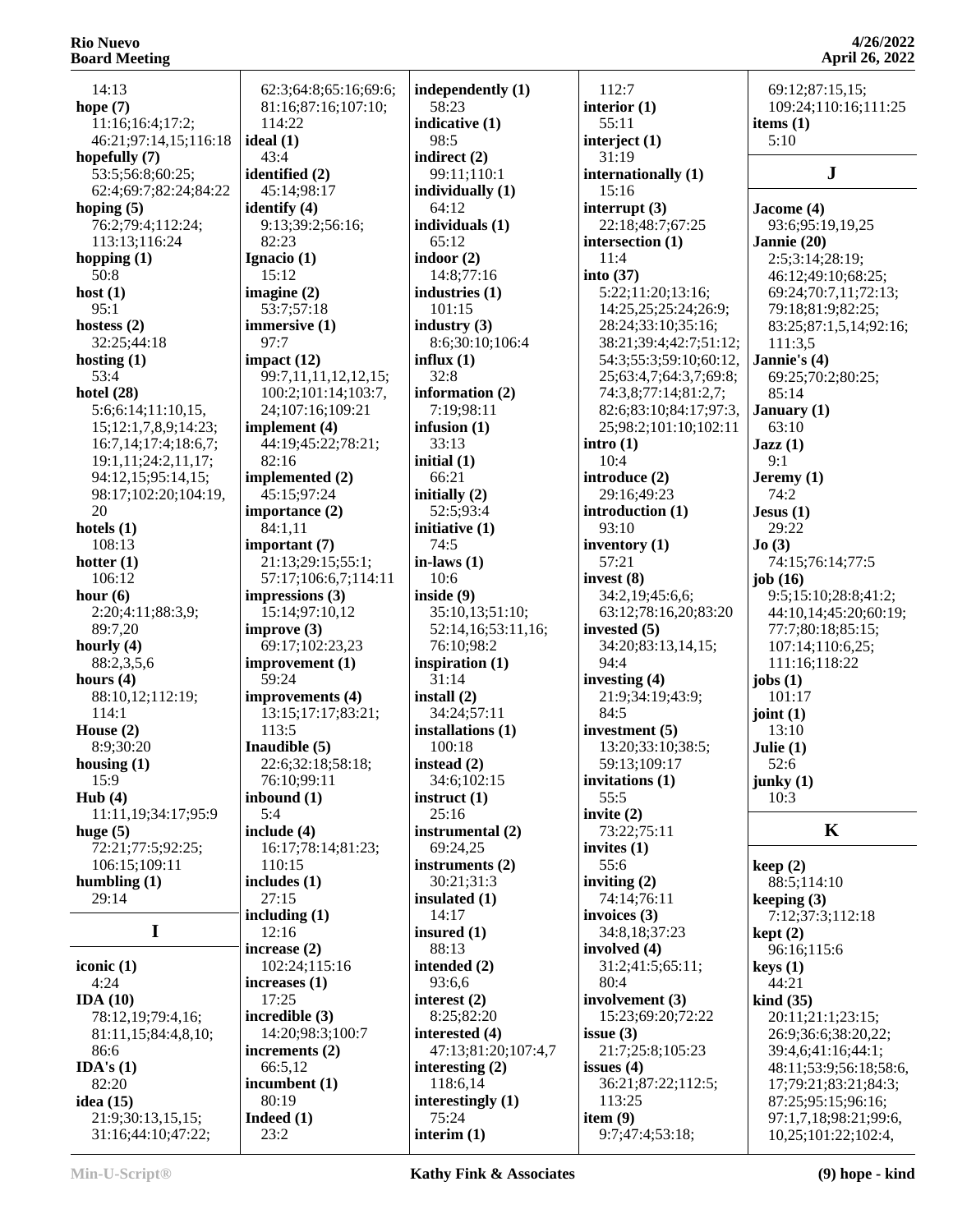| омги месинg                                 |                                  |                                            |             |
|---------------------------------------------|----------------------------------|--------------------------------------------|-------------|
| 21;103:3,25;105:11                          | last-in $(1)$                    | 103:19                                     | 53          |
| kiosk (1)                                   | 41:15                            | level $(2)$                                | lists       |
| 57:11                                       | late $(1)$                       | 43:2;100:14                                | 10          |
| kitchen (4)                                 | 17:23                            | levels $(1)$                               | liter       |
| 32:18;35:11;37:24;                          | later $(1)$                      | 104:2                                      | 7:          |
| 60:7                                        | 10:18                            | leverage $(1)$                             | little      |
| knew $(2)$                                  | Latin $(1)$                      | 25:7                                       | 5:          |
| 93:25;106:2                                 | 106:15                           | Levin $(40)$                               | 12          |
| knocks (1)                                  | latitude (1)                     | 2:7;3:16,17;4:7,17;                        | 26          |
| 61:23                                       | 83:20                            | 27:1,4,22;28:11,12;                        | 42          |
| knowing (1)                                 | launch $(8)$                     | 43:18;46:4,5;49:2,3;                       | 57          |
| 89:6                                        | 9:14;29:20;56:17;                | 62:12;65:17;66:15,21;                      | 96          |
| knowledge (2)<br>45:19;107:13               | 62:10,21;67:21;87:23;<br>117:25  | 68:17,18;85:10,20,21,<br>22;86:20,21;87:7; | 10<br>11    |
| known (2)                                   | launching $(2)$                  | 92:10,11;106:21;                           | little      |
| 47:6;54:22                                  | 80:16;93:4                       | 107:3,13;108:22;                           | 29          |
| Koren (1)                                   | lawyers $(2)$                    | 110:18;111:6,7;116:8;                      | live        |
| 80:3                                        | 48:13,17                         | 117:10,11                                  | 17          |
| Krystal (25)                                | $\text{LAZ}$ (3)                 | license $(4)$                              | lived       |
| 10:17,20;49:15,19,                          | 87:18;88:2;89:19                 | 34:21;41:9;77:11,13                        | 59          |
| 20;50:2;55:13;59:12;                        | LAZ's(1)                         | licenses $(1)$                             | livel       |
| 60:17,19;61:1,14,17;                        | 90:21                            | 104:25                                     | 38          |
| 62:9;63:13,24;64:22,                        | lead $(1)$                       | life $(5)$                                 | <b>LLC</b>  |
| 25;65:6;66:12;67:16,                        | 103:5                            | 8:22;13:7;14:15;                           | 67          |
| 18;68:10,15;69:5                            | leadership (2)                   | 73:20;76:16                                | local       |
| Krystal's (2)                               | 69:24;84:5                       | light $(1)$                                | 44          |
| 62:2;66:11                                  | lead-up $(1)$                    | 16:1                                       | 20          |
| L                                           | 95:2<br>leaning $(1)$            | lighter $(1)$<br>73:19                     | local<br>34 |
|                                             | 107:3                            | lighting $(5)$                             | locat       |
| La $(3)$                                    | leap $(1)$                       | 13:22;15:20;54:19;                         | 50          |
| 83:8;84:21;98:23                            | 102:9                            | 74:20;77:1                                 | locat       |
| labor (1)                                   | learn $(2)$                      | lights $(1)$                               | 60          |
| 19:25                                       | 18:25;116:1                      | 60:10                                      | 91          |
| LaCo(7)                                     | learned $(2)$                    | likes $(2)$                                | locat       |
| 72:24;73:14;74:7;                           | 54:23;79:21                      | 78:19;110:20                               | 87          |
| 76:10;77:3;84:22,25                         | learning $(1)$                   | limitation(1)                              | logis       |
| land(3)<br>12:16;16:11;24:21                | 17:3<br>lease $(10)$             | 77:5<br>limits(1)                          | 96<br>logis |
| landscaping (2)                             | 22:4,4,7;25:20;                  | 101:6                                      | 88          |
| 13:22;15:20                                 | 28:24;51:16,20;56:2;             | line $(7)$                                 | long        |
| Lane $(2)$                                  | 58:7;63:11                       | 4:11;46:22;70:20;                          | 18          |
| 13:19;15:19                                 | leasing $(4)$                    | 81:14;100:9;109:24;                        | 81          |
| lanes (1)                                   | 55:22;56:1;59:13,22              | 110:16                                     | long        |
| 79:21                                       | least $(1)$                      | lineup $(4)$                               | 79          |
| language (1)                                | 90:21                            | 97:2;102:11,12,23                          | look        |
| 116:1                                       | leave $(4)$                      | linger $(1)$                               | 10          |
| large (3)                                   | 20:8;52:3;60:14;                 | 75:11                                      | 23          |
| 13:20;70:1;83:10                            | 86:10<br>left(12)                | link(1)<br>4:12                            | 31<br>54    |
| larger(2)<br>55:17;57:20                    | 16:10,18;35:10,11,               | Links $(3)$                                | 64          |
| largest (1)                                 | 13;71:24;73:15;75:5,5,           | 12:7;13:14,15                              | 69          |
| 87:19                                       | 13;77:9;112:20                   | liquor $(6)$                               | 76          |
| last $(31)$                                 | $left-hand(1)$                   | 34:21;41:9;77:11,13;                       | 83          |
| 6:14;11:14;12:15;                           | 76:8                             | 104:25;105:3                               | 18          |
| 14:13;20:16;41:21;                          | legal(1)                         | list $(5)$                                 | look        |
| 53:4,18;55:8;78:25;                         | 67:17                            | 6:11;7:13;68:5;                            | 11          |
| 79:1,2;81:16;90:7;                          | legislature (2)                  | 72:22;105:10                               | look        |
| 94:15;96:7,14;97:10;                        | 8:7,19                           | listed $(1)$                               | 14          |
| 98:11;99:17,19;                             | lend $(1)$                       | 97:12                                      | 40          |
| 100:16;103:13;104:23;                       | 98:1                             | listen $(2)$                               | 22          |
| 105:3,13,14;106:14;<br>111:25;112:18;117:19 | Less $(4)$<br>17:22;23:24;26:20; | 17:6,7<br>listening $(1)$                  | 22<br>look  |
|                                             |                                  |                                            |             |

| 53:8                                           | 6:5                                     |
|------------------------------------------------|-----------------------------------------|
|                                                |                                         |
| lists(1)                                       | lose $(2)$                              |
| 105:8                                          | 11:21;89:24                             |
| literally (2)                                  | $\text{losing} (2)$                     |
| 7:22;83:4                                      | 115:25;116:1                            |
| little (28)                                    | lost $(4)$                              |
|                                                |                                         |
| 5:16,17,22;10:17;                              | 21:24;22:3;42:16;                       |
| 12:15;19:6;23:21;                              | 87:12                                   |
| 26:14;30:8;31:11;39:7;                         | lot $(48)$                              |
| 42:16;50:11;52:17,25;                          | 4:23;5:4;8:24;9:25;                     |
|                                                |                                         |
| 57:3;62:1,4;70:12;                             | 10:1;14:10,13;15:20                     |
| 96:1,25;98:19;101:20;                          | 24;16:23;17:1;22:24                     |
| 106:12;107:19;112:10;                          | 24:9;43:13;52:23;5:                     |
| 113:14,18                                      | 59:1;60:8,11;61:1,2                     |
|                                                |                                         |
| littles (2)                                    | 63:2;64:5,9,20;65:2                     |
| 29:14;99:13                                    | 74:24;79:9,20;80:7,                     |
| live (3)                                       | 84:5;87:21,21;90:3;                     |
|                                                |                                         |
| 17:19;30:22;53:9                               | 91:10,15,17;93:5;94                     |
| lived (1)                                      | 96:1,23,24;97:19,20                     |
| 59:8                                           | 100:11,18;106:3                         |
| lively (2)                                     | lots $(2)$                              |
|                                                |                                         |
| 38:23;102:2                                    | 53:24;54:19                             |
| LLC(1)                                         | Love $(11)$                             |
| 67:18                                          | 13:24;14:1;15:12;                       |
|                                                | 51:23;52:1;53:10;                       |
| local (6)                                      |                                         |
| 44:15,23;100:11,12,                            | 56:13;69:6;116:12,                      |
| 20;103:11                                      | 25                                      |
| locals (1)                                     | loved $(1)$                             |
|                                                |                                         |
| 34:3                                           | 95:23                                   |
| located (1)                                    | loving $(1)$                            |
|                                                |                                         |
|                                                |                                         |
| 50:12                                          | 14:17                                   |
| location (4)                                   | low-end $(1)$                           |
| 60:24;74:11;83:18;                             | 52:19                                   |
| 91:13                                          |                                         |
|                                                | lower $(6)$                             |
| locations (3)                                  | 15:18;16:10,18;73:                      |
| 87:24;90:1;91:12                               | 99:13,24                                |
| logistically (2)                               | luck $(2)$                              |
|                                                |                                         |
| 96:4;101:21                                    | 105:5;111:21                            |
| logistics (1)                                  | lunch $(1)$                             |
| 88:13                                          | 114:2                                   |
| long(5)                                        | luxury(1)                               |
|                                                | 14:22                                   |
| 18:16;20:23;23:13;                             |                                         |
| 81:8;115:12                                    |                                         |
|                                                | M                                       |
| 79:10                                          |                                         |
|                                                | machine (1)                             |
|                                                |                                         |
| longer(1)<br>look (32)<br>10:15;20:17,19;22:9; | 116:4                                   |
| 23:12,14;24:1;29:25;                           | Mackey (1)                              |
| 31:15,17;35:16;52:12;                          | 34:15                                   |
| 54:11,12;57:9,18;                              | magical(1)                              |
|                                                |                                         |
| 64:23;65:21;68:10;                             | 30:6                                    |
| 69:14;74:3;75:20;                              | magnitude (1)                           |
| 76:18,25;78:25;81:17;                          | 21:18                                   |
| 83:5;86:7;99:6;101:4,                          | main(3)                                 |
|                                                |                                         |
| 18;109:16                                      | 31:8;33:8;58:17                         |
|                                                | major $(3)$                             |
| 114:16                                         | 50:21;51:21;106:2                       |
|                                                |                                         |
|                                                | majority (4)                            |
| looked (1)<br>looking (15)<br>14:4;18:19;22:9; | 32:15;44:23;45:2;                       |
| 40:2;59:14;62:21;75:4,                         | 114:24                                  |
| 22, 25; 76: 20, 24; 77: 22,                    | makes $(6)$                             |
|                                                |                                         |
| 22;80:25;106:13<br>looks (1)                   | 13:20;38:22;48:14;<br>59:11;75:9;102:15 |

#### :21:89:24 **losing (2)** 5:25;116:1 **lost (4)** 21:24;22:3;42:16; :12 **lot (48)** 4:23;5:4;8:24;9:25;  $:1;14:10,13;15:20,$  24;16:23;17:1;22:24; 9;43:13;52:23;55:3;  $:1;60:8,11;61:1,2;$  63:2;64:5,9,20;65:2; 74:24;79:9,20;80:7,8; 84:5;87:21,21;90:3; 91:10,15,17;93:5;94:1; 96:1,23,24;97:19,20; 0:11,18;106:3 **lots (2)** 53:24;54:19 **Love (11)** 13:24;14:1;15:12; 51:23;52:1;53:10; 56:13;69:6;116:12,25, 25 **loved (1)** 95:23 **loving (1)** 14:17 **log (1)** :19 **lower (6)** 15:18;16:10,18;73:7; :13,24  $(2)$  105:5;111:21 **lunch (1)** 4:2 **lugary** (1)  $:22$ **M machine (1)** 6:4  $key(1)$ :15 **magical (1)**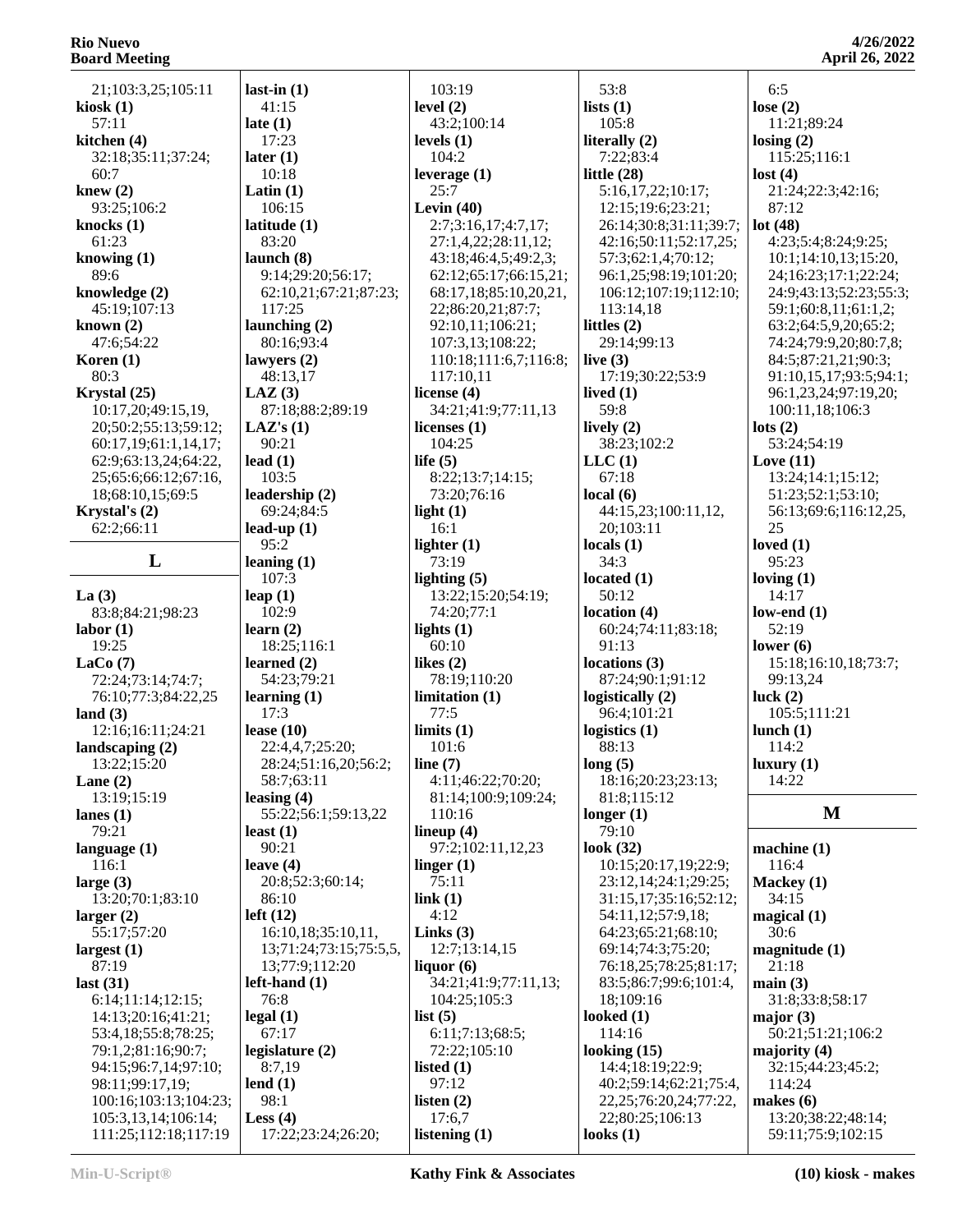| making $(4)$                | 21;111:10,11;112:21,                    | 40:2,6,9,12,17;42:11,      | 88:23;109:22                | 7:1,4,13,15;8:2,4,18,      |
|-----------------------------|-----------------------------------------|----------------------------|-----------------------------|----------------------------|
|                             |                                         |                            |                             |                            |
| 44:4;54:21;65:10;           | 23;114:15,23;115:24;                    | 16;43:1,8,12,19;44:6;      | mentioned (6)               | 21;13:4,5,5;17:15;         |
| 109:12                      | 116:16,20;117:5,16,17;                  | 45:25;46:14,15,22;         | 35:24;38:5;45:13;           | 18:13,13;19:8,22;20:2,     |
| mall(1)                     | 118:17,25                               | 47:1,4;48:6,9,11,16,19,    | 49:18;88:19;106:24          | 7, 25; 21: 11; 22: 11, 12; |
| 68:10                       | Marriott (5)                            | 25;49:12,13,23;55:7,       | menu(6)                     | 23:9,23;24:10,14,25;       |
|                             |                                         |                            |                             |                            |
| man(6)                      | 16:21;23:16;95:15;                      | 10,18,22;56:2,16,22;       | 23:5;32:18;33:12,13,        | 39:2;40:1;41:22;97:10;     |
| 56:4;58:16;71:13;           | 104:19,20                               | 57:1,5,7;58:8;61:5,8,      | 19;38:23                    | 99:16;100:3;101:14;        |
| 89:14;93:15;106:18          | massing(2)                              | 13, 17, 23; 62: 9; 63: 12, | menu's $(1)$                | 103:7;109:11,19,20         |
| manage $(1)$                | 16:9,13                                 | 15, 18; 64: 14, 17; 65: 2, | 33:14                       | million-dollar (6)         |
| 57:10                       | master $(3)$                            | 13;66:3,8,17,20,25;        | merchandise (1)             | 12:15;17:20;19:22;         |
|                             |                                         |                            |                             |                            |
| management (2)              | 61:13;68:13;81:18                       | 67:2,7,15,23;68:2,9;       | 52:3                        | 23:17;25:2;29:13           |
| 7:25;8:13                   | mastermind (1)                          | 69:2,3,10;70:10,15,21,     | merchant $(1)$              | mind(5)                    |
| manager $(6)$               | 62:2                                    | 24;71:3,9,12,16,21,23;     | 68:5                        | 41:11;50:19;56:11;         |
| 45:10;82:19,22;             | material (1)                            | 72:7,13,16,18;73:13;       | merchants (2)               | 58:13;109:12               |
| 95:20;103:17;108:1          | 55:4                                    | 80:15;81:6,22;82:1,18;     | 87:21,22                    | mine(2)                    |
|                             |                                         |                            |                             |                            |
| managers $(1)$              | math(3)                                 | 83:3,12;85:1,11;86:2,      | mergers $(1)$               | 52:8;87:17                 |
| 32:25                       | 19:10;39:8;115:6                        | 10,16;87:3,9;88:24;        | 7:21                        | mingling $(1)$             |
| managing $(1)$              | matter (1)                              | 89:4,12,17;90:13,20;       | merit(1)                    | 53:9                       |
| 64:3                        | 83:4                                    | 91:4,14,20;92:3,8,20;      | 91:10                       | minimum(2)                 |
| manner $(1)$                | Matthew (1)                             | 93:14;105:12,19,22;        | Mervyn's $(1)$              | 40:22;89:24                |
|                             |                                         |                            |                             |                            |
| 81:15                       | 10:6                                    | 106:6;107:10;108:19;       | 58:14                       | minute(3)                  |
| Manning $(2)$               | Max(2)                                  | 109:1,10;110:3,8,19,       | mesquite(2)                 | 5:1;70:15;96:14            |
| 80:4;88:3                   | 9:24;10:3                               | 22;111:3,18,24;            | 31:9;35:19                  | minutes(1)                 |
| many(7)                     | maximum <sub>(1)</sub>                  | 113:16;115:4,22,25;        | met(5)                      | 3:21                       |
| 5:25;15:8;75:21;            | 26:10                                   | 116:6,9;117:7,18,23;       | 10:25;11:2;73:25;           | miss(2)                    |
|                             |                                         |                            |                             |                            |
| 76:16;88:9;96:22;           | May $(24)$                              | 118:2,10,19,21,24          | 80:2;81:16                  | 87:7,9                     |
| 103:10                      | 4:24;5:1;7:9;10:25;                     | meal(1)                    | <b>Mexican-American (1)</b> | missing $(3)$              |
| map(1)                      | 17:8, 10; 25:9; 36: 16, 21;             | 77:19                      | 76:1                        | 30:16;37:8;38:5            |
| 102:18                      | 37:5;42:17;48:16;                       | mean $(32)$                | Mexico (3)                  | mission(1)                 |
| Marcel $(1)$                | 54:18,18;61:2;64:21;                    | 15:5,7;16:18;18:24;        | 8:12;30:14;31:16            | 83:14                      |
| 63:9                        | 67:25;81:17;95:3;                       |                            | Meyer $(2)$                 |                            |
|                             |                                         | 23:16;24:20;25:1,9,14;     |                             | mitigate $(1)$             |
| March (3)                   | 105:23;106:8;108:24;                    | 34:6;37:20;41:21,22,       | 75:22;76:24                 | 103:24                     |
| 6:10;73:25;74:2             | 115:17;118:15                           | 23;61:10;64:5;68:10;       | Meyers (8)                  | mode(1)                    |
| margin(1)                   | maybe $(26)$                            | 82:7;84:4,11;101:12,       | 2:12;5:20,20;19:23;         | 25:15                      |
| 61:21                       | 14:21;15:1;26:20;                       | 13;106:21;107:3;           | 20:3;67:25;68:1,3           | modest(2)                  |
| Mario (2)                   | 42:19;47:22;48:12;                      | 108:10,20;109:4,10;        | mezzanine(2)                | 16:1;99:17                 |
|                             |                                         |                            |                             |                            |
| 29:22,22                    | 51:12,16;53:16,19,19;                   | 110:5;114:17,24;           | 31:12;35:14                 | modifications (2)          |
| Mark $(3)$                  | 54:6;55:5,14;59:10;                     | 116:14                     | Mia $(3)$                   | 59:24,24                   |
| 2:11;7:12;22:3              | 62:21;63:24,25;64:19;                   | means (1)                  | 10:7,9;12:3                 | modified(1)                |
| market $(8)$                | 65:13;88:19;93:6;                       | 96:19                      | Michael (1)                 | 6:13                       |
| 17:5;31:22;32:3;            | 96:15,25;97:18;102:16   mechanizing (1) |                            | 2:7                         | mole(1)                    |
|                             | McCallister (41)                        |                            |                             |                            |
| 33:24;64:1;95:6;98:24;      |                                         | 58:21                      | mid(3)                      | 33:21                      |
| 101:10                      | 2:6;3:12,13;20:6;                       | media(6)                   | 51:24;52:18;54:13           | moment $(3)$               |
| marketing (11)              | 24:16;26:1,4,11,18;                     | 7:21;15:13;32:1;           | middle $(5)$                | 11:7,24;13:8               |
| 31:19,20;32:12;55:4;        | 27:10,14,20;28:13,14;                   | 54:24;55:4;97:10           | 12:6;54:7;62:20;            | momentum $(1)$             |
| 58:2;65:14;66:6,22;         | 38:10;46:6,7;49:4,5;                    | meet $(1)$                 | 70:19;73:3                  | 14:23                      |
| 97:9,11;102:24              | 65:5,15;66:19;67:11;                    | 5:5                        | mid-pandemic (1)            | Monday (1)                 |
|                             |                                         |                            |                             |                            |
| Marquez (83)                | 68:19,20;71:7;86:22,                    | meeting $(9)$              | 50:7                        | 39:12                      |
| 2:4;3:18,19,25;4:18;        | 23;92:12,13;108:20;                     | 2:15;3:2,22;7:9;           | might $(13)$                | money $(40)$               |
| 18:19;19:14;23:7,20;        | 109:7,12;110:7,10,13;                   | 20:10;48:15;74:2;          | 21:4;47:13;48:12;           | 7:6;8:21;20:2;24:9;        |
| 24:4,13,20;25:4;27:3;       | 111:12,13;117:14,15;                    | 81:17:107:6                | 54:8;56:7;64:7,8;65:1;      | 30:18;34:2,2,5;41:14,      |
| 28:17,18;29:6;36:2;         | 118:18                                  | meetings $(2)$             | 69:17;79:11;80:11;          | 17;43:2,5,9,9,14;46:17;    |
| 40:11,14,23;42:5,10,        | McCusker (193)                          |                            |                             |                            |
|                             |                                         | 47:11;72:22                | 88:19;108:5                 | 55:23,25;62:6;63:2,3,      |
| 14, 25; 43: 16; 46: 10, 11, | 2:2;3:1,7,10,11,20;                     | <b>MEMBERS</b> (5)         | <b>Mike (18)</b>            | 4;79:3;81:5;82:2;          |
| 25;48:2,10,14,18;49:8,      | 4:1,3,8,10,15,19,21;                    | 2:1;23:2;83:12;            | 3:16;10:24;11:2;            | 83:19;84:4;86:4,8;         |
| 9;56:11;62:22;64:5,25;      | 7:18;9:5,20;19:18;                      | 107:18;114:6               | 28:11;46:4;49:2;62:12;      | 94:4;95:13;102:11,13;      |
| 66:9;67:10,13;68:23,        | 20:1,8;21:24;22:2,13,                   | memory(1)                  | 66:17;68:17;85:20,21,       | 107:21;109:25;110:1;       |
| 24;81:9;83:25;84:9,14;      | 21;23:1;24:1,5;25:2,6,                  | 23:22                      | 22;86:20;92:10;107:9;       | 112:21,23;113:15;          |
|                             |                                         |                            |                             |                            |
| 85:7;86:24,25;87:8;         | 19;26:3,7,22;27:8,12,                   | Mendoza (5)                | 111:6;116:9;117:10          | 114:24                     |
| 88:18;89:3;90:6,19;         | 19,23;28:2,6,21,22;                     | 29:23,24;39:22;43:4;       | Mikey $(1)$                 | money's $(1)$              |
| 91:1,6,19,25;92:14,15;      | 29:9,12,19;30:2;36:4,                   | 44:7                       | 27:3                        | 63:22                      |
| 106:18;107:9,18;            | 14;37:5,11,16,19;38:8,                  | mention $(5)$              | million $(44)$              | Monica (1)                 |
| 108:23;109:5;110:12,        | 12;39:10,14,17,20,24;                   | 7:18;10:11;85:18;          | 6:6,8,10,19,21,24;          | 32:5                       |
|                             |                                         |                            |                             |                            |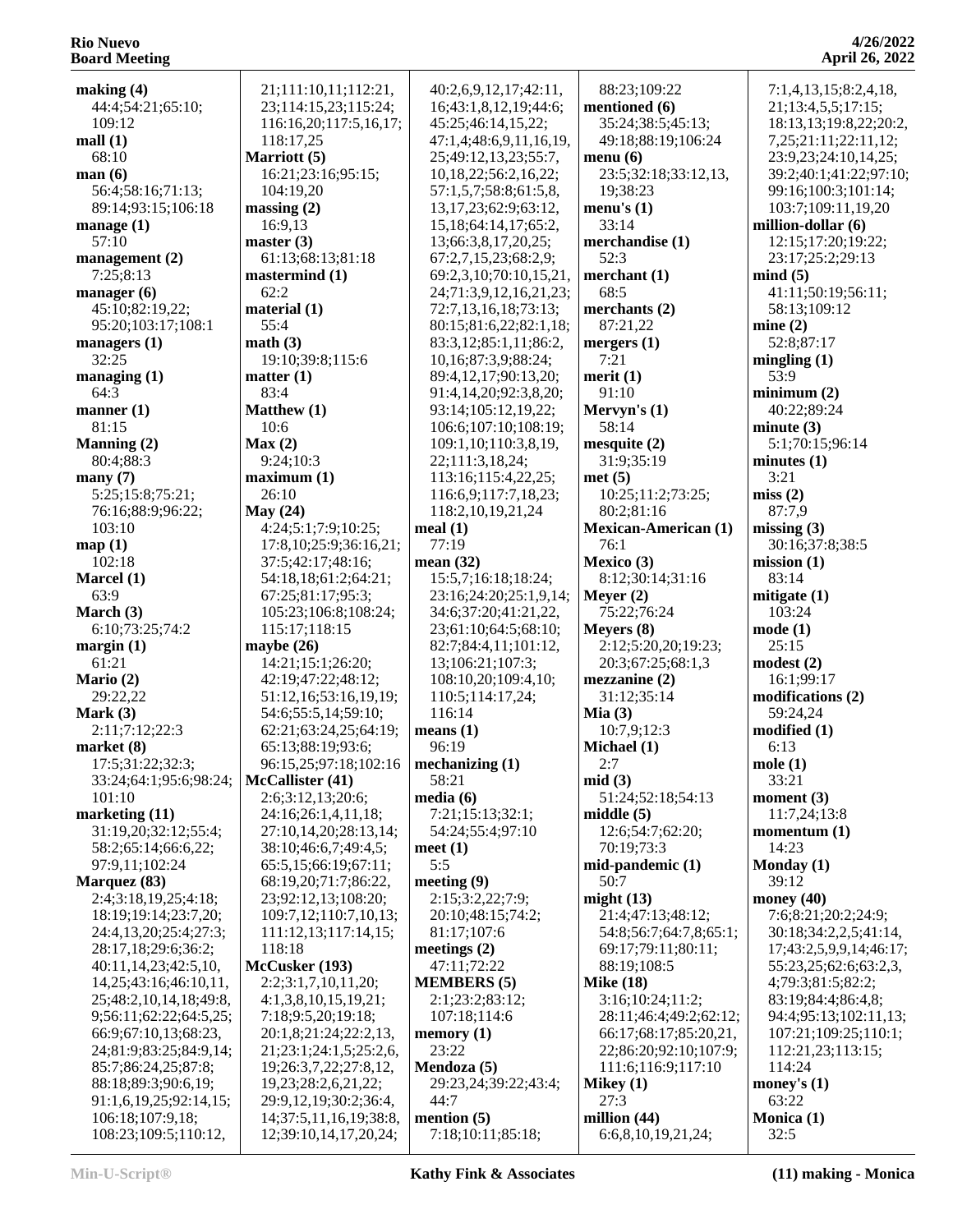**4/26/2022 April 26, 2022**

| monitor $(1)$           | 32:25;33:12,17;34:10;     | 3:23;4:4,15;21:4;     | Nobody(1)               | 17                     |
|-------------------------|---------------------------|-----------------------|-------------------------|------------------------|
| 104:2                   | 35:10;37:20,24;38:4;      | 27:11;32:11;34:24;    | 42:22                   | nuts $(1)$             |
| monitors $(1)$          | 39:2;45:18;47:3;55:20;    | 37:21;40:1;41:16,18;  | nogada(1)               | 91:25                  |
| 104:1                   | 57:1;60:3;63:3,4,12,      | 42:1,20;54:7,8,9;     | 33:21                   |                        |
| month $(11)$            | 25;68:8;78:1;80:20;       | 57:21;59:23;64:7,8;   | Nogales (1)             | $\mathbf 0$            |
| 4:25;6:6,14;7:14;       | 81:2;93:16;94:8;95:7,     | 80:6;82:14,18;85:17;  | 98:22                   |                        |
| 8:18;52:15,18;53:1,5;   | 9;107:17;111:17,21;       | 86:1,8;91:23;103:19;  | noise $(2)$             | obligate (1)           |
|                         |                           |                       |                         |                        |
| 56:21;57:23             | 114:18;117:19,21          | 117:2                 | 93:5;104:4              | 86:13                  |
| monthly $(2)$           | multi-family $(1)$        | needed (1)            | nominate $(1)$          | obligated (1)          |
| 39:5;55:21              | 5:6                       | 56:17                 | 93:2                    | 111:19                 |
| months $(12)$           | multi-genre $(1)$         | needs(9)              | non(1)                  | obliged (1)            |
| 42:18;51:10;62:18;      | 96:22                     | 19:13;49:19;60:5,6,   | 42:12                   | 9:1                    |
| 64:24;72:22;83:4;88:7,  | Multipurpose (1)          | 8,9,11,12;69:6        | none $(2)$              | obviously (5)          |
| 8;90:8,22;112:2,11      | 2:16                      | negative $(1)$        | 59:8,8                  | 26:12;63:1;84:19;      |
| more (40)               | mural (13)                | 96:13                 | nonprofit $(3)$         | 99:3;101:5             |
|                         |                           |                       |                         |                        |
| 8:13;10:16;13:22;       | 15:10, 12, 15, 16; 74: 3, | negotiate(1)          | 53:19,21,23             | occasion(1)            |
| 14:7;16:11;18:25;19:6;  | 11,12;75:25;76:1,4;       | 64:19                 | Non-TIF $(2)$           | 83:13                  |
| 20:2;25:18;32:23;34:5;  | 77:24,25,25               | negotiating $(1)$     | 42:10,11                | occur(1)               |
| 51:13;52:24,25;54:3,    | museum(10)                | 65:11                 | normalize $(1)$         | 101:4                  |
| 13;61:4;62:19;65:20;    | 69:15,16;72:24,24;        | neighborhood (7)      | 41:19                   | occurring (1)          |
| 69:17;77:7;83:18,18;    | 73:8,15;74:2;75:23;       | 13:16,21;17:2;69:15,  | normally $(3)$          | 105:5                  |
| 84:2;98:9,9,19;102:2,   | 80:8;105:8                | 17,21;76:2            | 5:23;32:13;65:3         | occurs(2)              |
|                         |                           |                       |                         |                        |
| 13, 13, 19, 19, 20, 20; | Music $(14)$              | neighborhoods (2)     | North $(18)$            | 81:1;115:18            |
| 103:5,19;110:4;         | 10:21;30:19,20,20;        | 96:1;103:24           | 5:12;11:6,9,23;12:9,    | o'clock(1)             |
| 112:10;115:2;116:21     | 31:2,3;38:23;50:4;        | nervous(1)            | 11,18;13:2,5;15:7,18;   | 4:13                   |
| morning $(1)$           | 53:9;100:7,10,15;         | 51:16                 | 16:6;17:1,21;23:18;     | October (3)            |
| 12:4                    | 104:7;109:24              | nest(1)               | 47:10;77:23;78:17       | 14:2;16:25;18:5        |
| mortar $(1)$            | musicians $(1)$           | 57:10                 | northeast $(1)$         | odd(1)                 |
| 51:5                    | 94:23                     | net(1)                | 87:25                   | 113:1                  |
|                         |                           | 61:20                 |                         |                        |
| most(5)                 | mute $(2)$                |                       | northern $(2)$          | off(13)                |
| 10:5;24:11;61:2;        | 25:13;71:18               | new(23)               | 5:11;47:14              | 4:11;10:19;15:16;      |
| 99:3;105:5              | muting $(1)$              | 5:13;6:13;7:25;8:12,  | note(2)                 | 34:24;55:23;61:24;     |
| mostly(1)               | 48:13                     | 13;10:18;13:9;14:25;  | 38:8;118:10             | 65:18;69:5;75:16;96:5, |
| 113:25                  | mutual $(1)$              | 15:9;32:8,9;50:5;     | notice $(1)$            | 16;105:20;111:5        |
| Mother's (2)            | 10:25                     | 78:19;80:3,17;82:11;  | 7:19                    | offer $(2)$            |
| 118:24,25               | myself(2)                 | 83:5,12;84:4,21,22;   | November (2)            | 115:9,11               |
| motion $(43)$           | 39:12;85:22               | 104:9;114:6           | 14:2;17:1               | offered (2)            |
|                         |                           |                       |                         |                        |
| 3:23;4:2,4,9,15,20;     | mysterious (1)            | news(8)               | Nuevo (31)              | 86:2;118:13            |
| 27:9,10;43:16,20;46:1;  | 30:7                      | 5:2;6:8;8:2,3,17;     | 2:16;4:23;5:21;8:22;    | offering $(3)$         |
| 48:1,2,18,20;67:8,15,   | mystery $(1)$             | 9:10;74:9;112:15      | 9:15;10:13;17:11;       | 33:16;106:5;114:2      |
| 16;81:22,24;85:7;86:6,  | 47:5                      | next(15)              | 18:15;21:17;25:23,25;   | offers $(1)$           |
| 11,17;89:10;90:9,16,    | mythical (1)              | 5:8;7:1,3,9;19:3;     | 47:9,18;58:25;59:9;     | 96:2                   |
| 17,19,20;91:1;92:4;     | 30:6                      | 35:3;67:3;73:5;75:2,  | 63:22;64:12;65:3;       | office $(2)$           |
| 109:2;110:9,10,20;      |                           | 20;76:18;77:21;99:14, | 69:13;73:7;74:19;       | 50:10;115:19           |
| 115:16;116:7;117:5,8;   | N                         | 15;111:21             | 77:14;78:12;79:14;      | officer $(1)$          |
|                         |                           | nice (17)             | 85:6,22;97:12,16;       | 85:19                  |
| 118:2,16,20             |                           |                       |                         |                        |
| mouth(1)                | naive $(1)$               | 11:2;28:8;40:3,4;     | 102:6,10;105:14         | officers $(3)$         |
| 26:24                   | 64:6                      | 53:7;54:1,13;55:5;    | Nuevo's $(2)$           | 67:5,19;89:5           |
| move (17)               | name $(8)$                | 57:18;84:25;87:5;     | 5:12;118:12             | Offices (9)            |
| 9:7;27:13,14;45:9;      | 29:21;30:5;47:19;         | 91:22;110:25;111:16;  | number $(26)$           | 10:20;50:3,8;52:16;    |
| 51:12;66:5,10,10;69:8;  | 49:24;50:2;106:14,15;     | 112:4;116:14,16       | 5:10;8:15;9:7;18:11;    | 54:23;59:1,5;62:16;    |
| 82:3;83:3;91:21;95:20,  | 108:13                    | Nicely $(2)$          | 19:22;23:16;38:16;      | 63:8                   |
| 22;108:23;110:13,15     | namely $(1)$              | 27:23;110:19          | 41:21;47:4;52:20;55:8;  | official (2)           |
|                         |                           |                       |                         |                        |
| moved $(7)$             | 85:14                     | Nick(1)               | 56:19;58:13;60:6;       | 4:24;104:20            |
| 3:24;4:6,17;20:11;      | names $(2)$               | 10:7                  | 63:16;64:1;69:12,21;    | officially $(1)$       |
| 41:7;93:6;118:17        | 29:19;47:20               | nickel $(1)$          | 87:15,20;96:10;99:20,   | 99:9                   |
| Moving $(2)$            | nature $(1)$              | 61:11                 | 23;101:7;108:6;113:8    | offset $(1)$           |
| 11:18:77:14             | 36:21                     | night(1)              | numbers $(23)$          | 89:7                   |
| MSA(1)                  | nay $(1)$                 | 53:14                 | 6:7;16:5;17:6,12;       | often $(1)$            |
| 104:10                  | 87:10                     | nights $(3)$          | 18:1,9,10;22:6,10;36:7, | 14:7                   |
|                         |                           |                       |                         |                        |
| much $(41)$             | near(1)                   | 95:1,1;98:19          | 12;38:10,11;52:15;      | oftentimes (1)         |
| 8:13;13:22;24:21,22;    | 12:9                      | nine(1)               | 68:6;98:4,10;99:12,13;  | 36:21                  |
| 29:14;30:6,13,18;31:7;  | need(29)                  | 47:4                  | 107:17;113:24;114:3,    | old(9)                 |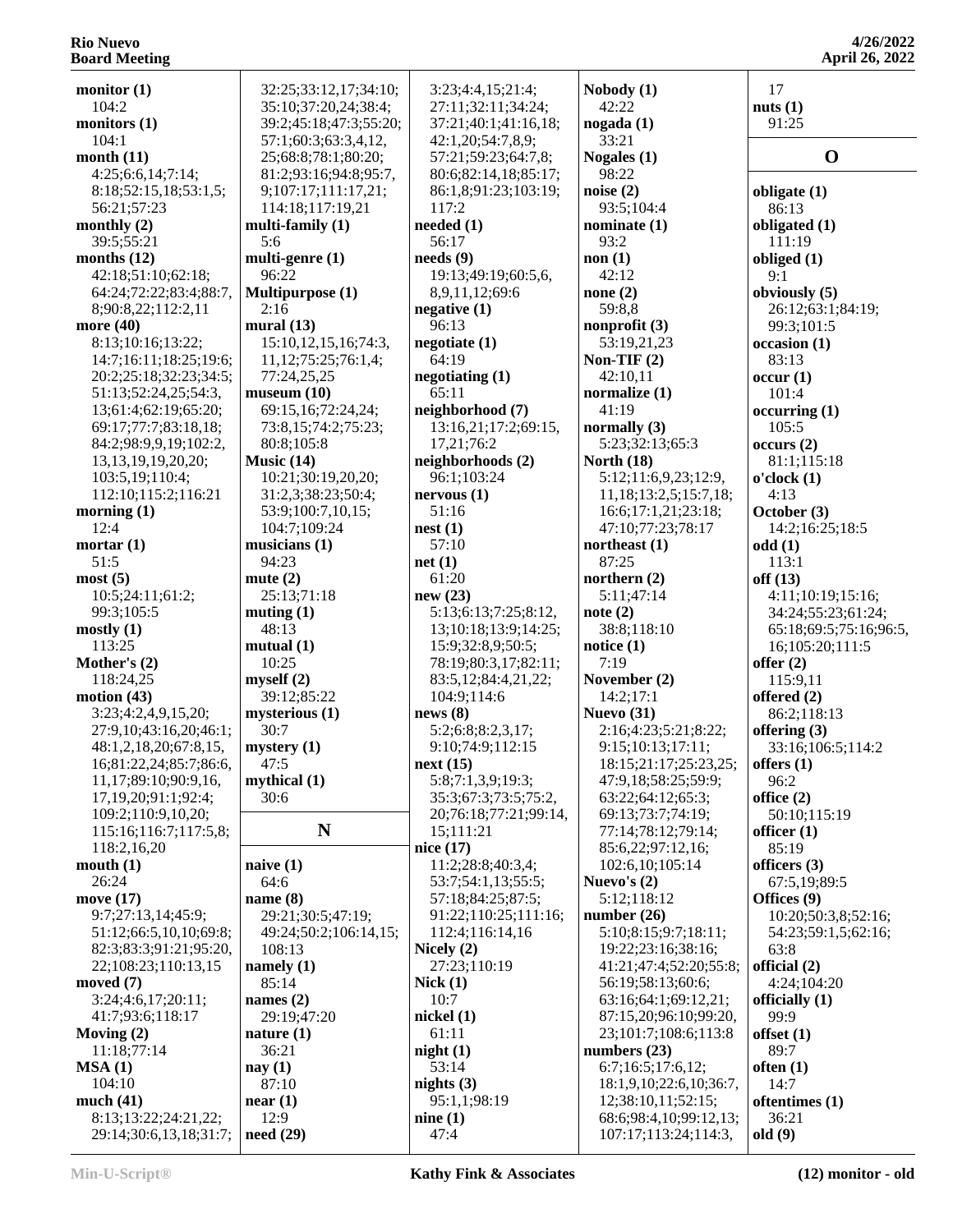13:9;14:15,25;24:20; 48:4;50:24,24;58:14; 111:18 **older (1)** 97:21 **O'Malley's (1)** 12:23 **Omar (1)** 10:7 **Omicron (1)** 96:15 **onboarding (2)** 56:8,14 **once (7)** 40:25;51:13;75:16; 77:4;82:22;106:11; 112:17 **one (60)** 7:23;12:10,14;14:2, 18,19;16:25;18:2,6; 19:20;32:2,22;33:5,8, 16,18;34:16;35:10; 36:25;37:8;44:11,16, 21;45:3,17;50:9;53:2; 54:22;57:20;58:13,19, 22;62:19;63:18;64:6,7, 8;65:17;72:11;79:2; 87:24,25;90:3;94:19, 25;98:7;101:3,7,18; 102:25;103:18,21; 106:13,17,19;108:7,11; 109:15;110:21;112:3 **one-month (1)** 57:22 **ones (1)** 6:13 **one-year (1)** 88:21 **online (7)** 24:8;49:20;50:15; 51:4;59:2,6;71:7 **only (15)** 21:16;24:7,10;26:7; 44:18;45:6;50:7;52:10; 62:15;88:8;93:22; 94:18;108:9;113:9; 114:2 **open (17)** 31:7;39:11,12;41:18; 42:19,21;46:18,23; 51:19;52:4,5;54:5,25; 58:1;62:16;77:16; 114:11 **opened (6)** 50:7;54:23;58:13,15; 62:16;63:10 **opening (8)** 17:13;19:2,3;32:7; 43:6;55:5;65:22;83:6 **opens (1)** 54:22 **operating (3)**

**Operations (3)** 2:10;41:19;106:25 **opinion (1)** 107:5 **opportunities (6)** 5:5;8:24;45:3;53:1; 72:23;82:11 **opportunity (9)** 45:7,18;47:15;50:23; 51:5,7;61:21;75:18; 114:7 **optimum (1)** 74:25 **options (1)** 72:1 **Opus (3)** 12:24;16:11;18:9 **oral (2)** 9:4;48:24 **Orange (2)** 12:7;16:18 **order (6)** 3:2;5:18;96:14; 97:25;98:12,14 **ordinance (1)** 104:4 **organization (1)** 86:13 **organizations (2)** 40:24;86:14 **organized (1)** 115:19 **original (3)** 17:24;36:25;37:1 **originally (3)** 88:20;107:23;115:5 **others (1)** 87:20 **otherwise (1)** 71:4 **ought (1)** 91:13 **ours (1)** 15:5 **ourselves (2)** 76:7;101:13 **out (50)** 13:4;15:12;19:19; 24:19;34:1,20;36:22; 41:5;43:3,22;47:5; 50:17;51:9;53:8,12,14; 54:16;56:3;57:2,14; 60:9,14,15;61:7,9; 62:19;63:1,2;67:18; 74:7,16;76:3;79:23; 91:8,24;93:1;96:11; 98:21;100:14,20; 101:10;103:15;104:2; 106:9;107:4;110:5; 112:21,23;114:10; 115:19 **outdoor (2)** 14:9,11

**outlay (2)** 113:10;115:13 **out-of-town (1)** 98:9 **outreach (1)** 100:18 **outside (7)** 31:5;53:15;75:14; 78:12;79:4;98:23; 107:15 **outskirts (1)** 32:15 **over (38)** 5:8;8:14,22;12:15, 21;13:25;17:21;19:8; 20:16;21:5;32:3;34:5; 44:9,11;47:9;50:5,21; 69:15;73:8;74:20;77:1; 78:5;79:21;85:24;87:6; 89:23;93:11;96:8; 97:10,13;99:15,19; 101:11;102:16;112:18; 113:20;114:5;118:11 **overall (2)** 99:6,23 **overnight (1)** 54:12 **overruns (1)** 17:22 **own (13)** 30:11;41:6;43:14,14; 54:17,18;58:9;79:10, 10;84:6;85:25;94:4; 109:1 **owned (1)** 78:12 **owner (4)** 50:3;57:14;58:17; 68:4 **ownership (1)** 85:24 **owns (4)** 30:12;52:7;70:6; 73:7 **P packet (1)** 3:21 **Page (12)** 5:16;33:17;92:24; 93:2,10;107:11,13,19, 21;110:25;111:16,21 **pages (1)** 16:22 **paid (7)** 6:15;34:24;41:9; 45:18;94:22;99:7; 115:19 **paint (3)** 15:10;75:8,9 **painted (1)** 74:3

**painters (1)** 100:17 **pandemic (8)** 9:9;20:25;93:7; 96:10;105:15,17; 113:18;114:2 **paperwork (1)** 46:18 **parcel (1)** 11:23 **park (8)** 87:20;89:20;90:4; 93:5,22;95:21,23;97:6 **parking (23)** 5:15;11:16;12:16; 13:11,25;16:17,24; 17:4;18:6,12;19:12; 76:13,17;79:9;80:22; 87:18,22,23;89:7;90:5, 21;101:21;102:3 **part (24)** 10:5;11:9,13;13:20; 17:10;18:18,19;19:15; 31:6,10;34:22,25; 35:10,12;41:10;45:4; 46:23,24;64:20;67:7; 70:2;86:8;88:20;113:3 **participants (2)** 4:11;71:18 **participate (3)** 38:18;43:1;55:24 **participating (1)** 61:24 **participation (3)** 17:16,16;27:16 **particular (1)** 114:8 **particularly (1)** 80:22 **partner (8)** 10:13;29:22;35:19; 47:24;79:5;80:12; 81:12;100:13 **partners (9)** 10:4;15:5;22:23; 47:25;85:4;95:14; 100:12,12;104:19 **partner's (1)** 30:10 **partnership (3)** 10:14;47:17;105:7 **parts (1)** 96:22 **party (1)** 53:14 **passed (6)** 4:2,9,20;21:16;79:9; 118:20 **passes (1)** 49:13 **passion (1)** 15:5 **past (7)**

**4/26/2022 April 26, 2022**

 10:23;11:1,4;94:8; 95:18;97:5;98:9 **pata (1)** 116:16 **path (1)** 100:24 **patio (7)** 13:10;51:23;52:23; 53:8,15;56:18;60:11 **patrons (1)** 5:15 **pattern (1)** 14:15 **Paul (9)** 10:6;29:23;38:8,9, 13;39:4,21;44:6;45:25 **pave (1)** 83:22 **pay (10)** 17:10;53:16;56:6; 62:5;64:4;88:6,14; 90:10;97:25;115:20 **paying (8)** 6:16,20;21:11;34:21; 55:21;61:7,9;63:11 **payments (1)** 115:18 **payroll (1)** 108:2 **peaceful (1)** 48:14 **pedestrian (2)** 83:18;84:17 **Pennington (1)** 83:15 **Penny (1)** 52:6 **people (66)** 6:1;8:10;9:2,25; 10:2;15:17;16:1;21:13; 30:16;31:21;32:13,24; 33:6,8,8,10,25,25; 38:20,24;43:13;45:23; 50:10,17;51:15;52:3; 53:25;59:6;62:4;63:24; 64:15,17;69:7;73:22; 75:11,16;77:3,17; 82:21;83:6,18;84:18; 86:12;87:6,21;91:10; 94:16,20;95:6,12,16; 96:7,15,16;97:20; 98:18,22;100:17; 101:7,10;102:14,19; 103:15;104:8,12; 107:21 **per (7)** 52:20;53:2,16;55:12; 89:23;99:17,18 **percent (26)** 17:14,25;19:9,21,24; 23:15;26:13,20;27:5, 20;34:23;35:20,25; 38:6;40:8;53:20;59:6;

42:20;43:23;44:25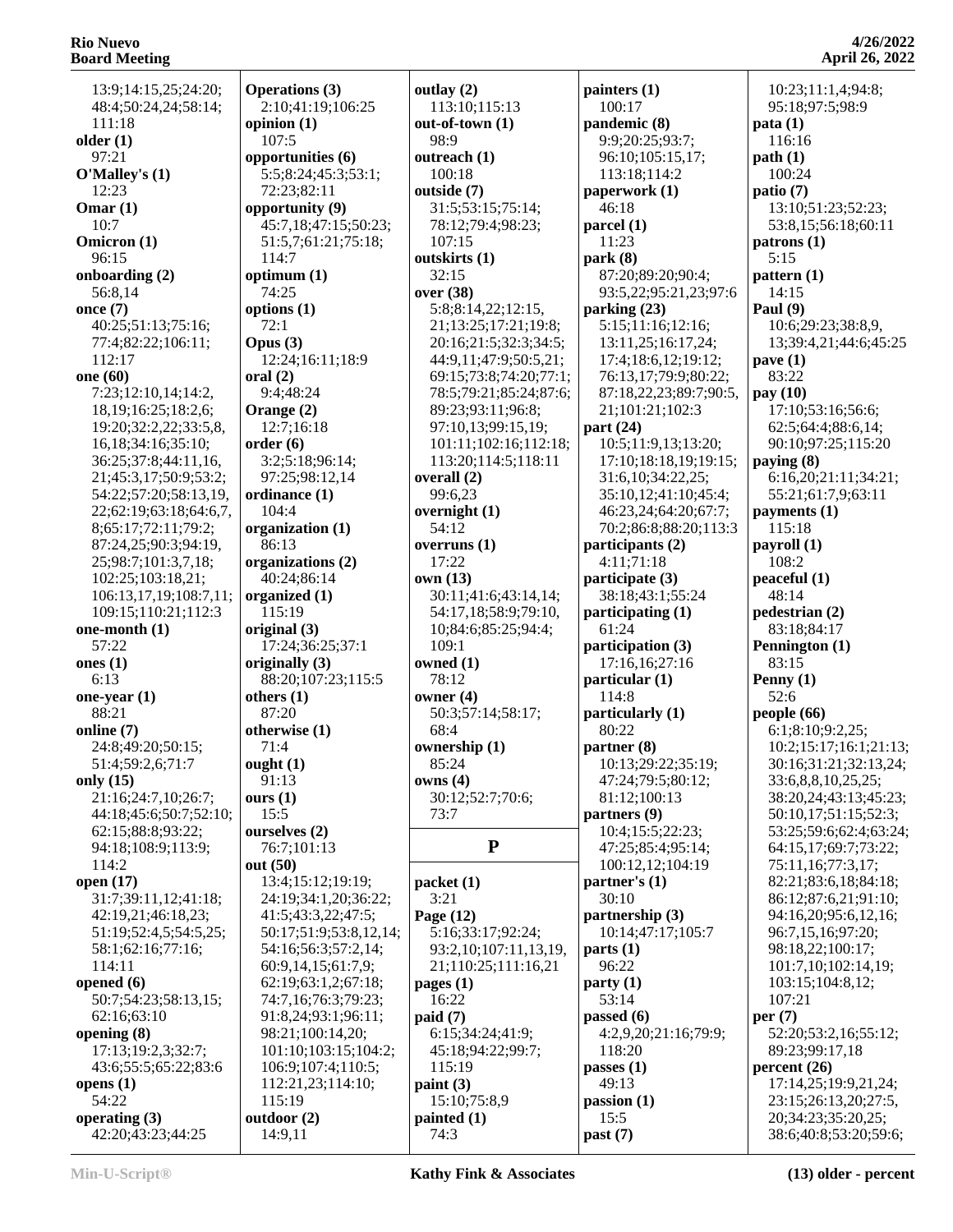98:16,18;99:17,18; 102:16,16,17;105:2; 111:20 **percentage (3)** 17:14;18:21;115:4 **Perfect (3)** 30:4;50:1;76:2 **perfectly (1)** 38:17 **performances (2)** 30:22;94:17 **perhaps (1)** 107:4 **period (5)** 24:11;42:5;88:22; 89:8,23 **periods (2)** 52:6,11 **permanent (3)** 51:13;75:9,15 **permission (2)** 74:17;78:20 **permit (4)** 37:8;112:6,16; 117:24 **permits (3)** 34:24;116:24;118:13 **person (2)** 60:13;94:19 **personality (1)** 54:17 **personally (2)** 21:6;107:3 **perspective (2)** 36:7;107:20 **ph (3)** 9:23;10:6;47:7 **Phase (11)** 12:14;14:2;16:3,25; 18:2,6;19:2;40:24; 42:1,2,17 **phased (2)** 21:5;41:13 **phases (3)** 12:14;21:20;65:1 **Philips (1)** 52:7 **Phoenix (2)** 58:13;98:22 **physical (1)** 100:15 **Pickle (8)** 13:7;14:5,8,9;17:2, 23;19:2;29:9 **picture (1)** 35:2 **pictures (1)** 16:3 **piece (6)** 18:20;42:17;52:7,7; 108:9,11 **pieces (3)** 75:13;85:13;100:21

**pile (1)** 105:24 **pitch (1)** 107:24 **pizza (1)** 112:3 **place (14)** 8:11;14:11;16:1; 28:25;30:7;31:21; 56:23;78:1;93:25,25; 94:1,12;95:19;113:21 **places (5)** 30:14,17;33:13; 76:17;112:3 **plan (37)** 31:7;34:9,10;37:11; 41:8;44:8,17,24;45:1,1, 2,15,15,16;69:10,19; 73:19;74:6;75:1;78:19, 21,22,24;79:25;80:1,5, 13,14,16,20,24;81:18; 82:10,11,11;87:23; 89:6 **planned (1)** 8:4 **planners (1)** 54:8 **planning (1)** 13:13 **plans (2)** 60:2;74:23 **planters (1)** 75:10 **plates (1)** 33:18 **play (4)** 14:7,8;17:2;94:19 **played (1)** 94:21 **Playground (1)** 95:9 **playing (5)** 22:10,11;30:21;31:3;  $94.21$ **Plaza (8)** 11:10;12:1;47:20; 52:7;93:7;95:19,19,25 **Please (5)** 17:7;75:2;76:12; 111:2;114:16 **pleasure (2)** 41:24;45:11 **pledge (2)** 3:4,6 **plumbing (3)** 34:22;35:13,24 **plus (2)** 24:23;34:12 **pm (2)** 2:20;119:1 **pock (1)** 63:2 **pocket (2)**

 34:20;61:9 **pockets (1)** 54:3 **point (13)** 5:23;11:25;16:19; 32:17;58:8,10;60:13; 77:12;84:2;90:10; 91:11;113:7,19 **police (4)** 103:12,19,19;108:3 **policy (1)** 96:12 **pop (5)** 50:19;51:1;52:2,10; 57:25 **Popov (25)** 10:17;49:21;50:1,2; 55:9,15,20,25;56:8,20, 25;57:4,6,12;58:12; 59:21;60:4,16;62:11, 15;63:6,14,17;67:22; 69:9 **popped (1)** 54:12 **Pop-up (3)** 51:2,10;52:24 **portico (1)** 13:25 **portion (3)** 21:11;24:14,24 **position (3)** 25:16;45:8;85:21 **positive (2)** 11:16;16:13 **possession (1)** 21:23 **possibilities (2)** 5:13;42:24 **possibility (1)** 80:12 **possible (4)** 95:8;96:23;103:10; 106:16 **possibly (2)** 41:14;94:8 **post (2)** 25:24;113:17 **potential (1)** 80:9 **powder (1)** 26:19 **PowerPoint (1)** 12:4 **PPS (2)** 72:20;79:6 **practice (1)** 45:22 **pre (2)** 5:3;9:9 **precedence (1)** 23:12 **precluded (1)** 42:22

**pre-COVID (1)** 69:13 **pre-marketing (1)** 66:13 **prep (1)** 61:6 **prepare (1)** 48:3 **PRESENT (4)** 2:1,9;7:9;10:17 **presentation (8)** 20:18;29:17;36:8,11; 41:3;49:18;107:15; 112:4 **presentations (1)** 20:16 **presented (3)** 17:18;50:22;107:23 **Presidio (10)** 69:12,14,15;70:4; 72:20,24;73:8;85:8,20; 91:17 **pretty (17)** 19:19;30:6,13,18; 31:7;32:24;33:12,17; 34:10;35:9;37:24;38:4; 78:1;80:9;90:23;97:1; 100:21 **previous (2)** 44:10;96:9 **price (2)** 99:22;106:17 **Prices (2)** 34:8;106:13 **Pride (1)** 99:8 **primary (2)** 83:14;105:6 **printed (1)** 55:4 **printing (1)** 32:1 **private (1)** 47:24 **privilege (1)** 29:3 **probably (24)** 7:21;8:11;13:12; 14:24;15:7;16:9,15,22; 20:15;23:3;46:23; 57:18;61:21,23;77:9; 82:16,24;87:19;88:12; 89:10;91:9;94:16; 100:16;118:14 **problem (6)** 23:9,10;26:12;44:7, 23;58:20 **problems (1)** 118:5 **process (6)** 35:20;56:9;57:13; 82:7;105:1,1 **product (1)**

**4/26/2022 April 26, 2022**

 51:6 **production (1)** 110:4 **productions (1)** 65:25 **products (1)** 54:5 **professional (3)** 94:23;103:25;104:1 **professionals (1)** 97:1 **progress (4)** 65:10;74:21;76:15; 115:17 **project (58)** 5:12;9:10;12:7,24; 13:14,19;16:6,11,22; 17:19,20;18:14,18; 19:5,9;20:19,21;21:1, 18;23:5,17,25;24:6,8; 25:3;29:13;38:19;42:7; 43:17;51:22;63:10; 69:14;70:2,4;71:10; 72:21;76:3;78:4;79:11, 13,15;81:13;82:3,13, 18,19,21,23;85:3,5,16, 20,23,24;86:11;112:9; 113:15;114:4 **projecting (1)** 39:8 **projection (1)** 89:22 **projections (4)** 39:13;109:16; 113:21;114:4 **projects (12)** 4:24;7:11,16;11:21, 22;18:17;20:3,9;24:8; 26:19;63:7;68:7 **promise (2)** 55:2;118:11 **promised (1)** 94:19 **promotional (2)** 59:19;95:1 **proper (1)** 50:24 **properly (1)** 6:2 **properties (5)** 19:19;21:5;47:8,10, 15 **property (4)** 12:17,18;47:5;49:17 **proposal (4)** 88:15,25;89:13; 90:21 **propose (2)** 67:6;79:14 **proposing (2)** 64:2;66:2 **proud (1)** 15:11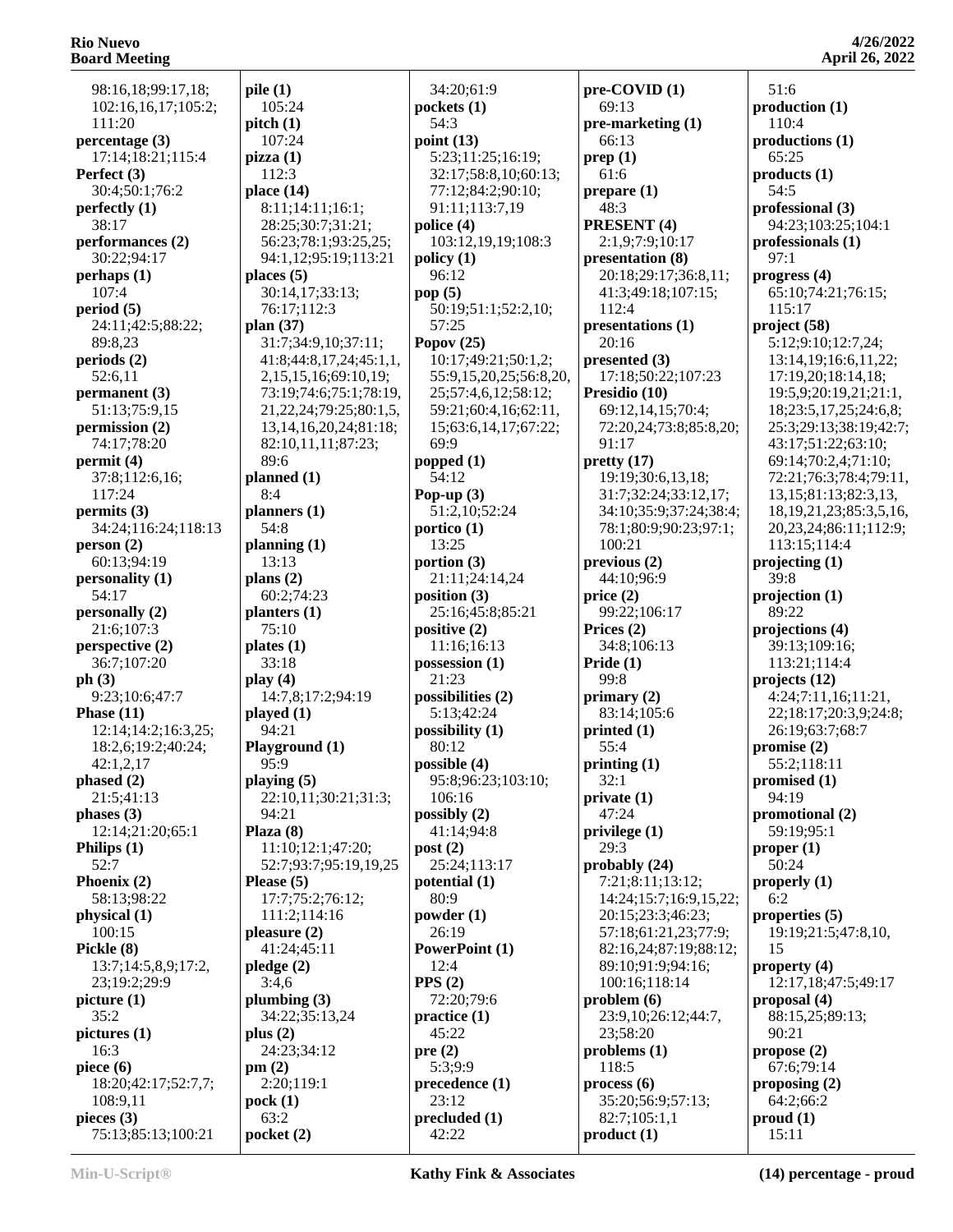| provide (7)<br>8:9;58:2,3,3;66:13;          | 19:20;24:10;39:25<br>quarterly $(4)$ | 11,13;116:14<br>rebate $(18)$ | 54:4,15<br>reinvest $(2)$ | 66:11;82:24;112:12,<br>15, 17; 113: 3, 20; 117: 4 |
|---------------------------------------------|--------------------------------------|-------------------------------|---------------------------|---------------------------------------------------|
| 67:16;94:24                                 | 39:5,15,18,21                        | 17:12,14;18:16;19:8,          | 8:19,22                   | require $(1)$                                     |
| provided $(2)$                              | quick $(3)$                          | 17;21:7;23:6,9,13,14;         | related $(1)$             | 37:5                                              |
| 103:12;112:13                               | 10:4:36:11.13                        | 24:7,25;26:5,12,13,15;        | 7:16                      | required $(1)$                                    |
| provides (1)                                | quicker $(1)$                        | 27:16:42:8                    | relation $(1)$            | 17:10                                             |
| 18:16                                       | 73:20                                | rebated $(3)$                 | 23:16                     | rescue (2)                                        |
| public (9)                                  | quickly (4)                          | 19:15;20:4;23:21              | relationship (4)          | 63:20;64:19                                       |
| 4:10;7:19;15:9;                             | 10:23;46:17;82:25;                   | rebates $(1)$                 | 10:18;22:19;64:21;        | researching $(1)$                                 |
| 69:14;72:21;81:2,3,7;                       | 83:4                                 | 26:9                          | 97:14                     | 36:15                                             |
| 114:11                                      | quite $(6)$                          | recap(1)                      | relatively (2)            | Reserve (2)                                       |
| pull $(4)$                                  | 6:12;10:15;20:21;                    | 104:6                         | 23:8;56:18                | 29:9;53:15                                        |
| 70:25;71:3;84:17;                           | 79:23;96:25;113:25                   | receive $(1)$                 | release $(2)$             | resistance $(1)$                                  |
| 96:5                                        |                                      | 26:8                          | 47:23;48:21               | 80:9                                              |
| pulled (1)                                  | $\mathbf R$                          | receiving $(2)$               | relook $(1)$              | resources (1)                                     |
| 8:1                                         |                                      | 68:8;108:14                   | 82:14                     | 27:6                                              |
| pun $(2)$                                   | race $(1)$                           | recently $(1)$                | remarkable (1)            | respond $(1)$                                     |
| 93:5,6                                      | 93:1                                 | 15:9                          | 29:2                      | 115:18                                            |
| purchased (5)                               | Racetrack (1)                        | recess(2)                     | Remember (9)              | response $(2)$                                    |
| 11:7,9;35:1;37:25;                          | 93:2                                 | 4:5,14                        | 8:19;19:10;20:10;         | 9:4;48:24                                         |
| 38:1                                        | radio(1)                             | recognize $(1)$               | 21:13;27:11;88:17;        | responses $(1)$                                   |
| purely $(1)$                                | 32:2                                 | 43:24                         | 90:6;91:8;106:23          | 98:15                                             |
| 6:6                                         | raise $(2)$                          | reconvene $(1)$               | <b>REMEMBERED (1)</b>     | responsible (1)                                   |
| purpose (1)                                 | 43:2;53:10                           | 4:16                          | 2:15                      | 68:4                                              |
| 65:22                                       | Ramirez (7)                          | record $(3)$                  | remind $(2)$              | rest(7)                                           |
| purse-based (1)                             | 29:22;31:18;33:2;                    | 29:20;49:24;87:10             | 25:19:39:12               | 26:5;38:1;43:2,5;                                 |
| 18:11                                       | 35:5,7;36:24;38:3                    | recruit(2)                    | remodel $(1)$             | 44:2;105:24;114:10                                |
| pursuing (1)                                | range $(2)$                          | 66:12;83:10                   | 80:17                     | restate $(1)$                                     |
| 106:1                                       | 25:7;27:5                            | red(2)                        | remodeled (1)             | 27:11                                             |
| put (32)                                    | rare $(1)$                           | 6:13;37:9                     | 83:10                     | restaurant (21)                                   |
| 20:23;26:23;28:24;                          | 19:19                                | reduce $(2)$                  | removed (1)               | 5:6;11:11;12:18;                                  |
| 31:12;36:10;38:11,20;                       | rat $(1)$                            | 79:11,12                      | 35:12                     | 30:10;32:17;33:3;36:6;                            |
| 43:5;54:9;55:3;59:18;                       | 93:3                                 | reduced (1)                   | rendition $(1)$           | 37:25;40:3;43:3,10,14;                            |
| 62:22;72:24;73:19;                          | rate $(7)$                           | 7:20                          | 36:20                     | 77:16;78:14;83:5,7;                               |
| 74:11,20;75:25;79:6,<br>24;81:1;86:6;87:10; | 17:5;88:2,3,5,6;<br>89:20;102:15     | reference $(1)$<br>12:20      | renovated (1)<br>77:15    | 84:22;100:11,12;<br>108:11;114:12                 |
| 88:16;97:2;100:14;                          | rather $(2)$                         | reflective $(1)$              | renovating $(1)$          | restaurants (8)                                   |
| 102:11,17;103:3;                            | 80:13;86:8                           | 113:22                        | 13:3                      | 11:15;32:6,15;34:12,                              |
| 105:23;110:15;112:25;                       | reactivate (1)                       | reflects $(1)$                | renovation (3)            | 16;41:22;44:3;45:12                               |
| 115:2                                       | 70:4                                 | 42:7                          | 70:1;83:14,16             | restaurants/bar (1)                               |
| puts $(3)$                                  | read(1)                              | Reforma (1)                   | rent $(10)$               | 30:5                                              |
| 64:2,20;65:2                                | 56:11                                | 34:12                         | 50:10;53:1;55:23,25;      | restaurateur $(1)$                                |
| putting (6)                                 | readings $(1)$                       | regard $(1)$                  | 57:6;60:21;61:15,18;      | 83:10                                             |
| 35:13;59:20;60:3;                           | 108:2                                | 36:23                         | 62:4,25                   | restrooms $(2)$                                   |
| 63:4;74:12;114:23                           | ready $(5)$                          | regards $(2)$                 | rental $(1)$              | 35:17,23                                          |
|                                             | 5:19;27:9;50:22;                     | 23:13;45:8                    | 6:15                      | retail $(19)$                                     |
| Q                                           | 82:8;112:16                          | region $(2)$                  | rented $(1)$              | 5:14;12:18;44:11,12;                              |
|                                             | real $(7)$                           | 87:19;93:9                    | 62:19                     | 50:11,20;51:2,8,13,17,                            |
| Q1(1)                                       | 8:5;11:20;36:11,13;                  | regional $(1)$                | repainted (1)             | 25;52:15,19;54:5;                                 |
| 39:23                                       | 52:14;84:10;117:24                   | 102:18                        | 60:9                      | 57:13,17;60:13;62:3;                              |
| QR(1)                                       | reality $(3)$                        | register $(1)$                | replace $(1)$             | 69:6                                              |
| 58:21                                       | 20:18;75:1;79:13                     | 58:17                         | 85:19                     | retailers (5)                                     |
| qualification (1)                           | really $(45)$                        | registered $(1)$              | report $(4)$              | 51:4;53:7,17;54:16;                               |
| 86:6                                        | 5:8;7:7;8:23,25;9:8,                 | 58:25                         | 5:19;40:20;109:23;        | 55:2                                              |
| qualifications (2)                          | 11,24;14:17;15:4,11;                 | rehabilitation (1)            | 113:23                    | retain $(3)$                                      |
| 47:12,24                                    | 20:21;24:2,6;36:19;                  | 14:18                         | Reporter $(1)$            | 44:22;45:13,16                                    |
| qualified $(1)$                             | 38:22,24;44:13;50:14;                | Reilly $(3)$                  | 2:19                      | returns $(1)$                                     |
| 42:6                                        | 53:9;54:1,12;55:1,5;                 | 113:23;116:12,13              | REPP(11)                  | 68:12                                             |
| quality $(3)$                               | 59:19;62:17,21;70:2;                 | Reilly's $(2)$                | 93:12,16;105:14,21;       | Revenue (28)                                      |
| 43:25;75:8;81:15                            | 78:7,19;84:23;86:13;                 | 112:1,3                       | 106:1,10,20;107:2;        | 5:3;6:6;7:14;19:3;                                |
| quantum $(1)$                               | 88:13;91:22;93:3;                    | reimbursed (1)                | 109:14;111:17,23          | 36:7;52:12,21;53:6,7,                             |
| 102:8                                       | 95:16;96:19;102:8,17;                | 113:11                        | request $(11)$            | 10;55:24;56:4;59:17;                              |
| quarter $(3)$                               | 112:4;113:10;114:3,6,                | reimbursement (2)             | 27:15;47:12,23;           | 61:18;65:24;68:8;                                 |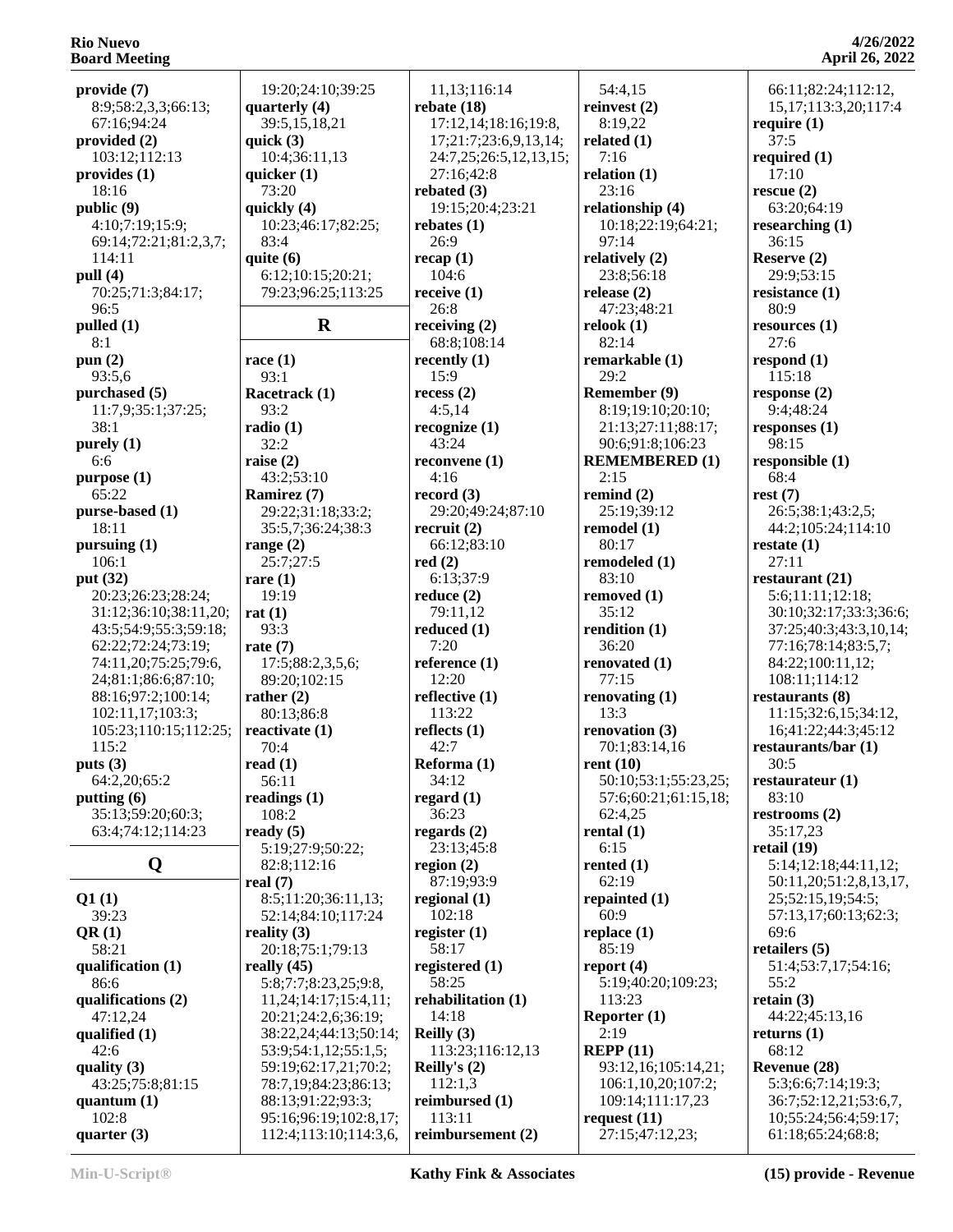| 75:18;83:8;88:4;89:7,                  | roll(11)                     | sale $(1)$                        | 26:16,22;27:25;28:4,             | Senate (2)                    |
|----------------------------------------|------------------------------|-----------------------------------|----------------------------------|-------------------------------|
| 22;99:19;102:19,20;                    | 3:8;28:3;46:3;49:1,          | 58:10                             | 23;29:1,6;38:19;49:18;           | 8:7,8                         |
| 105:2,3;109:21;113:17                  | 16;68:14;86:19;90:25;        | sales $(39)$                      | 50:22;59:14;60:5,18;             | send $(4)$                    |
| review $(2)$                           | 92:9;110:24;117:9            | 5:4;17:12,14;18:16;               | 61:5;83:15                       | 67:21;72:13;104:21;           |
| 37:6;82:10                             | roll-call $(1)$              | 19:1,8,21;20:5;21:12,             | Scott's $(4)$                    | 109:5                         |
| revised $(2)$                          | 67:23                        | 14, 15, 15; 22: 14; 24: 15,       | 5:12;25:8;27:15;                 | sense $(2)$                   |
| 18:1;114:4                             | rolling $(1)$                | 19,21,22,24;26:13;                | 62:25                            | 14:20;59:11                   |
| revisit $(2)$                          | 63:5                         | 27:17,20;40:5,18,20,              | screen $(25)$                    | sentence $(1)$                |
| 42:18;80:20                            | Rooftop (4)                  | 21;52:12,18;53:20;                | 9:12,18;13:2;15:19;              | 107:25                        |
| RFID(1)                                | 5:17;112:1,4;115:8           | 56:6;58:8,20,22,23;               | 28:5,6;30:1;38:9,13,             | $\text{SEO}(1)$               |
| 97:24                                  | rookie $(1)$                 | 64:4;68:6;96:18;99:21;            | 14;44:6;68:16;70:9,13;           | 54:24                         |
| RFP(1)                                 | 10:9                         | 107:24;109:23                     | 71:11,19,19;72:14;               | September (2)                 |
| 48:4                                   | rooms $(2)$                  | Sam(7)                            | 73:4,15;75:4;90:13;              | 12:14;62:21                   |
| $\text{RFQ}(1)$                        | 98:20;102:20                 | 38:9;70:10;71:12,23;              | 93:13;111:1,4                    | series $(3)$                  |
| 48:4                                   | Ross(19)                     | 89:12;90:14;93:14                 | scroll $(1)$                     | 7:23;8:5;98:13                |
| Rialto (7)                             | 2:6;3:12;10:24,25;           | same $(4)$                        | 71:17                            | serious $(1)$                 |
| 10:19;11:12;12:8;                      | 24:13;27:4;28:13;46:6;       | 25:4;33:16;56:18;                 | sculptors (1)                    | 20:23                         |
| 15:6;49:17;95:8;105:7                  | 49:4;65:14;67:10;            | 78:8                              | 100:17                           | seriously $(1)$               |
| ridicule $(1)$                         | 68:19;86:22;92:12;           | San $(2)$                         | seat $(1)$                       | 8:23                          |
| 87:16                                  | 108:19;109:3;110:8;          | 14:6;98:22                        | 77:3                             | Seri's $(2)$                  |
| right(74)                              | 111:12;117:14                | Sari's (1)                        | Second (31)                      | 83:5;84:21                    |
| 5:20;7:7;9:15;12:5;                    | round $(1)$                  | 77:10                             | 3:25;4:7,18;11:11,               | serve $(1)$                   |
| 15:18;21:21,22;22:21;                  | 66:16                        | sat(1)                            | 15;16:5;27:22;42:2,17;           | 114:7                         |
| 23:21;24:4;25:24;                      | rounded $(1)$                | 107:19                            | 43:18;46:1;48:2,18,20;           | served $(1)$                  |
| 26:16;28:23;29:25;                     | 8:15                         | Saturday (2)                      | 62:16;66:18,19;67:9,             | 106:5                         |
| 30:4;32:5,24;33:2,6,6,                 | row $(2)$                    | 88:11;104:10                      | 11;85:10;86:17;90:19,            | serves $(1)$                  |
| 7;34:8;35:3,16,22;                     | 12:18;71:17                  | sauce $(2)$                       | 21;92:2,5;108:22;                | 98:2                          |
| 36:24;37:24;39:11;                     | RPR(1)                       | 33:19,21                          | 110:18;116:7,8;117:8;            | service $(5)$                 |
| 40:2;42:21;44:14;                      | 2:18                         | save $(1)$                        | 118:18                           | 33:4;44:1;60:7;               |
| 45:23,23;50:16;51:9;                   | Rudy $(3)$                   | 8:2                               | seconded (5)                     | 87:19:88:3                    |
| 53:14;55:11;56:10;                     | 10:6;61:10,10                | saves $(1)$                       | 4:2,9,20;116:9;                  | session $(1)$                 |
| 57:21;60:5,6;61:12;                    | Rudy's $(1)$                 | 17:11                             | 118:20                           | 4:4                           |
| 69:9,11;70:19;71:2,6,                  | 10:7                         | saw $(5)$                         | secondly $(1)$                   | sessions $(1)$                |
| 17,20,22;72:2,19;73:4,                 | rugs $(1)$                   | 9:8;14:5;74:1;83:11;              | 94:18                            | 8:20                          |
| 7,8;74:22;75:7,23;                     | 54:18                        | 96:10                             | Secretary (1)                    | set $(3)$                     |
| 77:24;79:8;80:16;                      | rules $(1)$                  | saxophone (1)<br>30:22            | 2:4                              | 4:3;106:16,18                 |
| 84:17;91:3,8;96:2;                     | 22:25                        |                                   | sector $(1)$                     | setting $(2)$                 |
| 105:19;106:2,22;                       | run(9)<br>24:6;59:2;72:5,10, | saying $(5)$                      | 47:24                            | 46:16;96:3                    |
| 110:3,12;111:24;                       | 12;82:19;107:22;             | 27:18;42:23;64:11;<br>81:9;108:24 | secure $(2)$<br>57:24;58:5       | settled $(1)$<br>6:5          |
| 115:12;116:9;117:7                     | 108:15;114:10                |                                   |                                  |                               |
| right-of-way $(3)$<br>13:15;17:17;81:7 | running $(9)$                | scale $(5)$<br>16:8;18:17;21:2;   | security (6)<br>57:22,22;58:3,5; | setup $(1)$<br>59:22          |
|                                        | 54:24,25;57:20;59:4,         | 23:5;24:12                        | 108:3,3                          | seven $(2)$                   |
| Riley's $(1)$<br>5:17                  | 6;62:14,18;66:14;            | scales $(1)$                      | seeing $(2)$                     | 9:7;24:25                     |
| Rillito $(1)$                          | 73:13                        | 24:6                              | 5:3;8:24                         | several $(7)$                 |
| 93:2                                   | runs $(1)$                   | scared $(1)$                      | seeking $(1)$                    | 7:5;20:3;21:6,20;             |
| $\mathrm{R}$ io (33)                   | 83:16                        | 96:15                             | 74:11                            | 68:7;69:18;81:3               |
| 2:16;4:22;5:12,21;                     |                              | scene $(2)$                       | seem $(1)$                       | sewer $(1)$                   |
| 8:22;9:15;10:13;17:11;                 | S                            | 100:7,7                           | 26:24                            | 35:13                         |
| 18:15;21:17;25:22,25;                  |                              | schedule $(3)$                    | seemed $(1)$                     | shade $(2)$                   |
| 47:9,18;58:25;59:9;                    | Sadly $(1)$                  | 5:22;24:2;105:16                  | 26:22                            | 74:20:76:25                   |
| 63:21;64:12;65:3;                      | 14:12                        | Schneider (2)                     | Seems $(1)$                      | shape $(1)$                   |
| 69:13;73:7;74:18;                      | safe $(1)$                   | 74:15;76:15                       | 14:7                             | 7:7                           |
| 77:14;78:12;79:14;                     | 103:20                       | Schneider's (1)                   | self-contained (1)               | share $(18)$                  |
| 85:6,22;97:12,16;                      | safely $(2)$                 | 77:5                              | 114:13                           | 13:25;17:12;19:12;            |
| 102:6,10;105:14;                       | 103:15,16                    | school $(3)$                      | sell $(6)$                       | 28:7;38:9,13,14;70:13,        |
| 118:12                                 | <b>SAINZ</b> (19)            | 13:9;21:15;72:14                  | 50:17;51:5;53:21;                | 22, 23, 24, 71: 2, 4, 10, 18; |
| risk(2)                                | 29:18,21,21,25;30:4;         | scope $(2)$                       | 56:23;62:5;98:19                 | 72:1,13;93:13                 |
| 103:17;108:1                           | 32:22;33:12;35:6,8;          | 17:22;82:23                       | sellout $(1)$                    | shared $(1)$                  |
| RN(1)                                  | 36:10;37:2,7,13,18,23;       | scoring $(1)$                     | 104:13                           | 18:24                         |
| 23:15                                  | 38:4;43:11;46:21;47:3        | 14:15                             | semi-permanent (6)               | sharing $(10)$                |
| role(1)                                | salaries $(1)$               | Scott $(19)$                      | 51:3,24;52:13;55:16,             | 9:12;18:9;23:10;              |
| 33:6                                   | 43:7                         | 9:8;18:1;20:9;25:11;              | 19;62:3                          | 25:8,22;28:4;36:2;            |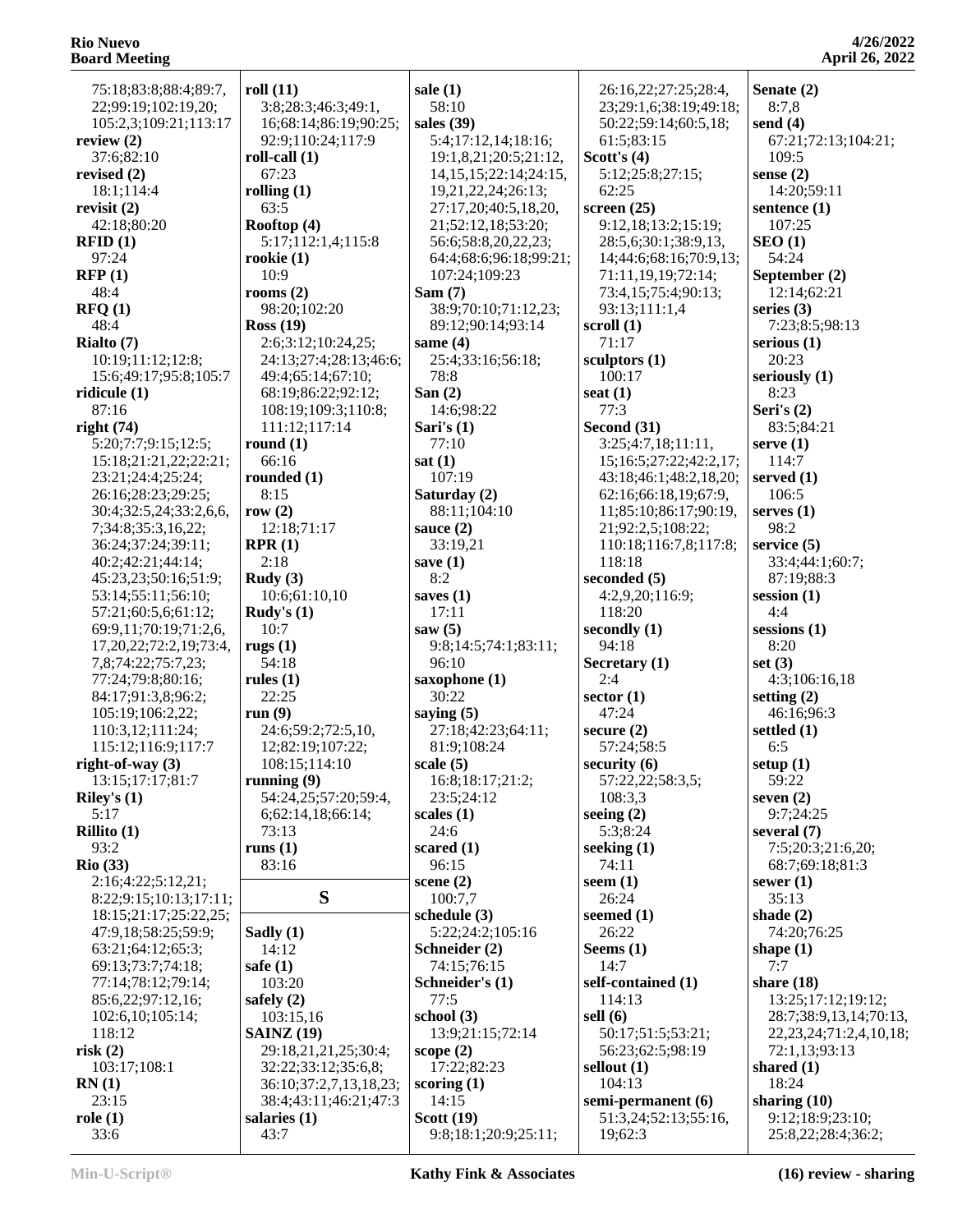**4/26/2022 April 26, 2022**

| 68:16;70:9;111:1       | sign(5)               |
|------------------------|-----------------------|
|                        |                       |
| Sheafe (61)            | 51:16,20;56:13;       |
| 2:3;3:9;18:1;21:25;    | 58:24;116:1           |
|                        |                       |
| 22:6,15,19,21;28:15,   | signature (2)         |
|                        | 14:18,19              |
| 16;39:6,11,16,18;40:1, |                       |
| 5,7,13,15;41:25;42:6,  | significant (1)       |
|                        |                       |
| 12,22;46:8,9;48:1,3;   | 20:1                  |
| 49:6,7;59:12;60:1,14;  | significantly $(1)$   |
|                        |                       |
| 68:21,22;70:19;71:24;  | 6:19                  |
|                        |                       |
| 72:3;79:18,20;81:5;    | similar (4)           |
| 82:4;86:5,15;87:9;     | 16:9;55:25;101:6,7    |
|                        |                       |
| 89:9,15;90:16,18;91:3, | similarly $(1)$       |
| 7,23;92:18,19;111:8,9; | 47:16                 |
|                        |                       |
| 115:1,15;116:5;        | simple $(2)$          |
| 117:12,13;118:4        | 89:4;115:15           |
|                        |                       |
| Shea's $(1)$           | simpler $(1)$         |
| 12:22                  | 106:4                 |
|                        |                       |
| shelving $(1)$         | simply $(1)$          |
|                        |                       |
| 54:9                   | 108:16                |
| shepherd (1)           | simultaneously (1)    |
|                        |                       |
| 85:16                  | 48:17                 |
|                        |                       |
| ship $(2)$             | single $(5)$          |
| 99:2,4                 | 15:25;16:14;98:2;     |
|                        |                       |
| shop (10)              | 101:11;103:14         |
| 30:12;50:12;51:11;     | single-occupancy (1)  |
|                        |                       |
| 52:20;53:23;54:17;     | 114:12                |
|                        |                       |
| 55:17,17;57:15,19      | $s$ it $(5)$          |
| shopping $(2)$         | 7:2;31:12;52:13;      |
|                        |                       |
| 53:7;71:7              | 77:18;80:21           |
|                        |                       |
| shops $(4)$            | site $(5)$            |
| 51:2;52:13;55:16;      | 12:5;13:1,21;14:10;   |
|                        |                       |
| 57:20                  | 16:12                 |
| short $(2)$            | sites $(1)$           |
|                        |                       |
| 23:21;89:7             | 47:19                 |
|                        | sitting $(1)$         |
| show (12)              |                       |
| 5:8;8:1;9:24;11:23;    | 107:21                |
|                        |                       |
| 14:23;35:18;70:16;     | situation (1)         |
| 75:21;89:13;93:8;      | 41:1                  |
|                        |                       |
| 95:12;98:4             | situations (1)        |
| showed (1)             | 68:4                  |
|                        |                       |
| 26:9                   | six(6)                |
|                        |                       |
| showing (3)            | 40:1;42:18;51:10;     |
| 37:20;55:11;89:22      | 94:3;95:21;109:20     |
|                        |                       |
| shows $(5)$            | $six$ -month $(1)$    |
| 36:5;98:21;99:10,14,   | 91:4                  |
|                        |                       |
| 25                     | sixth $(2)$           |
| shy $(1)$              | 93:21,21              |
|                        |                       |
| 112:14                 | sizable (2)           |
| side (22)              | 19:11;24:7            |
|                        |                       |
| 5:2,11;12:8,17,18;     | size $(5)$            |
|                        |                       |
| 13:19;14:21;15:2,10;   | 55:17;64:6;79:11;     |
| 16:6;17:1;35:11,14;    | 82:12;96:5            |
|                        |                       |
| 47:6;59:13;60:3;73:9;  | skimp(1)              |
| 76:8;78:6;87:24;       | 54:14                 |
|                        |                       |
| 104:11;118:10          | skin (1)              |
| sides (4)              | 20:24                 |
|                        |                       |
| 13:10,14;15:19,20      | skip (1)              |
|                        |                       |
| sidewalk (5)           | 109:17                |
| 15:25;75:6,7,9;78:6    | skips (1)             |
|                        | 109:18                |
| sidewalks (1)          |                       |
|                        |                       |
|                        |                       |
| 15:19                  | slide (16)            |
| sight(1)               | 20:8;36:5;55:8,8;     |
| 11:21                  | 73:5;75:2,6,20;76:18, |

| sign $(5)$                             | 1                     |
|----------------------------------------|-----------------------|
| 51:16,20;56:13;<br>58:24;116:1         | 7<br>slid             |
| signature (2)                          | 1                     |
| 14:18,19<br>significant (1)            | slig<br>9             |
| 20:1                                   | slig                  |
| significantly (1)<br>6:19              | ς<br>sm               |
| similar (4)                            | 1                     |
| 16:9;55:25;101:6,7<br>similarly (1)    | 5                     |
| 47:16                                  | sm<br>5               |
| simple $(2)$<br>89:4;115:15            | sm<br>1               |
| simpler $(1)$                          | $SO-$                 |
| 106:4                                  | 4                     |
| simply (1)<br>108:16                   | soc<br>1              |
| simultaneously (1)                     | 5                     |
| 48:17<br>single (5)                    | sofi<br>5             |
| 15:25;16:14;98:2;                      | solo                  |
| 101:11;103:14<br>single-occupancy (1)  | 7<br>soli             |
| 114:12                                 | 4                     |
| $s$ it $(5)$<br>7:2;31:12;52:13;       | Sol<br>4              |
| 77:18;80:21                            | Sol                   |
| site $(5)$<br>12:5;13:1,21;14:10;      | 4<br>solı             |
| 16:12                                  | 1                     |
| sites (1)<br>47:19                     | son<br>2              |
| sitting $(1)$                          | son                   |
| 107:21<br>situation (1)                | 4<br>son              |
| 41:1                                   | 2                     |
| situations (1)<br>68:4                 | <b>SOO</b><br>1       |
| six(6)                                 | <b>SOO</b>            |
| 40:1;42:18;51:10;<br>94:3;95:21;109:20 | $\overline{2}$<br>Sor |
| six-month (1)                          | 1                     |
| 91:4                                   | 2                     |
| sixth $(2)$<br>93:21,21                | $\epsilon$<br>1       |
| sizable (2)                            | sor                   |
| 19:11;24:7<br>size $(5)$               | 2<br>6                |
| 55:17;64:6;79:11;                      | sou                   |
| 82:12;96:5<br>skimp (1)                | 3<br>7                |
| 54:14                                  | 1                     |
| skin (1)<br>20:24                      | sou<br>4              |
| skip $(1)$                             | sou                   |
| 109:17<br>skips (1)                    | 3<br>sou              |
| 109:18                                 | 1                     |
| slide (16)<br>20:8;36:5;55:8,8;        | 1<br>sou              |
|                                        |                       |

 19;77:21,24;78:25; 79:1;98:20;99:14 **slides (5)** 11:24;16:22;70:5,6,8 **slight (1)** 96:9 **slightly (1)** 99:22 **small (5)** 16:4;23:8;38:21; 51:18;60:23 **smaller (1)** 55:16 **smart (1)** 107:9 **so-called (1)** 49:17 **social (4)** 15:13;32:1;54:24; 55:3 **soft (1)** 55:5 **sold (3)** 7:21;103:5;104:12 **solicit (2)** 47:24;48:8 **Solicitation (3)** 48:9,10,21 **Solot (1)** 47:20 **solution (1)** 118:14 **somebody (3)** 27:8;47:22;82:23 **someone (3)** 47:16;53:1;82:19 **somewhere (2)** 27:5;57:19 **soon (2)** 11:15;46:21 **sooner (2)** 25:14;106:10 **Sorry (12)** 11:1;13:1;16:3;19:5; 22:17;29:12;64:15; 67:24;76:21,23; 114:17;118:4 **sort (5)** 21:8;26:11;64:14; 67:17;114:5 **sound (9)** 38:1;60:10;61:2; 71:13;89:14;93:15; 103:24;104:1,2 **sounds (3)** 42:17;62:24,25 **sous (1)** 32:25 **south (5)** 12:17;13:19;15:2; 16:7;47:5 **southwest (2)** 87:24;99:4

**space (55)** 31:7;50:6,10,18,24; 51:13;52:9,13,14; 53:11,20,25,25;54:7, 16,22;55:13,19,23; 56:1;57:3,25;58:5,5, 15;59:13,22;60:8,10, 12,12;61:10,12;62:2, 17;63:1;64:7;69:25; 72:23;73:20;75:11,16; 77:4,6,7;79:11,20; 80:7;81:3;83:11;97:3; 114:7,10,11,13 **spaced (1)** 50:17 **spaces (7)** 54:11;56:3;57:17; 69:14;72:21;76:14; 81:3 **speak (2)** 43:25;115:9 **special (7)** 33:15,19;53:19;94:1; 104:4;105:1,1 **specializing (1)** 37:3 **speech (1)** 108:21 **speed (1)** 25:15 **spend (16)** 7:6;8:4,4;13:5;19:9; 30:17;34:2,4;57:19; 79:3;83:19;95:13; 98:21;102:12;113:6,15 **spending (4)** 18:4;41:17;43:14; 82:1 **spent (4)** 11:13;13:12;16:21; 18:5 **spirit (1)** 104:3 **spite (1)** 102:3 **split (2)** 21:8;22:14 **splitting (1)** 61:22 **sponsor (5)** 97:12;104:13;109:9, 13;110:17 **spot (3)** 5:24;45:23;94:11 **spots (5)** 12:16;13:11,25; 16:24;62:19 **square (5)** 13:9;52:9;54:6,6; 83:17 **St (1)** 52:7 **staff (11)**

 43:25;44:2,3,15,22; 45:3,14,16;52:10; 79:22;103:18 **staffing (4)** 45:4;58:3,4;113:25 **stage (3)** 94:11,13,22 **stakeholder (2)** 69:20;72:21 **stand (3)** 35:22;91:5;118:15 **standpoint (1)** 16:10 **start (9)** 6:16;9:13,23;35:13; 44:18;51:11;60:24; 63:11;115:12 **started (24)** 7:8;10:8,19;11:19, 22;13:4;17:20;21:10; 25:12;41:8;50:10;61:3, 3;72:20;73:24;74:24; 82:14,15;93:1,20;94:3; 95:3,4;101:15 **starting (3)** 19:3;35:23;100:23 **starts (1)** 24:11 **State (6)** 2:17;7:25;21:14; 25:22;26:8;109:25 **States (4)** 50:21;99:1,3,4 **stay (10)** 4:12;11:18;30:17; 34:1,4;95:13,17;101:2, 19;104:22 **stayed (1)** 8:12 **staying (6)** 34:6;98:17,18;101:1, 1;102:5 **step (1)** 80:5 **steps (2)** 16:10,13 **sticktoitiveness (1)** 93:1 **still (14)** 17:9;21:14;38:5; 49:16,20;74:1;80:21; 84:19;87:22;88:6; 101:23;107:11;109:22; 113:9 **STITELER (25)** 9:15,21;18:4,22; 19:16;22:17,23;23:18, 23;25:13;26:17,25; 28:1,9;29:1,4,7,11; 38:19;60:17;61:7,9,16, 19;62:8 **Stiteler's (1)** 61:24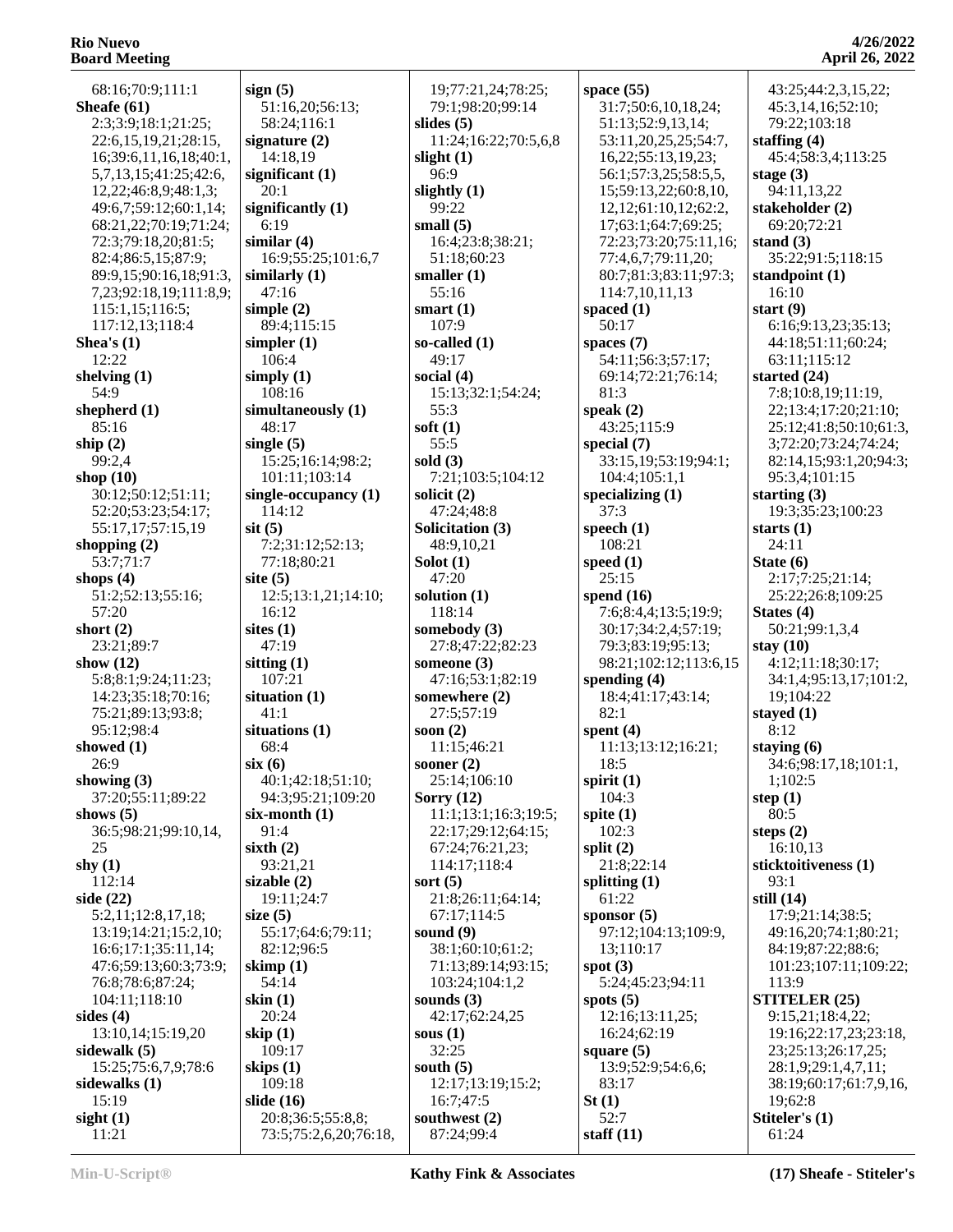| stop $(6)$                              | subj                            |
|-----------------------------------------|---------------------------------|
| 28:4;36:2;68:16;<br>71:18;111:1,5       | 80<br>subı                      |
| storage (1)                             | 51                              |
| 90:2<br>Store (7)                       | subs<br>8:                      |
| 10:21;35:5;47:7;                        | succ                            |
| 50:5;51:2;54:5;69:8                     | 38                              |
| stories (5)<br>12:25;15:1;16:12,14,     | succ<br>32                      |
| 16                                      | succ                            |
| story $(1)$<br>16:14                    | 3'<br>69                        |
| straight (1)                            | succ                            |
| 88:2<br>strategy $(1)$                  | 9.<br>succ                      |
| 31:20                                   | 44                              |
| stream (1)<br>59:17                     | suff<br>$\overline{2}$          |
| Street (23)                             | sugg                            |
| 12:19;16:14;52:1;<br>73:9,23;74:6,8,20; | 11<br>sum                       |
| 75:8;76:11,16,24;77:1,                  | 6.                              |
| 1,2;78:13;83:7,20;<br>84:18,21,25;90:3; | sup<br>4 <sup>4</sup>           |
| 103:15                                  | sup                             |
| streetcar (2)<br>12:22;103:14           | $3^{\prime}$<br>sup             |
| streets (2)                             | 18                              |
| 80:17;101:22<br>streetscape (3)         | 66<br>91                        |
| 21:9;83:23;84:2                         | 1 <sup>1</sup>                  |
| streetscapes (1)<br>83:13               | sup<br>91                       |
| stress (1)                              | sup                             |
| 51:25<br>stripe (1)                     | 10                              |
| 83:22                                   | sup<br>2,                       |
| stripes $(1)$<br>16:18                  | sur <sub>f</sub><br>$1^{\cdot}$ |
| strong $(3)$                            | $\overline{2}$                  |
| 10:20;32:12;114:3                       | 4 <sup>2</sup><br>58            |
| stronger $(1)$<br>113:24                | 70                              |
| structure (5)                           | 8.                              |
| 22:2;44:20;77:1;<br>113:4,13            | 10<br>surf                      |
| structured (4)                          | 1'                              |
| 16:17,24;18:12;<br>19:11                | surp<br>74                      |
| struggle $(2)$                          | surr                            |
| 33:7;45:13<br>struggling $(1)$          | 71<br><b>surv</b>               |
| 44:4                                    | $2\rlap{.}^{\prime}$            |
| students (2)<br>96:24;97:19             | sury<br>$2\overset{\prime}{.}$  |
| study $(1)$                             | susp                            |
| 99:8<br>stuff $(6)$                     | 91<br>sust                      |
| 60:8,11;62:5,19;                        | 9.                              |
| 68:6;91:16<br>style $(2)$               | swea<br>38                      |
| 50:20;58:15                             | swit                            |

| subject $(3)$<br>80:23;81:23,24         | Sy |
|-----------------------------------------|----|
| submit (1)                              |    |
| 57:15<br>subsidy (1)                    | SV |
| 8:10<br>succeed (1)                     |    |
| 38:25<br>success $(1)$                  |    |
| 32:7<br>successful (6)                  | ta |
| 32:23;33:9;46:20;<br>69:7;77:6;96:17    | ta |
| successfully (1)<br>95:12               | T  |
| succession $(2)$                        |    |
| 44:17,24<br>suffered (1)<br>20:24       | T. |
| suggest $(2)$                           | T. |
| 17:13;108:21<br>summer $(1)$            |    |
| 62:20<br>supervisor $(1)$               | ta |
| 45:9<br>supplies $(1)$                  | ta |
| 37:24<br>support (11)                   | ta |
| 18:15;51:18;65:17;<br>66:4;80:1,2;94:1; | ta |
| 97:16;100:19;102:23;<br>115:16          |    |
| supported (1)<br>97:13                  |    |
| supporting $(1)$<br>102:7               | ta |
| supportive $(2)$<br>22:16:80:5          | ta |
| sure (19)                               |    |
| 11:1;22:24;25:13;<br>27:11;33:14;40:19; |    |
| 43:12;48:14;56:9;<br>58:24;65:21;68:11; | T) |
| 70:9;71:16;79:19;                       | ta |
| 85:23;91:12;103:20;<br>104:3            | ta |
| surface $(1)$<br>12:16                  | T  |
| surprised (1)<br>74:1                   | ta |
| surrounding $(1)$<br>72:23              |    |
| survive $(2)$                           | ta |
| 25:24;43:6<br>survives (1)              | ta |
| 25:23<br>suspect $(1)$                  | ta |
| 97:19<br>sustainable (1)                |    |
| 93:8<br>sweat $(2)$                     |    |
| 38:20;64:2                              |    |
| switch (3)                              |    |

| 31:6;34:14,14           |     |
|-------------------------|-----|
| system $(5)$            |     |
| 44:19;45:5;60:10;       |     |
|                         |     |
| 97:24;99:1              |     |
| systems $(1)$           | tax |
| 58:9                    |     |
|                         | Ta  |
|                         |     |
| T                       |     |
|                         | ТC  |
| table(3)                |     |
| 52:24;77:18;79:25       | tea |
|                         |     |
| $tables (4)$            |     |
| 34:25;75:10;76:8;       | tea |
| 77:1                    |     |
| Taboo (1)               | tec |
|                         |     |
| 29:12                   |     |
| <b>TABU (11)</b>        | tel |
| 30:6,6,13,13,19;        |     |
| 31:20;33:15;44:17;      | Te  |
| 45:7,23;50:5            |     |
|                         |     |
| TABU's $(1)$            | tel |
| 46:2                    |     |
| tag (1)                 | ter |
| 100:9                   |     |
|                         |     |
| takeout (3)             | ter |
| 77:10,12,17             |     |
| talent $(3)$            | ter |
| 107:1;108:17,17         |     |
| talk $(18)$             | ter |
|                         |     |
| 5:16,16;7:10;12:2;      |     |
| 20:9;21:4,7;31:2;34:6;  | ter |
| 36:4,8;37:12,13;51:1;   |     |
| 70:3;80:11;81:18;       | ter |
| 118:14                  |     |
|                         |     |
| talked $(5)$            | ter |
| 16:7;43:24;78:18;       |     |
| 87:18;88:22             | ter |
| talking $(9)$           |     |
|                         | tes |
| 11:6;12:5;24:25;        |     |
| 37:15;56:21,22;60:1;    |     |
| 64:11;88:21             | Тe  |
| Tall $(3)$              |     |
| 73:8,14;75:14           | Th  |
|                         |     |
| tally $(1)$             |     |
| 112:18                  |     |
| tan(1)                  |     |
| 13:8                    | Th  |
| $\text{Tap}(1)$         |     |
|                         |     |
| 12:20                   | the |
| taped(1)                |     |
| 55:23                   | the |
| target(2)               |     |
| 33:24,25                | the |
|                         |     |
| targeted $(1)$          |     |
| 32:4                    | thi |
| tax(49)                 |     |
| 5:5;17:11,12,14;        | thi |
|                         |     |
| 18:16,20,21,23;19:1,8,  |     |
| 10,15,21;20:5;21:7,8,   |     |
| 12, 14, 15, 15; 22: 14; | thi |
| 23:6,11;24:15,19,21,    |     |
| 23, 24; 25: 22; 26: 13; | thi |
| 27:17,21;40:5,20,21;    |     |
|                         |     |

 65:19;68:6,12;75:18; 81:8;83:7;102:20; 109:21,23;110:1 **taxes (2)** 59:17;62:5 **Taylor (1)** 35:7 **TCC (1)** 110:5  $\tan (3)$  32:23;33:11;44:12 **tears (1)** 38:20 **technically (1)** 94:23 **television (2)** 6:18;7:14 **Tellez (3)** 75:5,13,22  $t\ln(1)$  103:18 **temporary** (2) 54:9;88:7 **nacity** (1) 70:2 **tenant (3)** 59:24;61:13;68:13  $t$ nants  $(1)$  60:2 **rminate** (4) 25:25;88:8;89:1,2 **terminates (1)** 25:22 **terms (1)** 114:1 **terrific (3)** 18:9;25:17;72:25 **st** (3) 51:8;89:11;96:14 **Texas (1)** 14:6 **Thanks (9)** 10:2;15:24;29:5,7; 70:1;92:24;111:24; 118:22,23 **Theater (4)** 12:8;105:7,8,9 **teirs** (1) 86:7 **theory** (1) 45:21 **there'll** (1) 78:4 **thin (1)** 61:21 **thinking (5)** 22:13;23:4;43:5; 88:11;106:22 **third (1)** 11:12 **third-party (1)** 108:3

42:8;56:6,14;64:4;

**THOMAS (1)** 2:18 **Thompson (1)** 78:18 **though (2)** 11:20;62:23 **thought (5)** 56:21;59:4;63:15; 76:6;106:7 **thousand (2)** 57:24;113:1 **three (21)** 10:8;11:4,9;12:10; 13:5,10;14:9;50:8; 67:20;88:7;90:8,22; 94:18,20,20;97:23; 98:11;100:9;101:12; 115:2;116:23 **three-acre (1)** 11:23 **three-quarters (1)** 16:21 **thrilled (1)** 9:8 **throughout (4)** 53:1;78:3;95:2; 104:18 **throw (1)** 65:13 **Thursday (1)** 88:11 **TI (2)** 61:5;62:25 **ticket (2)** 53:19;99:22 **tickets (2)** 53:22;103:5 **tie (1)** 84:3 **TIF (5)** 6:6;7:11,16;42:12; 81:5 **timeframe (1)** 62:13 **timely (1)** 81:15 **times (3)** 5:25;25:7;88:9 **time-wise (1)** 82:5 **timing (2)** 25:11;105:22 **title (1)** 47:14 **TMA (1)** 80:7 **today (22)** 5:10;6:7,17;7:2,6; 12:1;25:9,16;70:3; 75:10;76:3;77:25;80:2, 16,25;82:12;84:24; 93:19;97:15;104:12; 112:1;113:12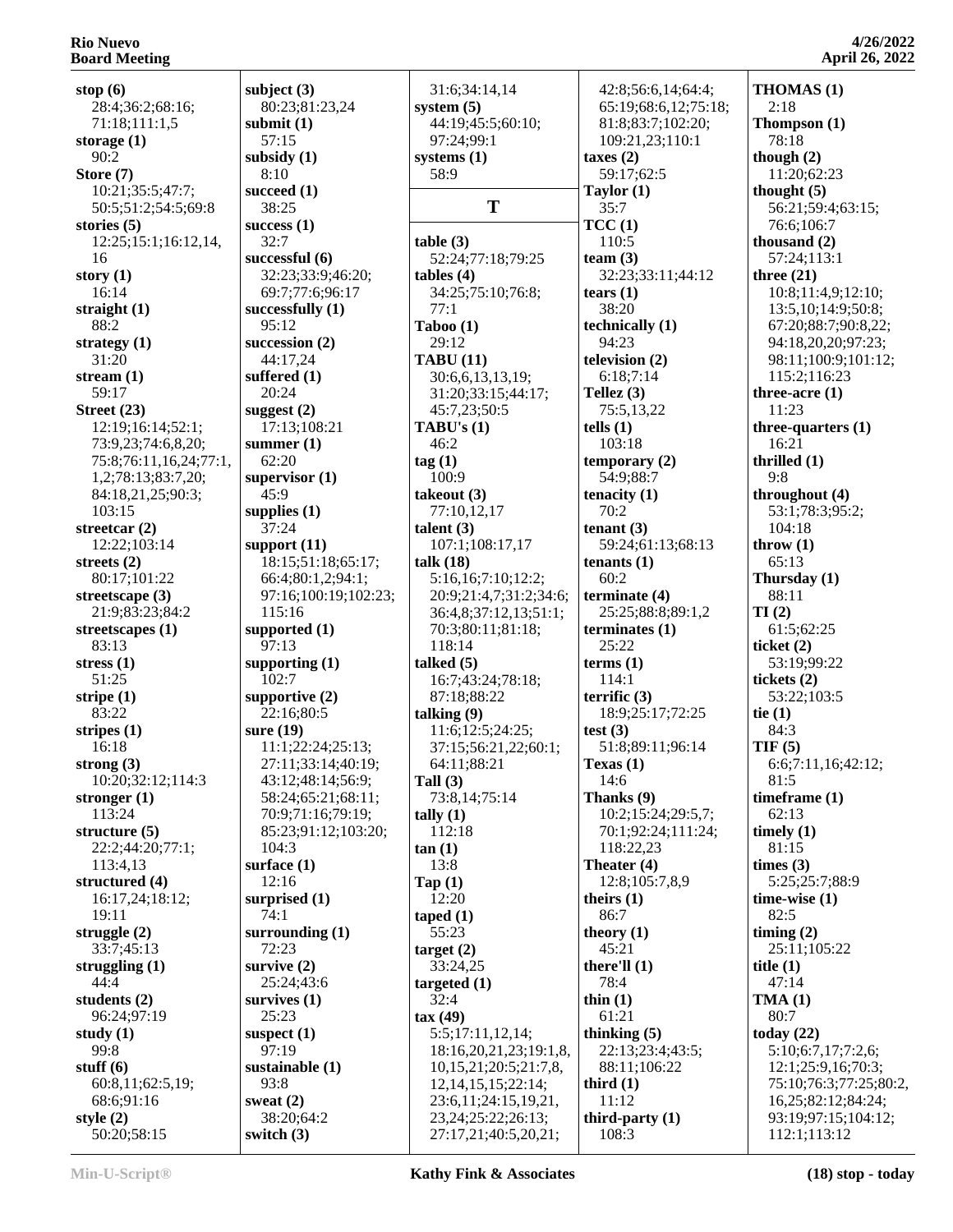| today's $(1)$          | transcribing $(1)$     | 93:10                  | 6:20,21,23;7:15;            | Venders (2)           |
|------------------------|------------------------|------------------------|-----------------------------|-----------------------|
| 7:2                    | 9:14                   | turned $(1)$           | 8:15;12:22,25;16:10,        | 50:13;64:12           |
| together $(12)$        | transformation (1)     | 15:12                  | 15;17:15,16;18:12,13;       | vendor $(11)$         |
| 10:10,16;26:25;29:5;   | 97:7                   | turns(1)               | 19:1;20:8;23:15,18;         | 50:13,15;52:1,25;     |
| 72:25;73:19;74:24;     | transforming $(1)$     | 75:5                   | 24:6;31:10,12;33:25;        | 55:13;57:13,15;63:22; |
| 75:1;78:23;79:6,25;    | 97:3                   | TV(1)                  | 38:11;39:6;41:23;42:4;      | 64:21;77:10;108:10    |
| 96:23                  | transition $(1)$       | 32:2                   | 46:16;49:19,25;50:20;       | vendors $(19)$        |
| told(2)                | 53:5                   | tweak $(1)$            | 51:2,19;52:2,10;54:9,       | 52:23;53:3,21;55:8,   |
| 5:25;8:10              | transitioning $(1)$    | 113:13                 | 12, 24, 24; 55: 17; 57: 20, | 11;56:6,7,17;59:5;    |
| Tom $(2)$              | 50:14                  | two(30)                | 23;58:1,15,16,22;           | 61:18;62:7,25;63:21;  |
| 9:13;116:11            | transparent $(1)$      | 6:23;12:10,13;14:6,    | 59:19;60:6;62:14,17;        | 64:3;65:23;66:13,23;  |
| tomorrow(1)            | 61:20                  | 8;16:3;40:7,24;41:13;  | 63:10;65:22;66:2,4,5,       | 68:11:103:12          |
| 112:17                 | transportation (4)     | 44:9;51:3;58:12,19;    | 11, 14; 67: 16; 70: 8, 25;  | vendors' (2)          |
| ton(6)                 | 80:3,18,23;83:22       | 67:20;79:6,8;80:18,20; | 71:3,11;72:22;74:12;        | 54:3;66:5             |
| 97:2,9,9,13;100:24;    |                        |                        |                             |                       |
|                        | traveling $(2)$        | 83:1;84:6;86:3;87:23;  | 76:16;77:12;80:1;           | venturing $(1)$       |
| 101:17                 | 30:14;33:14            | 93:22;96:8;98:18;      | 81:11;82:17;85:2,8;         | 41:5                  |
| took(3)                | Treasurer (1)          | 101:11;109:17,18;      | 89:17;91:6,7;92:1;          | venue $(4)$           |
| 24:16;50:6;57:16       | 2:3                    | 111:20;112:15          | 94:18,20;103:14;            | 38:21;64:1;97:25;     |
| Toole (3)              | tree $(2)$             | $two-day(2)$           | 106:13;108:7;112:14;        | 98:2                  |
| 87:24;90:1;91:15       | 15:25;28:25            | 96:21;104:7            | 113:8,9                     | venues $(1)$          |
| top(9)                 | trees $(1)$            | $two-phase(1)$         | update $(1)$                | 104:18                |
| 13:2;35:15,15;50:4;    | 15:19                  | 40:25                  | 99:9                        | verbatim (1)          |
| 62:22;102:12;103:4,5;  | tremendous (1)         | type(4)                | updated $(1)$               | 3:22                  |
| 107:11                 | 100:19                 | 30:25;54:9;101:25;     | 112:14                      | verified (1)          |
| total $(17)$           | trial $(2)$            | 109:17                 | up-front $(2)$              | 99:5                  |
| 6:25;19:5,9;34:18;     | 88:22;91:4             | types $(1)$            | 26:1;27:16                  | verify $(1)$          |
|                        |                        | 32:20                  |                             |                       |
| 39:21,24;95:21;97:7;   | tried $(3)$            |                        | upon $(1)$                  | 65:24                 |
| 99:12,19,20,23;103:7;  | 26:8;48:7;95:16        | typically $(7)$        | 89:22                       | via(1)                |
| 114:17,18,20;115:1     | tries $(2)$            | 23:13;40:24;41:21;     | upper $(2)$                 | 2:17                  |
| total's $(1)$          | 100:8;108:8            | 68:3;89:21;91:12;      | 73:3,7                      | viable $(1)$          |
| 39:18                  | trouble(2)             | 114:23                 | upsize $(1)$                | 80:21                 |
| touch $(2)$            | 26:14;50:14            |                        | 91:21                       | video $(2)$           |
| 51:6;104:24            | trusting $(1)$         | U                      | upstairs $(3)$              | 35:18;71:18           |
| touched $(2)$          | 15:24                  |                        | 50:12,12;52:17              | view $(6)$            |
| 101:20;104:16          | truth(1)               | unanimous $(5)$        | urban(1)                    | 13:1;14:4,12;75:3;    |
| Tour $(3)$             | 78:22                  | 28:23;87:4,13;92:23;   | 96:3                        | 76:20;78:8            |
| 9:1;74:11;106:11       | try(11)                | 111:15                 | use $(7)$                   | Vince $(1)$           |
| toward $(4)$           | 6:1;80:24;85:4;95:6,   | unanimously (7)        | 21:21:24:18:31:24:          | 34:11                 |
| 14:4;46:2;66:6;79:5    | 7,9,12;96:22;98:8;     | 4:2,9,20;49:14;69:4;   | 78:2;81:7,8;100:10          | violin $(1)$          |
| towards $(3)$          | 100:8,10               | 118:3,20               | used $(10)$                 | 30:21                 |
|                        |                        |                        | 18:2,11;24:18;35:7;         |                       |
| 54:21;107:4,5          | trying $(11)$          | unbelievable (5)       |                             | virtual $(2)$         |
| town(2)                | 10:18;34:19;36:25;     | 69:20;85:15;97:6;      | 37:9;44:10;50:15;           | 3:3,4                 |
| 34:1;98:21             | 38:15;41:10;42:21;     | 110:6;116:13           | 58:13;79:10;103:2           | vision $(6)$          |
| track(6)               | 65:19;91:13;98:8;      | under $(5)$            | uses $(2)$                  | 20:14,20,22;38:21;    |
| 5:24;7:12;58:10;       | 101:12;112:6           | 19:16;25:10;52:17;     | 80:7;114:7                  | 50:19;83:23           |
| 65:19;68:8;93:2        | Tucson (42)            | 84:4;98:19             | usual $(1)$                 | visions $(1)$         |
| tracking $(2)$         | 2:17;5:7;7:24;8:5;     | understands (1)        | 9:6                         | 58:12                 |
| 92:3;110:6             | 10:2;14:19,22;15:11;   | 43:13                  | usually $(1)$               | Visit $(1)$           |
| traffic $(9)$          | 29:2;30:15,17;32:13,   | Union $(1)$            | 114:24                      | 75:24                 |
| 32:4;52:5,11,17;       | 21;34:1,3,3,6,7;44:3;  | 34:11                  |                             | volume $(2)$          |
| 55:2;79:21;80:7;102:3; | 45:12;47:8;50:3,20,21; | unique $(6)$           | $\mathbf{V}$                | 42:2,9                |
| 103:2                  | 60:24;72:24;73:15;     | 31:23;32:16,18,19;     |                             | vote $(11)$           |
|                        |                        |                        |                             |                       |
| trajectory $(1)$       | 74:11;75:23,24;97:4;   | 96:3;114:6             | vacant $(1)$                | 25:16;28:22;43:22;    |
| 102:7                  | 98:23;100:5,14;101:1,  | United $(1)$           | 12:8                        | 69:3;85:17;87:3,7,10, |
| tranche (4)            | 7,24;103:11,13;104:7;  | 50:21                  | vaccinated (1)              | 11;111:15;117:18      |
| 65:9;67:4,19,20        | 105:7;108:3            | Unless (4)             | 96:13                       |                       |
| tranches $(1)$         | Tucson's $(1)$         | 3:22;17:9;59:8;        | valet $(5)$                 | W                     |
| 65:6                   | 84:20                  | 86:17                  | 5:14;87:19,23;88:10;        |                       |
| Transamerica (5)       | Tuesday (1)            | unlike $(1)$           | 91:11                       | wait $(3)$            |
| 74:4,13;77:23;83:9;    | 39:13                  | 93:8                   | variety $(3)$               | 13:6;69:8;70:15       |
| 84:23                  | $t$ una $(1)$          | unmute $(1)$           | 57:16,17;114:7              | waiting $(1)$         |
| transcribed (1)        | 33:19                  | 29:16                  | various $(2)$               | 34:24                 |
|                        |                        |                        |                             | waitresses $(1)$      |
| 3:21                   | turn(1)                | up (81)                | 95:1;100:18                 |                       |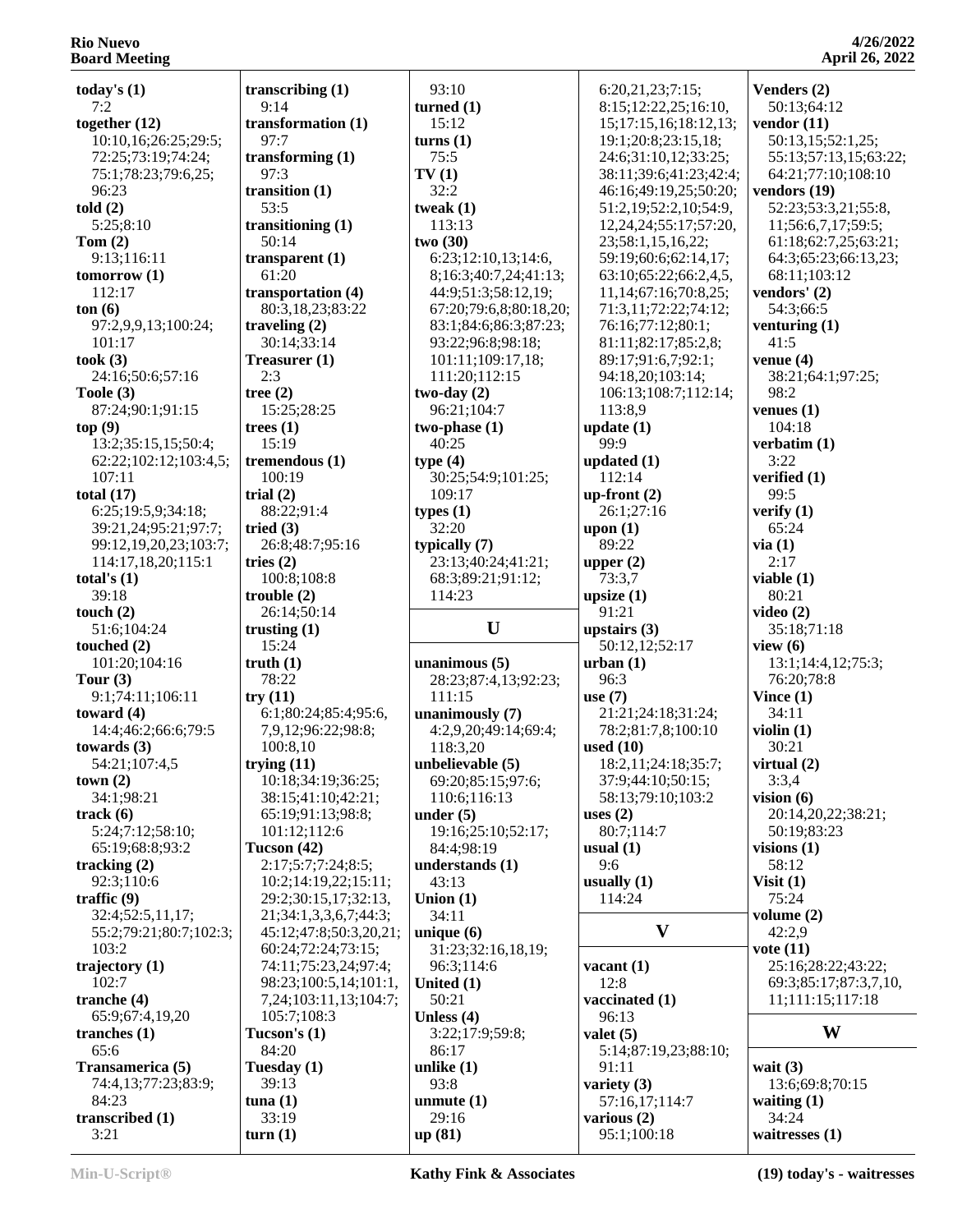33:1 **waive (2)** 89:21;90:12 **waiving (1)** 90:7 **walk (5)** 12:21;14:25;73:22; 91:11,17 **walked (1)** 69:21 **walking (2)** 13:18;54:14 **walkway (1)** 84:17 **wall (3)** 54:9;75:25;76:5 **wandered (1)** 20:12 **wants (6)** 27:8;47:16;53:19; 65:6,8;92:7 **Ware (1)** 52:7 **Washington (9)** 73:18;74:6,7,17,20; 76:22,24;77:9;78:13 **way (21)** 18:17,23;21:3;28:8; 34:13;35:12,16;36:17; 37:4;39:4;59:16;63:18; 65:23;76:11;78:3;82:1; 84:2;85:3;86:11;98:25; 110:15 **ways (1)** 58:19 **weather (2)** 100:6;101:9 **web (1)** 109:11 **website (4)** 32:1;54:24;55:3; 104:14 **Wednesday (1)** 53:4 **week (4)** 5:5;52:22;81:16; 106:14 **weekend (1)** 52:2 **weekends (1)** 101:11 **weeks (3)** 7:22;80:18;95:4 **Welcome (2)** 4:22;10:24 **weren't (1)** 112:2 **west (2)** 101:8;104:11 **whatever's (1)** 70:16 **whatnot (1)**

| what's $(17)$        | worl  |
|----------------------|-------|
| 12:23;22:13;23:4;    | 21    |
|                      |       |
| 25:11;26:1;30:16;    | 36    |
| 37:19;80:19;94:14;   | 46    |
| 95:25;100:5;104:24;  | 61    |
| 112:7,22;114:17,18;  | 72    |
| 116:3                | 76    |
| whenever $(1)$       | 10    |
| 88:8                 | 11    |
| whereas $(1)$        | worl  |
|                      |       |
| 114:2                | 10    |
| whoever's $(1)$      | 93    |
| 106:5                | worl  |
| whole (6)            | 45    |
| 31:10;56:2;62:4;     | worl  |
| 63:2;72:11;108:21    | 7:    |
| who's $(4)$          | 44    |
| 9:13;61:13;64:13;    | 25    |
| 67:3                 | 10    |
|                      |       |
| wide $(2)$           | worl  |
| 14:21;73:22          | 44    |
| wider $(3)$          | worl  |
| 13:22;75:6,9         | 19    |
| willing $(3)$        | 88    |
| 63:19;81:1,1         | worl  |
| win(2)               | 17    |
| 15:8;26:25           | wort  |
|                      |       |
| winding $(1)$        | 36    |
| 112:2                | wraj  |
| windows $(2)$        | 41    |
| 14:17,17             | wra   |
| Wine $(3)$           | 13    |
| 53:4,8,22            | wris  |
| winner $(2)$         | 97    |
| 94:10,12             | 99    |
| wishing $(1)$        | wris  |
| 20:12                | 99    |
|                      |       |
| within $(11)$        | writi |
| 44:20;45:3;53:24;    | 82    |
| 60:8;77:18,19;79:20; | wroi  |
| 101:21,21;102:21;    | 17    |
| 115:19               | 11    |
| without $(7)$        | wrot  |
| 18:15;23:24;40:21;   | 69    |
| 51:9;76:16;90:22;    |       |
| 97:15                |       |
|                      |       |
| WITNESS (3)          |       |
| 111:15;112:24;       | year  |
| 117:21               | 7:    |
| Women (1)            | 14    |
| 53:3                 | 40    |
| wondering (1)        | 59    |
| 91:10                | 15    |
| wood $(4)$           | 97    |
| 14:16,17;30:12;31:9  | 17    |
| <b>WOPPERT</b> (1)   | 10    |
| 2:18                 |       |
|                      | 10    |
| word $(1)$           | 22    |
| 62:13                | 10    |
| wording $(1)$        | 11    |
| 17:8                 | year  |
| words $(1)$          | 10    |
|                      |       |

| work (28)<br>21:19;27:6;28:23;<br>36:23;44:5,10;45:4,11;<br>46:16;56:17;60:10;<br>61:2;64:20;65:18;<br>72:25;73:1;74:6,16,21;<br>76:15;82:13,22;87:5;<br>100:22;101:21,21;<br>113:7;115:21<br>worked (4)<br>10:1;76:14;80:8;<br>93:4<br>workforce (1) | 5:9;10:8,10,11;<br>11:13,14;14:6,13,16;<br>20:16;21:6;22:24;<br>23:14,14;30:10,11;<br>41:5;44:9,11;79:6,8;<br>80:20;83:1;86:3;87:6;<br>93:7;94:3,9;96:9;<br>97:13,23,23;98:11;<br>99:16;100:1,2;109:18,<br>18<br>year's $(1)$<br>42:9<br>yesterday (3) | 10<br>10<br>10<br>10 |
|-------------------------------------------------------------------------------------------------------------------------------------------------------------------------------------------------------------------------------------------------------|--------------------------------------------------------------------------------------------------------------------------------------------------------------------------------------------------------------------------------------------------------|----------------------|
| 45:19                                                                                                                                                                                                                                                 | 19:1,6;107:19                                                                                                                                                                                                                                          | 10                   |
| working $(15)$<br>7:8;11:14;13:13;                                                                                                                                                                                                                    | Yipee $(1)$<br>84:14                                                                                                                                                                                                                                   | 10                   |
| 44:9;53:11;64:24;74:5,<br>25;78:22;80:4,19;82:9,                                                                                                                                                                                                      | YMCA(1)<br>105:7                                                                                                                                                                                                                                       | 11                   |
| 10;83:9;85:24<br>workplace (1)                                                                                                                                                                                                                        | young $(1)$<br>96:25                                                                                                                                                                                                                                   | 11                   |
| 44:20<br>works $(4)$                                                                                                                                                                                                                                  | younger $(1)$<br>96:25                                                                                                                                                                                                                                 | 11                   |
| 19:19;21:5;57:11;<br>88:14                                                                                                                                                                                                                            | yummy $(1)$<br>116:17                                                                                                                                                                                                                                  | 12                   |
| world $(2)$                                                                                                                                                                                                                                           | Z                                                                                                                                                                                                                                                      | 12                   |
| 17:19;113:21<br>worth $(2)$                                                                                                                                                                                                                           |                                                                                                                                                                                                                                                        |                      |
| 36:14;101:23<br>wrap(1)                                                                                                                                                                                                                               | Zach $(9)$<br>5:17;111:24;112:8;                                                                                                                                                                                                                       | 12                   |
| 41:10<br>wrapped $(1)$                                                                                                                                                                                                                                | 113:16;115:5,9;<br>117:19;118:4,22                                                                                                                                                                                                                     | 13                   |
| 13:10<br>wristband (5)                                                                                                                                                                                                                                | zero $(2)$<br>24:22,23                                                                                                                                                                                                                                 | 14                   |
| 97:24;98:1,12,13;<br>99:1                                                                                                                                                                                                                             | Zeus $(5)$<br>29:21;30:3;36:9;                                                                                                                                                                                                                         | 14                   |
| wristbands (1)<br>99:2                                                                                                                                                                                                                                | 38:15;41:4<br>zone $(2)$                                                                                                                                                                                                                               | 15                   |
| writing $(1)$<br>82:6                                                                                                                                                                                                                                 | 90:2,4<br>ZOOM(4)                                                                                                                                                                                                                                      | 15                   |
| wrong $(4)$<br>17:8;19:17,20;                                                                                                                                                                                                                         | 2:17;9:8;70:12;<br>71:14                                                                                                                                                                                                                               | 15                   |
| 110:11                                                                                                                                                                                                                                                |                                                                                                                                                                                                                                                        |                      |
| wrote $(1)$<br>69:21                                                                                                                                                                                                                                  | 1                                                                                                                                                                                                                                                      | 15                   |
| Y                                                                                                                                                                                                                                                     | 1(4)<br>11:9;12:9;15:7;                                                                                                                                                                                                                                | 15                   |
| year $(54)$                                                                                                                                                                                                                                           | 62:21<br>1,00,000(1)                                                                                                                                                                                                                                   | 15                   |
| 7:1,3;8:19;12:15;<br>14:3;16:21;19:3,4;                                                                                                                                                                                                               | 6:20<br>1,000(1)                                                                                                                                                                                                                                       | 16                   |
| 40:6,10;43:6;51:10;<br>59:17;64:4;93:21;94:6,                                                                                                                                                                                                         | 94:16<br>1,200(1)                                                                                                                                                                                                                                      | 16                   |
| 15;95:2,18,18;96:7;<br>97:10;98:10,20;99:9,                                                                                                                                                                                                           | 104:11<br>1,750(1)                                                                                                                                                                                                                                     | 17                   |
| 17, 18, 18, 18, 19, 19;<br>100:3,16;101:11,14;                                                                                                                                                                                                        | 55:17                                                                                                                                                                                                                                                  | 17                   |
|                                                                                                                                                                                                                                                       |                                                                                                                                                                                                                                                        |                      |
| 102:16,16;103:13,14,                                                                                                                                                                                                                                  | 1.25(1)<br>6:8                                                                                                                                                                                                                                         | 17                   |
| 22;104:7,9,9,18;105:3,<br>10, 13, 14, 15; 109: 19, 20;                                                                                                                                                                                                | 1.75(1)<br>19:24                                                                                                                                                                                                                                       | 18                   |
| 111:22;112:11;113:20                                                                                                                                                                                                                                  | 1:03(1)<br>2:20                                                                                                                                                                                                                                        | 18                   |
| year-over-year (1)<br>100:25<br>years (38)                                                                                                                                                                                                            | 10(9)<br>14:13;15:1;16:14;                                                                                                                                                                                                                             | 18                   |

#### **4/26/2022 April 26, 2022**

17:24;20:16;23:14;

 25:7;54:6,6 **10,000 (2)** 57:19,25 **100 (8)** 26:20;52:9;54:6; 56:19;113:6,9;115:6, 17 **100,000 (4)** 54:2;112:12;113:2; 116:22 **100,000-dollar (1)** 63:20 **108 (1)** 53:1 **10-year (2)** 24:5,7 **11 (1)** 69:12 **11,000 (1)** 96:7 **11th (1)** 81:17 **12 (2)** 11:14;87:15 **125 (2)** 66:3;108:21 **12-member (1)** 72:25 **13th (1)** 83:16 **14 (3)** 12:25;16:12;44:11 **14-story (1)** 18:10 **15 (5)** 14:13;16:15;53:20; 63:25;100:16 **15,000 (1)** 104:8 **15,000-dollar (1)** 74:19 **150 (3)** 40:17,21;56:6 **150,000 (1)** 54:2 **15-gallon (1)** 15:25 **16 (1)** 33:20 **160 (1)** 53:2 **17 (1)** 10:10 **1708 (1)** 8:8 **175 (1)** 78:10 **18 (3)** 11:13;19:22;97:20 **180 (5)** 90:9;91:2,6,7;92:1 **180-day (1)**

42:24